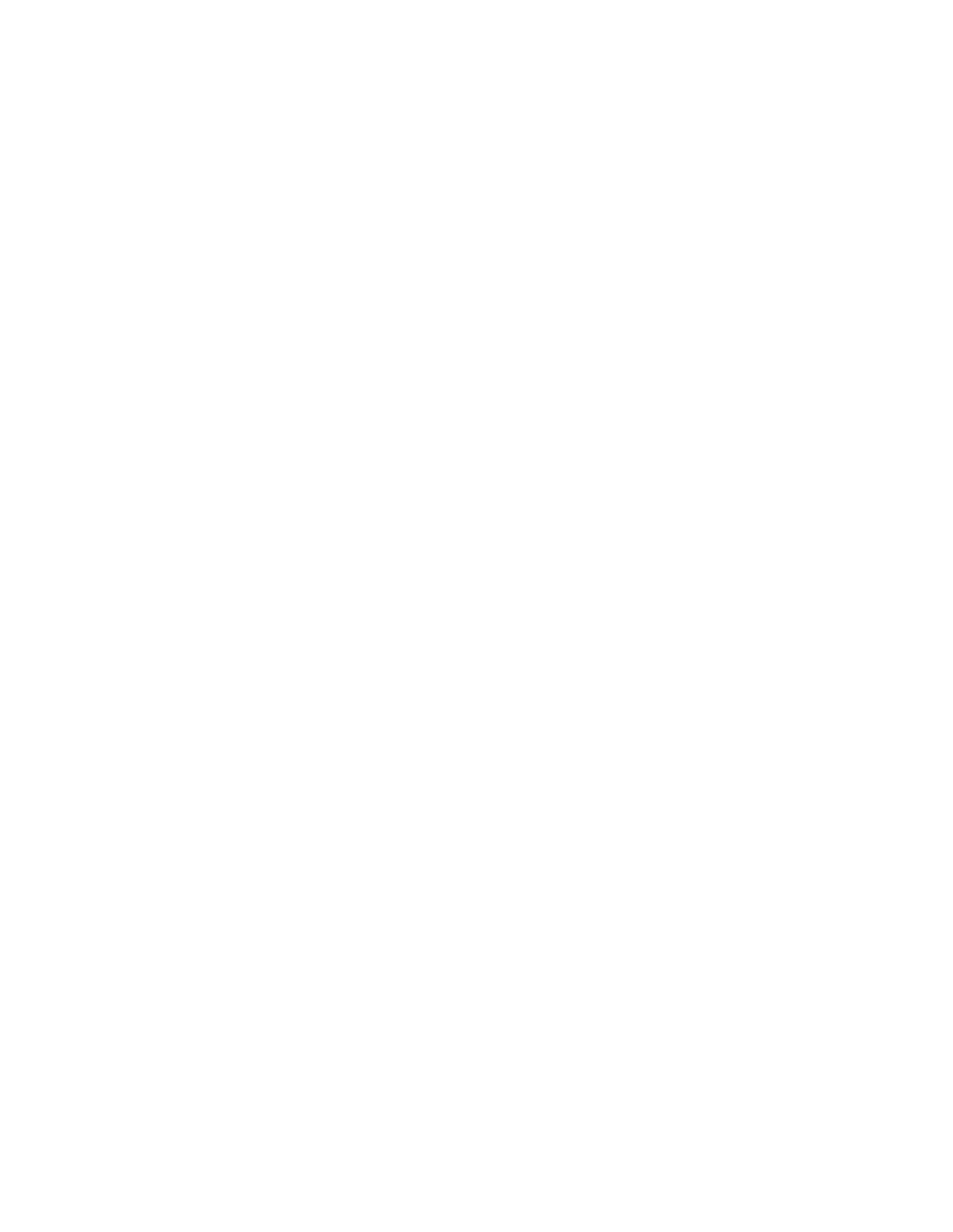# **U.S. CONSUMER PRODUCT SAFETY COMMISSION 2003 BUDGET AND PERFORMANCE PLAN**

# **TABLE OF CONTENTS**

|                                             | Page |
|---------------------------------------------|------|
| <b>Budget Summary</b>                       |      |
|                                             |      |
| <b>Budget Programs and Performance Plan</b> |      |
|                                             |      |
|                                             |      |
|                                             |      |
|                                             |      |
|                                             |      |
|                                             |      |
|                                             |      |
|                                             |      |
|                                             |      |
|                                             |      |
|                                             |      |
|                                             |      |
|                                             |      |
|                                             |      |
|                                             |      |
|                                             |      |
|                                             |      |
|                                             |      |
|                                             |      |
|                                             |      |
|                                             |      |

## **Appendix B – Budget Supporting Details**

|--|--|--|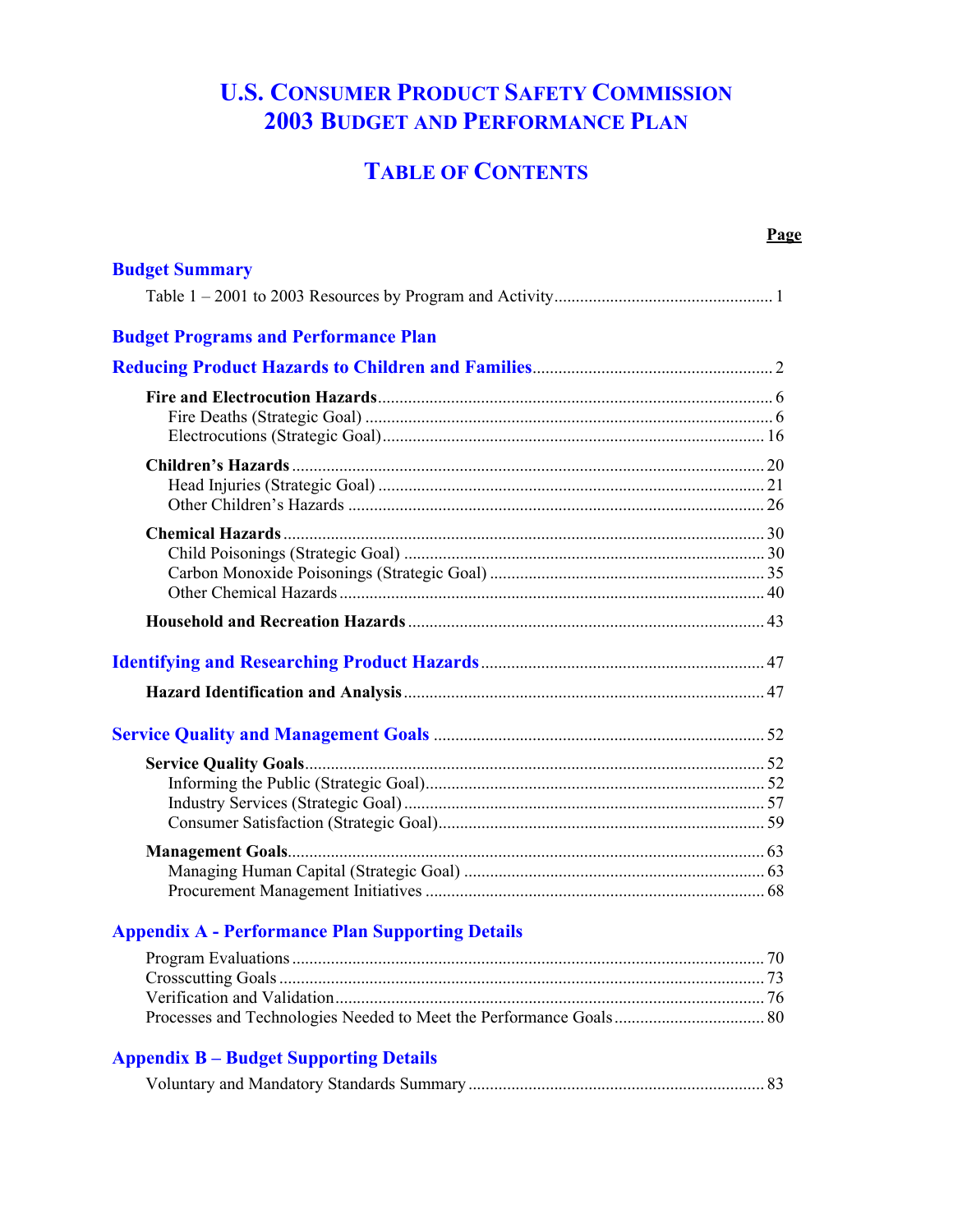#### **TABLE 1 2001 TO 2003 RESOURCES BY PROGRAM AND ACTIVITY** (dollars in thousands)

|                                                                     |             | 2001 Actual |             | 2002 Actual   |             | <b>2003 Plan</b> |
|---------------------------------------------------------------------|-------------|-------------|-------------|---------------|-------------|------------------|
| <b>REDUCING PRODUCT HAZARDS</b><br><b>TO CHILDREN AND FAMILIES:</b> | <b>FTEs</b> | Amount      | <b>FTEs</b> | <b>Amount</b> | <b>FTEs</b> | Amount           |
| <b>Reducing Fire and Electrocution</b>                              |             | \$19,839    | <u>171</u>  | \$20,064      | <u>173</u>  | \$20,508         |
|                                                                     |             | 17,270      | 148         | 17,340        | 146         | 17,389           |
|                                                                     | 25          | 2,569       | 23          | 2,724         | 27          | 3,119            |
| Reducing Children's Hazards 113                                     |             | 12,364      | 102         | 12,276        | 112         | 13,218           |
|                                                                     | 33          | 3,683       | 29          | 3,473         | 35          | 4,237            |
|                                                                     | 80          | 8,681       | 73          | 8,803         | 77          | 8,981            |
| <b>Reducing Child Poisonings and Other</b>                          | 55          | 6,365       | 62          | 7,669         | <u>65</u>   | 7,912            |
|                                                                     | 11          | 1,418       | 9           | 1,302         | 9           | 1,316            |
| Carbon Monoxide Poisoning*                                          | 14          | 1,416       | 15          | 1,691         | 17          | 1,980            |
|                                                                     | 30          | 3,531       | 38          | 4,676         | 39          | 4,616            |
| <b>Reducing Household and</b>                                       | 42          | 4,632       | 48          | \$5,396       | 41          | 4,707            |
|                                                                     |             | \$43,200    | 383         | \$45,405      | 391         | \$46,345         |
| <b>IDENTIFYING AND RESEARCHING</b><br><b>PRODUCT HAZARDS:</b>       |             |             |             |               |             |                  |
| Hazard Identification & Analysis                                    | 80          | \$9,138     | 79          | \$9,691       | 80          | \$10,285         |
| 2003 TOTAL COMMISSION  469                                          |             | \$52,338    | 462         | \$55,096      | 471         | \$56,630         |

\*These are product hazard reduction strategic goals; performance goals for service quality and management are included in all program activities.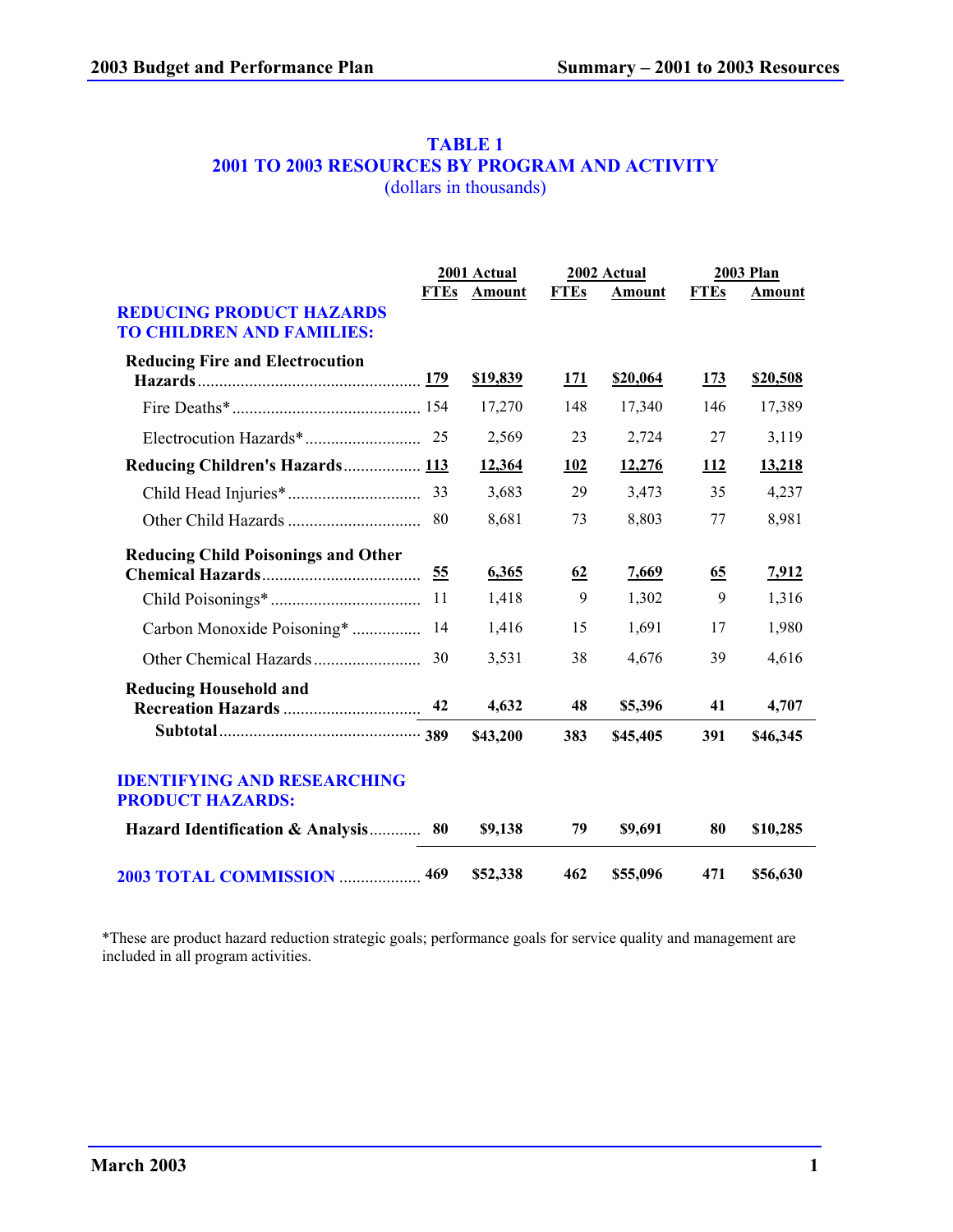# **BUDGET PROGRAM: Reducing Product Hazards to Children and Families**

Our largest budget program representing about 80 percent of our annual request focuses on *Reducing Hazards to Children and Families*. This program addresses product hazards identified in our other program, Identifying and Researching Product Hazards.

Our hazard reduction work has contributed significantly to the almost 30 percent decline in the rate of deaths and injuries related to hazardous consumer products since the agency's inception in 1973. Past CPSC work has saved and continues to save the nation billions of dollars each year. However, product-related deaths and injuries continue to occur. There are on average about 23,900 deaths and 32.7 million injuries each year related to consumer products under CPSC's jurisdiction. The deaths, injuries, and property damage associated with consumer products cost the nation over \$700 billion annually.

In the Reducing Hazards budget program, we set annual, and for some hazards, long-term strategic goals for reducing the risks of injuries and deaths from:

- Fire and electrocution hazards
- Children's hazards
- Chemical hazards
- Household and recreation hazards

Whenever possible, the Commission seeks a *voluntary solution* to product hazards. This voluntary approach is demonstrated by our high ratio of voluntary to mandatory safety standards (six-to-one) and our success at getting voluntary recalls (100 percent in 2000).

|                                 | 2001 Actual |               |             | 2002 Actual   | <b>2003 Plan</b> |               |  |
|---------------------------------|-------------|---------------|-------------|---------------|------------------|---------------|--|
| <b>HAZARDS</b>                  | <b>FTEs</b> | <b>Amount</b> | <b>FTEs</b> | <b>Amount</b> | <b>FTEs</b>      | <b>Amount</b> |  |
| <b>Fire and Electrocution</b>   | 179         | \$19,839      | 171         | \$20,064      | 173              | \$20,508      |  |
| <b>Children</b>                 | 113         | 12,364        | 102         | 12,276        | 112              | 13,218        |  |
| <b>Chemical</b>                 | 55          | 6,365         | 62          | 7,669         | 65               | 7,912         |  |
| <b>Household and Recreation</b> | 42          | 4,632         | 48          | 5,396         | 41               | 4,707         |  |
| <b>TOTAL</b>                    | 389         | \$43,200      | 383         | \$45,405      | 391              | \$46,345      |  |

**ONGOING MEANS AND STRATEGIES**

The Commission uses a variety of tools to reduce the risks of hazardous consumer products. These tools include (1) developing and strengthening voluntary and mandatory safety standards; (2) initiating recalls and corrective actions of hazardous products and enforcing existing regulations; and (3) alerting the public to safety hazards and safe practices.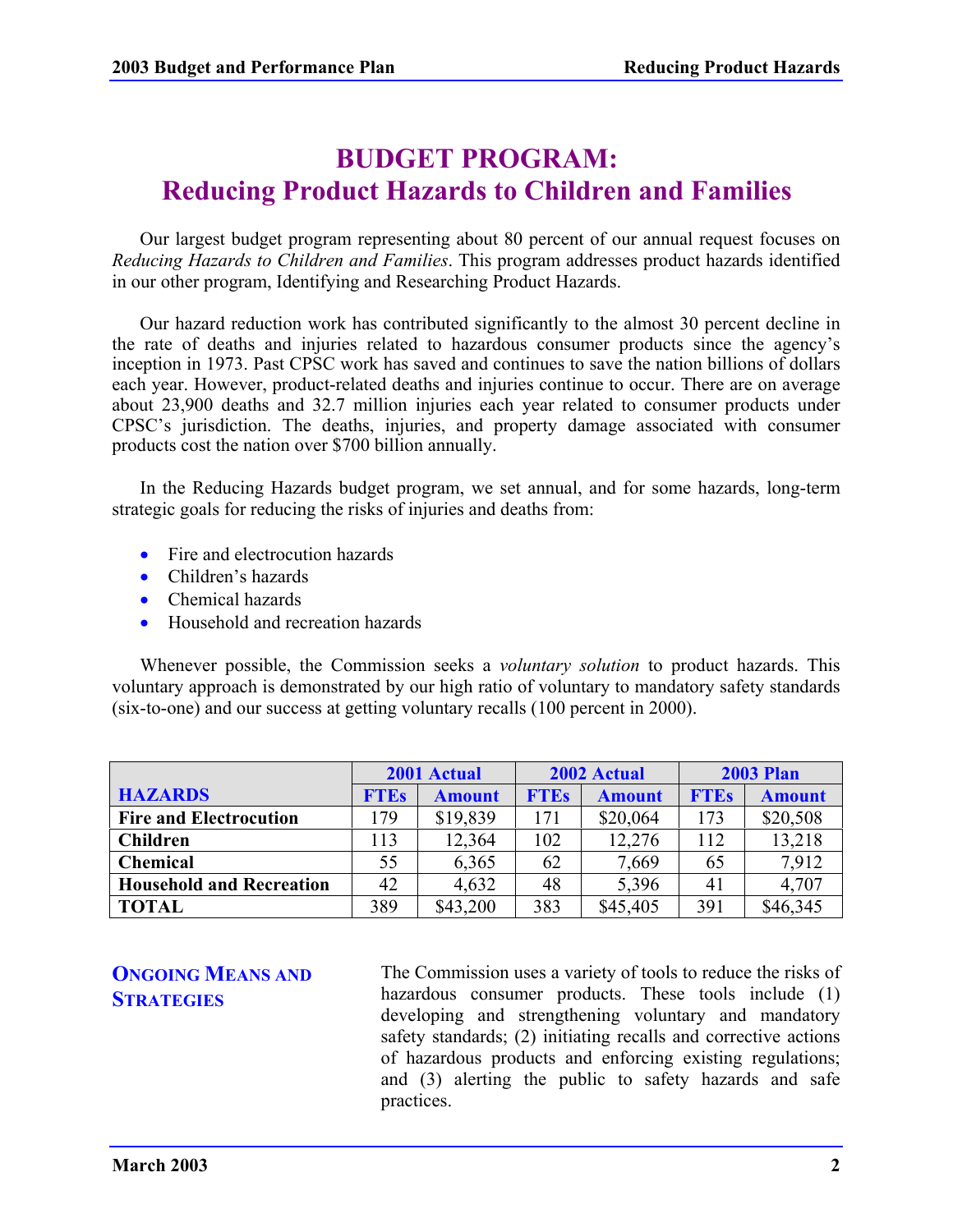*Safety Standards* Much of our work in saving lives and preventing injuries is through cooperation with industry. Since 1990, we have worked cooperatively with industry and others to complete 214 voluntary standards while issuing 35 mandatory rules, a six-to-one ratio of voluntary to mandatory standards. We found that not only can voluntary standards be as effective as mandatory standards, they can be faster and less costly to implement.

> We participate in the development of voluntary standards at a number of steps in the process. Staff first submits recommendations for new standards, or modifications of existing standards, to organizations that develop voluntary standards. The organizations complete technical work to support the requirements, publish a proposal for public comment, and publish a standard. We participate in the process by providing expert advice, technical assistance, and information based on data analyses of how deaths, injuries and/or incidents occurred. Our voluntary standards policy does not permit us to vote on proposed changes or new standards; however, our comments are considered throughout the process.

> This process can take months or it may take several years. While the development of recommendations is within our span of control and the actual development of proposed standards within our span of influence, the publication and effective dates for the consensus standards are not.

> Safety standards may also be developed through regulation. We usually work cooperatively with industry to develop an effective voluntary standard. If a voluntary standard exists, by law, we may issue a mandatory standard only when we find that the voluntary standard will not eliminate or adequately reduce the risk of injury or death or it is unlikely that there will be substantial compliance with the voluntary standard.

*Compliance* In 2002, CPSC announced over 950 corrective actions that included 387 recalls involving about 50 million consumer product units that either violated mandatory standards or presented a substantial risk of injury to the public. Although, we have neither the authority nor the resources to approve products for safety before they are marketed, if we learn that products violate mandatory safety standards or are defective so as to create a substantial risk of injury or death, we work with companies to remove them from the marketplace.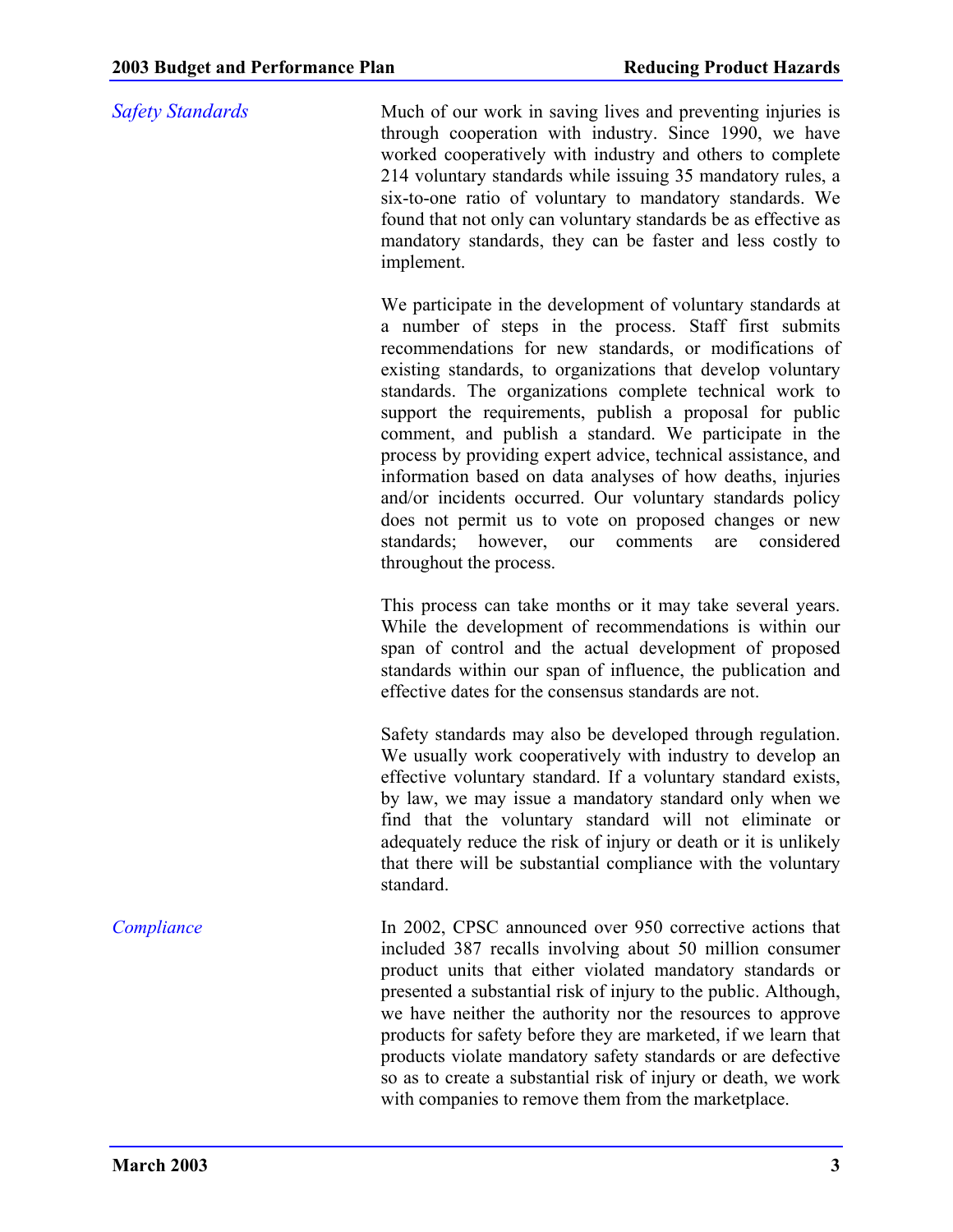Firms are required by law to report potential product hazards or violations of standards to the Commission. The headquarters and field staff also identify defective products through their own investigations. If an evaluation justifies seeking a product recall, we work with the firm to cooperatively recall the defective or violative product. In nearly all cases, firms work cooperatively with us. If a firm refuses to recall a product voluntarily, we may litigate to require a recall.

To assist industry in cooperatively recalling products easily and quickly, we provide firms an opportunity to participate in the Fast-Track Recall program. We developed the Fast-Track program to streamline the process of recalls for firms that were willing and prepared to recall their products quickly. Because every recalled product represents a potential injury or death, removing these hazardous products from the marketplace faster can prevent more injuries and save more lives. Recalls under the Fast-Track program are almost three times faster than traditional recalls and, on the average, were implemented within eight days of a firm's report to CPSC.

We also assist small businesses through our Small Business Ombudsman. The Small Business Ombudsman was established to help small firms comply more easily with product safety guidelines by providing them with a single point of contact for assistance and information. The Ombudsman coordinates a clearly understandable response from our technical staff so that firms receive the information they need within three business days.

*Consumer Information* We warn the public about product-related hazards through print and electronic media, our hotline and web site, and other outreach activities. We develop and provide safety information for the public through safety alerts, news releases, video news releases, publications, including the Consumer Product Safety Review, national and local television appearances, and hotline messages. When knowledge of a hazard requires immediate warnings to the public, such as the recall of a playpen that caused the death of a baby, we rely heavily on the media (newspapers, radio, TV, video news releases). For warnings that need to be repeated -- and most do -- we often rely on outreach by partnering with other organizations and by developing programs, such as Baby Safety Showers and Recall Round-Ups, which are easily replicated by other organizations.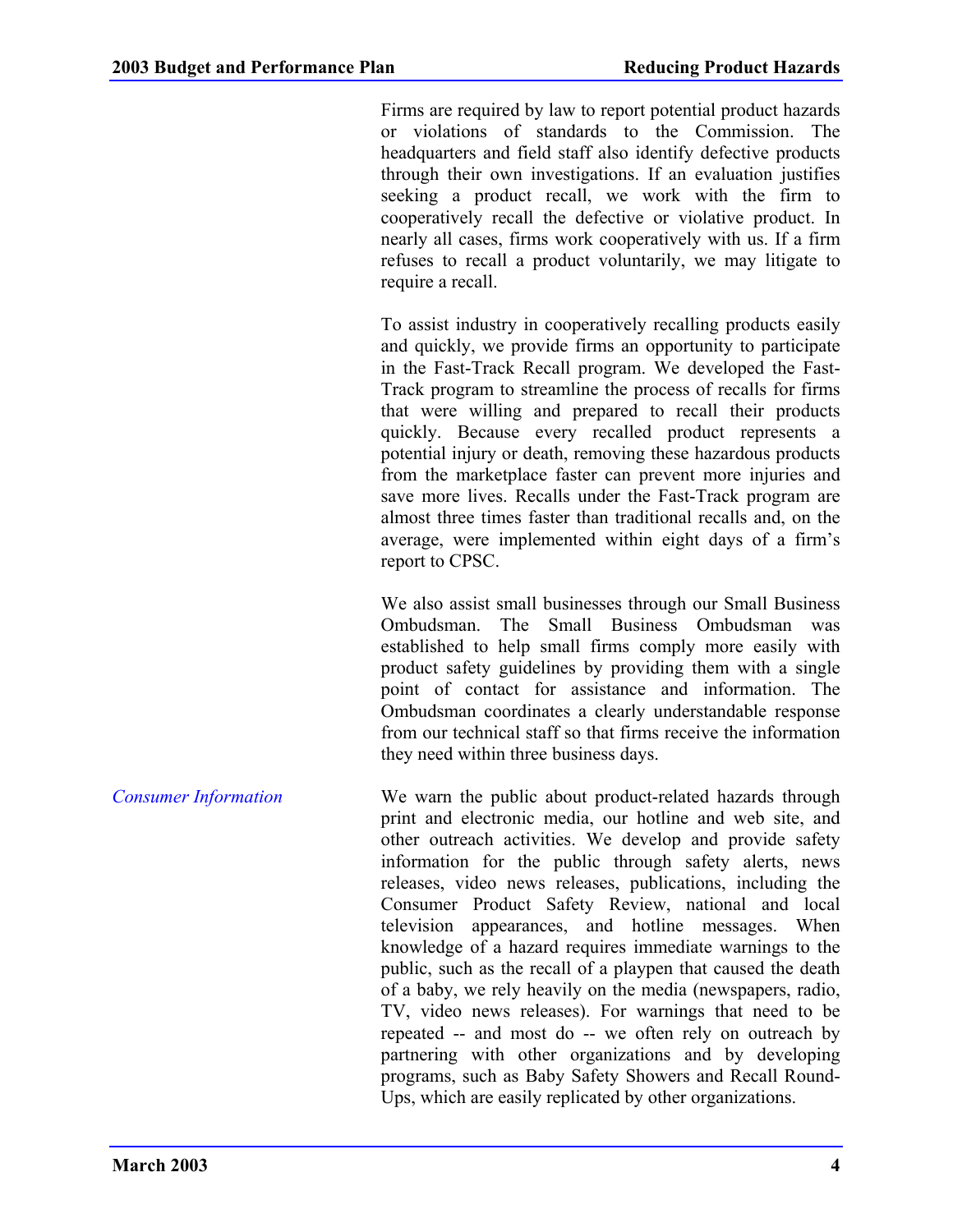We improved our consumer hotline and Clearinghouse, and web site to better serve the public. The award winning hotline receives consumer complaints and provides information on product hazards and recalls to the public. The Clearinghouse provides injury data to our staff and the public and provides manufacturers with consumer complaints, reported incidents, and incident investigations involving their products.

CPSC's web site has grown rapidly from about 200,000 visits in 1997 to 7.9 million visits in 2002. We post and spotlight recall notices on the web site the same day as the news release announcing the recall. Consumers and firms can file reports of unsafe products on-line and firms are ensured of confidentiality by encrypted transfer of data. Children can access a special section of the site with safety information "4 Kids" and product safety information is also available in Spanish.

Our annual plans set performance goals for our key activities. These activities require two different types of annual performance goals.

For activities that address unforeseen safety issues, such as recalls, corrective actions, and news releases, annual goals are more appropriately characterized as estimates. We set numerical estimates for these types of activities based on a review of five years of historical data. However, the actual number of recalls, corrective actions, and news releases responding to unpredictable events in a given year will vary from the estimate, depending on the mix of safety-related problems arising during that year.

For activities that address known product hazards, annual goals are targets set for completing a certain number of activities, e.g., sending a targeted number of recommendations designed to address fire-related deaths to voluntary standards organizations.

### **TWO TYPES OF ANNUAL PERFORMANCE GOALS**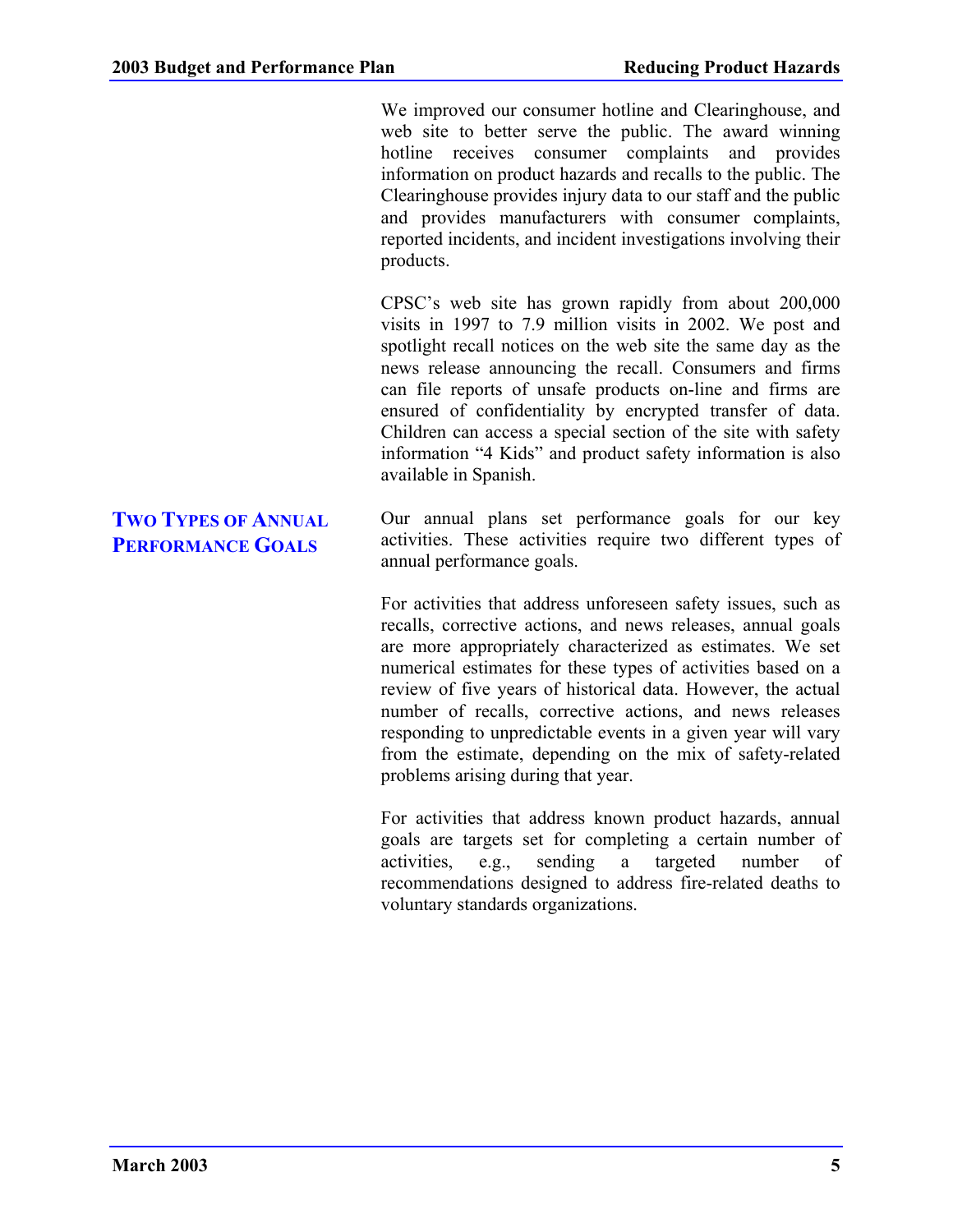# *FIRE AND ELECTROCUTION HAZARDS*

**INTRODUCTION** Reducing Fire and Electrocution hazards is our largest hazard reduction activity. Fire hazards result in more deaths than any other hazard under our jurisdiction. Electrocution represents a smaller hazard and is allocated a correspondingly smaller portion of our resources.

|                | 2001 Actual |               |             | 2002 Actual | <b>2003 Plan</b> |               |  |
|----------------|-------------|---------------|-------------|-------------|------------------|---------------|--|
| <b>HAZARDS</b> | <b>FTEs</b> | <b>Amount</b> | <b>FTEs</b> | Amount      | <b>FTEs</b>      | <b>Amount</b> |  |
| <b>Fire</b>    | .54         | \$17,270      | 148         | \$17,340    | 146              | \$17,389      |  |
| Electrocution  | 25          | 2.569         | 23          | 2,724       | 27               | 3.119         |  |
| <b>TOTAL</b>   | 79          | \$19,839      |             | \$20,064    | 173              | \$20,508      |  |



# **KEEPING FAMILIES SAFE FROM FIRE HAZARDS**

**STRATEGIC GOAL: Reduce the rate of death from fire-related causes by 10 percent from 1995 to 2005.**

**THE HAZARD** This nation's fire death rate remains one of the highest among industrialized nations. In 1998*<sup>1</sup>* , over 2,600 people died and over 15,000 were injured because of fires in their homes. These fires resulted in property losses of about \$3.6 billion. The total cost to the nation from residential fires was about \$18 billion. Children and seniors are particularly vulnerable. About 700 children under the age of 15 died of fire-related causes and over 300 of these deaths were to children under the age of 5 years in 1998.*<sup>2</sup>* In fact, children under age 5 have a fire death rate more than twice the national average. Older adults also have significantly higher fire death rates in comparison to the rest of the population. In

<sup>1</sup>1998 is the latest year for which death data is available.

<sup>2</sup>Information on residential fire-related deaths is available from several sources, including local fire departments, the states, U.S. Fire Administration's National Fire Incident Reporting System, and National Fire Protection Association. The collection and analysis of data takes about two to three years to complete.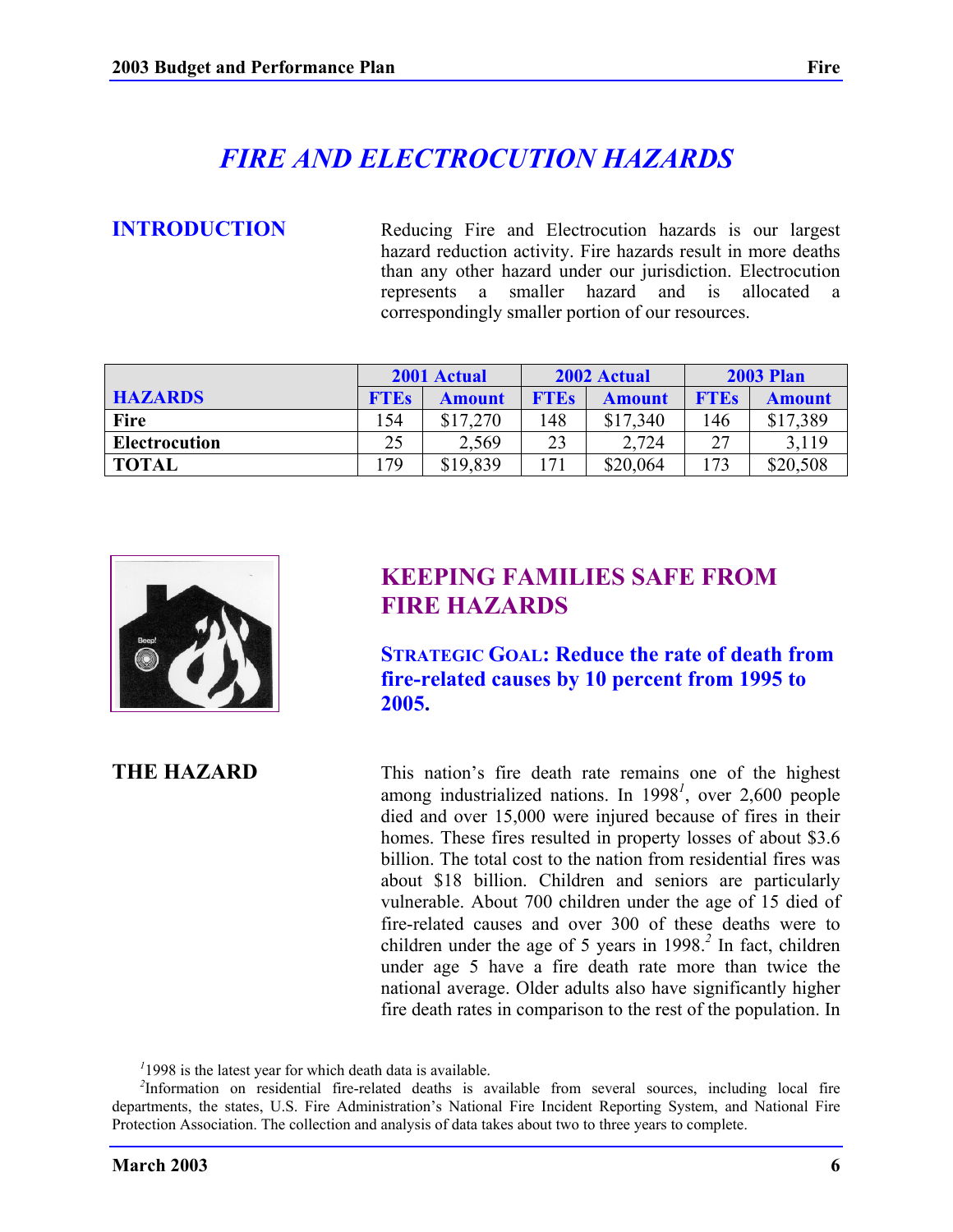1998, residential fires resulted in 770 deaths to adults 65 years and older.

Products most often ignited in fire deaths are upholstered furniture, mattresses, and bedding. In recent years, these three product categories were associated with over one-third of the fire deaths. Cooking equipment is most often involved as a source of ignition in fire deaths, accounting for about 15 percent of fire deaths in recent years.

**OUR PROGRESS** Deaths due to fire have declined substantially since the 1980s. In 1998, there were almost 1,600 fewer home firerelated deaths compared to 10 years earlier, for a fire-related death rate of 9.8 per million population. Past standard-setting

and compliance activities contributed to the general decline in fires and fire deaths and show that the agency is effective in reducing fire hazards. These activities include work on cigarette-resistant mattresses and upholstered furniture, heating and cooking equipment, electrical products, general wearing apparel, children's sleepwear, child-resistant lighters, fireworks, battery-operated children's vehicles, smoke alarms, and residential fire sprinklers.

While the death rate for 1998 was below our strategic goal, we decided to retain our original goal through 2002 because staff believes that it is too soon to tell if the reduction in the death rate is a stable trend or simply

due to year-to-year fluctuations in the data. In 2003, the Commission will decide whether to set a goal to maintain the current reduction rate or reduce the target further.

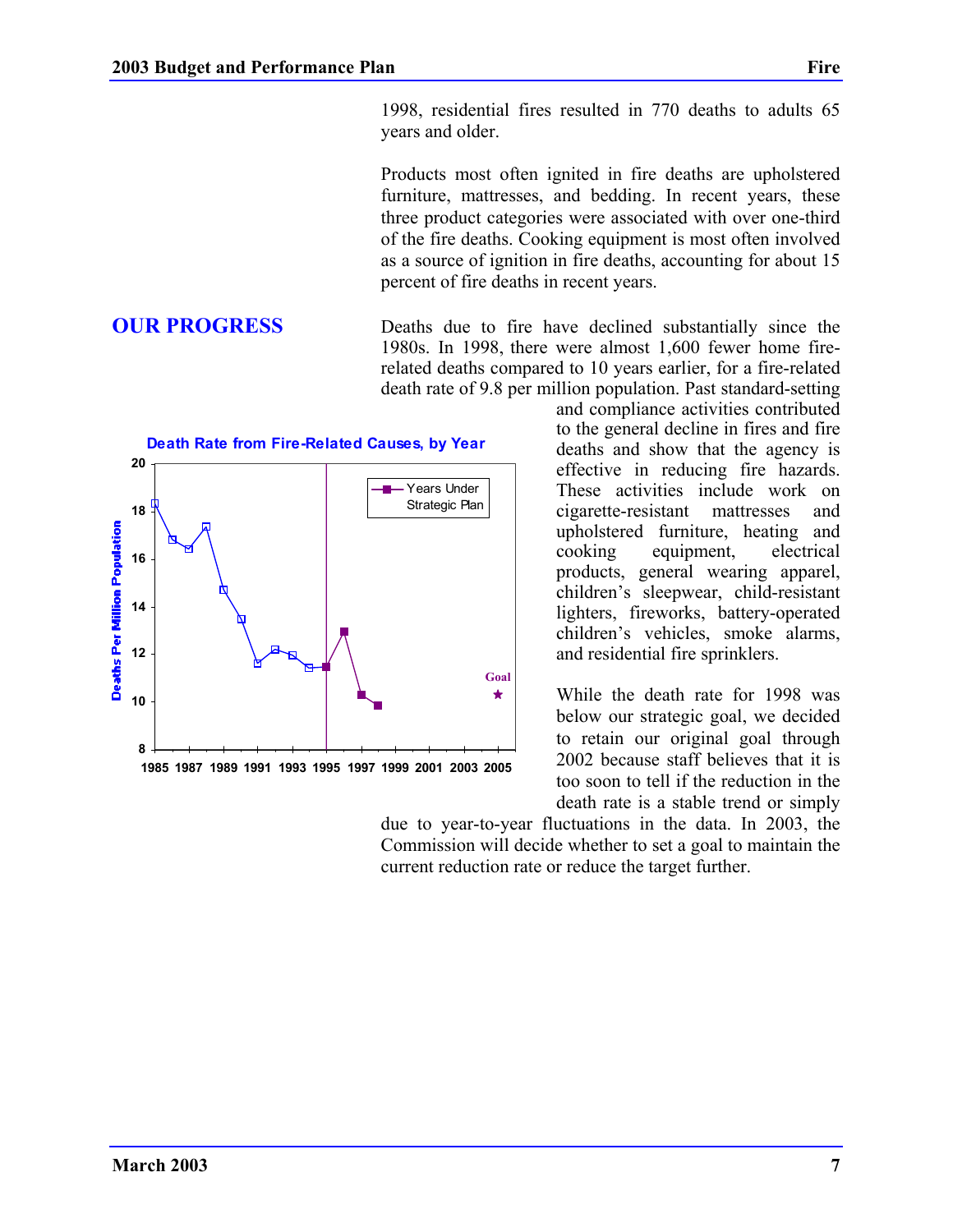# **2003 ANNUAL FIRE-RELATED GOALS**

# *Safety Standards*

| <b>Annual Goals</b>                                  | <b>1999</b> | 2000  | 2001 2002 |       | 2003 |  |
|------------------------------------------------------|-------------|-------|-----------|-------|------|--|
| 1. Prepare candidates for rulemaking                 | Goal        | 2     |           |       |      |  |
|                                                      | Actual      | 2     |           |       |      |  |
| 2. Present recommendations to voluntary standards or | Goal        | 8     |           |       |      |  |
| code organizations                                   | Actual      | 8     |           |       | 4    |  |
| 3. Complete data analysis and technical reviews      | Goal        | ⇁     |           | 13    | 14   |  |
| activities                                           | Actual      | 5     | 4         | 8     | 12   |  |
| 4. Monitor or participate in voluntary standards and | Goal        | $***$ | $***$     | $***$ | **   |  |
| code revisions                                       | Actual      | $- -$ |           | --    | --   |  |

\*\*No goal established. --Data not available.

#### **1. Prepare for Commission consideration 3 candidates for rulemaking or other alternatives.**

*Clothing Textile Standard Update*

*Mattresses 80 deaths*

*980 injuries*

#### *Upholstered Furniture*

*(small open flame ignition) 420 deaths 1,080 injuries (includes 80 deaths and 350 injuries associated with small open flame ignition as well as additional fire deaths and injuries that could potentially be affected by an open flame ignition standard)*

In 2002, an ANPR was published to begin the process of updating the standard to address changes in test equipment, consumer practice, environmental law, and textile product cleaning techniques. In 2003, staff will respond to comments and develop proposed amendments to the standard for Commission consideration.

Mattresses and bedding materials continue to be one of the main causes of residential structural fires. Of all residential fire losses associated with mattresses and bedding in 1998, an estimated 80 deaths, 980 injuries and \$89 million in property damage could potentially be affected by an open flame ignition standard. A significant number of mattress and bedding fires involve young children as both victims and fire starters. We anticipate that in 2003, staff will continue efforts begun in 2001 to develop a standard for open flame ignition of mattresses.

Upholstered furniture fires are a leading cause of fire deaths among products under CPSC's jurisdiction. In 1998, there were 420 deaths, 1,080 injuries and \$120 million in property damage that would be addressed by a small open flame ignition standard. The Commission published an advance notice of proposed rulemaking for development of a standard in 1994. In 1998, the Commission voted to defer action on the draft standard developed by the staff pending additional study of flame-retardant chemicals that might be used to meet a standard. The National Academy of Sciences also studied the potential health hazards associated with the use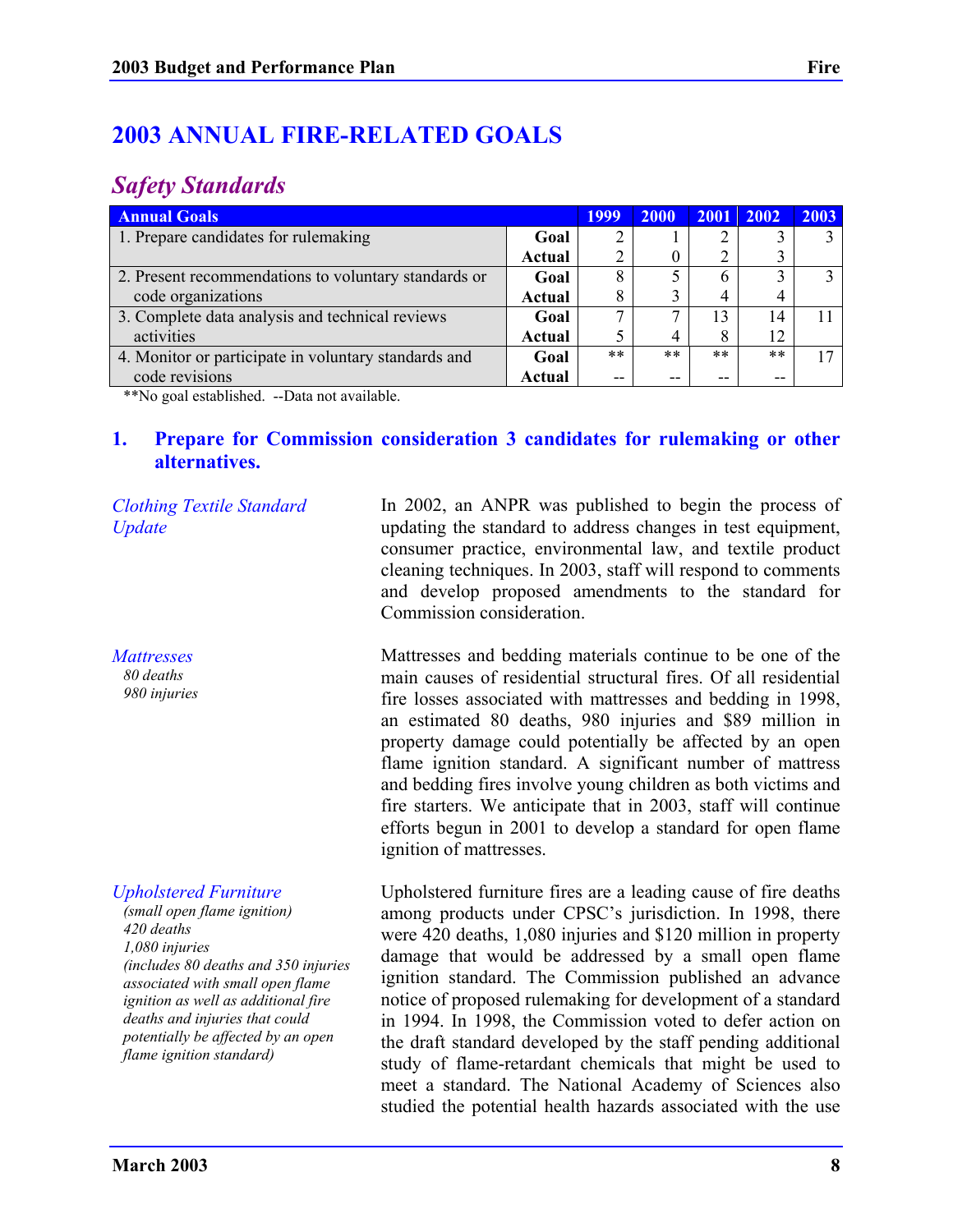### **2. Prepare and present recommendations to voluntary standards or code organizations to strengthen or develop 3 voluntary standards or codes:**

2003, work will continue, as appropriate.

*Clothes Dryers 20 deaths 240 injuries* In 1998, clothes dryer fires resulted in an estimated 20 deaths, 240 injuries and \$54.9 million in property loss. Based on laboratory testing and review of incident data completed in 2002, staff will work with industry and voluntary standards organizations in 2003 to develop revisions to the voluntary standards.

*Power Taps (Outlet Strips)*  $30$  deaths<sup>3</sup> *120 injuries* Power taps (e.g., outlet strips) are popular products often used with home entertainment centers and personal computer systems. Many of the outlet strips we have investigated were involved in fire incidents where the outlet strip was cited as the source of ignition. In 2002, we will complete a technical review of incident data and engineering literature related to surge suppression components (many outlet strips incorporate surge suppression components). In 2003, we will develop recommendations for voluntary standards, as warranted.

> Some tests have raised concerns over smoke alarm response to certain fires. The National Institute of Standards and Technology in partnership with CPSC and four other organizations conducted full-scale tests in 2001 and 2002. The purpose was to identify potential improvements in performance/installation requirements, test methods, alarm methods, alarm technology for residential applications, and consumer information. In 2003, we will analyze the test results and prepare recommendations for voluntary standards and updated consumer safety information.

### **3. Complete 11 data analyses and technical review activities.**

| <b>Cigarette Ignition Test Update</b> | We use a standard cigarette for testing mattresses under the |
|---------------------------------------|--------------------------------------------------------------|
|                                       | Flammable Fabrics Act. Changes and variations in cigarette   |

<sup>&</sup>lt;sup>3</sup>Estimates include losses where receptacles (including permanent outlets) were the equipment involved in ignition.

*Smoke Alarms 2,660 deaths4 15,260 injuries*

<sup>&</sup>lt;sup>4</sup>Improvements to safety standards for smoke alarms potentially affect all fire-related injuries and deaths addressed in this plan.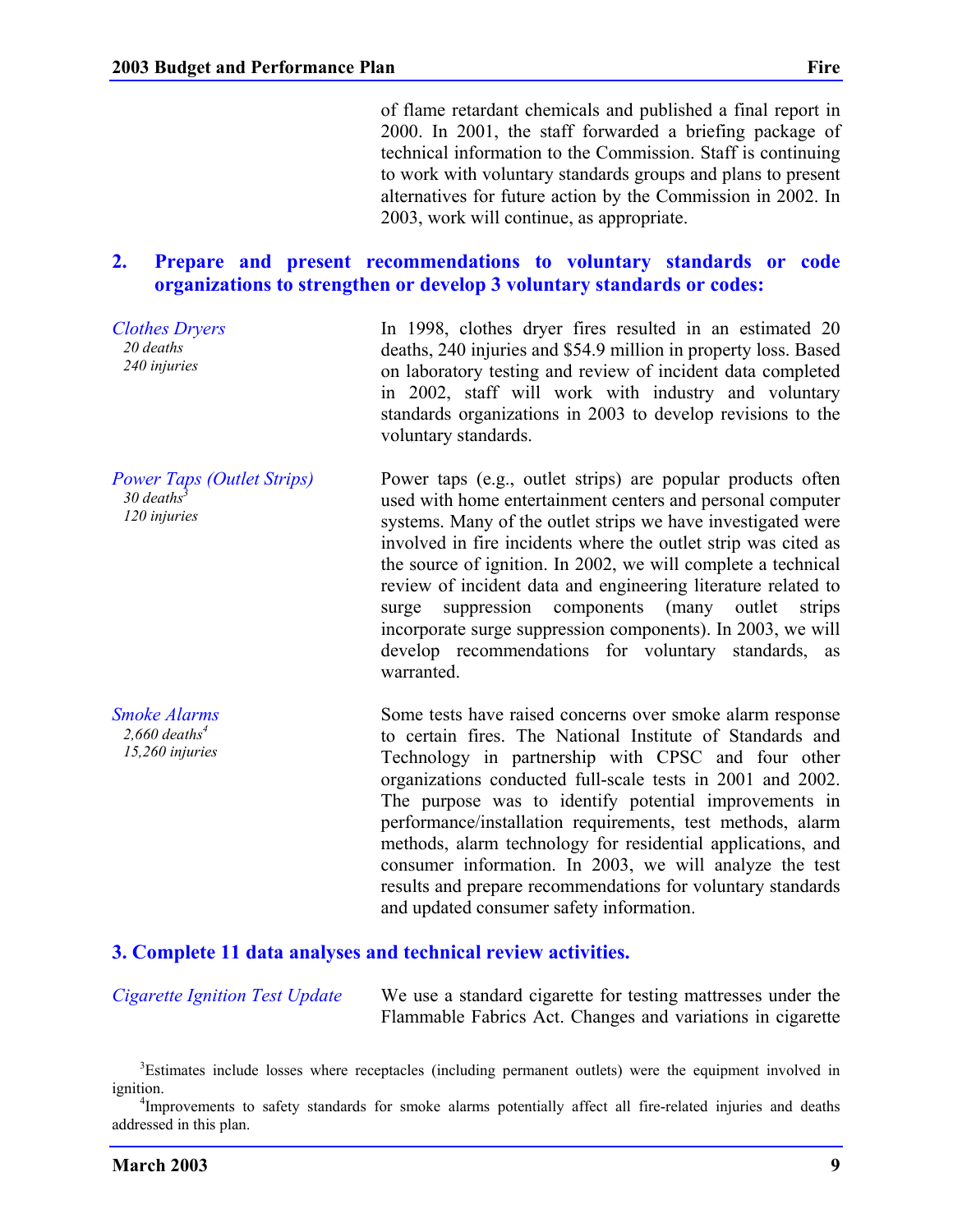products traditionally used for flammability tests are anticipated in response to market changes and legislative activities. For example, New York State passed legislation that will require all cigarettes sold in the state to be "safe burning" (cigarettes having a reduced ignition propensity) by 2003. In 2002, we began development of a surrogate test that does not rely on the use of actual cigarettes. This work is expected to be completed in 2003.

*Electrical Lighting 60 deaths 250 injuries* In 1998, light fixtures, lamps and light bulbs were associated with an estimated 60 fire deaths and an estimated 250 firerelated injuries. In 2003, staff will conduct a review and analysis of all data available in the CPSC databases to identify those lighting products most responsible for deaths and injuries. Future staff activities and recommendations will be directed at the voluntary standards applicable to those identified lighting products.

*Emergency Escape Masks* Emergency escape masks are products marketed as a safety device to protect users against deadly toxic smoke while evacuating a fire, chemical or other emergency in the home and other locations. These products have the potential to reduce deaths and injuries by providing more escape time and protecting people from toxic gases during fires. Currently, there are no performance standards for these products. In 2003, staff will conduct performance tests and human factors analyses for products marketed as emergency escape masks. In 2004, recommendations for development of a performance standard may be made, as appropriate.

*Fire Indicators* **Most** electrical product standards use an artificial fire indicator in their flammability tests to determine if a product represents a potential fire hazard, and most testing laboratories use artificial fire indicators to represent potential ignition sources. In 2002, staff worked with the University of Maryland to determine the adequacy and variability of current fire indicators. In 2003, staff will conduct additional tests to determine how multiple thicknesses of fire indicators and/or household combustibles affect fire risk and to develop recommendations to the voluntary standards, as appropriate.

*Fire Investigation Training* In 2002, staff developed a draft training program for field investigators to enhance their ability to interact with local authorities and to interpret fire investigation reports. In 2003, staff will pilot test this training and make revisions, as appropriate.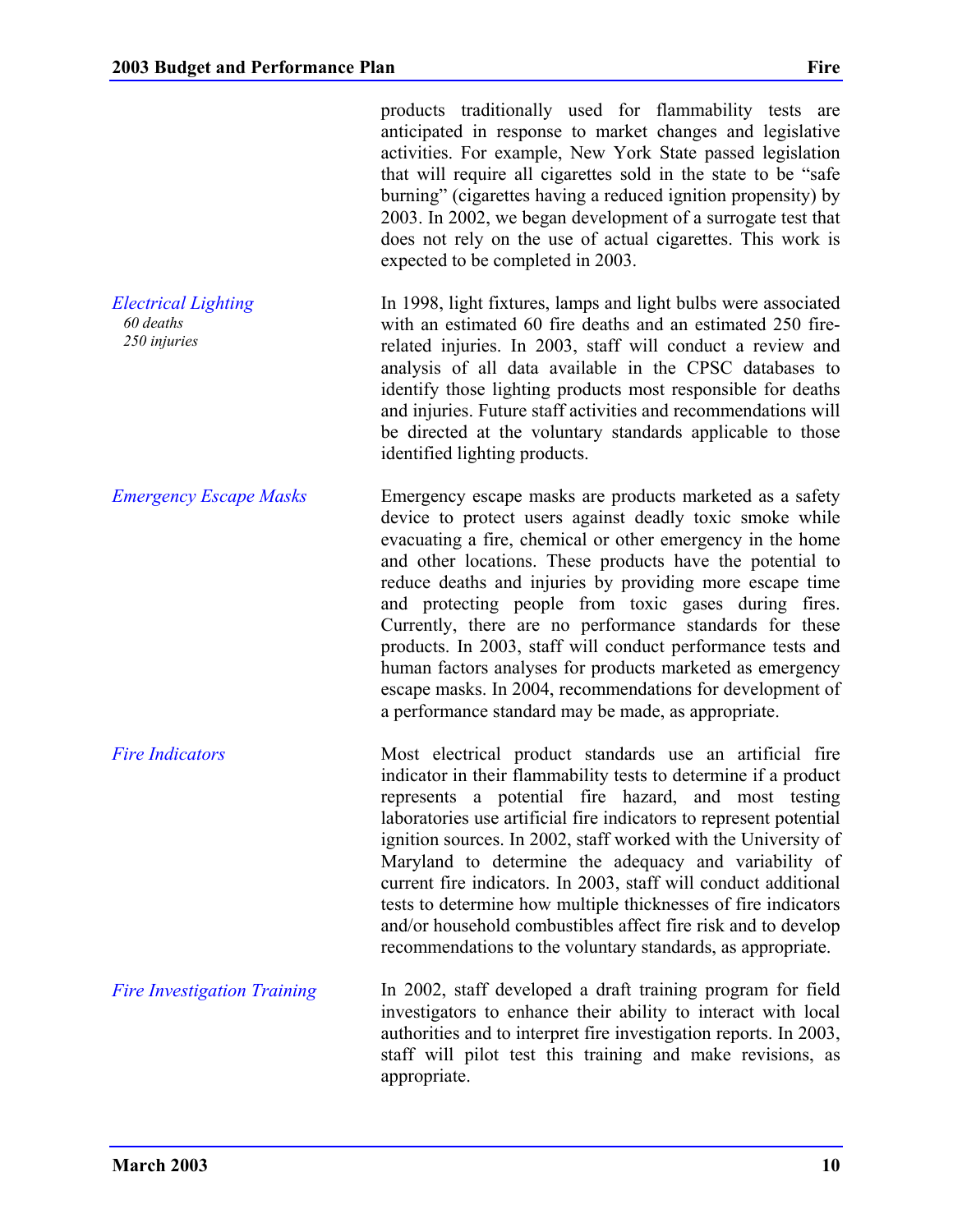| <b>Gas Grills/LP Gas Systems</b>                                      | In 1998, there were an estimated 500 grill fires attended by<br>fire services. To address the risk of fires and explosions of<br>gas grills from such causes as leaking fuel at the tank<br>connection, delayed ignition, overfilled tanks, valves and<br>leaking hoses; in 2003, CPSC staff will complete a technical<br>review of the incident data and conduct any necessary<br>laboratory testing. In 2004, results of this evaluation will be<br>used to make recommendations to the voluntary standards, as<br>appropriate.                                                                                                                                                                                                                                                                                                                                                                                                                                                                                                                                                                                                                                        |
|-----------------------------------------------------------------------|--------------------------------------------------------------------------------------------------------------------------------------------------------------------------------------------------------------------------------------------------------------------------------------------------------------------------------------------------------------------------------------------------------------------------------------------------------------------------------------------------------------------------------------------------------------------------------------------------------------------------------------------------------------------------------------------------------------------------------------------------------------------------------------------------------------------------------------------------------------------------------------------------------------------------------------------------------------------------------------------------------------------------------------------------------------------------------------------------------------------------------------------------------------------------|
| Panelboards                                                           | In 1998, circuit breakers were identified in an estimated<br>1,600 fires. Panelboards provide the means to make<br>connections to circuit breakers and fuses used to protect the<br>electrical wiring systems in homes. A failure of a panelboard<br>can present a high risk of ignition to a home since the failure<br>can occur ahead of the circuit breakers/fuses. This project<br>will focus on identifying the details of materials selection<br>and component design of panelboards and directly associated<br>electrical equipment that can contribute to the failures of<br>panelboards. In 2003, fire incidents associated with<br>residential panelboards will be identified through contact<br>with fire services. Follow up in-depth investigations will be<br>conducted in order to support development of needed<br>performance requirements. Data will be reviewed as it is<br>collected and data analysis will be completed in 2004.<br>Engineering analysis will identify and substantiate needed<br>performance requirements. This information will be used to<br>support future proposals to revise existing voluntary<br>standards for panelboards. |
| <b>Sensor Technology</b>                                              | In 2003, this activity will focus on the application of sensor<br>technologies in identifying and addressing conditions that<br>could lead to fires with clothes dryers.                                                                                                                                                                                                                                                                                                                                                                                                                                                                                                                                                                                                                                                                                                                                                                                                                                                                                                                                                                                                 |
| <b>Smoke Alarm Audibility</b><br>1,200 deaths to persons 65 and older | Fires caused approximately 770 deaths to adults 65 and older<br>in 1998. In comparison to the rest of the population, older<br>adults have significantly higher fire death rates. The elderly<br>tend to experience diminished hearing, often making it<br>difficult for them to hear smoke alarms. In 2003, staff will<br>evaluate audibility in smoke alarms including overall<br>warning effectiveness of various frequencies in residential<br>environments. In 2004, staff will make recommendations for<br>improvements to voluntary standards as appropriate.                                                                                                                                                                                                                                                                                                                                                                                                                                                                                                                                                                                                     |
| <b>Smoke Alarms</b><br>(Effectiveness Survey)                         | In 2002, CPSC contracted (funds provided by USFA and<br>CDC) for a probability telephone survey to identify the<br>extent to which smoke alarms provided the first warning of a                                                                                                                                                                                                                                                                                                                                                                                                                                                                                                                                                                                                                                                                                                                                                                                                                                                                                                                                                                                          |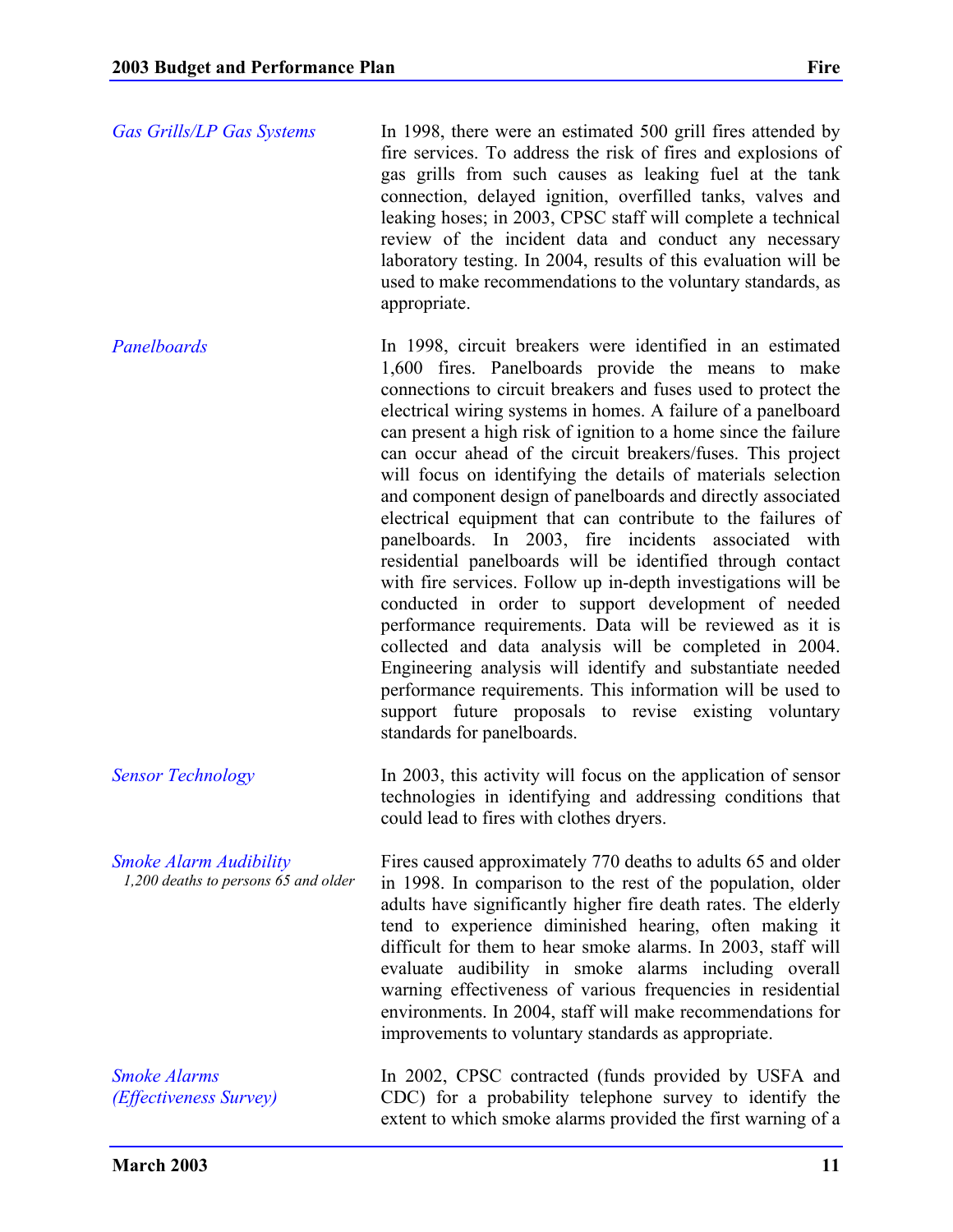fire. The survey will also collect information about the role of fire extinguishers and sprinklers. In 2003, staff will work with the contractor to plan the survey and monitor data collection.

*Smoke Alarms (Wireless Technologies)* In 2002, with funds from USFA, CPSC contracted for an evaluation of current smoke alarm and wireless technologies to determine the feasibility of producing a battery-operated smoke alarm that is interconnected by wireless communication. The work on this contract will be completed in 2003.

#### **4. Monitor or participate in 17 voluntary standards revisions.**

*Voluntary Standards* Monitor or participate in the development or modification of voluntary standards for products such as candles, heaters, ranges, turkey fryers, and arc fault circuit interrupters.

# *Compliance*

| <b>Annual Goals</b>                             |        | 1999 | <b>2000</b> | <b>2001</b> | 2002   | 2003 |
|-------------------------------------------------|--------|------|-------------|-------------|--------|------|
| 5. Pursue for recall or other corrective action | Goal   | 400  | 455         | 505*        | $505*$ | 350* |
|                                                 | Actual | 703  | 529         | 614         | 357    |      |
| 6. Monitor existing voluntary standards         | Goal   |      |             | $2*$        | *      | $1*$ |
|                                                 | Actual |      |             |             |        |      |
| 7. Conduct port-of-entry surveillance           | Goal   |      |             | $2*$        | $2*$   | $2*$ |
|                                                 | Actual |      |             |             |        |      |

\*Estimate based on prior years' experience. The actual number of recalls, corrective actions, and monitoring activities will depend on the mix of safety-related problems arising during the year.

### **Identify and act on products that present a risk of fire-related death through:**

- **5.** *Recalls* **Our 2003 goal will be to conduct 350 recalls or other** corrective actions. There were substantially fewer corrective actions including recalls in 2002 because there was a significant reduction in the amount of support that the U.S. Customs Service was able to provide to CPSC as a result of the September 11, 2001 terrorist attacks. Customs notifies us of shipments of potentially hazardous consumer products at ports of entry. Customs staff and CPSC recently entered into a revised Memorandum of Understanding, which provides CPSC access to two major Customs databases that may allow quicker response by CPSC staff and may help offset the reduced Customs support.
- **6.** *Voluntary Standards* Monitor 1 existing voluntary standard likely to reduce firerelated deaths. Products related to fire hazards that we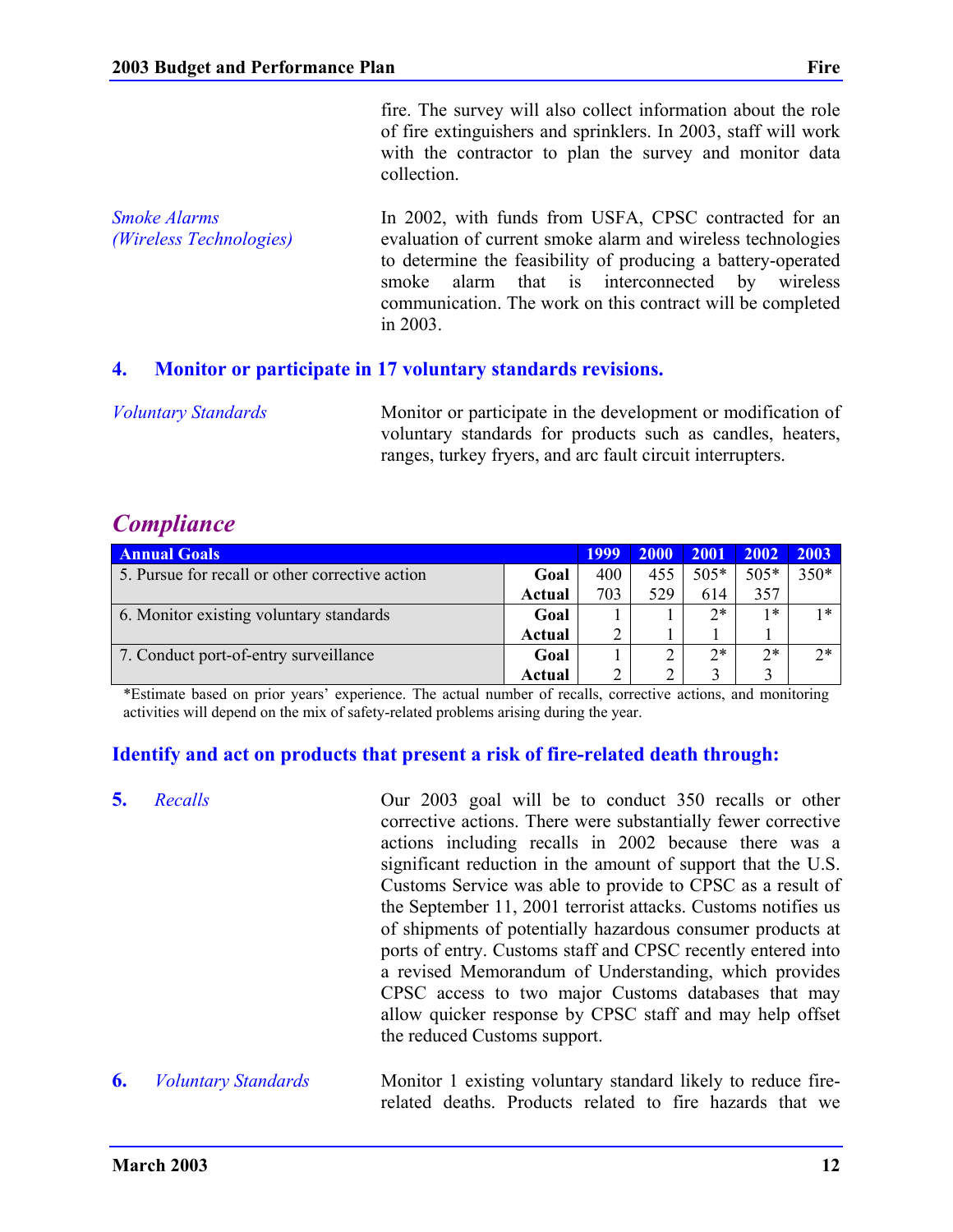recently monitored include halogen lamps and extension cords.

**7.** *Import Surveillance* Conduct port-of-entry surveillance for 2 products for which fire safety standards are in effect. In 2002, CPSC field staff and the U.S. Customs Service prevented nearly 800,000 unsafe cigarette lighters, about 250,000 multi-purpose lighters, and over 1.9 million units of violative fireworks from entering the country.

| <b>Consumer Information</b> |
|-----------------------------|
|                             |

| <b>Annual Goals</b>                   |               | <b>1999</b> | <b>2000</b> | 2001         | 2002      | 2003      |
|---------------------------------------|---------------|-------------|-------------|--------------|-----------|-----------|
| 8. Conduct public information efforts | Goal          | n           |             | b            |           |           |
|                                       | <b>Actual</b> | h           |             | <sub>0</sub> |           |           |
| 9. Issue press releases               | Goal          | 35          | 45          | 45           | $45^{\#}$ | $45^{\#}$ |
|                                       | <b>Actual</b> | 57          | 48          | 46           | 88        |           |
| 10. Produce video news releases       | Goal          | ∍           |             |              | $6^{#}$   | 5#        |
|                                       | <b>Actual</b> |             |             |              |           |           |
| 11. Respond to requests for           | Goal          | 150,000     | 160,000     | 160,000      | 160,000   | 200,000   |
| publications                          | Actual        | 451,500*    | 222,000     | 259,500      | 289,000   |           |

\*Includes a one time effort to distribute publications to state and local users. # These goals were changed to include all product hazards not just recalled products as in previous years.

### **8. Conduct 7 public information efforts.**

| Fireworks                   | Conduct a national fireworks safety campaign for the Fourth<br>of July aimed at increasing public awareness of the need for<br>safety. The national campaign will alert consumers to the<br>common hazards associated with legal and illegal fireworks.<br>Field staff will work with fire departments to demonstrate<br>the dangers of fireworks and conduct safety campaigns at the<br>community level in cooperation with such groups as<br>hospitals, youth groups, and schools. |
|-----------------------------|--------------------------------------------------------------------------------------------------------------------------------------------------------------------------------------------------------------------------------------------------------------------------------------------------------------------------------------------------------------------------------------------------------------------------------------------------------------------------------------|
| <b>General Fire Hazards</b> | Continue to alert the public to fire hazards associated with<br>consumer products. Issue news releases about fire hazards<br>including death and injury data and remedies. Field staff will<br>provide fire safety information and encourage fire experts to<br>participate in CPSC programs.                                                                                                                                                                                        |
| <b>Halloween Hazards</b>    | Issue a news release to continue warnings about the risk of<br>fire associated with homemade children's costumes, jack-o-<br>lanterns, and other Halloween decorations. Continue to<br>conduct field Halloween safety campaigns in collaboration<br>with key public officials and/or private agencies to warn<br>about costume flammability when carrying candles and using                                                                                                          |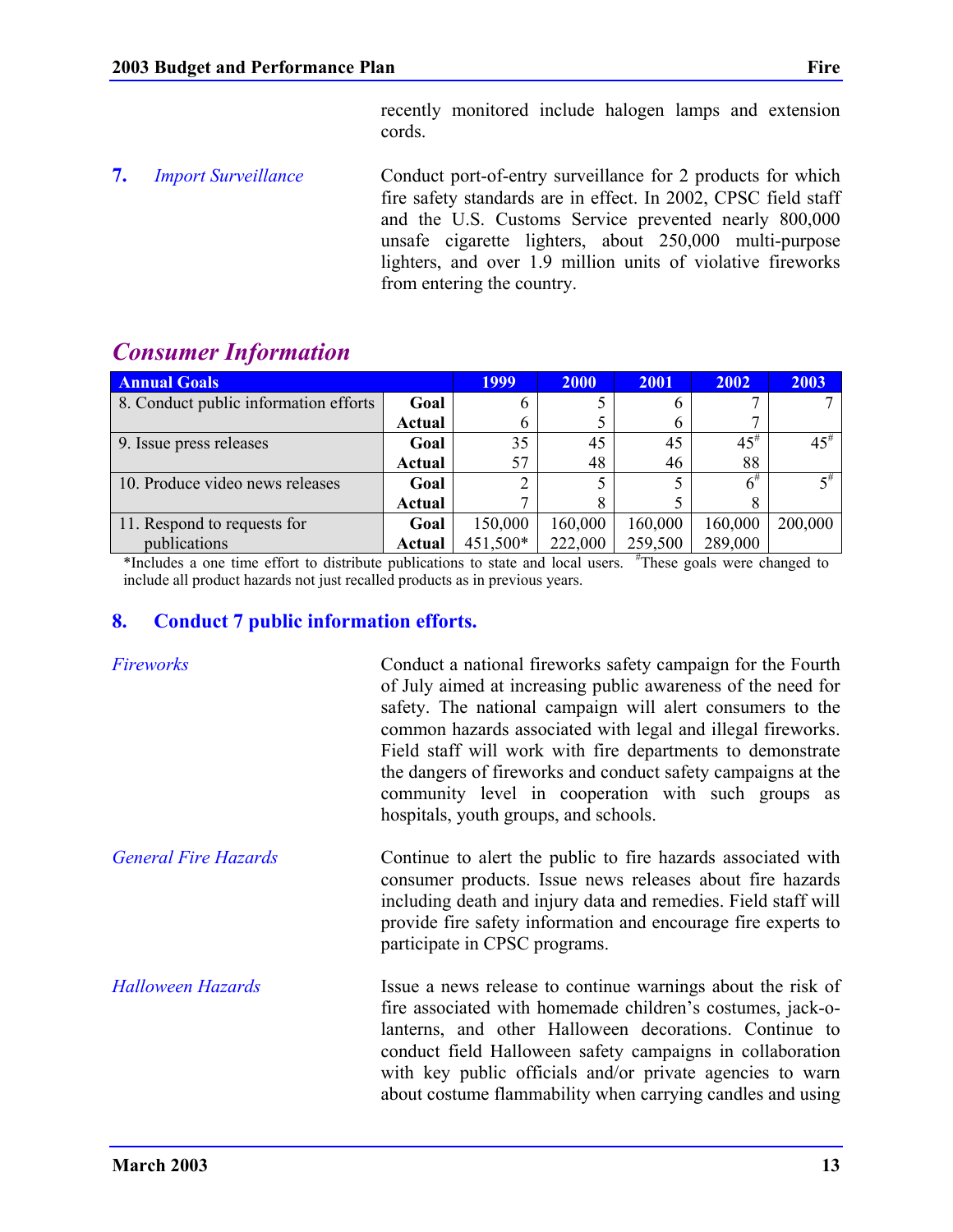matches and lighters. Provide similar information to elementary schools.

- *Holiday Hazards* **During the winter holiday season, issue an annual news** release to warn about the risk of fire from defective decorative holiday light strings and natural trees, as well as provide tips for the safe use of candles and fireplaces. Include similar information in regional Christmas/winter holiday safety campaigns to warn about the risk of fire.
- *Home Heating* Issue a seasonal news release to alert consumers to hazards with home heating equipment. Warn consumers about fire hazards with home heating equipment by providing information on such topics as proper use of wood, electric, and kerosene heaters and home inspections for heating systems.
- *Lighters* Issue a news release about hazards of cigarette lighters and multi-purpose lighters. These lighters are required to incorporate child-resistant features to help prevent their operation by children under age 5. Field staff will conduct safety campaigns using activities such as radio interviews, local press publications, presentations to state and local product safety groups and partnering with other injury prevention organizations, as appropriate.
- *Smoke Alarms* **ISSUE** an annual news release to remind consumers to maintain smoke alarms in working condition. Field staff will develop a campaign to promote the use of smoke alarms that is focused on a minority population such as Native American communities. Conduct the campaign by partnering with other appropriate organizations.

### **Alert the public to fire-related hazards through:**

**9.** *Press Releases* Issue 45 press releases to alert the public to products presenting a risk of fire-related death. In 2002, we issued press releases on recalled products such as air fresheners, toasters, and dehumidifiers. **10.** *Video News Releases* Produce 5 video news releases (VNRs) for products that present a fire hazard and 1 VNR for fireworks safety. In 2002, we produced a VNR on fireworks safety and VNRs on hazardous products such as microwave oven/hood combinations and heaters. These VNRs reached a combined

potential television viewing audience of 118 million.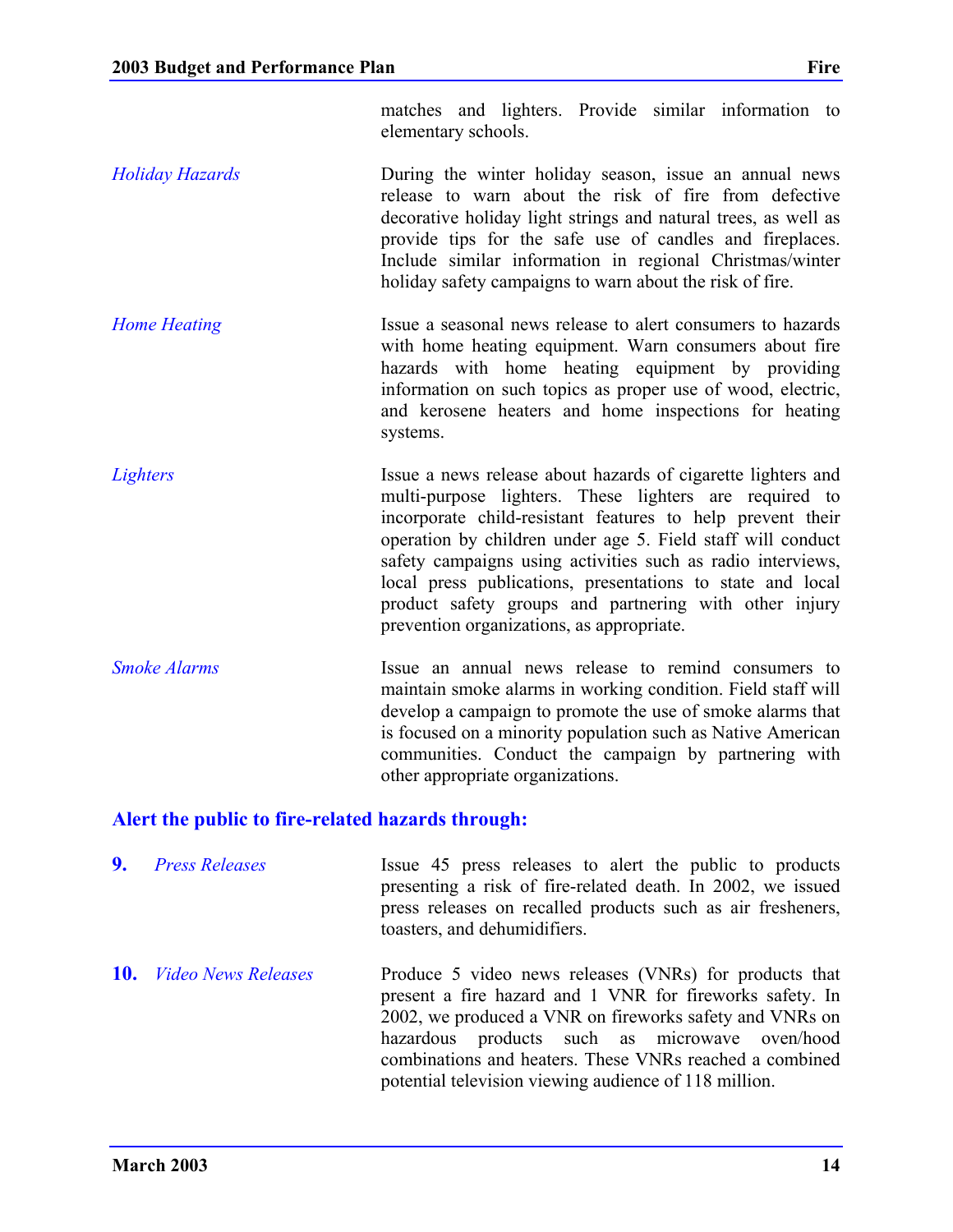**11.** *Publications* We will respond to consumer requests for a projected 200,000 checklists, booklets, and safety alerts warning about fire hazards. In 2002, we distributed publications addressing fire hazards; the most often requested were "Smoke Detectors Can Save Your Life," and "Fire Safety Checklist for Older Consumers."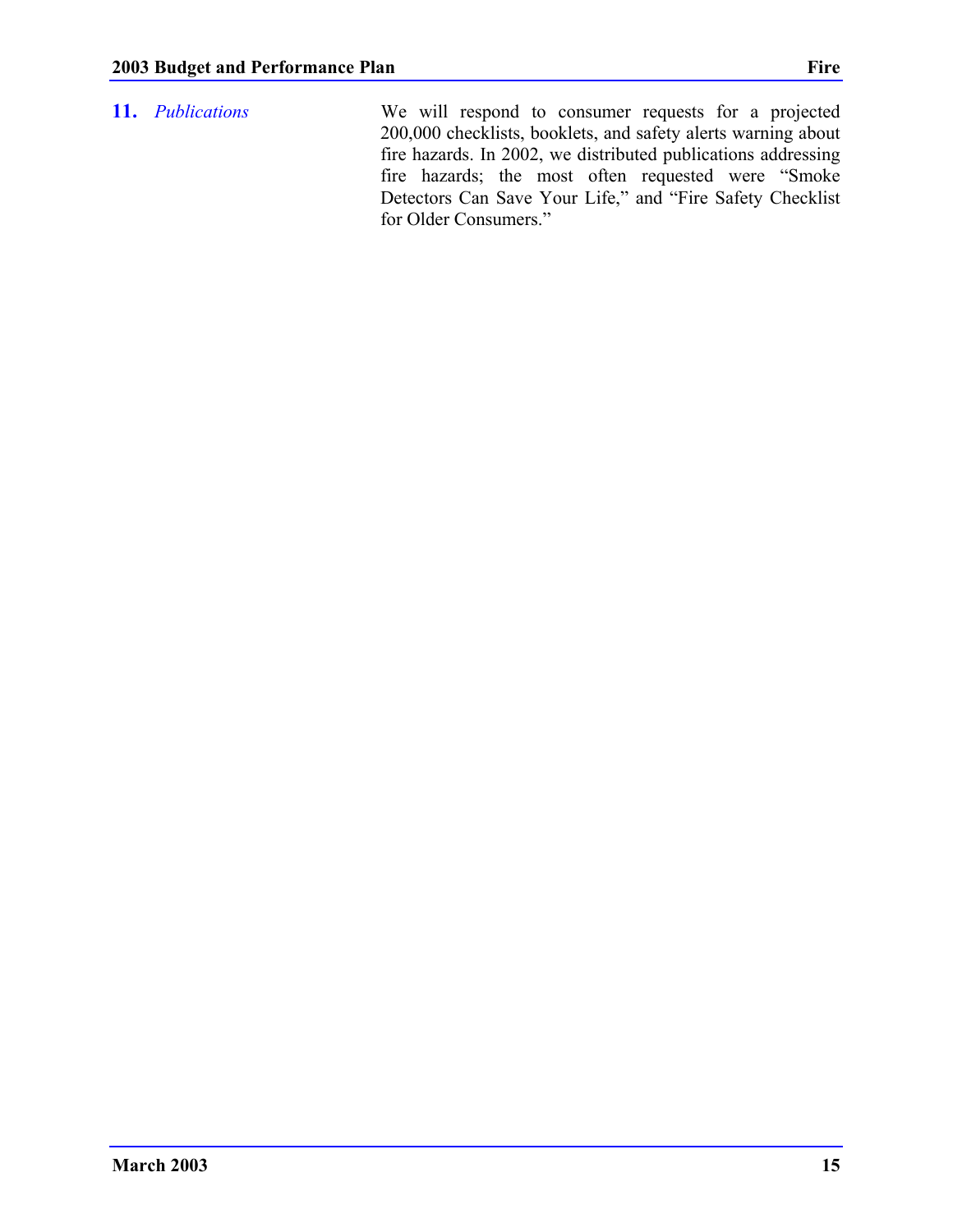

# **KEEPING FAMILIES SAFE FROM ELECTROCUTIONS**

**STRATEGIC GOAL: Reduce the rate of death from electrocutions by 20 percent from 1994 to 2004.**

**THE HAZARD** There are about 190 deaths from consumer product-related electrocutions each year in the United States. About 10 percent of the deaths are to children under 15 years old. The Commission continues to receive reports of electrocution deaths from products such as house wiring, lamps and light fixtures, antennas, power tools, and small and large appliances.

**OUR PROGRESS** In 1999, the latest year for which data are available, deaths from electrocutions declined to 6.2 deaths per 10 million people, or 130 fewer deaths annually than in 1989. The reduction of these deaths is the result, in part, of several

> efforts by CPSC. We worked with industry to develop safety standards that reduced or nearly eliminated the risk of electrocution for such products as hair dryers, power tools, CB antennas, and electric toys. CPSC has been instrumental in upgrading the National Electrical Code to provide for wider application of the highly effective electric shock protectors known as groundfault circuit-interrupters (GFCIs).

While the electrocution rate for 1999 was below our strategic goal, we decided to retain the original goal through 2003. Beginning in January 1999, there was a major change in the way deaths are classified in the

United States. Preliminary data provided by National Center for Health Statistics suggested that the trend analysis for electrocutions generally may be unaffected by changes in the



Years Under Strategic Plan

**Goal**

╈

**1984 1986 1988 1990 1992 1994 1996 1998 2000 2002 2004**

**4**

**6**

**8**

**10**

**Deaths Per Ten Million Population**

Deaths Per Ten Million Population

**12**

**14**

**16**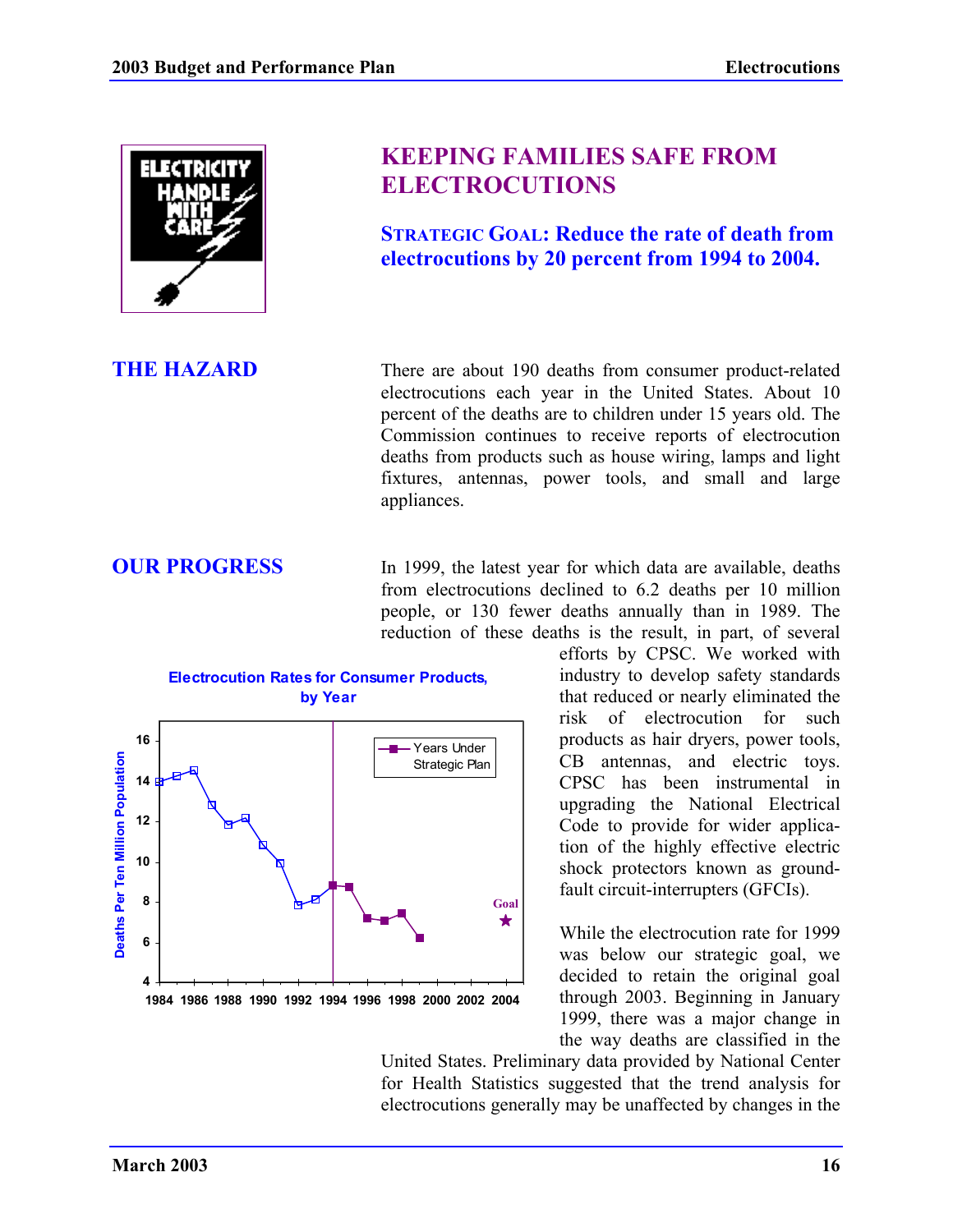classification of deaths. While the reduction in electrocutions is encouraging, we cannot be sure that the performance data for electrocution is unaffected until we are able to review data for an additional year.

In 2003, after we determine how the coding changes affect the data, the Commission will decide whether to set a strategic goal to maintain the current reduction in the death rate, reduce the target further, or focus in other areas.

# **2003 ANNUAL ELECTROCUTION-RELATED GOALS**

# *Safety Standards*

| <b>Annual Goals</b>                               |        |       | 2000  | $\sqrt{2001}$ | $\begin{array}{c} \boxed{2002} \end{array}$ | 2003 |
|---------------------------------------------------|--------|-------|-------|---------------|---------------------------------------------|------|
| 1. Provide recommendations or support to national | Goal   |       |       |               |                                             |      |
| code groups                                       | Actual |       |       |               |                                             |      |
| 2. Monitor or participate in voluntary standards  | Goal   | $***$ | $***$ | $***$         | **                                          |      |
| revisions                                         | Actual | $- -$ | --    | $- -$         | --                                          |      |

\*\*No goal established. --Data not available.

#### **1. Provide recommendations or support to national code groups.**

*National Electrical Code 90 deaths*

The National Electrical Code (NEC) is an electrical installation standard for buildings and is the most widely adopted model code in the U.S. In the past, we have been successful in advocating new provisions of the NEC that addressed electric shock, including requirements for groundfault circuit interrupters (GFCIs) for electrical receptacle outlets near sinks, in crawl spaces, and at kitchen countertops. Also included were GFCI requirements and other electrocution protection requirements for specific products including spas and hot tubs, and pressure washers. In 1998, there were 27 electrocutions associated with water and water handling equipment, such as pumps, generators, and pipes.

In 2002, we will develop and support proposals that would require wider application of shock preventive measures outdoors, particularly around water and water-handling equipment. In 2003, staff will actively participate on two code-making panels covering appliances and branch circuit wiring.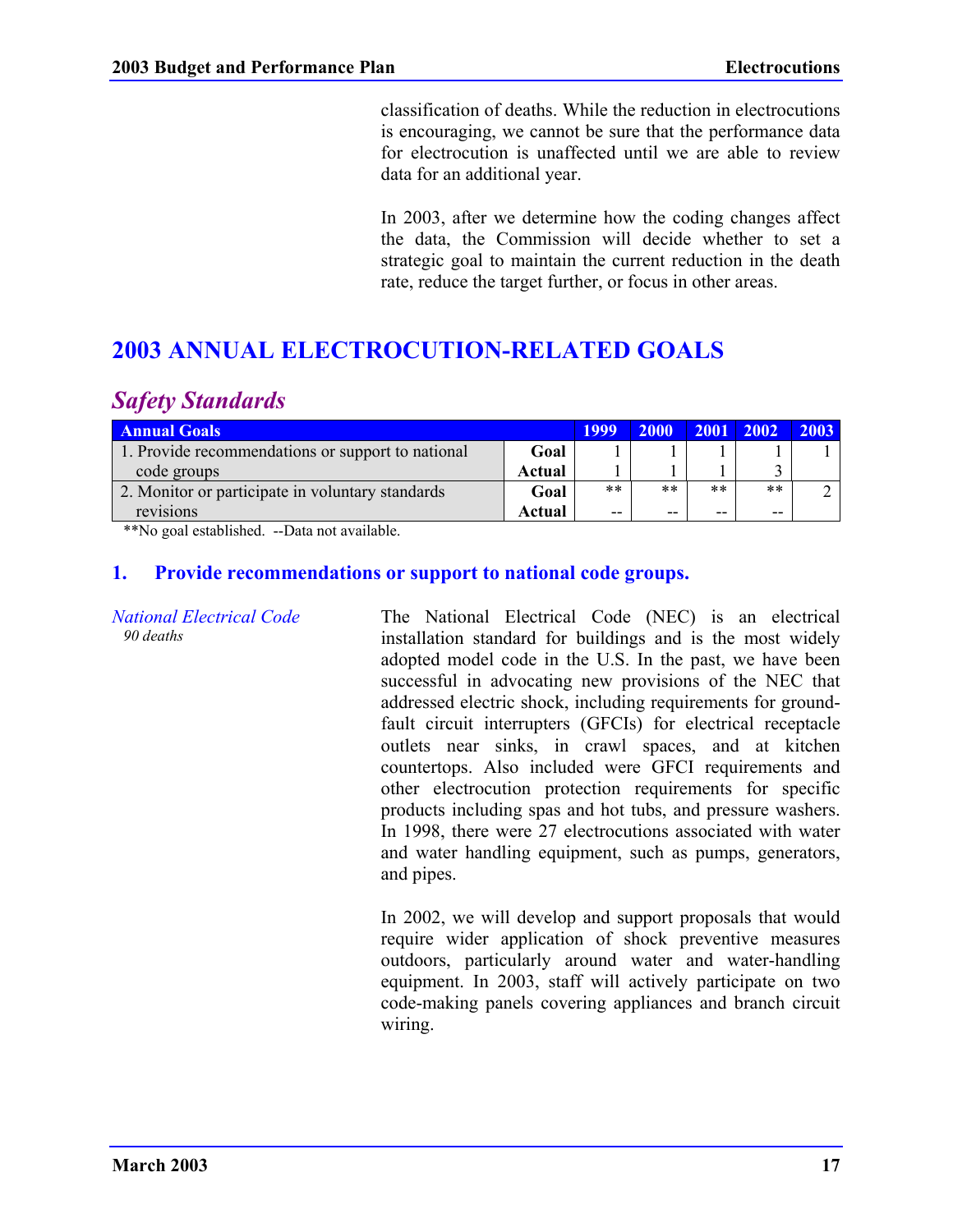### **2. Monitor or participate in 2 voluntary standards revisions.**

*Voluntary Standards* Monitor or participate in the development or modification of voluntary standards for products such as ground fault circuit interrupters.

# *Compliance*

| Annual Goals                                           |        | 1999 | <b>2000</b>   | $\sqrt{2001}$ | 2002  | $-2003$ |
|--------------------------------------------------------|--------|------|---------------|---------------|-------|---------|
| 3. Pursue for recall or other corrective action        | Goal   | 20   | 25            | 15*           | $15*$ | 15*     |
|                                                        | Actual | 24   | $\mathcal{D}$ |               |       |         |
| 4. Monitor or participate existing voluntary standards | Goal   |      |               | $1*$          | 1 米   | $1*$    |
|                                                        | Actual |      |               |               |       |         |

\*Estimate based on prior years' experience. The actual number of recalls, corrective actions, and standards monitoring will depend on the mix of safety-related problems arising during the year.

### **Identify and act on products that present a risk of electrocution through:**

- **3.** *Recalls* Seek recalls or other corrective actions for products that present a substantial risk of electrocution. In 2002, there were 31 voluntary corrective actions including recalls involving over 4.7 million product units such as power cords and cable TV boxes.
- **4.** *Voluntary Standards* Monitor 1 existing voluntary standard likely to reduce electrocutions, such as extension cords, power strips, surge protectors, and holiday lights.

| <b>Annual Goals</b>                   |        | <b>1999</b> | <b>2000</b> | 2001   | 2002     | 2003     |
|---------------------------------------|--------|-------------|-------------|--------|----------|----------|
| 5. Conduct public information efforts | Goal   |             |             |        |          |          |
|                                       | Actual |             |             |        |          |          |
| 6. Issue press releases               | Goal   | 8           | 8           | 8      | $8^{\#}$ | $8^{\#}$ |
|                                       | Actual | 13          |             | 9      | 25       |          |
| 7. Produce video news releases        | Goal   |             |             |        | 1#       |          |
|                                       | Actual |             | 2           |        |          |          |
| 8. Respond to requests for            | Goal   | 40,000      | 45,000      | 45,000 | 45,000   | 60,000   |
| publications                          | Actual | 88,000*     | 83,000      | 80,000 | 102,000  |          |

# *Consumer Information*

\*Includes a one time effort to distribute publications to state and local users. # These goals were changed to include all product hazards not just recalled products as in previous years.

### **5. Conduct 2 public information efforts.**

*Ground Fault Circuit Interrupters (GFCIs)*

Field staff will continue to promote the use of GFCIs to prevent electrocution through such activities as radio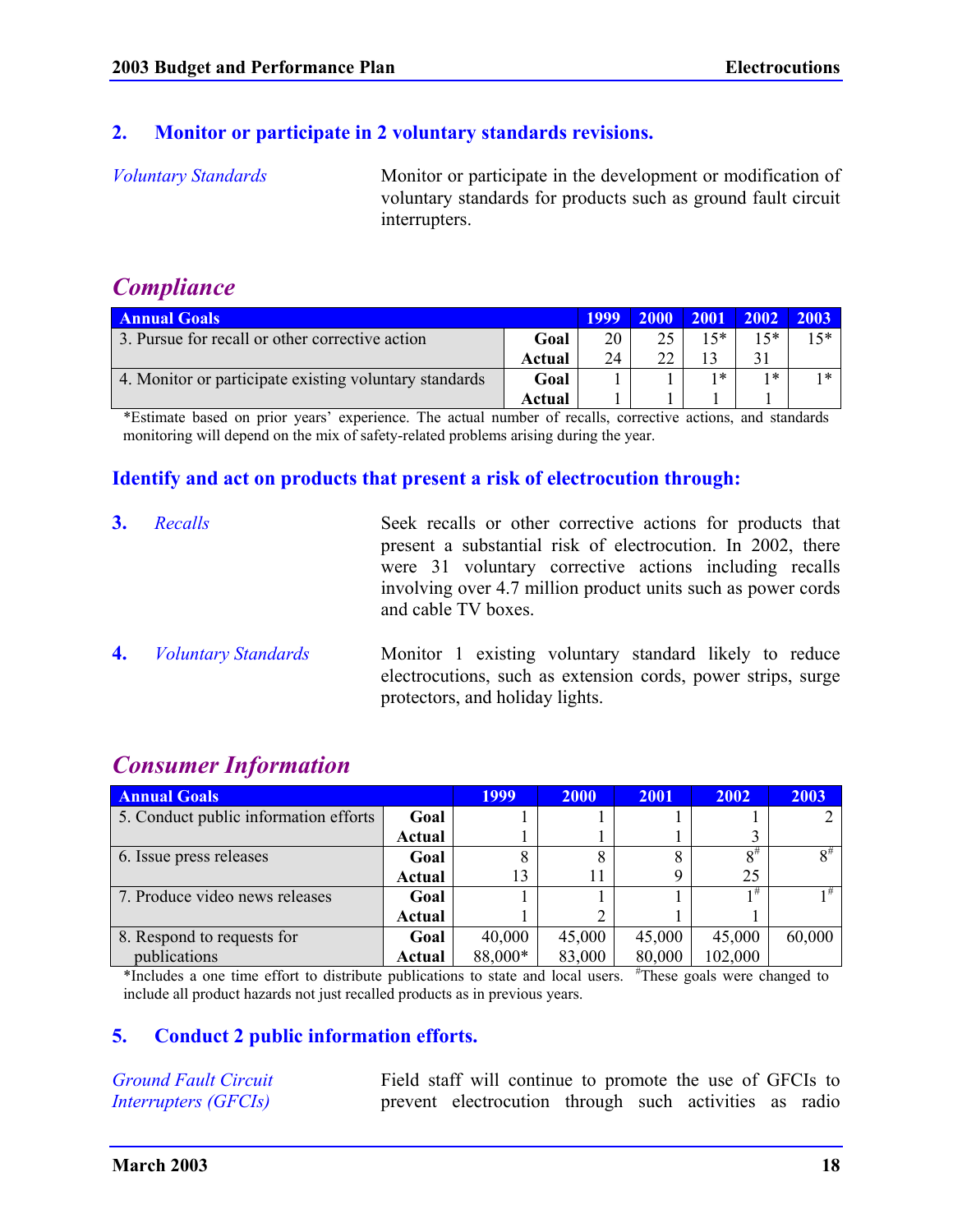interviews, local press publications, presentations to state and local product safety groups, and partnering with other injury prevention organizations, as appropriate.

*Swimming Pools* Swimming pools constructed before the early 1980s should be checked for electrocution hazards. The electrical components of older pools (e.g., underwater lighting, electrical wiring, etc.) may need to be repaired or replaced because of the effects of corrosion and weathering. Also, the electrical systems for these pools should be updated with GFCIs as these pools were constructed before GFCIs were required for pools.

> In 2003, we will develop an information program targeting owners of pools (public and residential). Components of the program include issuing a news release at the beginning of the swimming pool season, updating the existing Safety Alert encouraging use of GFCIs for pools, spas, and hot tubs, and developing other informational literature appropriate for operators of public pools and owners of residential pools. Field staff will work with State Safety Inspectors to distribute these materials to the targeted audiences.

#### **Alert the public to electrocution hazards through:**

- **6.** *Press Releases* Issue 8 press releases for products presenting a risk of electrocution. In 2002, we issued 25 press releases to advise the public of recalled products with a substantial risk of electrocution, including Christmas lights, table saws, and vacuum cleaners.
- **7.** *Video News Releases* Produce 1 video news release (VNR) for a product presenting a risk of electrocution. In 2002, we produced a VNR on electrical safety for our annual Recall Roundup campaign that reached a potential viewing audience of 21.7 million.
- **8.** *Publications* We will respond to consumer requests for an estimated 60,000 safety alerts, checklists and booklets. In 2002, the most requested publications were "Childproofing Your Home" and "Fire Safety Checklist for Older Consumers."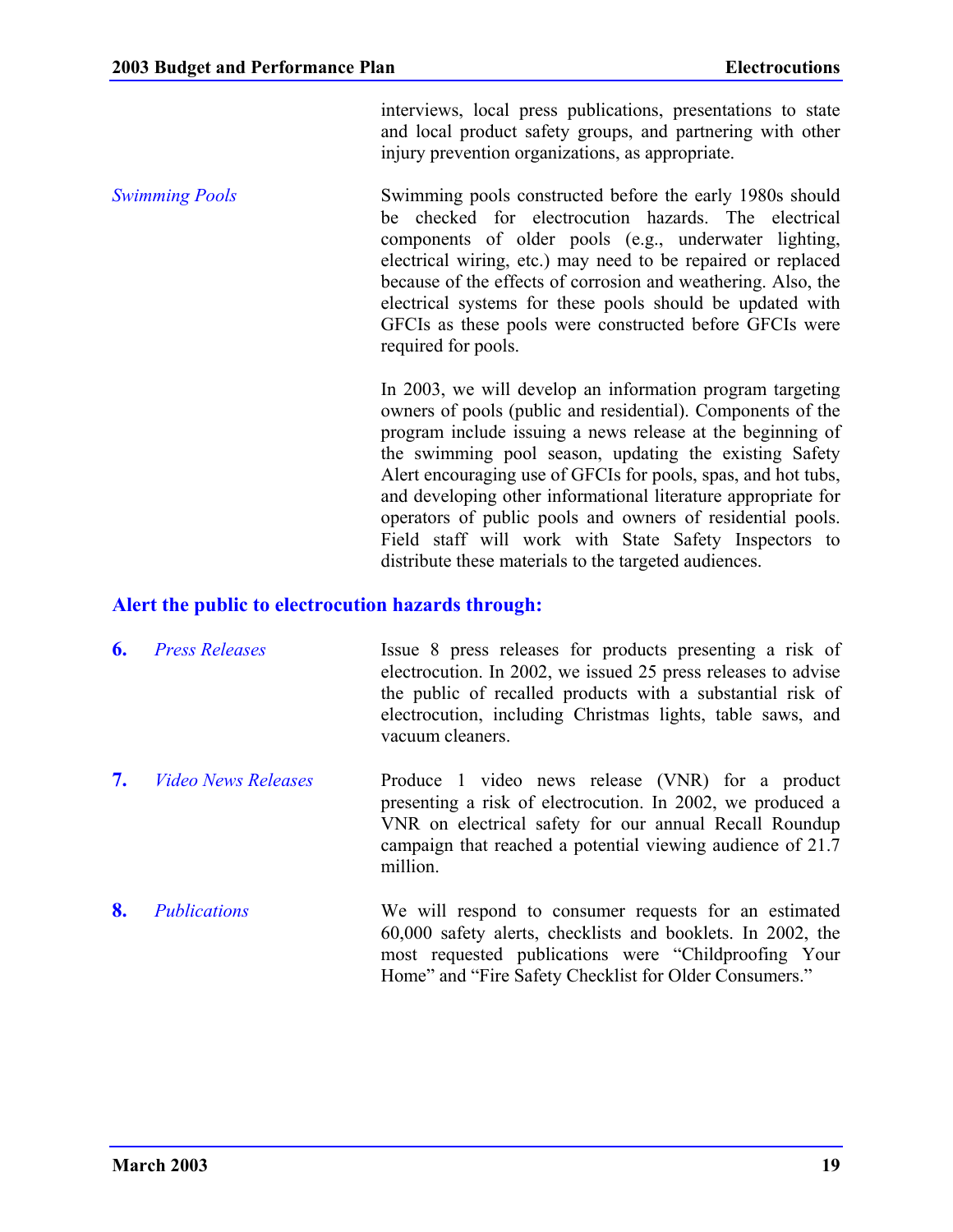# *CHILDREN'S HAZARDS*

**INTRODUCTION** In this our second largest activity, we address hazards to children posed by consumer products that are associated with over 500 deaths, over 400,000 injuries and societal costs of about \$20 billion each year. Our past work on safety standards and compliance activities has reduced productrelated hazards to children associated with baby walkers, bunk beds, infant cribs, infant swings, infant car seat/carriers, playpens, playground equipment, toys and bicycles. We have identified possible suffocation risks to infants from sleeping with soft bedding. CPSC actions also addressed child strangulation from window blind cords and clothing drawstrings. In 2002, we obtained 90 recalls for toys and children's products involving about 14.2 million product units. We conducted consumer information campaigns to warn the public about hazards to children.

> In our strategic plan, we set a long-term goal to reduce head injuries to children. We also continue to work on injuries related to other children's hazards, such as recalling toys with dangerous small parts and warning the public about soft bedding hazards. This performance plan sets annual goals for "Keeping Children Safe from Head Injuries" and "Keeping Children Safe from Other Hazards."

|                                 |             | 2002 Actual<br>2001 Actual |                              |          |             | <b>2003 Plan</b> |
|---------------------------------|-------------|----------------------------|------------------------------|----------|-------------|------------------|
| <b>HAZARDS</b>                  | <b>FTEs</b> | Amount                     | <b>FTEs</b><br><b>Amount</b> |          | <b>FTEs</b> | Amount           |
| <b>Children's Head Injuries</b> | 33          | \$3,683                    | 29                           | \$3,473  | 35          | \$4,237          |
| <b>Other</b>                    | 80          | 8,681                      | 72                           | 8,803    | 77          | 8.981            |
| <b>TOTAL</b>                    | 113         | \$12,364                   | 102                          | \$12,276 | 12          | \$13,218         |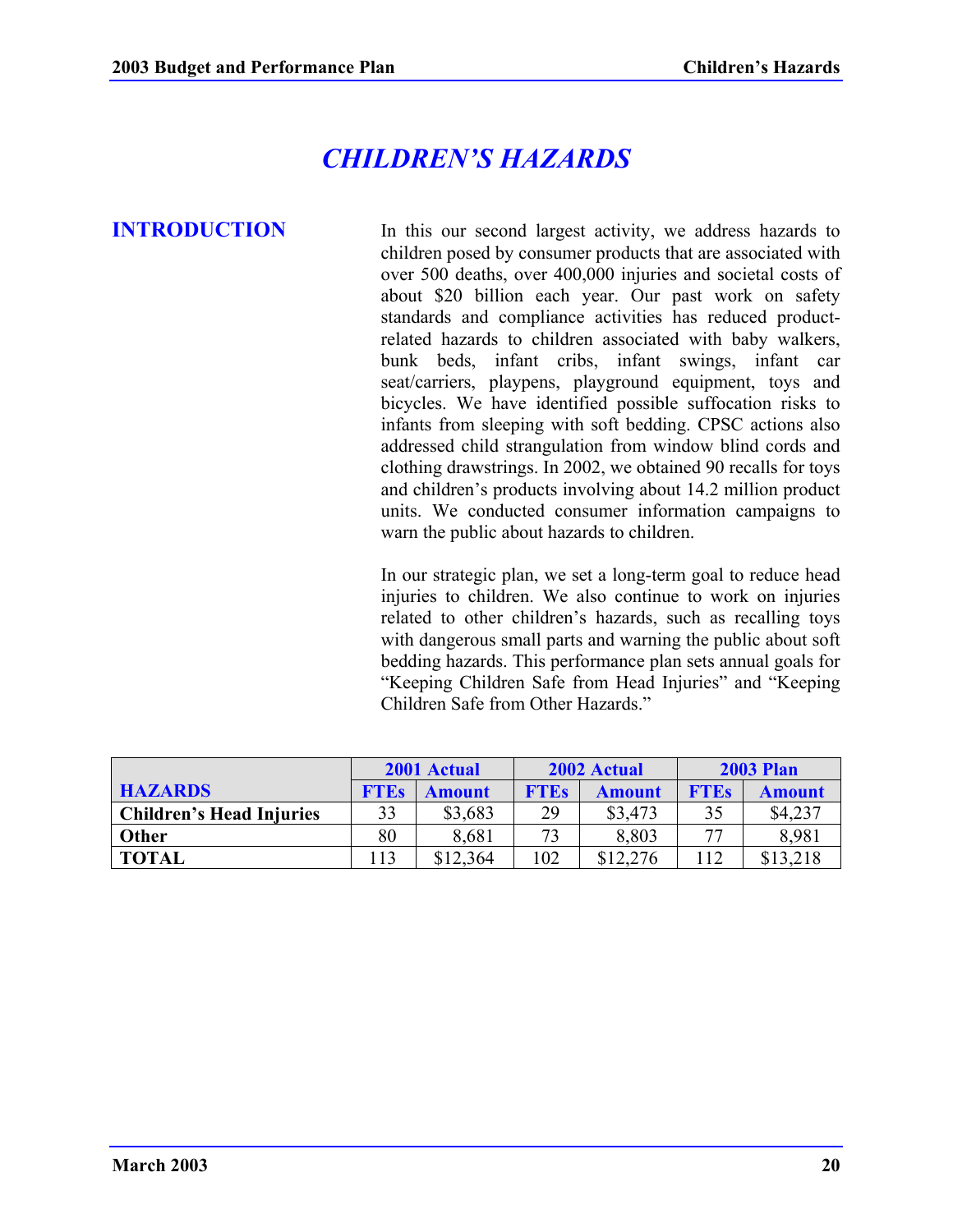

# **KEEPING CHILDREN SAFE FROM HEAD INJURIES**

**STRATEGIC GOAL: Reduce the rate of head injury to children under 15 years old by 10 percent from 1996 to 2006.**

**THE HAZARD** Head injury is a leading cause of death and disability to children in the United States. Almost 500 children under 15 years old die each year from head injury trauma and an estimated 680,000 children were treated in hospital emergency rooms for product-related head injury in 2001. Studies have shown that children have a higher risk of head injury than adults do and that children's head injuries are often more severe than many other injuries and can have lifealtering consequences.

> In 2001, over 40 percent of the head injuries to children under 15 years were diagnosed as concussions, fractures, and internal head injuries. The types of consumer products under the Commission's jurisdiction that are most often associated with head injuries to children include bicycles, playground equipment, and nursery products. Participation in sports is also associated with high numbers of children's head injuries.



**OUR PROGRESS** Head injuries to children under 15 years of age remain higher than desired when compared to the goal set for 2006.

We have been successful in reducing head injuries to children for some products (e.g., baby walker-related injuries, most of which were to head and face, to children under 15 months of age have shown about a 70 percent reduction since 1995). Many of the largest contributors to the annual toll of head injuries were recreation and sportrelated activities including bicycles (41,000), baseball and softball (13,000), and swings and swing sets (12,000). We initiated work in 2001 to learn more about the circumstances of bicycle-related head injuries to children. The results of this study suggest that bicycle helmets are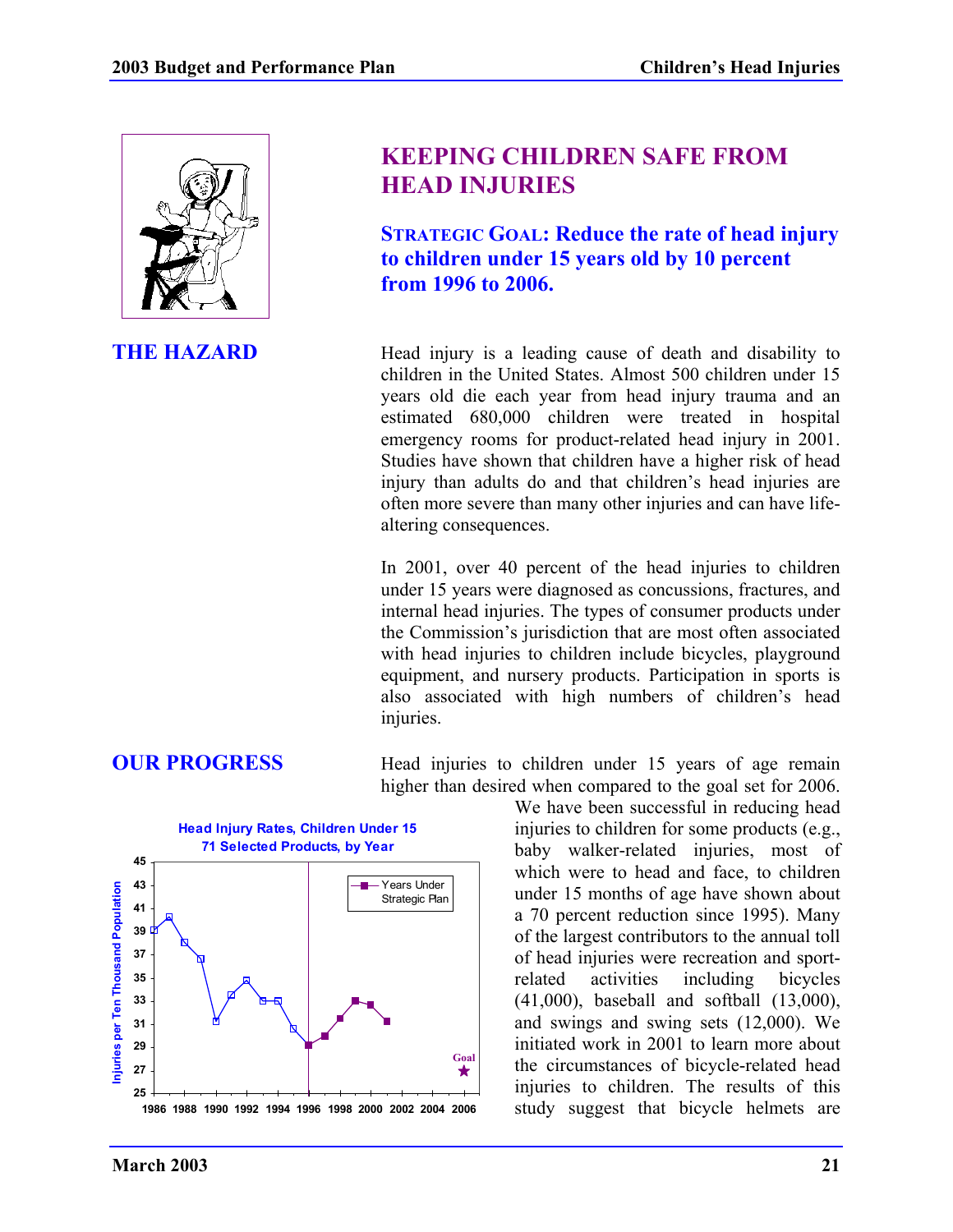effective both in preventing emergency-room-treated head injuries and in reducing the severity of head injuries. Further, emergency room data for 2001 show a sharp downturn in the frequency of bicycle-related head injuries. We are reevaluating CPSC's role in reducing these injuries and in 2003, the Commission will decide whether to redefine our strategic goal or focus in other areas.

# **2003 ANNUAL CHILD HEAD INJURY-RELATED GOALS**

# *Safety Standards*

| <b>Annual Goals</b>                                    |        |       | 2000  | $\begin{array}{c} \boxed{2001} \end{array}$ | $2002$ |  |
|--------------------------------------------------------|--------|-------|-------|---------------------------------------------|--------|--|
| 1. Complete testing, data collection, hazard analysis, | Goal   |       |       |                                             |        |  |
| or technical review activities                         | Actual |       |       |                                             |        |  |
| 2. Monitor or participate in voluntary standards       | Goal   | **    | $***$ | $***$                                       | **     |  |
| revisions                                              | Actual | $- -$ | --    | --                                          | $- -$  |  |

\*\*No goal established. --Data not available.

### **1. Complete 2 testing, data collection, hazard analysis, or technical review activities.**

| <b>Handbook for Public</b><br><b>Playground Safety</b>         | An activity has been added to review the <i>Handbook for</i><br><i>Public Playground Safety</i> and update it as needed to be<br>consistent with current voluntary standards, surfacing<br>recommendations, and knowledge of hazards.                                                                                                                                                                                              |
|----------------------------------------------------------------|------------------------------------------------------------------------------------------------------------------------------------------------------------------------------------------------------------------------------------------------------------------------------------------------------------------------------------------------------------------------------------------------------------------------------------|
| <b>Playground Equipment</b><br>$200,000$ injuries<br>15 deaths | Each year, over 200,000 children are treated in emergency<br>rooms for injuries associated with playground equipment.<br>About one third of all injuries involve the head or face. In<br>2003, staff will analyze specific hazard scenarios with<br>playground equipment and evaluate ways to address the<br>injuries associated with them. Recommendations to<br>voluntary standards will be developed in 2004 as<br>appropriate. |

#### **2. Monitor or participate in 21 voluntary standards revisions.**

*Voluntary Standards* Monitor or participate in the development or modification of voluntary standards for products such as nursery equipment, playground equipment, helmets, and non-powered scooters.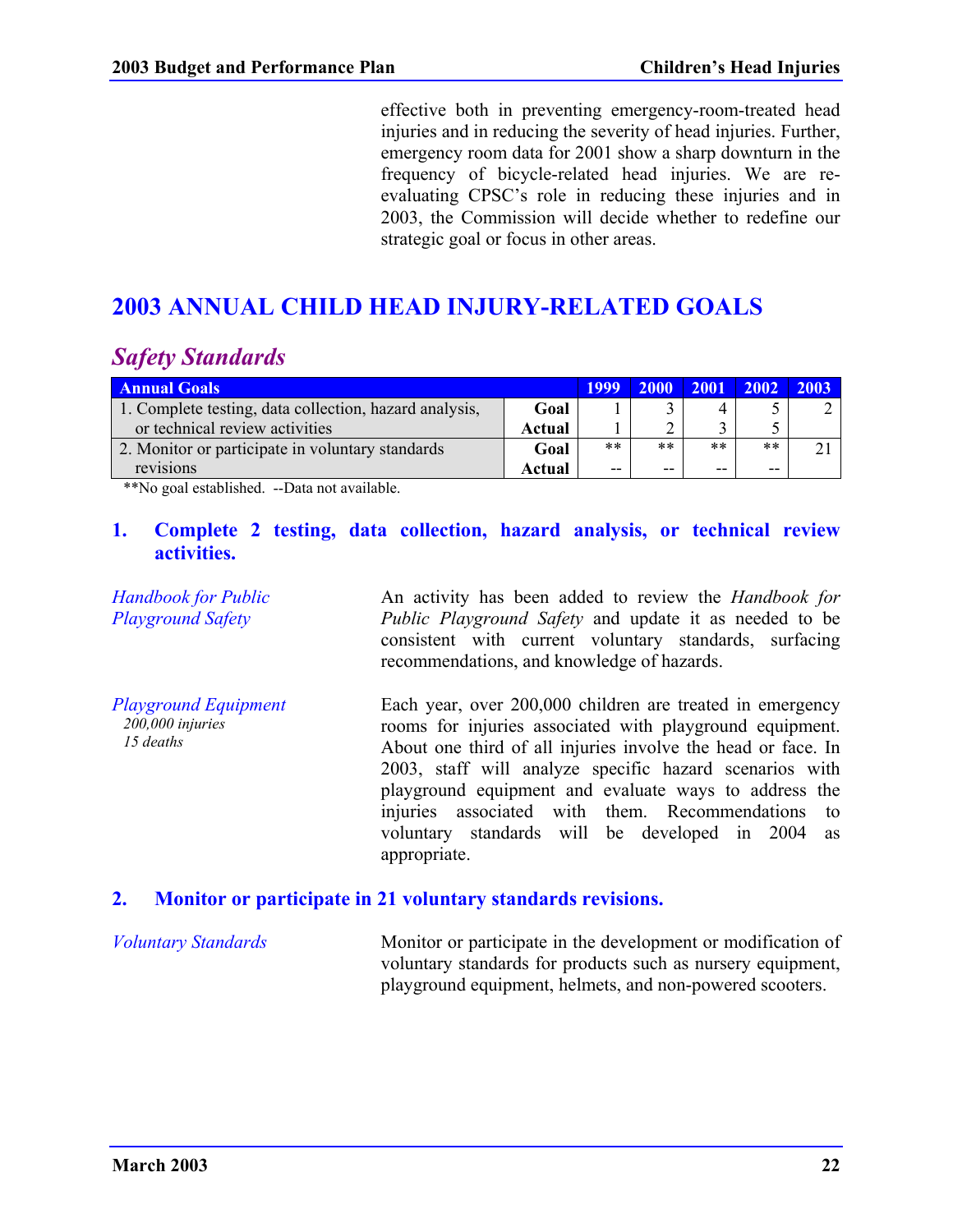# *Compliance*

| <b>Annual Goals</b>                                    |        |    |    |       | 2000 2001 2002 2003 |       |
|--------------------------------------------------------|--------|----|----|-------|---------------------|-------|
| 3. Pursue for recall or other corrective action        | Goal   | 25 | 25 | $30*$ | $30*$               | $25*$ |
|                                                        | Actual | 37 | 36 | 49    | 55                  |       |
| 4. Monitor existing voluntary standards and/or conduct | Goal   |    |    |       |                     |       |
| industry special programs                              | Actual |    |    |       |                     |       |

\*Estimate based on prior years' experience. The actual number of recalls, corrective actions, and standards monitored will depend on the mix of safety-related problems arising during the year.

### **Identify and act on products that present a risk of head injury through:**

- **3.** *Recalls* Conduct 25 recalls or other corrective actions on hazardous products that present a substantial risk of head injury to children or violate CPSC's safety standards. In 2002, there were 55 voluntary corrective actions including 21 recalls that involved almost 2.7 million product units. Recalls involved a variety of products, including child booster seats and infant swings that presented a head injury hazard.
- **4.** *Voluntary Standards/ Industry Special Programs* Continue monitoring distributor and retail activities involving sales of products such as all-terrain vehicles (ATVs) and the ATV industry safety program.

| <b>Annual Goals</b>                   |        | <b>1999</b> | <b>2000</b> | 2001    | 2002     | 2003      |
|---------------------------------------|--------|-------------|-------------|---------|----------|-----------|
| 5. Conduct public information efforts | Goal   | 4           | 4           |         |          |           |
|                                       | Actual | 4           | 4           | 4       |          |           |
| 6. Issue press releases               | Goal   | 15          | 15          | 15      | $15^{#}$ | $15^{\#}$ |
|                                       | Actual | 19          | 22          | 19      | 17       |           |
| 7. Produce video news releases        | Goal   |             |             |         | $4^{\#}$ | $4^\#$    |
|                                       | Actual | 6           | b           |         |          |           |
| 8. Respond to requests for            | Goal   | 150,000     | 160,000     | 160,000 | 160,000  | 200,000   |
| publications                          | Actual | 531,500*    | 287,000     | 252,000 | 243,000  |           |

# *Consumer Information*

\*Includes a one time effort to distribute publications to state and local users. # These goals were changed to include all product hazards not just recalled products as in previous years.

### **5. Conduct 5 public information efforts to alert the public of head injury hazards.**

*Bicycles* Issue a news release to promote the use of bicycle helmets meeting the CPSC safety standard and safe bicycle-riding practices that prevent head injuries to children. Field staff will work throughout the country to promote the safety message with activities such as radio interviews relating to bicycle safety, local press publications, and presentations to state and local product safety groups. Our field staff frequently partner with other injury prevention organizations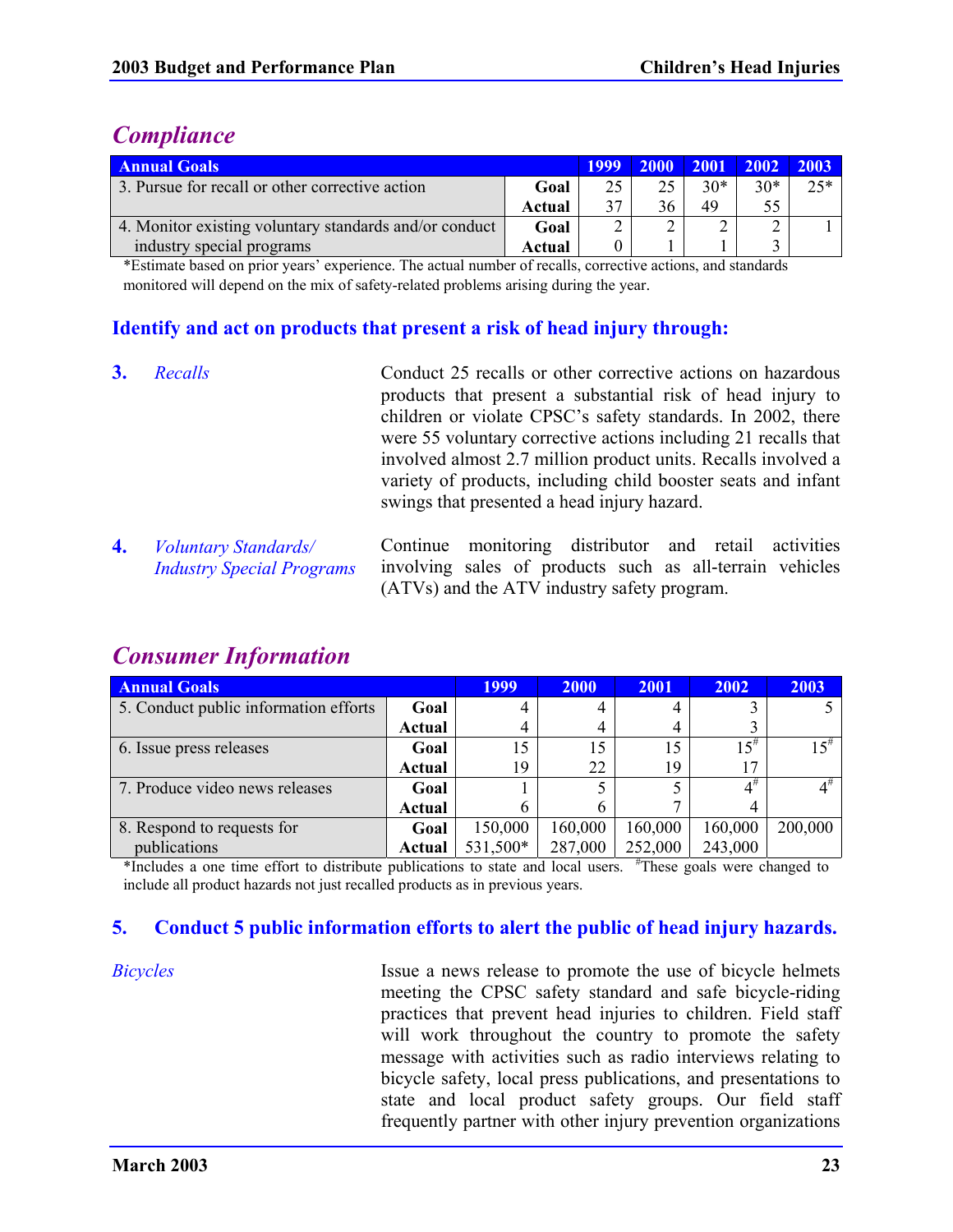to promote bicycle safety through activities such as bicycle rodeos.

- *Infant Products* Warn parents about the hazards of certain older style infant products such as high chairs, strollers, and infant carriers and inform them about safety features of newer style products. Issue a news release about the hazards of at least one of these products. Field activities will include such programs as baby safety showers, Recall Round-up, local media interviews, and speaking engagements.
- *Playground Equipment* Issue a news release to promote the new *Home Playground Equipment Handbook*. Promote and distribute the new handbook for home equipment. Continue to promote and distribute the existing handbook for public playground equipment.
- *Recreational Activities* Issue seasonal news releases to promote the use of head protection/safety gear with recreational activities such as riding scooters, in-line skating, skiing, and snowboarding. Field staff will partner with state and local officials to promote recreational safety including radio interviews for seasonal sport activities.
- *Window Guards* Field staff will work with state and local groups in communities to promote the use of window guards that prevent falls and meet the ASTM standard. Part of this work will include developing model legislation for adoption by state and local jurisdictions.

### **Alert the public to the hazards of head injury through:**

**6.** *Press Releases* Issue 15 press releases to alert the public to products presenting a risk of head injury. In 2002, we issued 17 press releases for products such as baby gates, mini bicycles, and toy chests. **7.** *Video News Releases* Produce 4 video news releases (VNRs) for products presenting a risk of head injury. In 2002, we produced 4 VNRs on recalled products such as child booster seats and infant car seat/carriers. These VNRs had a total potential viewing audience of over 50 million. **8.** *Publications* We will respond to consumer requests for a projected 200,000 checklists, booklets, and safety alerts warning about head injury hazards. In 2002, we distributed over 240,000 publications relating to child head injury hazards. The most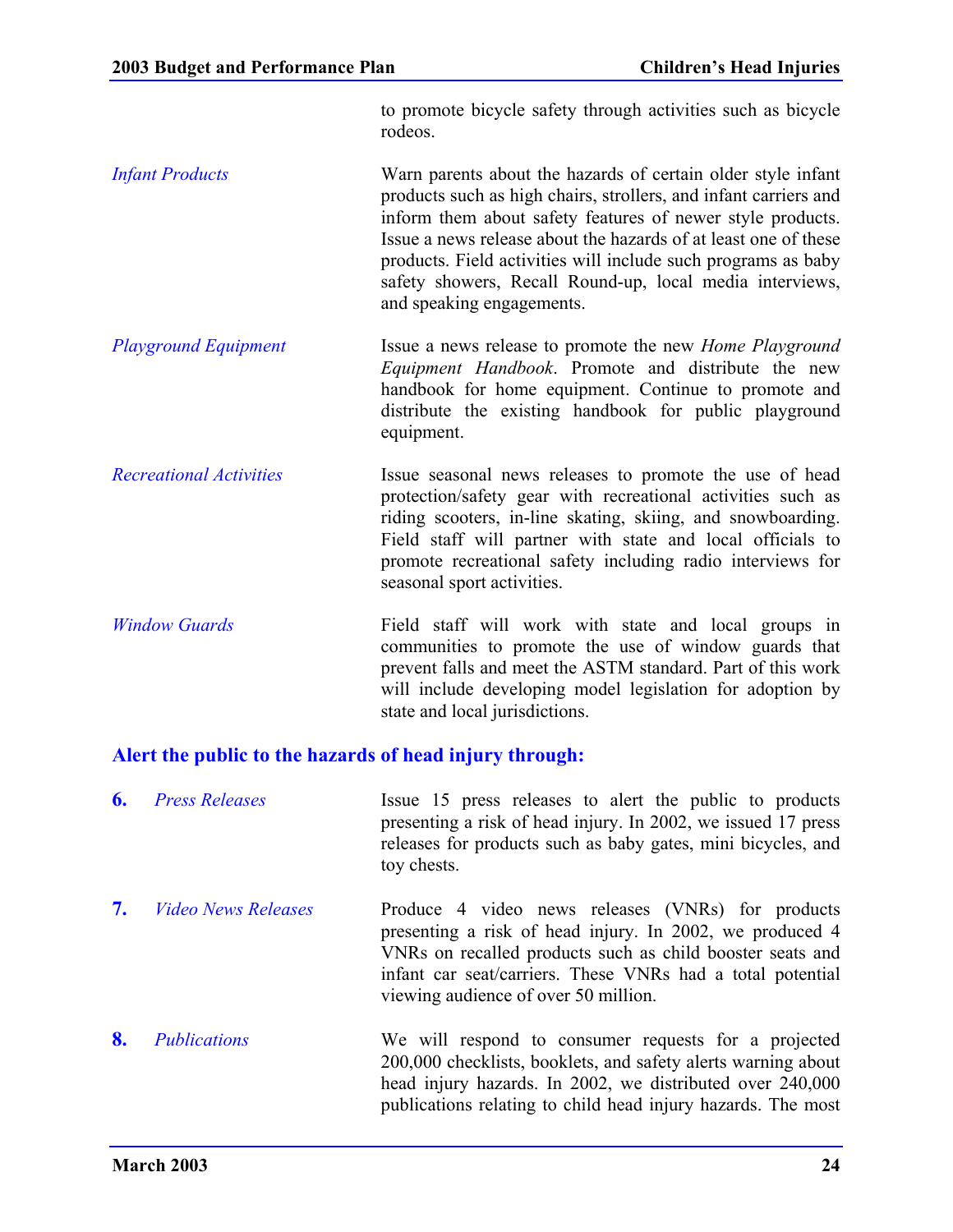requested of these were "Ten Smart Routes To Bicycle Safety" and "Childproofing Your Home."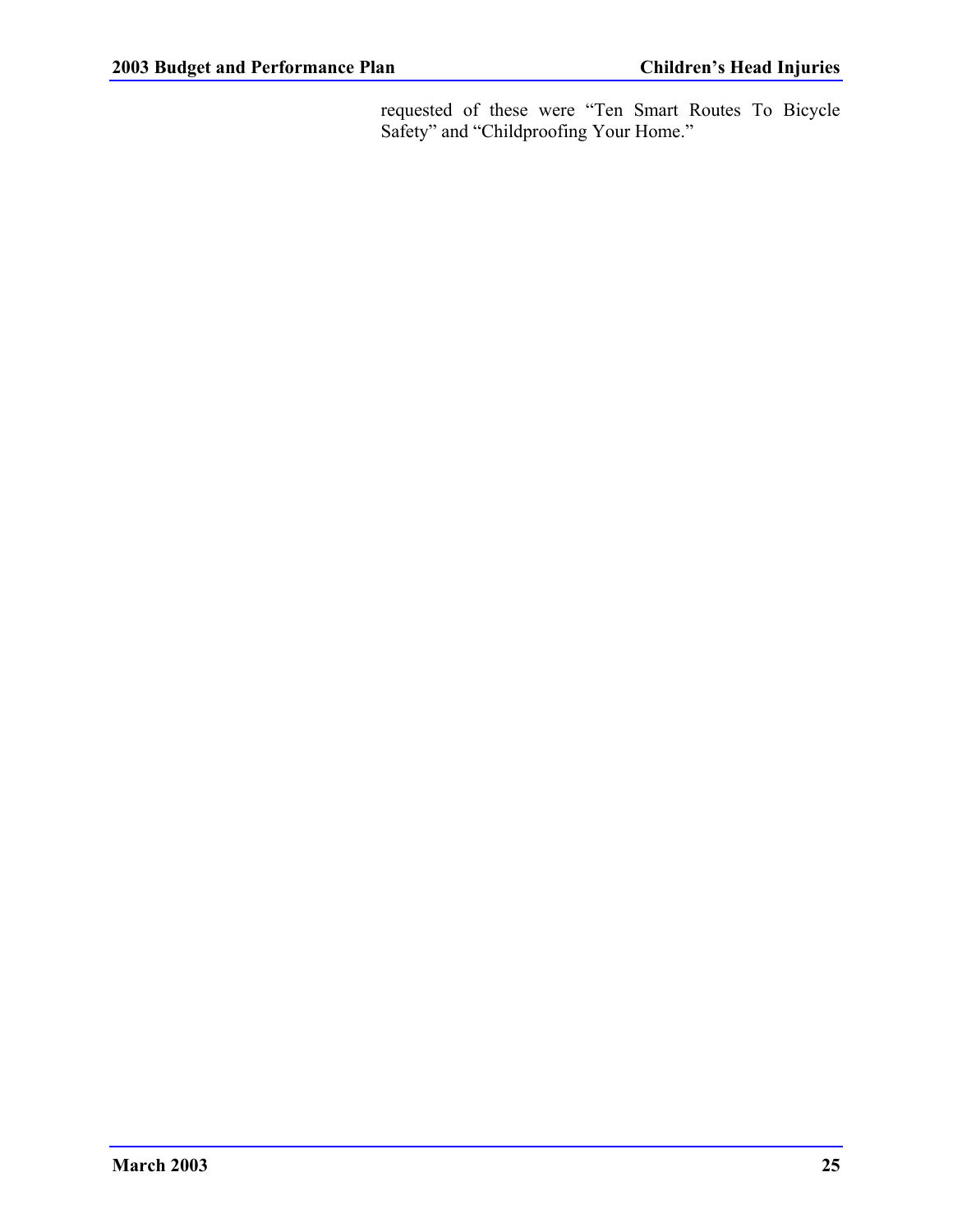## **KEEPING CHILDREN SAFE FROM OTHER HAZARDS**

**THE HAZARD** Non-head injury hazards to children are associated with a wide-range of consumer products (including some that also cause head injuries). Examples include: choking and suffocation hazards related to some children's toys; suffocation from soft bedding; strangulation from window blind cords and clothing drawstrings; drowning in swimming pools; falls from playground equipment, and various hazards with infant products, such as highchairs, strollers, and baby bath seats. In 2002, the agency obtained 69 voluntary recalls involving over 11.5 million children's product units. We also actively promoted placing infants on their backs to sleep and addressed hidden hazards related to infants' sleep environments.

# **2003 ANNUAL GOALS FOR OTHER CHILDREN'S HAZARDS**

# *Safety Standards*

| <b>Annual Goals</b>                                       |        | 1999  | 2000  | <b>2001</b> | <b>2002</b> | 2003 |
|-----------------------------------------------------------|--------|-------|-------|-------------|-------------|------|
| 1. Prepare candidates for rulemaking                      | Goal   | $***$ | $***$ | **          |             |      |
|                                                           | Actual | $- -$ | --    | $-$         |             |      |
| 2. Complete testing, data collection, hazard analysis, or | Goal   | $***$ | $***$ | **          |             |      |
| technical review activities                               | Actual | $-$   | $ -$  | $-$         |             |      |
| 3. Monitor or participate in voluntary standards          | Goal   | $***$ | $***$ | **          | $***$       |      |
| revisions                                                 | Actual | $- -$ |       | --          | --          |      |

\*\*No goal established for that year. --Data not available.

#### **1. Prepare for Commission consideration, a notice of proposed rulemaking or a final rule for at least 3 children's product related to other (non-head) injuries.**

*Baby Bath Seats 78 deaths (1983-May 2001)* In 2001, the Commission began a rulemaking process by issuing an advance notice of proposed rulemaking to address the risk of drowning associated with these products. In 2002 and 2003, to address the risk, the Commission may (a) continue the rulemaking process by issuing a notice of proposed rulemaking; (b) work with standards setting groups to complete a voluntary safety standard; or (c) consider other alternatives. In 2003, staff will continue standards development activities as appropriate. *Bed Rails* **In 2003**, staff plans to complete an NPR for Commission consideration.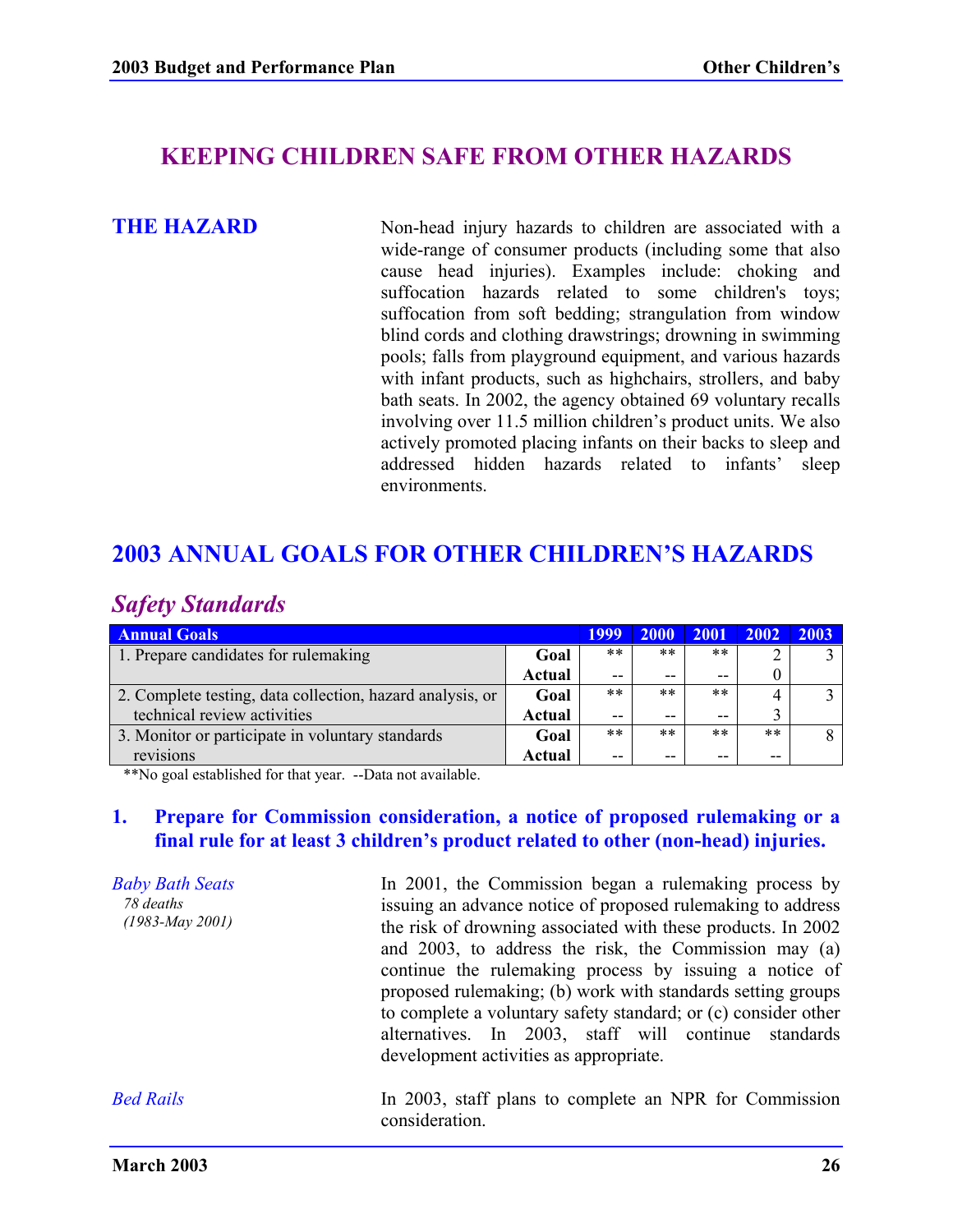*Crib Slat Integrity* In 1996, CPSC began a rulemaking activity to address crib slat integrity. In 1999, the voluntary standard for cribs was revised to include performance requirements for crib slats. In 2003, staff will complete an assessment of industry conformance to the voluntary standard and develop recommendations as to whether to continue or terminate rulemaking.

#### **2. Complete 3 testing, data collection, hazard analysis, or technical review activities.**

| <b>Investigation Guidelines</b>                  | An activity has been added to begin the process of revising<br>the investigative guidelines for children's products. These<br>guidelines are used by Field staff to collect data on incidents<br>with children's products. Many of the guidelines were<br>developed several years ago and do not reflect changes in<br>products and product usage. |
|--------------------------------------------------|----------------------------------------------------------------------------------------------------------------------------------------------------------------------------------------------------------------------------------------------------------------------------------------------------------------------------------------------------|
| <b>Swimming Pool Flotation</b><br><b>Devices</b> | In 2003, staff will evaluate flotation devices and their role in<br>injuries. In 2004,<br>deaths<br>staff will<br>and<br>make<br>recommendations as appropriate.                                                                                                                                                                                   |

*Swimming Pool Perimeter Alarms*  $350$  deaths<sup>5</sup> *2,600 injuries* In 2003, staff will evaluate the effectiveness and reliability of perimeter pool alarms as a means to reduce drownings. These alarms monitor the area surrounding the pool and sound if someone passes through. In 2004, staff will make recommendations as appropriate.

#### **3. Monitor or participate in 8 voluntary standards revisions.**

*Voluntary Standards* Monitor or participate in the development or modification of voluntary standards for products such as children's toys, blind cords, and infant bedding accessories. These efforts include the development of standard requirements to address strangulation and suffocation hazards related to toys and standard provisions to address infant strangulations or suffocations in crib sheets and other infant bedding and accessories.

<sup>&</sup>lt;sup>5</sup>Improvements to perimeter alarms potentially affect all pool-related drownings to children.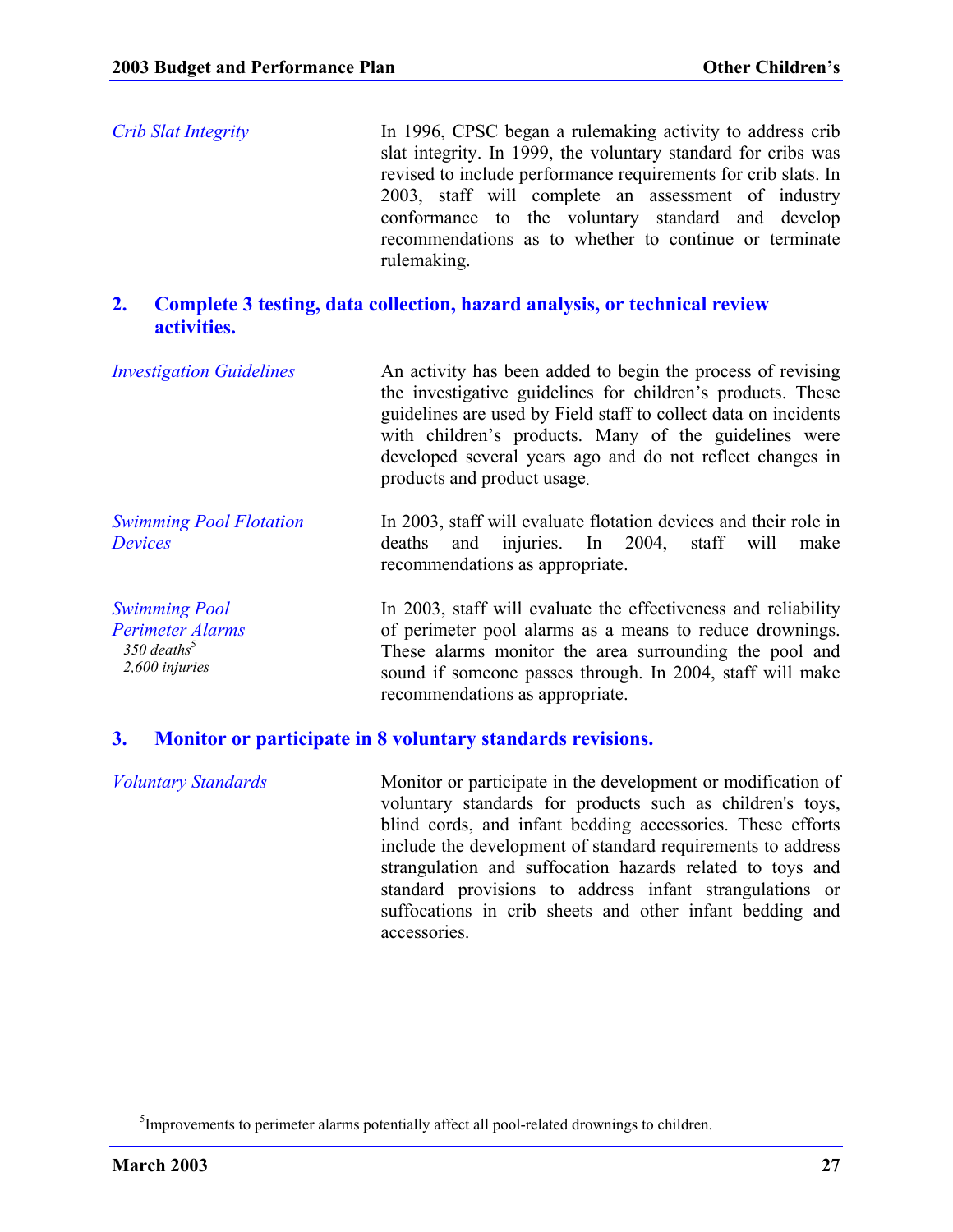# *Compliance*

| <b>Annual Goals</b>                             |        | 1999 | 2000  | <b>2001</b> | $2002 \ 2003$ |        |
|-------------------------------------------------|--------|------|-------|-------------|---------------|--------|
| 4. Pursue for recall or other corrective action | Goal   | **   | $***$ | **          | $240*$        | $200*$ |
|                                                 | Actual | 336  | 286   | 306         | 206           |        |
| 5. Conduct import surveillance                  | Goal   | **   | $***$ | $***$       | **            | $1*$   |
|                                                 | Actual |      |       |             |               |        |

\*Estimate based on prior years' experience. The actual number of recalls, corrective actions, and import monitoring activities will depend on the mix of safety-related problems arising during the year. \*\*No goal established. --Data not available.

### **Identify and act on products that present a risk of injury to children through:**

|    | Recalls                    | Our 2003 goal will be to conduct 200 recalls or other<br>corrective actions. There were substantially fewer corrective<br>actions including recalls in 2002 because there was a<br>significant reduction in the amount of support that the U.S.<br>Customs Service was able to provide to CPSC as a result of<br>the September 11, 2001 terrorist attacks. Customs notifies us<br>of shipments of potentially hazardous consumer products at<br>ports of entry. Customs staff and CPSC recently entered into<br>a revised Memorandum of Understanding, which provides<br>CPSC access to two major Customs databases that may<br>allow quicker response by CPSC staff and may help offset<br>the reduced Customs support. |
|----|----------------------------|--------------------------------------------------------------------------------------------------------------------------------------------------------------------------------------------------------------------------------------------------------------------------------------------------------------------------------------------------------------------------------------------------------------------------------------------------------------------------------------------------------------------------------------------------------------------------------------------------------------------------------------------------------------------------------------------------------------------------|
| 5. | <b>Import Surveillance</b> | Conduct 1 port-of-entry surveillance for a toy or children's                                                                                                                                                                                                                                                                                                                                                                                                                                                                                                                                                                                                                                                             |

product that presents a substantial risk of injury to children. In 2002, U.S. Customs detained about 75 shipments consisting of over 151,000 toys, mainly for violations of the small parts regulation.

| <b>Annual Goals</b>            |               | 1999     | <b>2000</b> | 2001    | 2002                 | 2003      |
|--------------------------------|---------------|----------|-------------|---------|----------------------|-----------|
| 6. Conduct public information  | Goal          | $***$    | $***$       | $***$   | $***$                |           |
| efforts                        | <b>Actual</b> | $- -$    | $- -$       | $- -$   | $- -$                |           |
| 7. Issue press releases        | Goal          | $***$    | $***$       | $***$   | $42^{\frac{\pi}{2}}$ | $42^{\#}$ |
|                                | <b>Actual</b> | 41       | 59          | 53      |                      |           |
| 8. Produce video news releases | Goal          | $***$    | $***$       | $***$   | $14$ <sup>#</sup>    | 7#        |
|                                | Actual        | 6        | 19          |         |                      |           |
| 9. Respond to requests for     | Goal          | $***$    | $***$       | **      | 600,000              | 620,000   |
| publications                   | Actual        | 811,000* | 649,000     | 747,000 | 760,000              |           |

# *Consumer Information*

\*Includes a one time effort to distribute publications to state and local users. \*\*No goal established. #These goals were changed to include all product hazards not just recalled products as in previous years. --Data not available.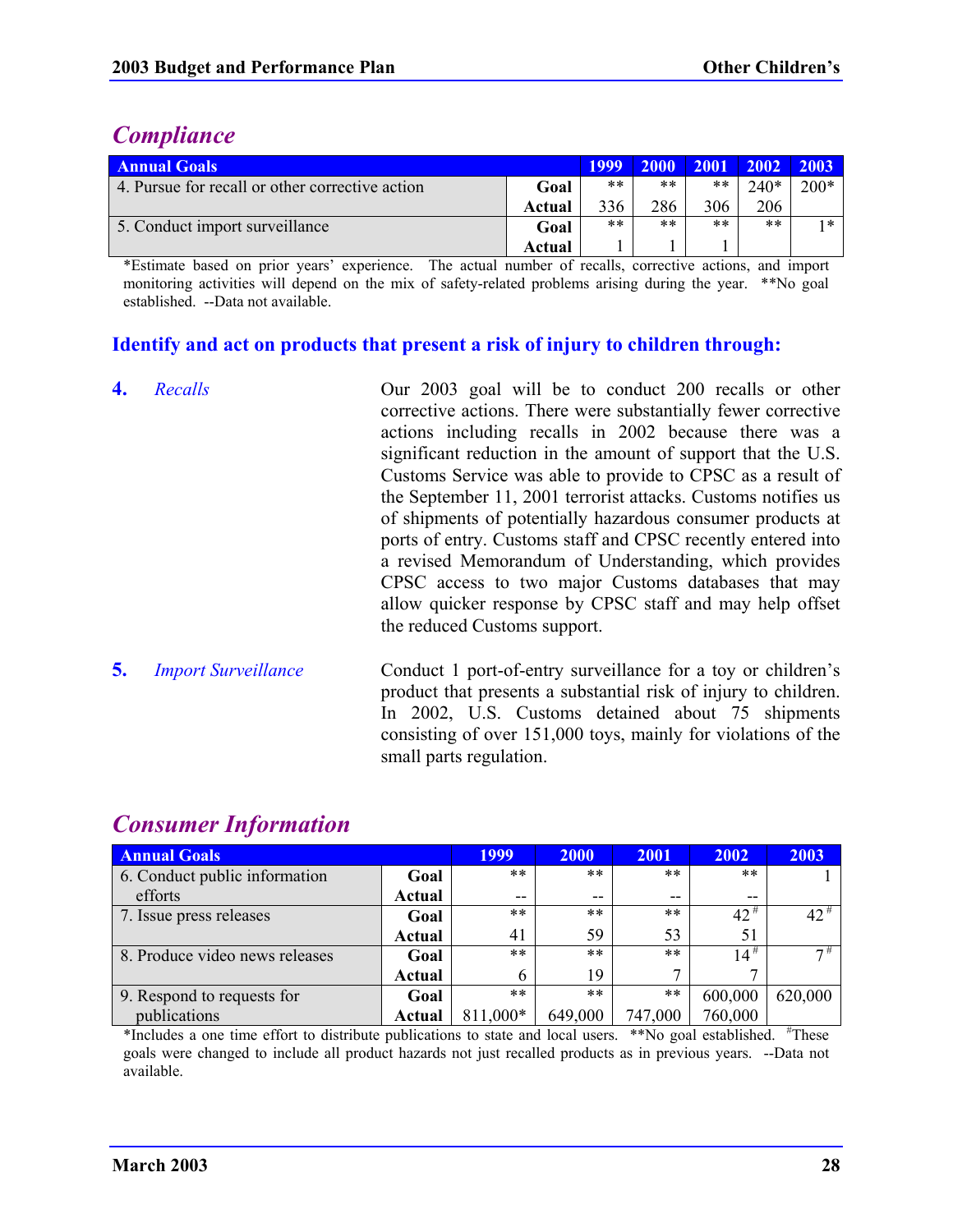**6.** *Public Information Effort* Issue a seasonal news release about pool safety and promote the use of pool alarms that meet the new ASTM standard. Field staff will work with state and local groups in communities to promote the use of pool alarms that meet the new ASTM standard.

#### **Alert the public to the hazards of injuries to children through:**

- **7.** *Press Releases* Issue 42 press releases to alert the public to products presenting a risk of injury to children. In 2002, we issued 51 press releases on recalled products that included baby rattles, play yards, and air-powered rockets.
- 8. *Video News Releases* Produce 7 video news releases (VNRs) for products presenting a risk of injury to children. In 2002, we produced 7 VNRs for recalled products with a potential television viewing audience of nearly 130 million for hazards such as child drownings and suffocations.
- **9.** *Publications* We will respond to consumer requests for a projected 620,000 checklists, booklets, and safety alerts warning about injury hazards. In 2002, the most often requested were "Childproofing Your Home," "Protect Your Family From Lead in Your Home," and "Tips for Your Baby's Safety."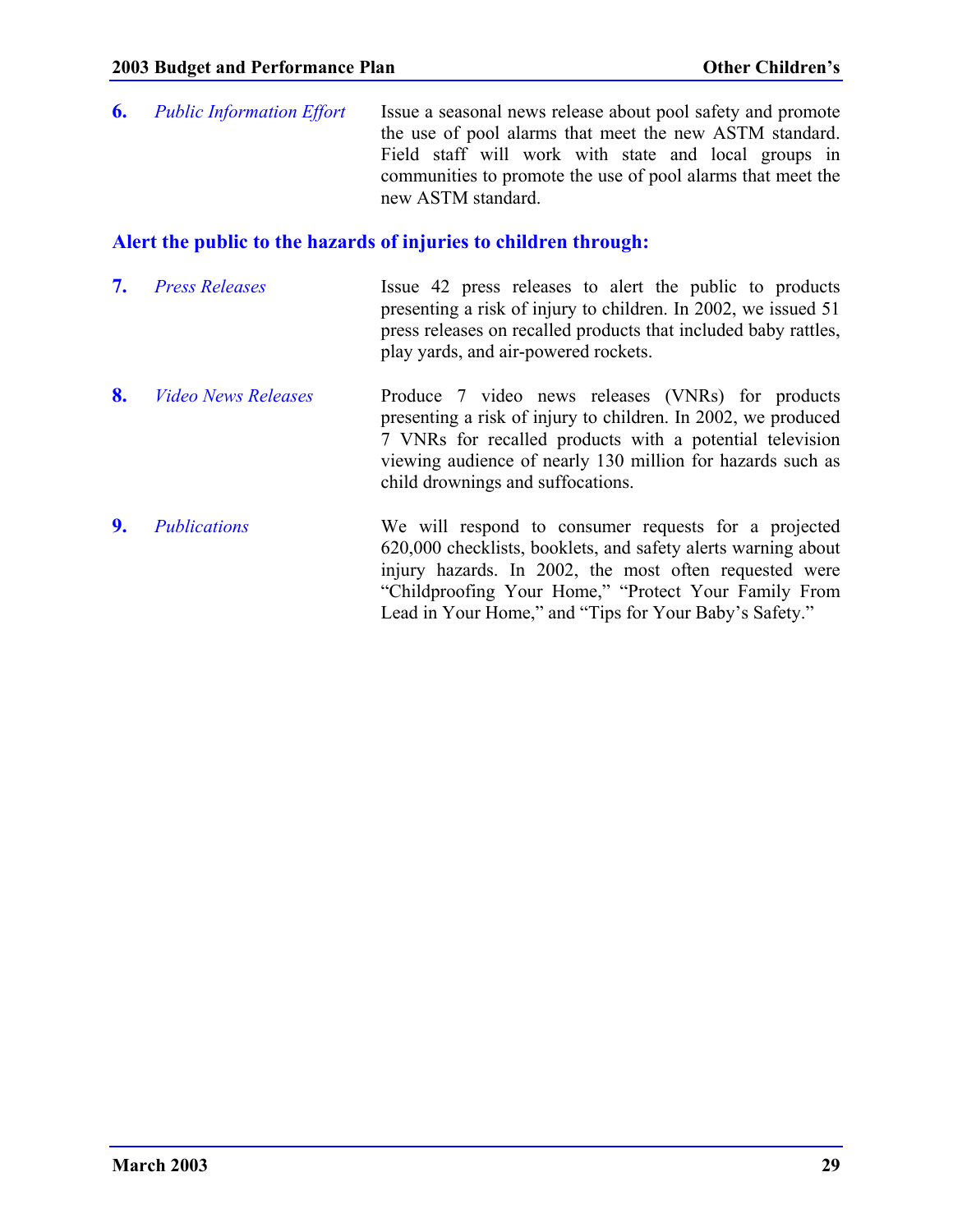# *CHEMICAL HAZARDS*

**INTRODUCTION** In this program, we address three chemical hazards: poisonings to children under 5 years old from drugs and other hazardous household substances; carbon monoxide poisonings (CO); and other chemical poisonings, such as lead.

|                                   |             | 2001 Actual   |             | 2002 Actual   | <b>2003 Plan</b> |               |  |
|-----------------------------------|-------------|---------------|-------------|---------------|------------------|---------------|--|
| <b>HAZARDS</b>                    | <b>FTEs</b> | <b>Amount</b> | <b>FTEs</b> | <b>Amount</b> | <b>FTEs</b>      | <b>Amount</b> |  |
| <b>Child Poisonings</b>           |             | \$1,418       | 9           | \$1,302       | $\mathbf Q$      | \$1,316       |  |
| <b>Carbon Monoxide Poisonings</b> | 14          | 1,416         | 15          | 1,691         | 17               | 1,980         |  |
| Other                             | 30          | 3,531         | 38          | 4,676         | 39               | 4,616         |  |
| <b>TOTAL</b>                      | 55          | \$6,365       | 62          | \$7,669       | 65               | \$7,912       |  |



# **KEEPING CHILDREN SAFE FROM POISONING HAZARDS (Poison Prevention Packaging)**

**STRATEGIC GOAL: The rate of death from unintentional poisonings to children under 5 years old from drugs and other hazardous household substances will not increase beyond 2.5 deaths per million children from 1994 to 2004.**

**THE HAZARD** Children can easily gain access to drugs and other hazardous household chemical substances that are not in child-resistant packaging. Before 1974, an average of 200 children under the age of 5 years died each year from poisonings by unintentional ingestion of these substances. In 1970, Congress enacted the Poison Prevention Packaging Act (PPPA) requiring child-resistant packaging. Since the PPPA became law, deaths to children under 5 years of age have declined substantially to an average of 26 deaths annually.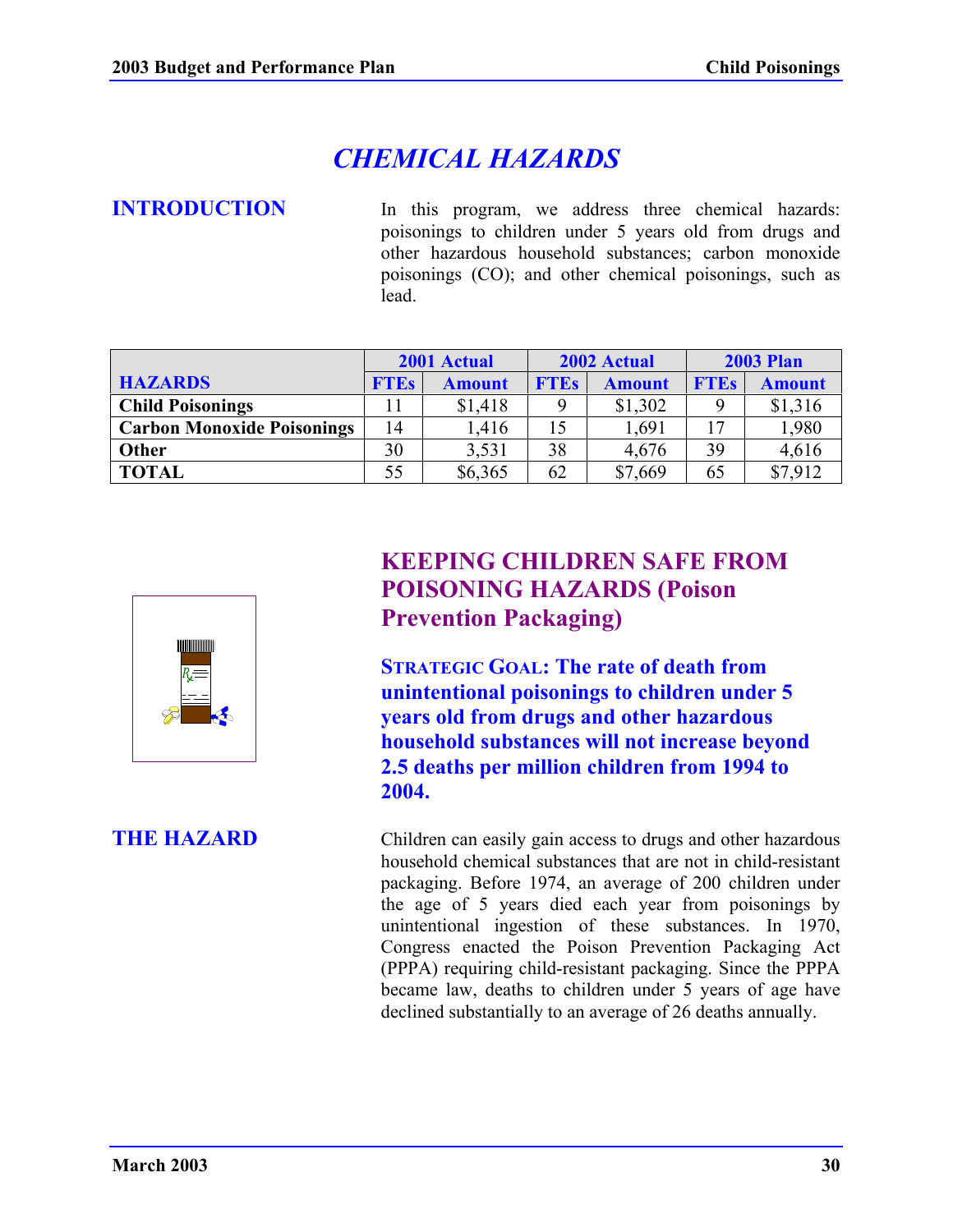While child poisoning deaths have been relatively low for a number of years, we have seen evidence that without continued surveillance, the death rate could increase. For example, when ibuprofen was granted over-the-counter status, child-resistant packaging was no longer required. This resulted in a substantial increase in ibuprofen ingestions.

There is further concern about unintentional poisonings to children because of the large number of poisoning incidents. In 2000, the 63 poison control centers participating in the American Association of Poison Control Centers reported over 1 million exposures involving an estimated 74,000 product related poisoning injuries to children under five seen in U.S. hospital emergency rooms. We estimate societal costs of almost \$2.3 billion for these poisoning incidents.



### **OUR PROGRESS**

We continue to meet our strategic goal to maintain the low death rate of no more than 2.5 deaths per million children under 5 years old. The death rate for unintentional poisonings to children from drugs and other hazardous household substances for 1999, the last year when data was available, was 1.5 deaths per million children under 5 years old.

# **2003 ANNUAL POISONING PACKAGING-RELATED GOALS**

# *Safety Standards*

| <b>Annual Goals</b>                                   |        |       | 2000  | 2001  | 2002  | 2003 |
|-------------------------------------------------------|--------|-------|-------|-------|-------|------|
| 1. Prepare a notice of proposed rulemaking or a final | Goal   |       |       |       |       |      |
| rule                                                  | Actual |       |       |       |       |      |
| 2. Complete testing and data collection activities    | Goal   | $***$ | $***$ | **    | $***$ |      |
|                                                       | Actual | --    | --    | --    | $- -$ |      |
| 3. Monitor or participate in voluntary standards      | Goal   | $***$ | $***$ | $***$ | **    |      |
| revisions                                             | Actual | $- -$ | --    | --    | --    |      |

\*\*No goal established. --Data not available.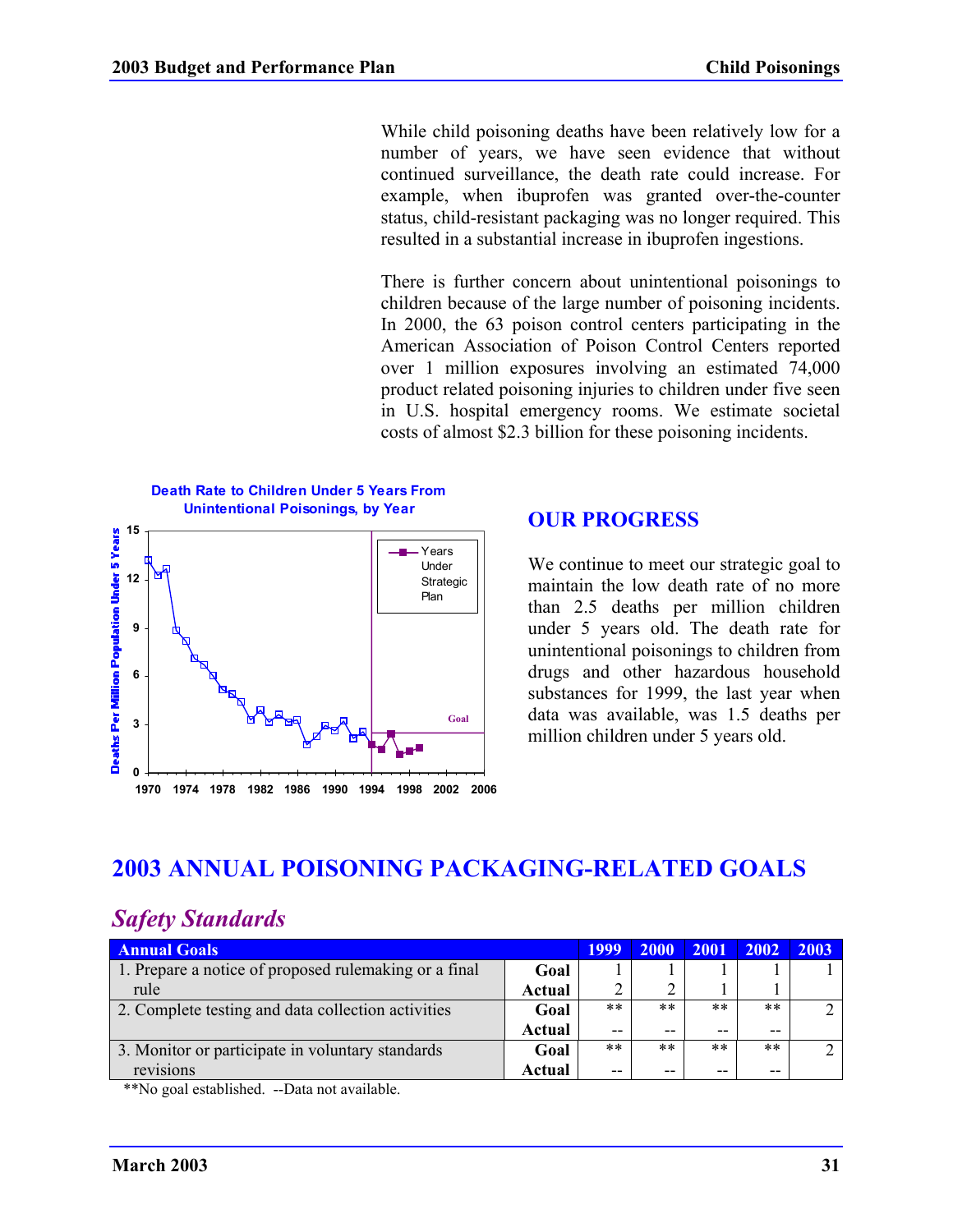#### **1. Prepare for Commission consideration, a notice of proposed rulemaking or a final rule for at least 1 hazardous substance for child-resistant packaging.**

- *Rulemaking* The 2003, the staff will recommend child-resistant packaging on toxic substances reviewed in 2002, possibly including caustics. In 2002, CPSC issued regulations requiring childresistant packaging for certain products containing low viscosity hydrocarbons. We are currently developing information related to consideration of child-resistant packaging for aerosol products that contain low viscosity hydrocarbons.
- **2. Complete 2 testing, data collection, hazard analysis or technical review activities.**
- *Gasoline Containers* There are reports of children gaining access to gasoline containers resulting in burns and/or ingestions. In 2003, staff will collect and compile available information about the injuries, the market, and the costs associated with gasoline containers.
- *Poisoning Data* In 2003, CPSC staff will monitor ingestion data bases and review chemical classes of products for the need for childresistant packaging. In 2003 the staff will complete a toxicity assessment and a poisoning data review of at least one substance.

#### **3. Monitor or participate in the revision of 2 voluntary standards.**

| <b>Voluntary Standards</b> | Monitor or participate in the development or modification of |
|----------------------------|--------------------------------------------------------------|
|                            | voluntary standards for child-resistant packaging such as    |
|                            | gasoline containers.                                         |

# *Compliance*

| <b>Annual Goals</b>                             |        | 1999 |      | 2000 2001 2002 2003 |  |
|-------------------------------------------------|--------|------|------|---------------------|--|
| 4. Pursue for recall or other corrective action | Goal   | 30   | $5*$ | 5*                  |  |
|                                                 | Actual |      |      | ت ک                 |  |

\*Estimate based on prior years' experience. The actual number of violations will depend on the mix of safetyrelated problems arising during the year.

#### **Identify and act on product packaging that present a risk of poisoning through:**

**4.** *Recalls* Conduct 10 recalls or other corrective actions for violations of mandatory child poisoning safety standards or for unregulated products that present a substantial risk of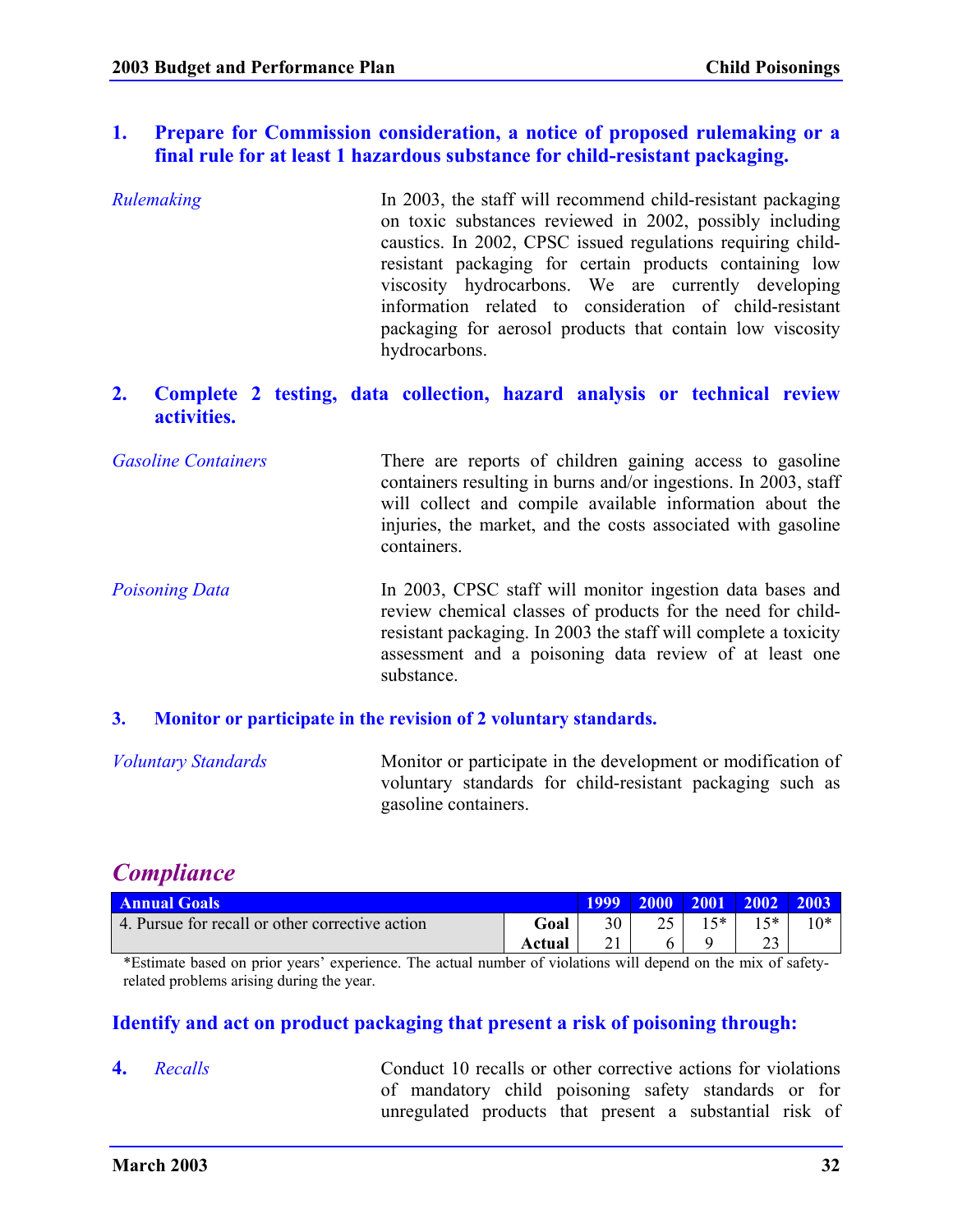poisoning. In 2002, there were 23 corrective actions including 6 recalls involving over nearly 1.3 million product units presenting poisoning hazards. These recalls included automotive products containing methanol, multivitamins, and medicated oil that were not in child-resistant containers.

# *Consumer Information*

| <b>Annual Goals</b>            |               | 1999     | <b>2000</b> | 2001    | 2002    | 2003    |
|--------------------------------|---------------|----------|-------------|---------|---------|---------|
| 5. Conduct public information  | Goal          |          |             |         |         |         |
| efforts                        | Actual        |          |             |         |         |         |
| 6. Issue press releases        | Goal          | $***$    |             |         |         |         |
|                                | <b>Actual</b> |          |             |         |         |         |
| 7. Produce video news releases | Goal          |          |             |         |         |         |
|                                | <b>Actual</b> |          |             |         |         |         |
| 8. Respond to requests for     | Goal          | **       | 60,000      | 60,000  | 60,000  | 110,000 |
| publications                   | Actual        | 195,500* | 155,000     | 173,000 | 185,000 |         |

\*\*No goal established. \*Includes a one time effort to distribute publications to state and local users.

#### **5. Conduct 1 public information effort.**

*Poison Prevention* During National Poison Prevention Week issue a news release and coordinate a health and safety campaign by partnering with the Poison Prevention Council and related organizations to promote child-resistant packaging and other poison prevention measures. Throughout the year and during National Poison Prevention Week, field staff will promote the benefits of child-resistant packaging for medicines in preventing children's poisonings using activities such as radio interviews, local press publications, presentations to state and local product safety groups and partnering with other injury prevention organizations, as appropriate.

#### **Alert the public to poisoning packaging-related hazards through:**

- **6.** *Press Release* Issue 1 press release to remind consumers to use childresistant packaging and take other steps to prevent poisonings. In 2002, we issued 3 press releases on poison prevention which promoted a new national toll free number for Poison Control Centers, new child resistant packaging rule for household products, and a recalled dietary supplement containing iron.
- **7.** *Video News Release* Produce 1 video news release (VNR) on the hazards of unintentional poisonings to children. In 2002, we produced a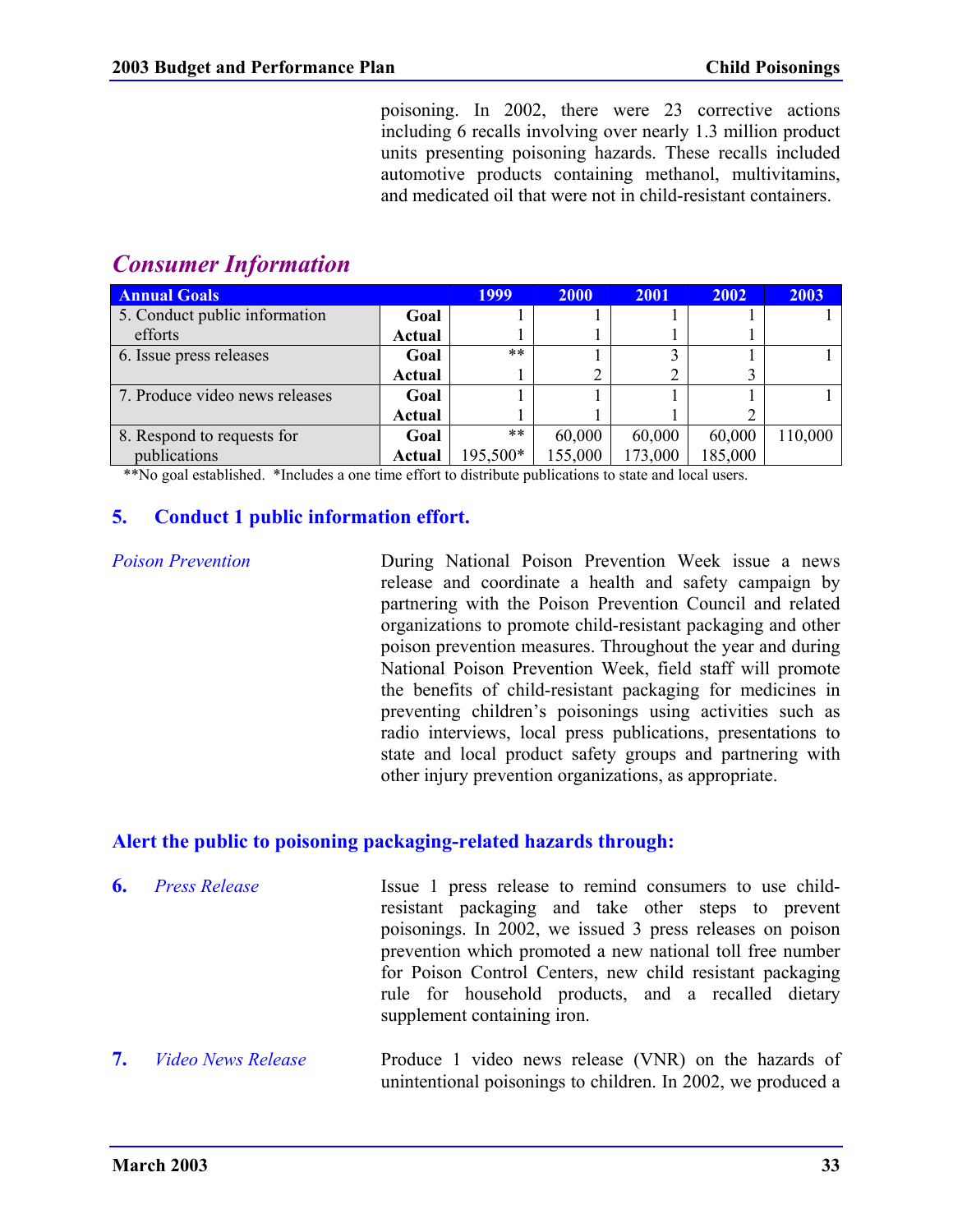2 VNRs on poison prevention. There were over 35 million potential television viewings of this VNR.

**8.** *Publications* Respond to consumer requests for an estimated 110,000 checklists, booklets and other publications on preventing poisonings. In 2002, the most requested of these were "Locked-Up Poisons" and "Poison Lookout Checklist."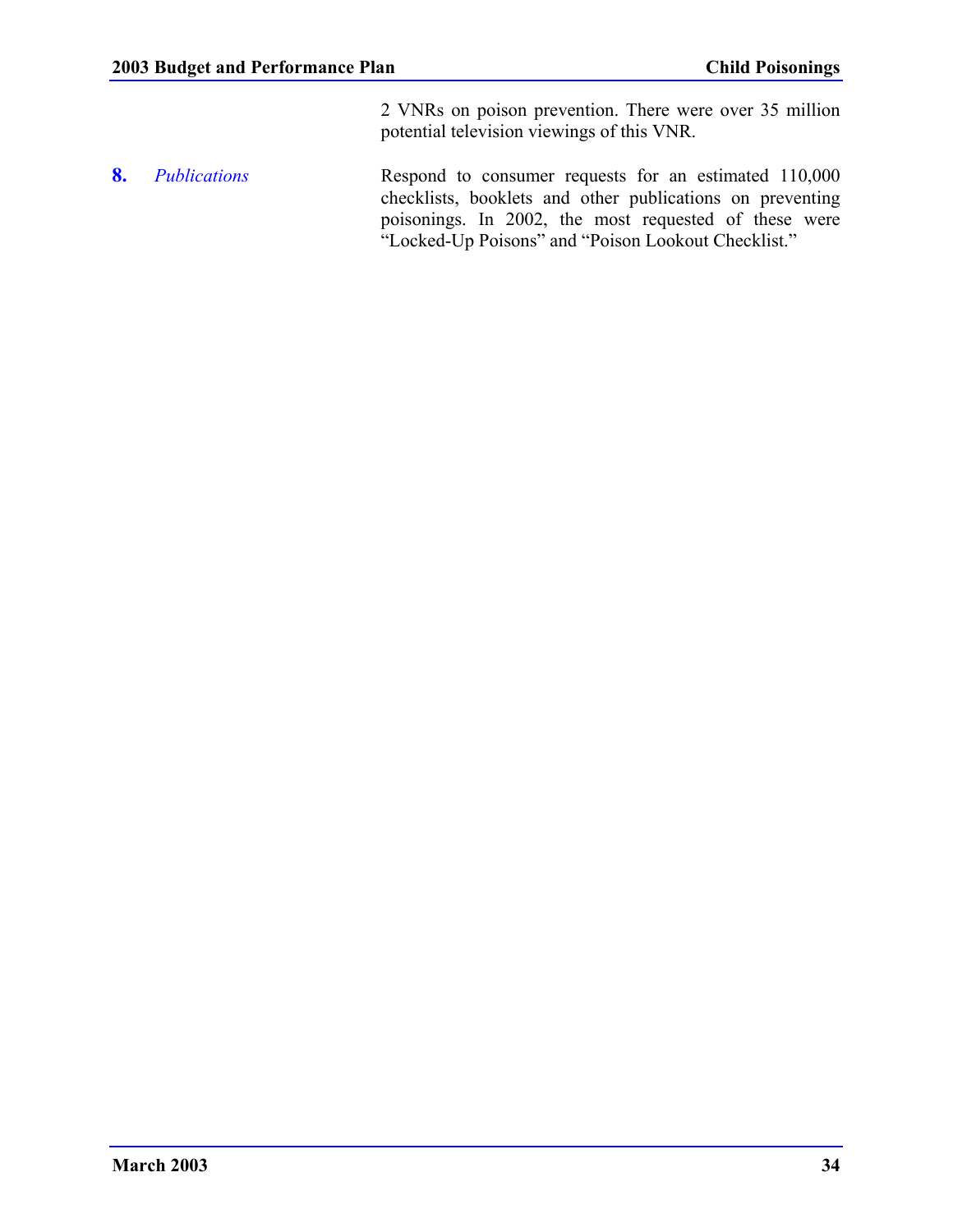

## **KEEPING FAMILIES SAFE FROM CARBON MONOXIDE POISONINGS**

**STRATEGIC GOAL***:* **Reduce the rate of death from carbon monoxide poisoning by 20 percent from 1994 to 2004.**

**THE HAZARD** Carbon monoxide (CO) is a poisonous gas that has no smell, color or taste -- truly a "senseless" killer. Burning any fuel, such as gas, oil, wood, or coal produces this gas, so that any fuel-burning appliance is a potential CO source. Symptoms at higher concentrations in the blood include cognitive impairment, loss of consciousness, coma, and death.

> There were 180 people who died from unintentional CO poisoning-related incidents in 1998, excluding incidents involving auto exhaust and fires, at a societal cost of almost \$1 billion. Because some symptoms of moderate CO poisoning may mimic common illnesses such as influenza or colds, there may be a high incidence of missed initial diagnoses. Not only are victims frequently unaware of exposure to CO, but also health care providers may not suspect, or check for, CO poisoning. While some symptoms of CO poisoning are reversible, delayed neurological effects can develop following severe poisonings, especially those involving prolonged unconsciousness. Prompt medical attention is important to reduce the risk of permanent damage.

> Most consumer product-related CO poisoning deaths are associated with the use of heating systems. Other consumer products associated with CO poisoning deaths include charcoal grills, gas water heaters, gas ranges and ovens, fuelburning camping equipment, and engine-driven tools such as portable generators and power lawn mowers. Problems with chimneys, flues, or vents connected to fuel-burning products have often been mentioned in the fatal scenarios.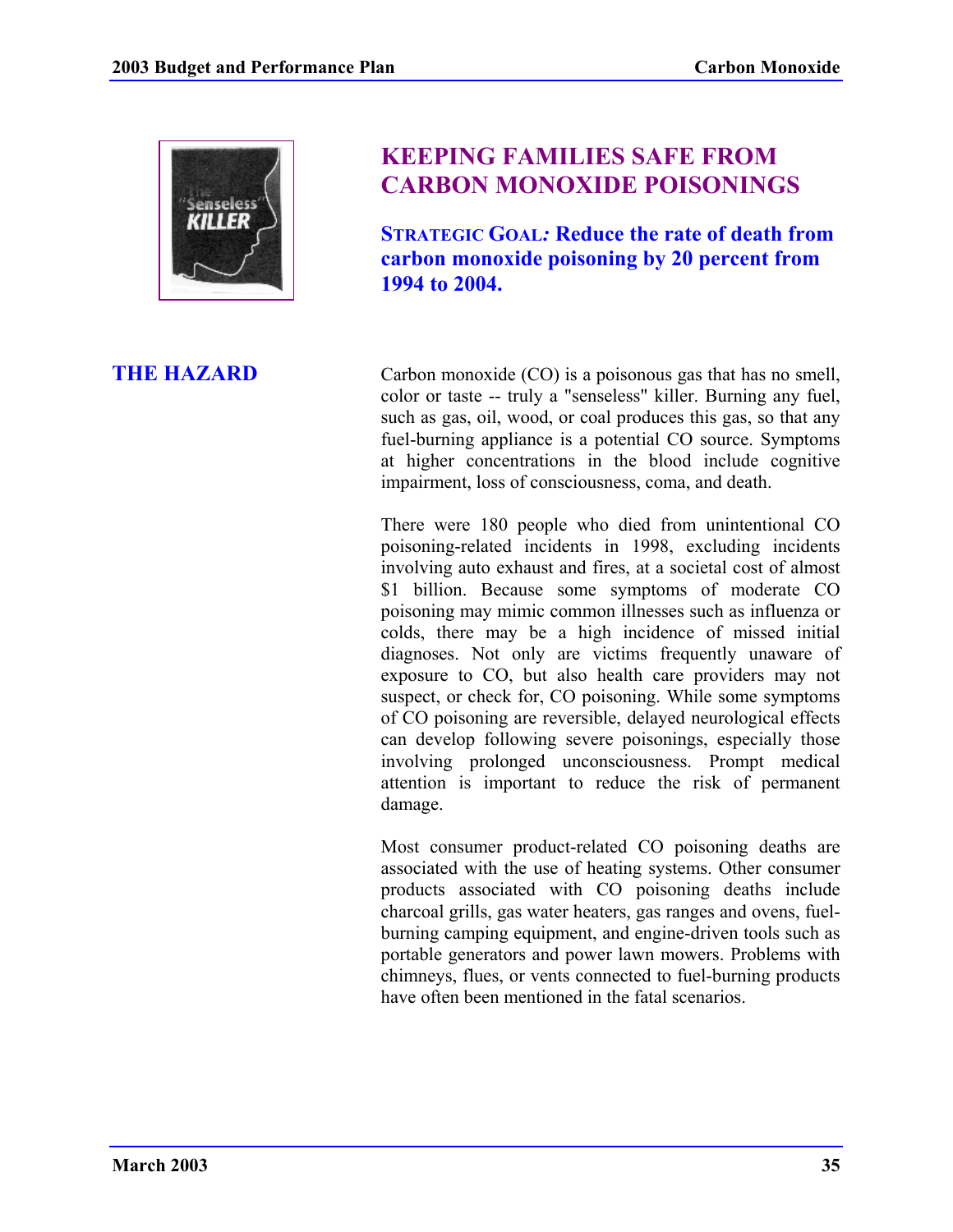**OUR PROGRESS** Deaths from carbon monoxide poisonings have decreased about 24 percent over the past 11 years, from almost 240 deaths in 1988 to 180 deaths in 1998, the latest year for which data are available. We used a number of interventions to help reduce these deaths including working with industry



to encourage the development of new products to protect consumers from CO poisonings; working with industry to develop a voluntary performance standard for CO alarms; and warning the public about CO poisoning through information campaigns.

In 1997 and 1998, the CO poisoning death rate was below our strategic goal. We decided to retain our original goal through 2002 for two reasons. First, staff believes that it is too soon to tell if the reduction in the CO poisoning rate is a stable trend or simply due to year-to-year fluctuations in the data. Second,

beginning in January 1999, there was a major change in the way deaths are classified in the United States. Until more analysis is completed, staff cannot predict if or how the changes will affect the data.

In 2003, after we examine the stability of the trend in deaths and determine how the coding changes affect the data, the Commission will decide whether to set a strategic goal to maintain the current reduction in the death rate, reduce the target further, or focus in other areas.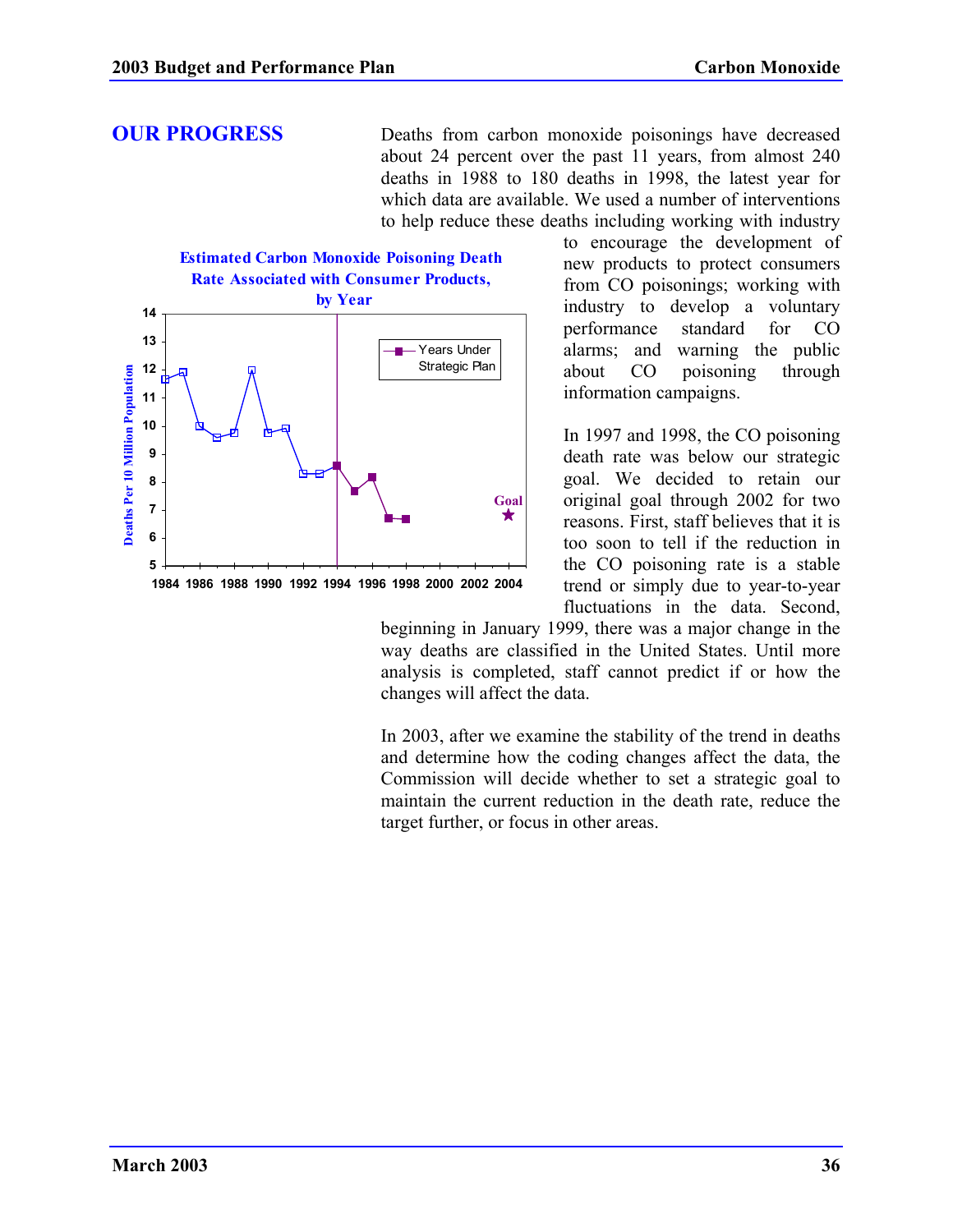# **2003 ANNUAL CARBON MONOXIDE-RELATED GOALS**

# *Safety Standards*

| <b>Annual Goals</b>                                        |               | 1999  | <b>2000</b> |       | 2001 2002 | 2003 |
|------------------------------------------------------------|---------------|-------|-------------|-------|-----------|------|
| 1. Prepare and present recommendations to voluntary        | Goal          |       |             |       | $***$     |      |
| standards/code organizations to strengthen or develop      | <b>Actual</b> |       | ◠           |       | --        |      |
| voluntary standards                                        |               |       |             |       |           |      |
| 2. Complete testing, data collection, hazard analysis, or  | Goal          |       | ◠           |       |           |      |
| technical review activities to evaluate the need for, or   | Actual        |       |             |       |           |      |
| adequacy of, safety standards                              |               |       |             |       |           |      |
| 3. Monitor or participate in voluntary standards revisions | Goal          | $***$ | $***$       | $***$ | $***$     |      |
|                                                            | Actual        | --    | $- -$       |       | --        |      |

\*\*No goal established. --Data not available.

### **1. Prepare and present 3 recommendations to voluntary standards/code organizations to strengthen or develop a voluntary standard.**

| <b>Camp Heater Emissions</b>                 | In 2001 and 2002, we tested certified and uncertified<br>portable type camp heaters that use a 1-pound bottle of<br>propane gas as their fuel source. In 2003, we will continue<br>testing with a focus on tank-top style heaters that use a bulk<br>tank of propane gas (e.g. 20-pound tank) as their fuel source.<br>Based upon these tests and a review of incident data, staff<br>will work with industry members and voluntary standards<br>organizations to develop revisions to the voluntary standards,<br>as warranted.        |  |  |  |  |  |
|----------------------------------------------|-----------------------------------------------------------------------------------------------------------------------------------------------------------------------------------------------------------------------------------------------------------------------------------------------------------------------------------------------------------------------------------------------------------------------------------------------------------------------------------------------------------------------------------------|--|--|--|--|--|
| <b>Carbon Monoxide Alarms</b>                | Based on the outcome of ongoing laboratory testing, staff<br>will make necessary recommendations to the current UL<br>standard for CO alarms, if needed.                                                                                                                                                                                                                                                                                                                                                                                |  |  |  |  |  |
| <b>Engine-Powered Equipment</b><br>20 deaths | When engine-driven tools or appliances are used indoors or<br>in confined spaces, hazardous levels of CO can accumulate,<br>resulting in a CO poisoning hazard. In 2002, we will analyze<br>incident data, conduct laboratory tests, and complete an<br>engineering analysis of various product designs for engine-<br>powered tools and appliances such as generators, buffers,<br>and power washers. In 2003, we will develop specific<br>recommendations<br>the<br>performance<br>voluntary<br>to<br>standard/codes, as appropriate. |  |  |  |  |  |

### **2. Complete 2 testing, data collection, hazard analysis or technical review activities.**

*Fuel Cells* In 2003, staff will assess fuel cell technology, determine the potential hazards that may exist with its application to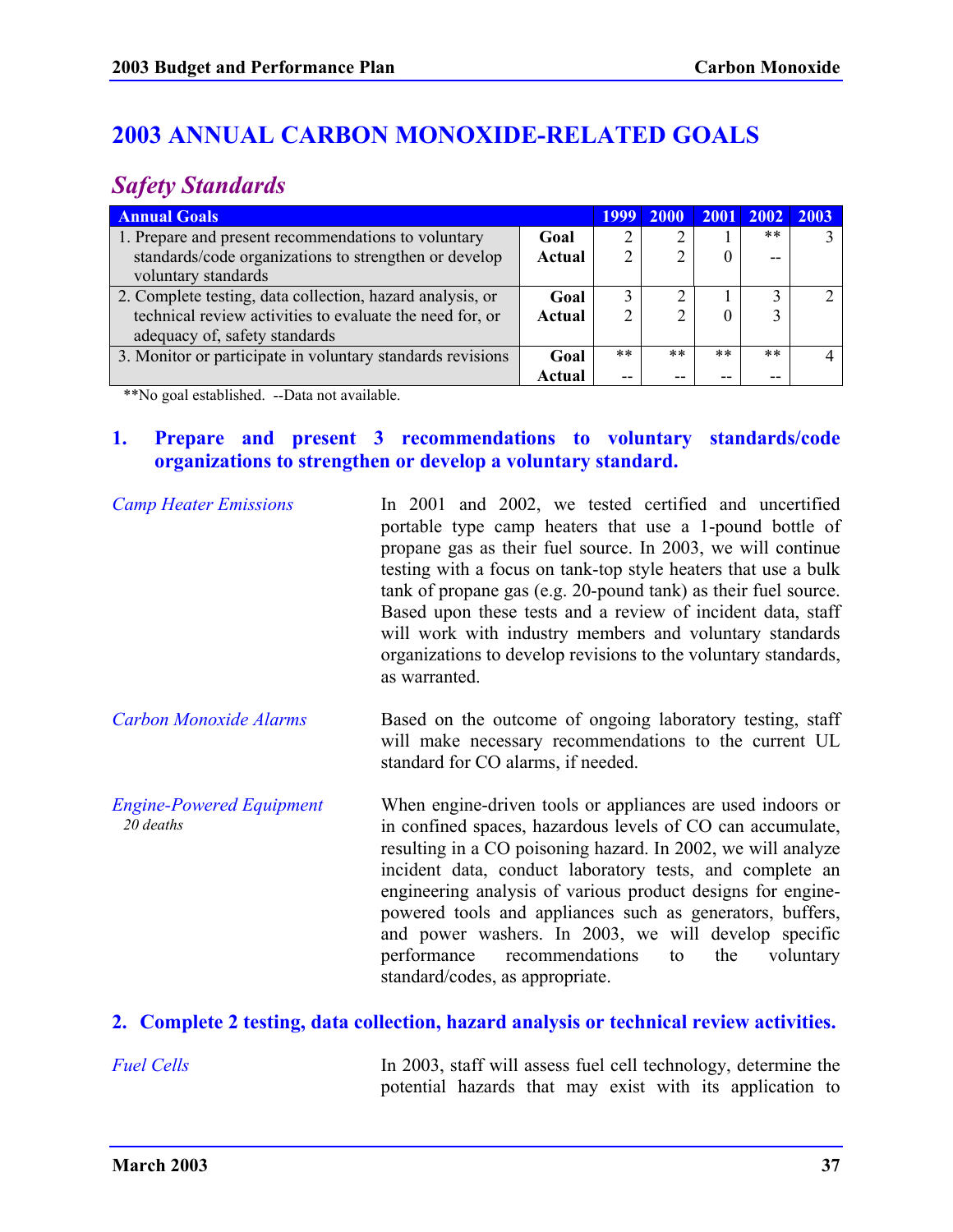consumer products, and assess the need for voluntary standards to address these hazards.

*Furnace and Vented Appliances* Activities will be continued to provide continued support for changes to voluntary standards for gas-fired furnaces and other gas appliances to address the CO poisoning hazard. CPSC staff will conduct appliance testing as necessary and identify, acquire, and conduct proof-of-concept testing of various sensor technologies to shut off a gas furnace in response to elevated flue CO levels. Staff will also explore sensor durability and long term testing.

### **3. Monitor or participate in the revision of 4 voluntary standards.**

*Voluntary Standards* Monitor or participate in the development or modification of voluntary standards for products such as heaters and furnaces.

### *Compliance*

| <b>Annual Goals</b>                             |        | 1999 | -2000 | <b>2001</b> |         | -2003    |
|-------------------------------------------------|--------|------|-------|-------------|---------|----------|
| 4. Pursue for recall or other corrective action | Goal   |      |       | つぉ<br>∠     | つ*<br>∠ | ግ *<br>∼ |
|                                                 | Actual |      | ∸     |             |         |          |

\*Estimate based on prior years' experience. The actual number of recalls and corrective actions will depend on the mix of safety-related problems arising during the year.

### **Identify and act on products that present a risk of death from CO poisoning through:**

**4.** *Recalls* Conduct recalls or other corrective actions for unregulated products that present a substantial risk of CO poisoning. In 2002, there were 10 corrective actions resulting in 7 recalls involving almost 157,000 product units.

### *Consumer Information*

| <b>Annual Goals</b>                   |               | 1999    | <b>2000</b> | 2001   | 2002   | 2003   |
|---------------------------------------|---------------|---------|-------------|--------|--------|--------|
| 5. Conduct public information efforts | Goal          |         |             |        |        |        |
|                                       | <b>Actual</b> |         |             |        |        |        |
| 6. Issue press releases               | Goal          |         |             |        | 1#     |        |
|                                       | Actual        |         |             |        |        |        |
| 7. Respond to requests for            | Goal          | 50,000  | 50,000      | 50,000 | 50,000 | 50,000 |
| publications                          | Actual        | 72,000* | 53,000      | 66,500 | 84,500 |        |

\*Includes a one time effort to distribute publications to state and local users. # This goal was changed to include all products not just recalled products as in previous years.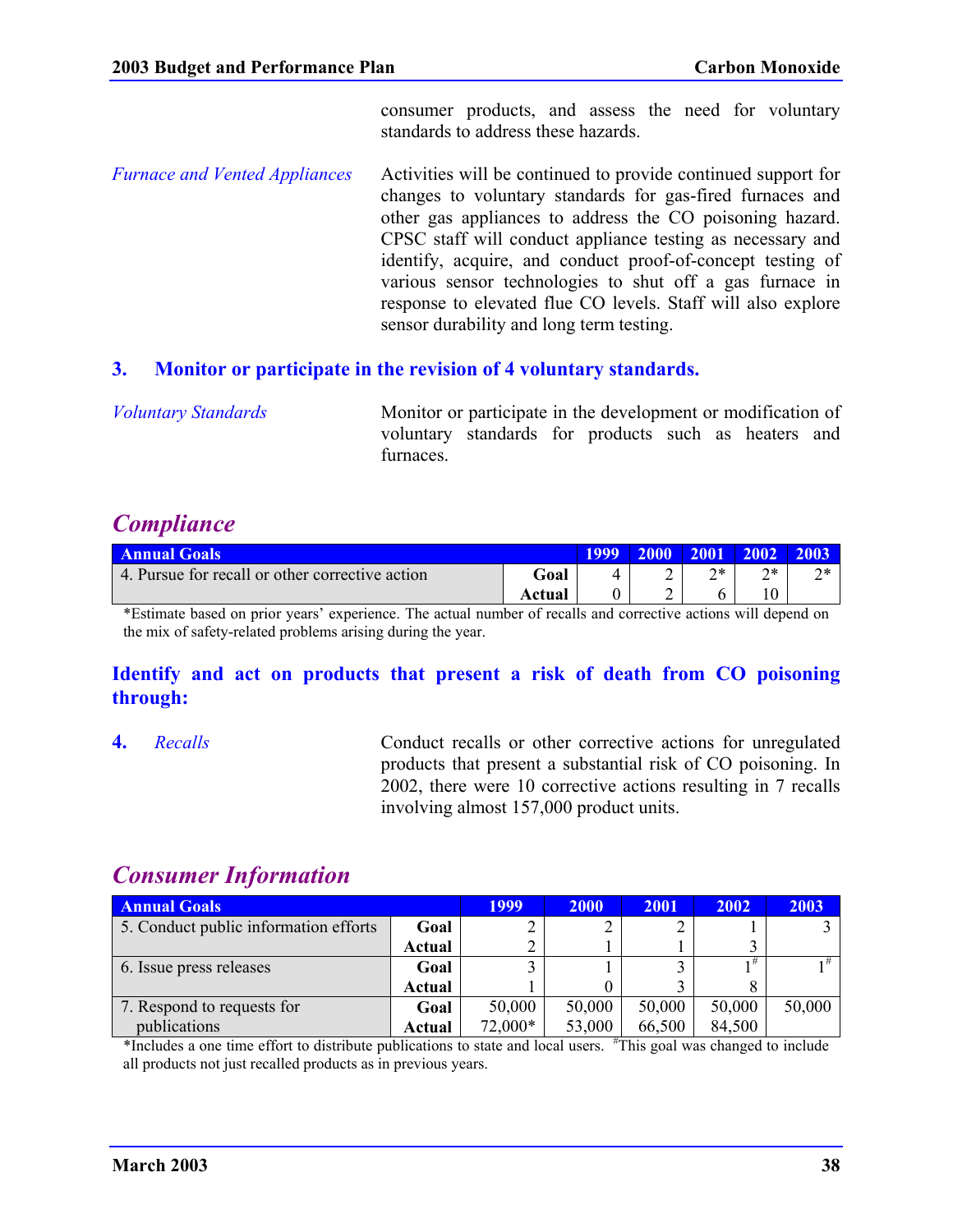### **5. Conduct 3 public information efforts.**

| <b>CO</b> Alarms          | Promote the use of CO alarms using activities such as radio<br>interviews, local press publications, presentations to state<br>and local product-safety groups, and partnering with other<br>injury prevention organizations, as appropriate. |
|---------------------------|-----------------------------------------------------------------------------------------------------------------------------------------------------------------------------------------------------------------------------------------------|
| <b>General CO Hazards</b> | Continue to provide information to the public about CO<br>hazards and prevention. Contact local gas and electric<br>suppliers about including information in their newsletters<br>and bill inserts about CO hazards and prevention.           |

### *Heating Equipment* Issue a news release to warn about CO hazards from heating equipment.

### **Alert the public to the hazards of CO poisoning deaths through:**

- **6.** *Press Releases* Issue 1 press release for products presenting a risk of CO poisoning. In 2002, we issued 8 press releases warning consumers of hazards related to gas heaters, gas boilers, and table top propane heaters.
- **7.** *Publications* We will respond to consumer requests for an estimated 50,000 checklists, booklets, and safety alerts warning about CO poisoning hazards. In 2002 the most often requested publications were "The Senseless Killer (CO)," and "Childproofing Your Home."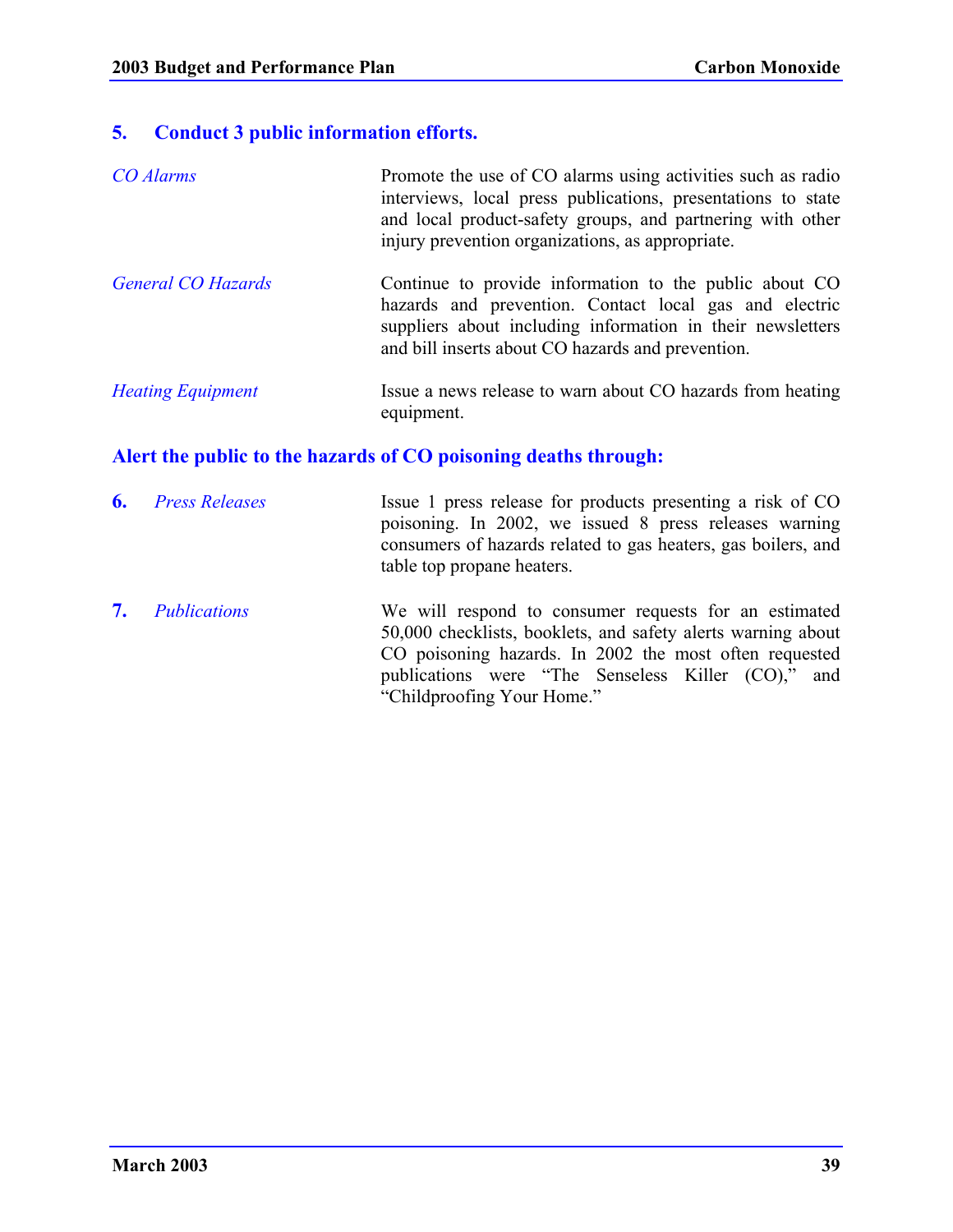## **OTHER CHEMICAL HAZARDS**

**THE HAZARD** In addition to poison prevention packaging and CO work, we seek to reduce or prevent deaths or injuries due to ingestion, inhalation, or dermal exposure from use of consumer products. The costs of injuries and deaths associated with products in the chemical hazards area are estimated to be in the billions of dollars based on respiratory diseases alone. We have also played a prominent role in protecting children from the risk of lead and other chemical hazards. For example, Commission action has resulted in manufacturers eliminating the use of lead as a stabilizer in vinyl miniblinds, developing and distributing guidance about lead on public playground equipment and children's jewelry, recalling crayons that contained hazardous levels of lead, recalling toys with lead paint and issuing a policy statement to manufacturers, retailers, distributors and importers urging them to eliminate the use of lead and other hazardous chemicals in children's products.

## **2003 ANNUAL GOALS FOR OTHER CHEMICAL HAZARDS**

### *Safety Standards*

| <b>Annual Goals</b>                                    |        |     | 1999 2000 2001 |       | $\vert$ 2002 $\vert$ | $\vert$ 2003 |
|--------------------------------------------------------|--------|-----|----------------|-------|----------------------|--------------|
| 1. Complete testing, data collection, hazard analysis, | Goal   | **  | **             | $***$ |                      |              |
| or technical review activities                         | Actual | $-$ | --             | $ -$  |                      |              |

\*\*No goal established for that year. --Data not available.

### **1. Complete 3 testing, data collection or hazard analysis activities.**

| <b>Arsenic in Wood Products</b> | In 2001, CPSC was petitioned to enact a ban of chromated<br>copper arsenic (CCA)-treated wood for use in playground |
|---------------------------------|---------------------------------------------------------------------------------------------------------------------|
|                                 | equipment and review the safety of CCA-treated wood for                                                             |
|                                 | general use. In 2003, staff will complete its evaluation of the                                                     |
|                                 | potential exposure and risk associated with CCA-treated                                                             |
|                                 | wood on existing (in use) playground equipment, newly<br>manufactured CCA-treated wood specifically intended for    |
|                                 | playground equipment use, and CCA-treated wood intended                                                             |
|                                 | for general use.                                                                                                    |
|                                 |                                                                                                                     |

### *Arts and Crafts Materials* Many arts and crafts materials and laboratory chemicals may not be appropriate for use by school children. These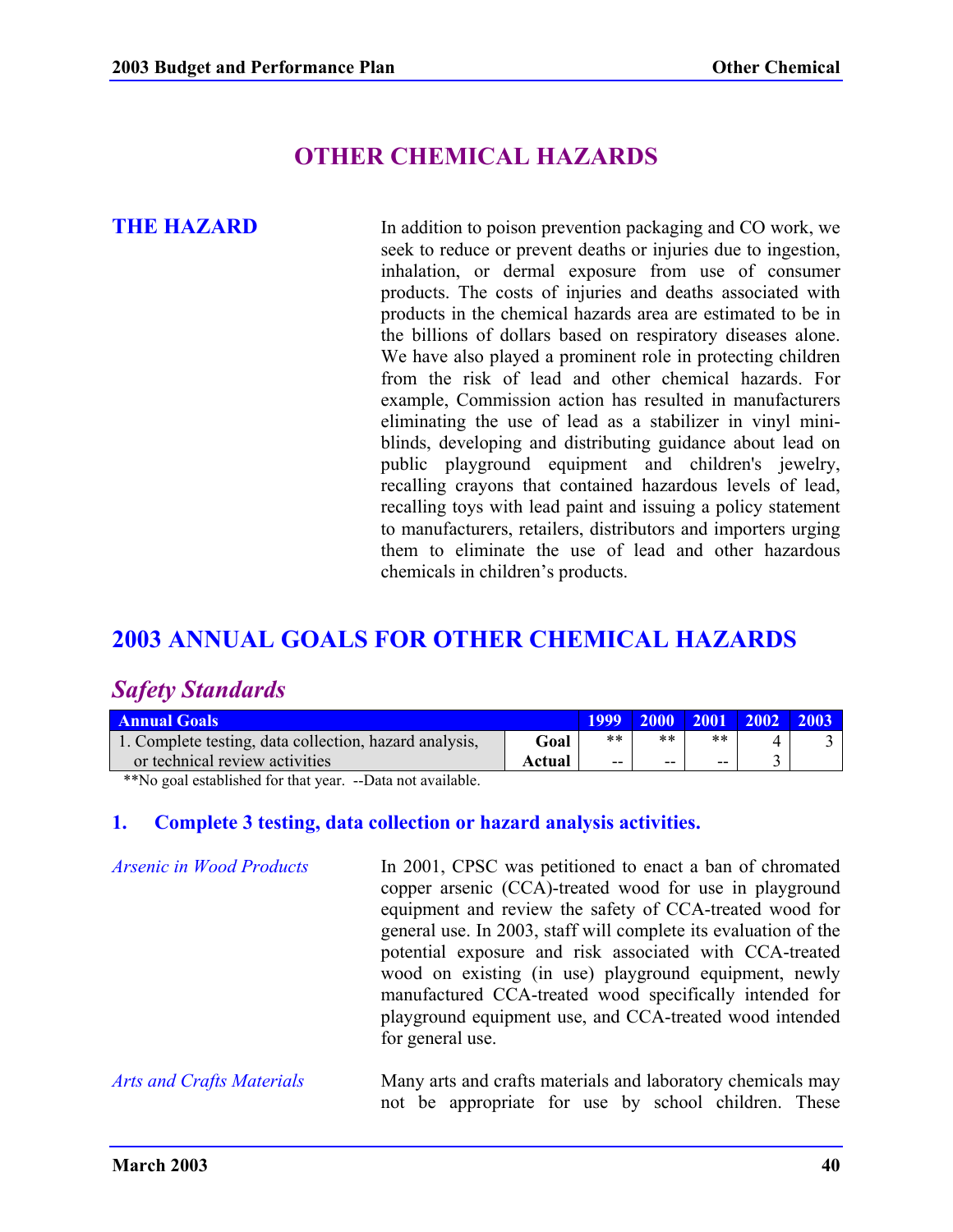materials may cause acute or chronic hazards such as respiratory irritation, dizziness, headaches, or eye and skin burns. In 2003, staff will evaluate common school arts and crafts materials and laboratory chemicals.

*Crystalline Silica* Crystalline silica is present in many consumer products, including play sand, building materials, and household cleansers. In 2003, staff will generate exposure data, conduct a preliminary risk assessment, and propose recommendations for remedial actions as needed. Staff will coordinate with EPA and OSHA on this activity.

## *Compliance*

| <b>Annual Goals</b>                             |        | <b>1999</b> | 2000 2001 |    | $\vert$ 2002 | <b>2003</b> |
|-------------------------------------------------|--------|-------------|-----------|----|--------------|-------------|
| 2. Pursue for recall or other corrective action | Goal   | **          | $***$     | ** | 40*          | 60*         |
|                                                 | Actual | 96          | 62        | 69 | 38           |             |

\*Estimate based on prior years' experience. The actual number of recalls and corrective actions will depend on the mix of safety-related problems arising during the year. \*\*No goal established.

### **Identify and act on products that present a risk of death from other chemical hazards through:**

**2.** *Recalls* Conduct recalls or other corrective actions for violations of mandatory safety standards or for unregulated products that present a substantial risk of other chemical hazards. In 2002, there were 138 corrective actions including 17 recalls involving almost 721,000 product units presenting other chemical hazards.

## *Consumer Information*

| <b>Annual Goals</b>        |        | 1999     | <b>2000</b> | 2001    | 2002           | 2003           |
|----------------------------|--------|----------|-------------|---------|----------------|----------------|
| 3. Issue press releases    | Goal   | $***$    | $***$       | $***$   | $\varDelta^\#$ | $\varDelta^\#$ |
|                            | Actual |          |             | 10      |                |                |
| 4. Respond to requests for | Goal   | **       | **          | **      | 150,000        | 145,000        |
| publications               | Actual | 259,500* | 202,500     | 183,000 | 164,500        |                |

\*Includes a one time effort to distribute publications to state and local users. \*\*No goal established. #These goals were changed to include all product hazards not just recalled products as in previous years.

### **Alert the public to the hazards of other chemical hazards through:**

**3.** *Press Releases* Issue 4 press releases to alert the public to products presenting a risk of other chemical hazards. In 2002, we issued press releases on hazards such as children's figurines, pedal cars, paperweights, key chains, and emergency smoke masks.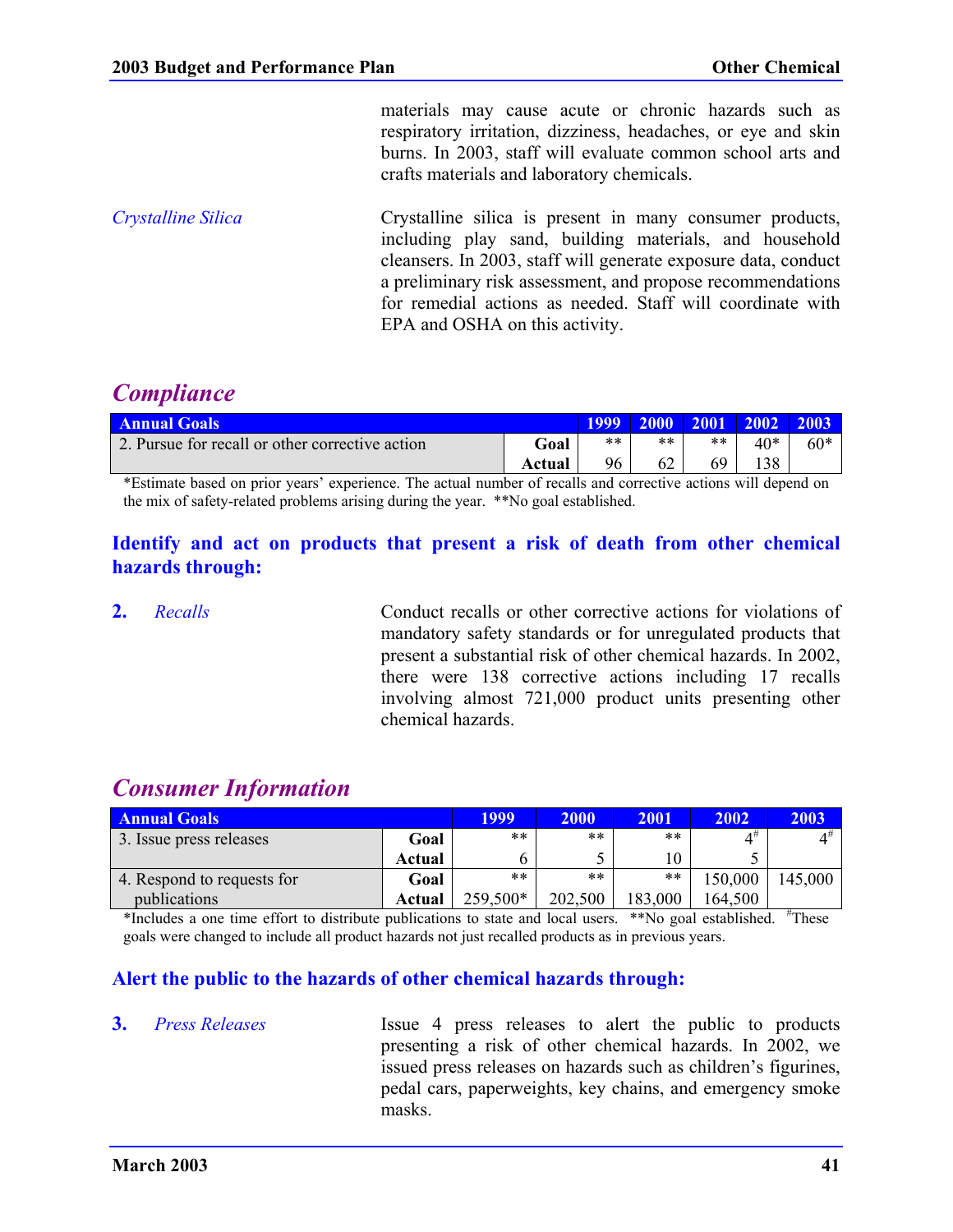**4.** *Publications* We will respond to consumer requests for a projected 150,000 checklists, booklets, and safety alerts warning about other chemical hazards. In 2002, the most often requested publications "Protect Your Family From Lead in Your Home," "Preventing Inhalant Abuse," and "Asbestos in the Home."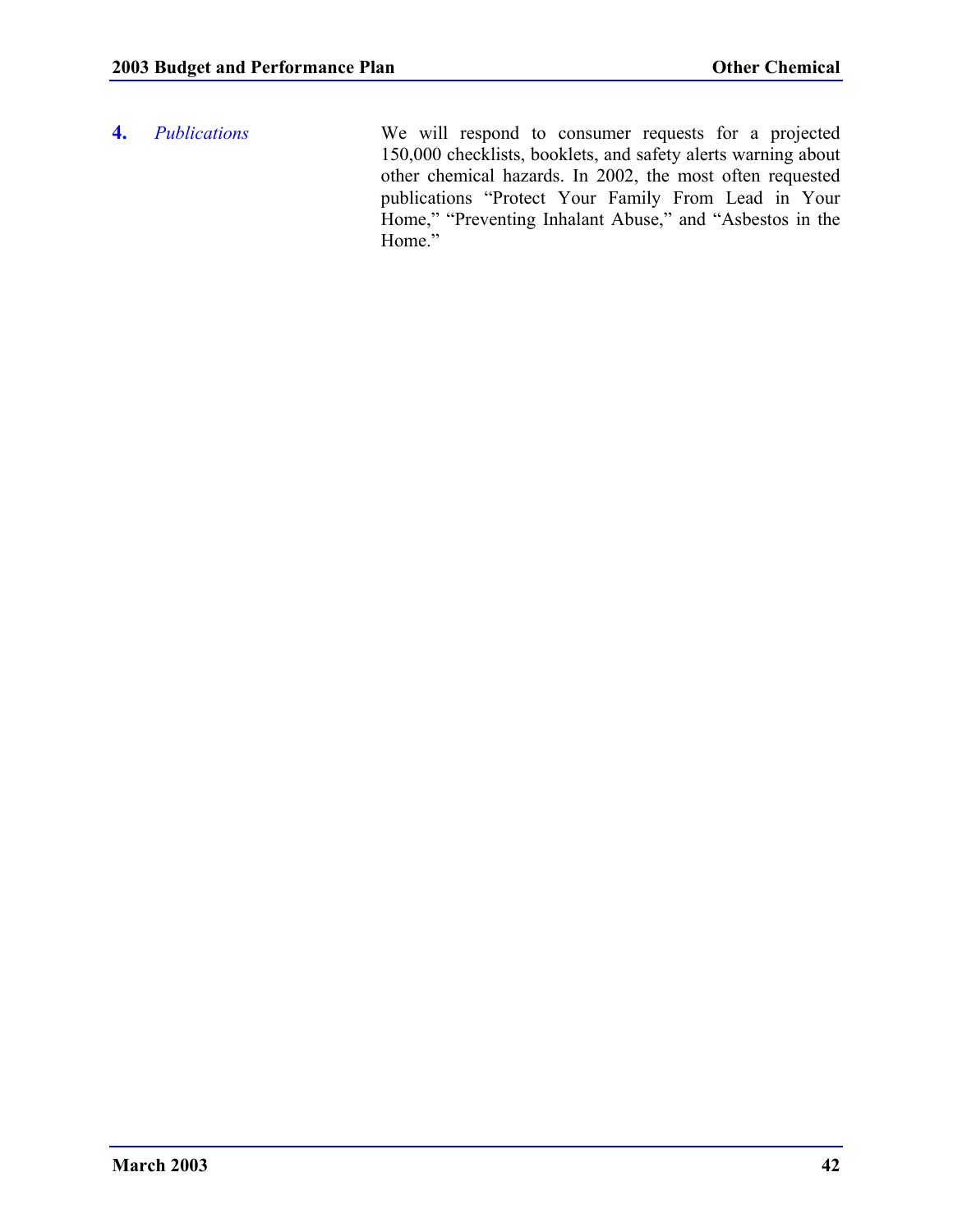

# *HOUSEHOLD AND RECREATION HAZARDS*

**INTRODUCTION** While this work uses the smallest amount of resources, the product hazards addressed here are found throughout the nation's homes and affect many of our family activities. The resources used are small because some of the larger hazards related to children's products or activities are covered under our Reducing Hazards to Children activity. The remaining household and recreational hazards covered under this activity include such products as lawn and garden equipment, power tools, and recreational equipment.

|                                 | 2001 Actual |               |    | 2002 Actual             | <b>2003 Plan</b> |               |  |
|---------------------------------|-------------|---------------|----|-------------------------|------------------|---------------|--|
| <b>HAZARD</b>                   | <b>FTEs</b> | <b>Amount</b> |    | <b>FTES Amount FTES</b> |                  | <b>Amount</b> |  |
| <b>Household and Recreation</b> | 42          | \$4,632       | 48 | \$5,396                 |                  | \$4,707       |  |

**THE HAZARD** Our past activities made significant contributions to household and recreation safety. For example we improved lawn mower safety by establishing a standard addressing blade contact. We estimate that the lawn mower standard saves about \$1 billion in societal costs annually.

> In 2002, we obtained 134 voluntary recalls of nearly 12.6 million non-complying or hazardous product units that presented household or recreation hazards including juicers, basketball hoops, and spiral saws. The agency also has been a leader in urging consumers to use safety gear when participating in recreational activities, such as biking, in-line skating, skiing, and scooter riding.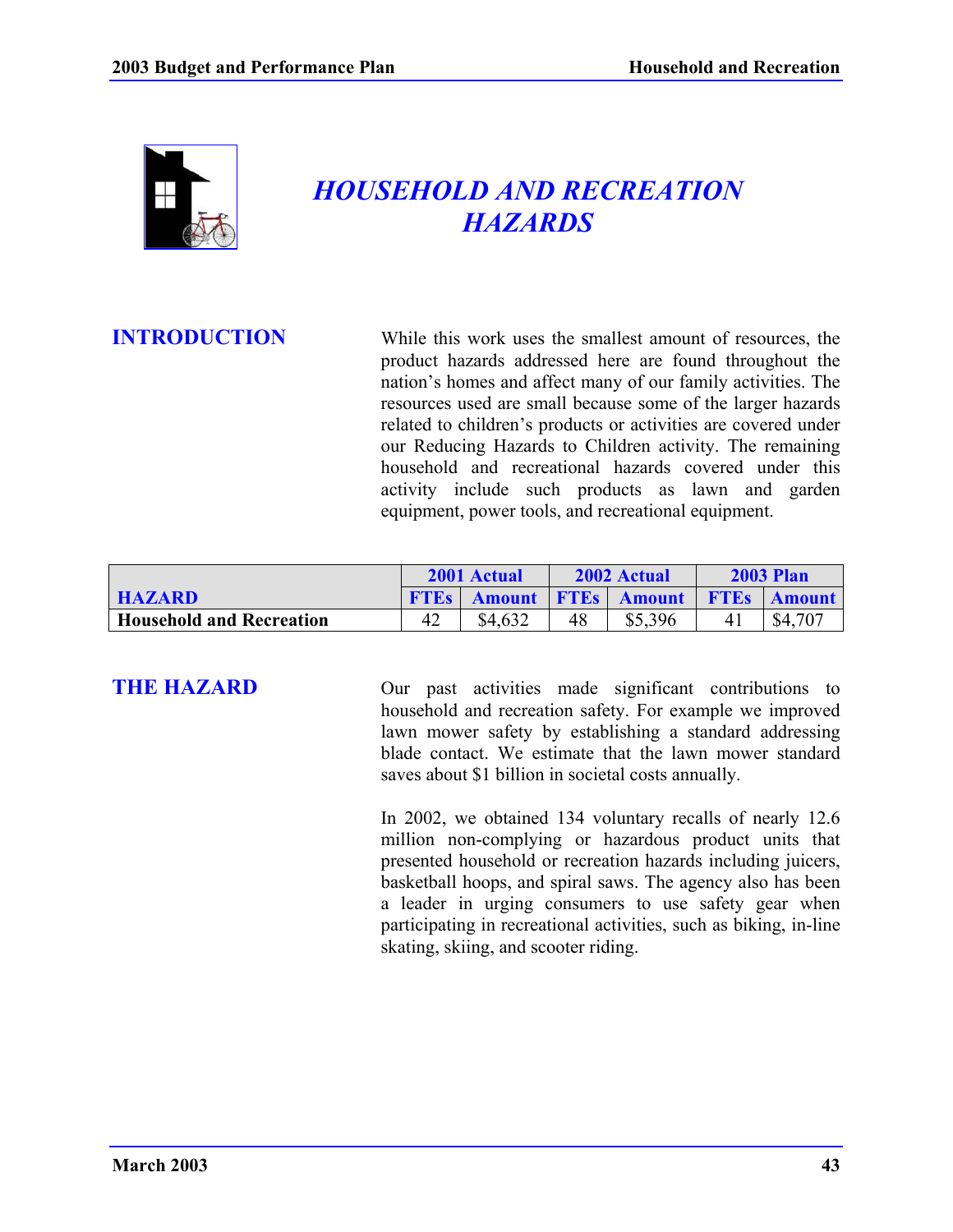# **2003 ANNUAL GOALS FOR HOUSEHOLD AND RECREATION HAZARDS**

## *Safety Standards*

| <b>Annual Goals</b>                                       |               | 1999  | <b>2000</b> | <b>2001</b> | 2002  | 2003 |
|-----------------------------------------------------------|---------------|-------|-------------|-------------|-------|------|
| 1. Prepare and present recommendations to voluntary       | Goal          | $***$ | $***$       | $***$       | $***$ |      |
| standards or code organizations to strengthen or develop  | <b>Actual</b> | $- -$ |             | --          | --    |      |
| voluntary standards or codes.                             |               |       |             |             |       |      |
| 2. Complete testing, data collection, hazard analysis, or | Goal          | $***$ | $***$       | $***$       |       |      |
| analysis, or technical review activities                  | Actual        | $- -$ | --          | $- -$       |       |      |
| 3. Monitor or participate in voluntary standards          | Goal          | $***$ | $***$       | $***$       | **    |      |
| revisions                                                 | Actual        | --    | --          | $- -$       | $- -$ |      |

\*\*No goal established for that year. --Data not available.

### **1. Prepare and present 3 recommendations to voluntary standards/code organizations to strengthen or develop a voluntary standard.**

| <b>Juicers</b>                                        | Staff plans to test juicers by subjecting the juicer basket<br>strainers and lids to conditions that may accelerate wear or<br>degradation of the components. This testing should provide<br>insight as to why some juicer strainer baskets are breaking<br>apart during use. Test results will be evaluated to determine<br>if the testing requirements in the voluntary standard need to<br>be strengthened. Staff will make recommendations to the<br>voluntary standard, as appropriate. |
|-------------------------------------------------------|----------------------------------------------------------------------------------------------------------------------------------------------------------------------------------------------------------------------------------------------------------------------------------------------------------------------------------------------------------------------------------------------------------------------------------------------------------------------------------------------|
| <b>Rotating Weed Trimmers/</b><br><b>Brushcutters</b> | Staff will analyze data collected in 2002 for rotating weed<br>trimmers/brushcutters with respect to eye injuries caused by<br>thrown objects. Staff plans to provide the data analysis to the<br>ANSI B 175.3 Trimmer/Brushcutter safety standard sub-<br>committee for discussion regarding the need for a thrown<br>objects test. This information will be used to support<br>recommendations to the appropriate voluntary standards, if<br>warranted.                                    |
| <b>Stationary Table Saws</b>                          | Staff will analyze data collected in FY 2002 for stationary<br>table saw injuries and participate in the UL working group<br>activities associated with UL 987, Standard for Stationary<br>and Fixed Electric Tools. This information will be used to<br>support recommendations for voluntary standards, if<br>warranted.                                                                                                                                                                   |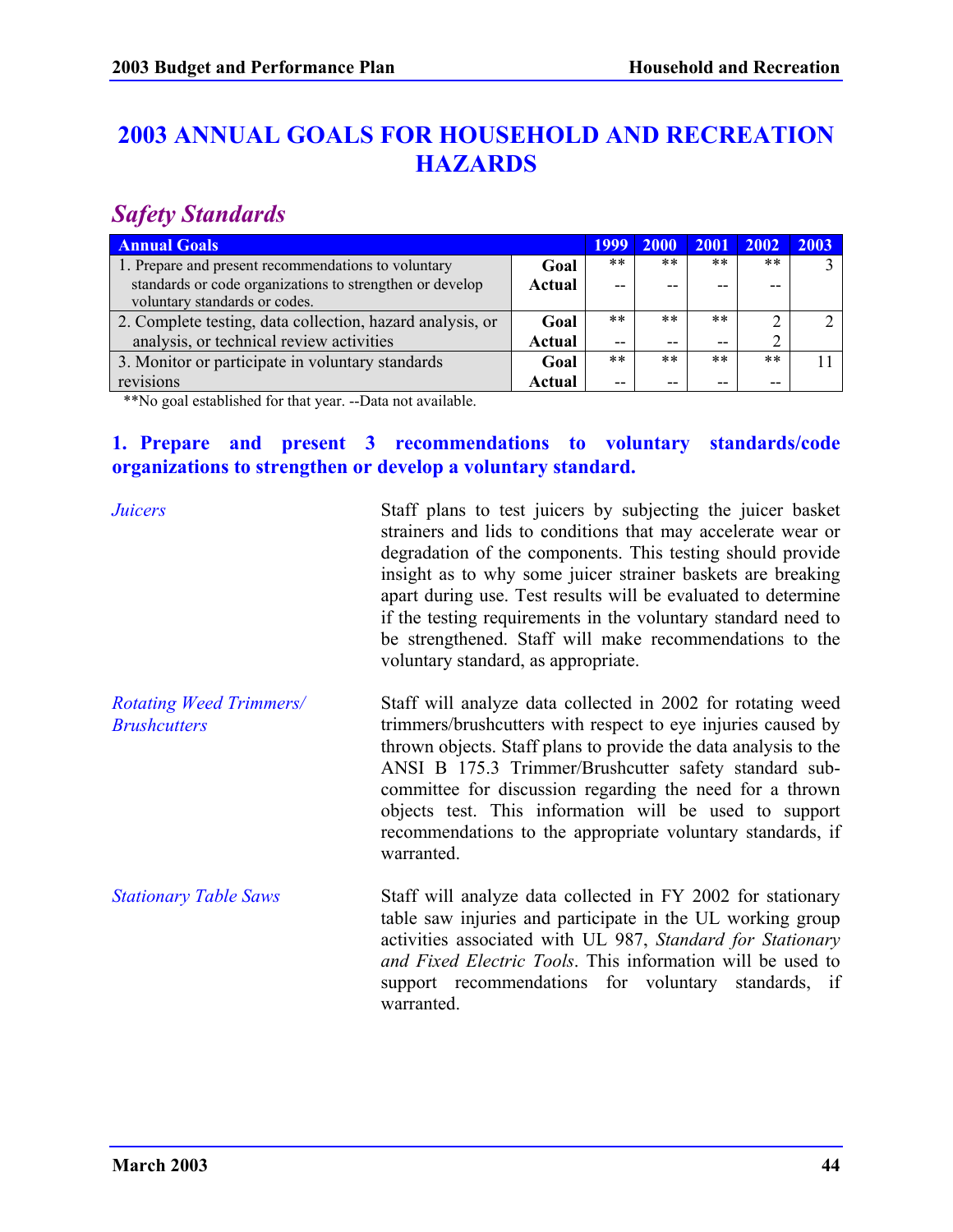### **2. Complete 2 testing, data collection or hazard analysis activities to evaluate the need for, or adequacy of, safety standards.**

| <b>Powered Scooters</b><br>3 deaths<br>4,390 injuries | Powered scooters are a relatively new product and CPSC has<br>received increasing numbers of injury reports associated with<br>this product. In 2003, staff will evaluate the hazard patterns<br>associated with powered scooters. In 2004, staff may make<br>recommendations for development of a voluntary standard,<br>as appropriate. |
|-------------------------------------------------------|-------------------------------------------------------------------------------------------------------------------------------------------------------------------------------------------------------------------------------------------------------------------------------------------------------------------------------------------|
|                                                       |                                                                                                                                                                                                                                                                                                                                           |

### **3. Monitor or participate in 11 voluntary standards revisions.**

| <b>Voluntary Standards</b> | Monitor or participate in the development or modification of |
|----------------------------|--------------------------------------------------------------|
|                            | voluntary standards for products such as exercise equipment, |
|                            | garage doors, garden equipment, and power tools.             |

### *Compliance*

| <b>Annual Goals</b>                             | 1999'  | <b>2000</b> | $ 2001 $ $ 2002 $ |    | $\sqrt{2003}$ |       |
|-------------------------------------------------|--------|-------------|-------------------|----|---------------|-------|
| 4. Pursue for recall or other corrective action | Goal   | $***$       | **                | ** | $20*$         | $45*$ |
|                                                 | Actual | 46          | ◡▵                |    | 34            |       |

\*Estimate based on prior years' experience. The actual number of recalls and corrective actions will depend on the mix of safety-related problems arising during the year. \*\*No goal established.

### **Identify and act on products that present a risk of household or recreation hazards through:**

**4.** *Recalls* Conduct recalls or other corrective actions for violations of mandatory safety standards and for unregulated products that present substantial hazards. In 2002, there were 134 voluntary corrective actions involving over 12.6 million product units.

*Suction Entrapment Guidelines* An activity has been added to update the Commission's *Guidelines for Entrapment Hazards: Making Pools and Spas Safe* to reflect new products and current technology.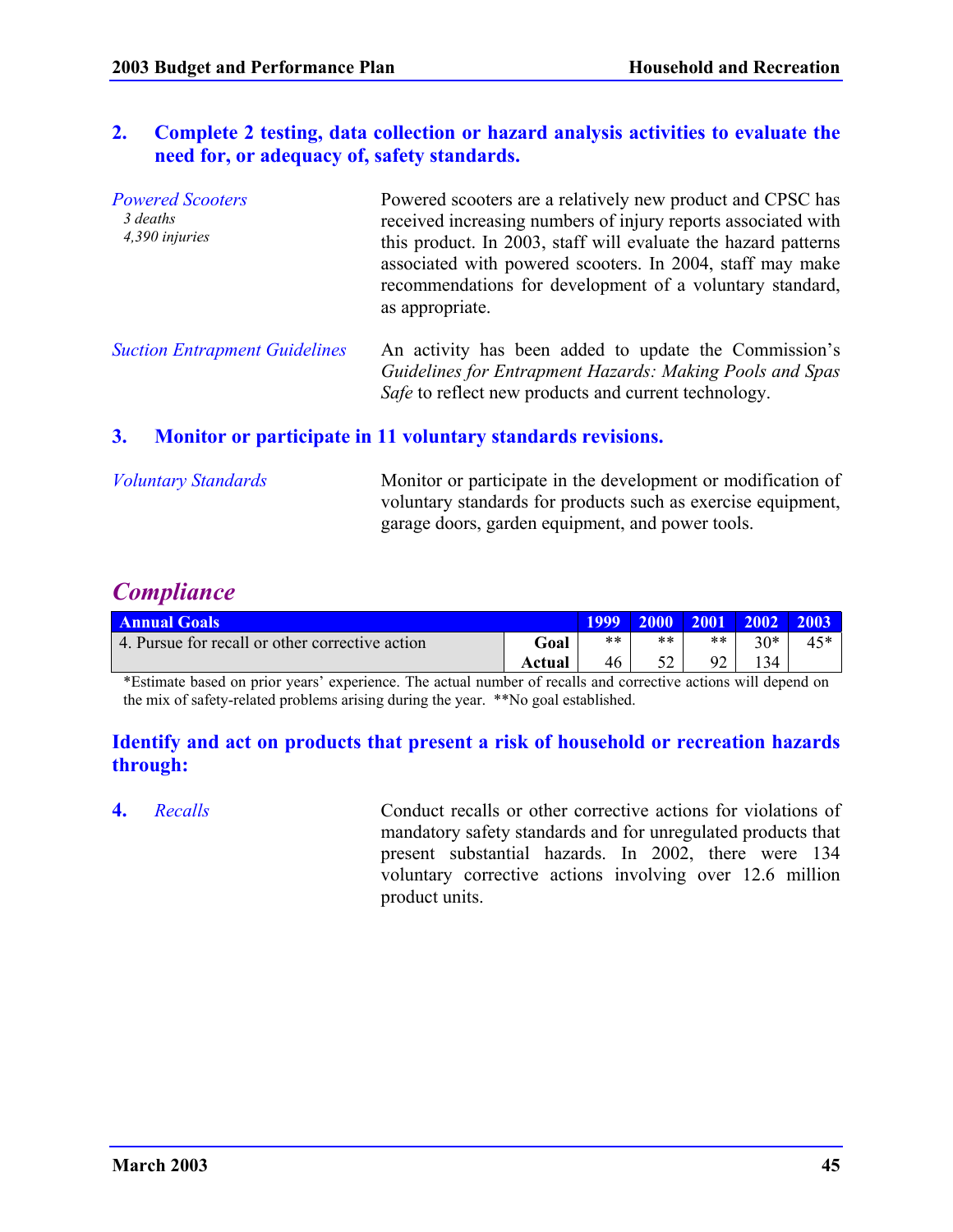# *Consumer Information*

| <b>Annual Goals</b>                     |        | 1999    | 2000   | 2001   | 2002                   | 2003               |
|-----------------------------------------|--------|---------|--------|--------|------------------------|--------------------|
| 5. Issue press releases                 | Goal   | $***$   | $***$  | $***$  | $20^{#}$               | $20^{#}$           |
|                                         | Actual | 18      | 22     | 40     | 65                     |                    |
| 6. Produce video news releases          | Goal   | $***$   | $***$  | $***$  | $\mathbf{\Omega}^{\#}$ | $\mathcal{D}^{\#}$ |
|                                         | Actual |         | ◠      |        |                        |                    |
| 7. Respond to requests for publications | Goal   | $***$   | $***$  | $***$  | 30,000                 | 30,000             |
|                                         | Actual | 48,500* | 32,000 | 34,000 | 32,500                 |                    |

\*Includes a one time effort to distribute publications to state and local users. \*\*No goal established. #These goals were changed to include all product hazards not just recalled products as in previous years.

### **Alert the public to the hazards of household and recreation hazards through:**

| 5. | <b>Press Releases</b>      | Issue 20 press releases to alert the public to products<br>presenting a risk of a household or recreation hazard. In<br>2002, we issued 65 press releases that addressed recalled<br>products such as portable air compressors, deep fryers, and<br>security gates.                                                                                                     |
|----|----------------------------|-------------------------------------------------------------------------------------------------------------------------------------------------------------------------------------------------------------------------------------------------------------------------------------------------------------------------------------------------------------------------|
| 6. | <i>Video News Releases</i> | Produce 2 video news releases (VNRs) for products<br>presenting a risk of a household or recreation hazard. In<br>2002, we produced 3 VNRs that addressed recalled products<br>and reached a combined potential viewing audience of over<br>43 million.                                                                                                                 |
| 7. | <i>Publications</i>        | Respond to consumer requests for a projected 30,000<br>checklists, booklets, and safety alerts warning about<br>household or recreation hazards. In 2002 we distributed over<br>32,500 publications; the most requested publications were<br>"Home Safety Checklist For Older Consumers," "Keep<br>Active Safe At Any Age," and "Non-Reversing Garage<br>Door Openers." |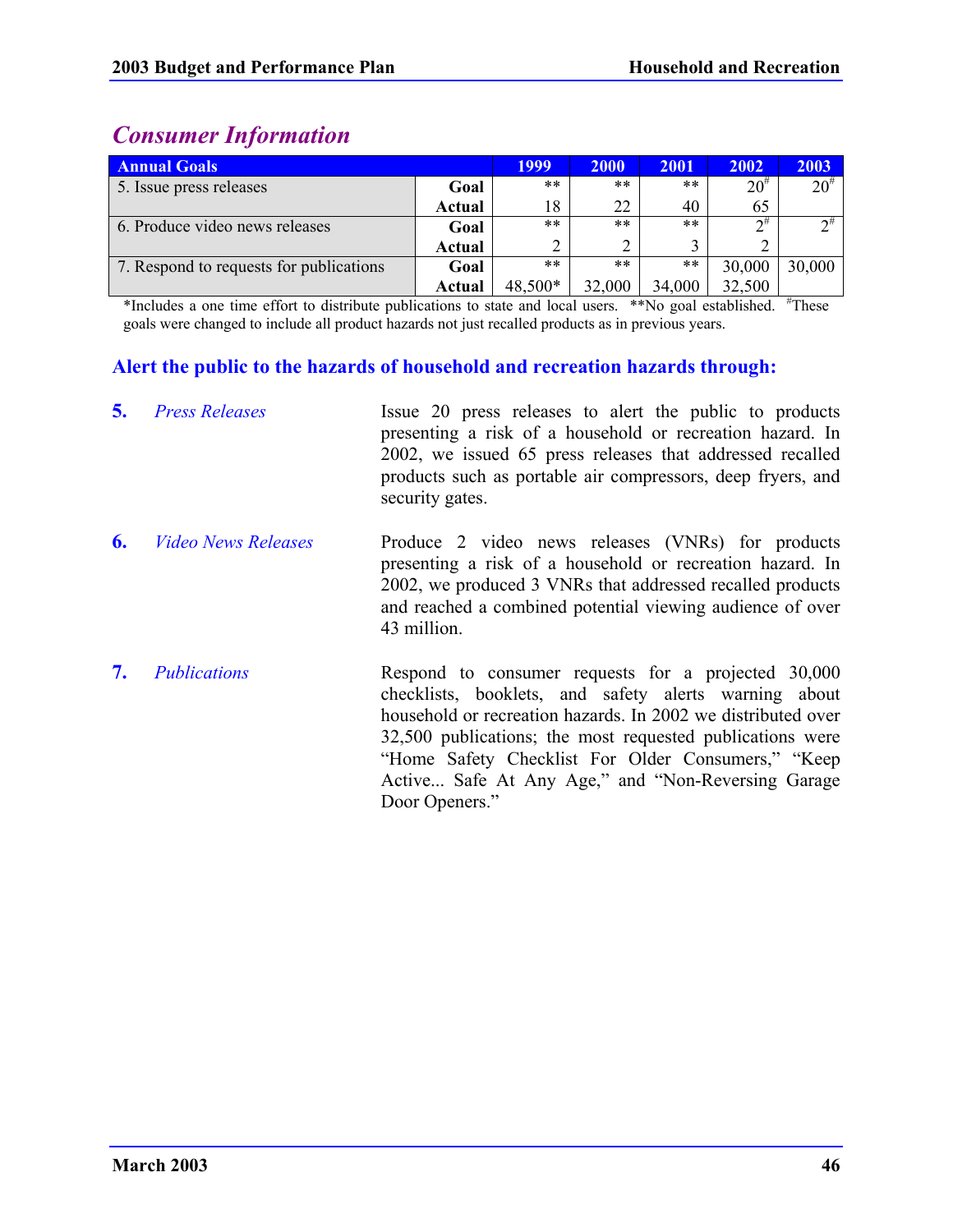# **BUDGET PROGRAM: Identifying and Researching Product Hazards**

The work in this program provides the information needed to assess product hazards and apply hazard reduction strategies. The program has two activities: Hazard Identification and Analysis, our "early warning system" and Product Safety Research, an unfunded initiative to investigate major hazards in order to develop hazard reduction solutions.

|                                     | 2001 Actual |         | 2002 Actual |                                | <b>2003 Plan</b> |               |
|-------------------------------------|-------------|---------|-------------|--------------------------------|------------------|---------------|
|                                     | <b>FTES</b> |         |             | <b>Amount FTEs Amount FTEs</b> |                  | <b>Amount</b> |
| <b>TOTAL, Hazard Identification</b> | 80          | \$9,138 | 79          | \$9.691                        | 80               | \$10,285      |
| and Analysis                        |             |         |             |                                |                  |               |

# *HAZARD IDENTIFICATION AND ANALYSIS*

**THE PROGRAM** The Hazard Identification and Analysis (HIA) program provides the information needed to assess product hazards and `develop injury reduction strategies--it is the agency's early warning system.



The Commission collects data on consumer product-related injuries and deaths, as well as economic and hazard exposure information, for those products under our jurisdiction. We also investigate specific injury cases to gain additional knowledge about injuries or hazards and how the reported product was involved. These activities reflect the agency's commitment to making decisions based on appropriate data analyses. The HIA work provides underlying support to all the Commission's Results Act activities.

In 2003, we will continue to strengthen our data collection and analysis process. Past improvements include the purchase of annual data on poisonings to children, the update of our critical Injury Cost Model, and a study of the longterm costs of head injuries. A pilot study on enhancing fire data will be completed in 2002.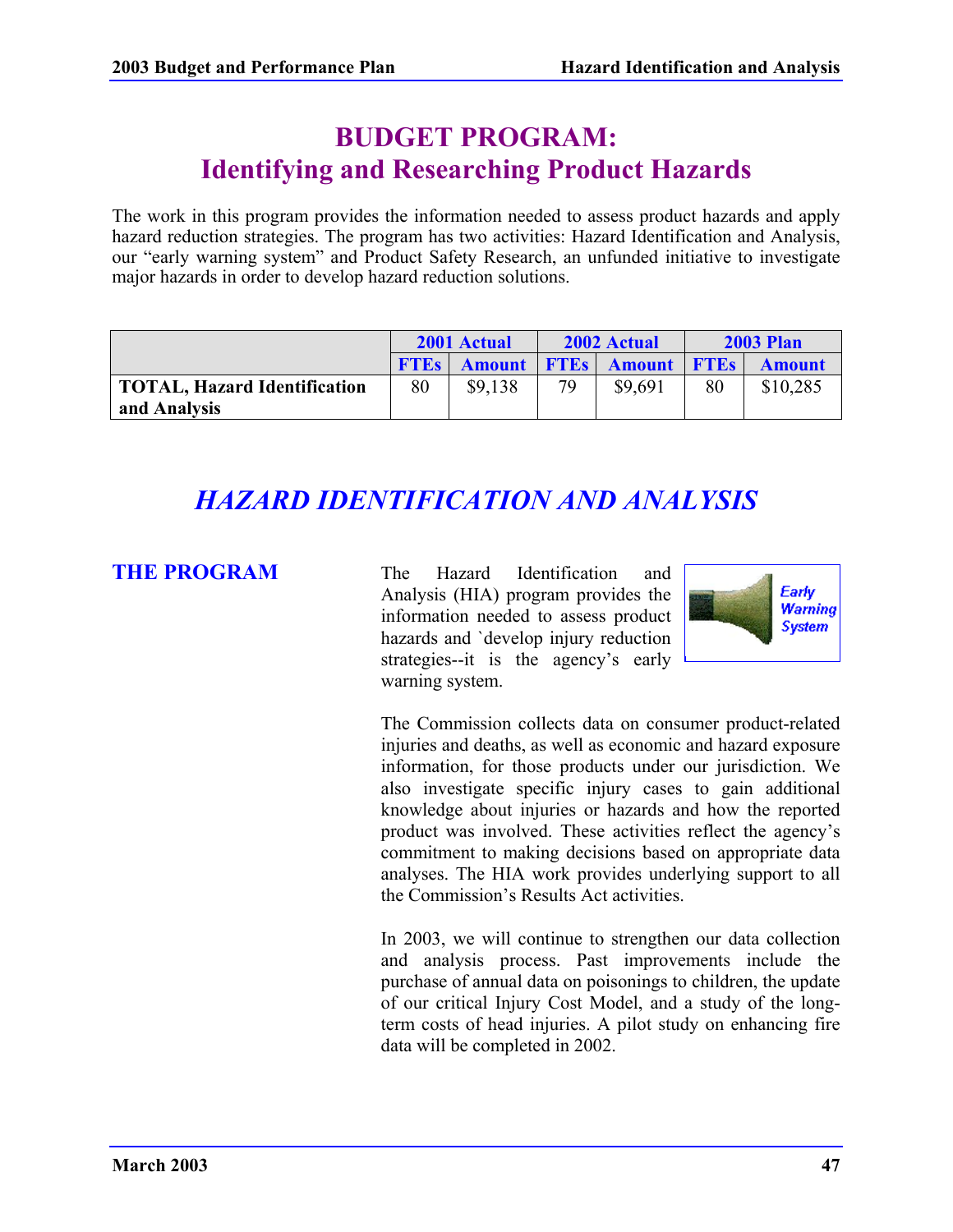### **ONGOING MEANS AND STRATEGIES**

**Data Collection in 2003.** Each year, we collect information about product-related injuries treated in hospital emergency rooms through our National Electronic Injury Surveillance System (NEISS). This unique system provides statistically valid national estimates of product-related injuries from a probability sample of hospital emergency rooms and is the foundation for many Commission activities.

In 2003, NEISS will supply about 330,000 product-related cases from a sample of 100 hospitals. The hospitals transmit incident information electronically, and in some cases, the data are available within 24 hours after an incident. Several foreign governments have modeled their national injury data collection systems after the Commission's system.

In 2000, NEISS was expanded to provide data on all traumarelated injuries. This expanded data will provide other federal agencies, researchers, and the public with more comprehensive information on injuries from all sources, not just consumer products. The Institute of Medicine recommended the expansion of NEISS into the all trauma system. The effort is being supported by reimbursable funds of \$2 million from the Centers for Disease Control and Prevention. The reimbursable funds allow us to collect nonconsumer product injury data, while we continue collecting product injury data with CPSC funds.

CPSC continues the collection of mortality data in 2003 with the purchase, review, and processing of about 8,700 death certificates covering unintentional product-related deaths from all 50 states. Our Medical Examiner and Coroner Alert Project (MECAP) collects and reviews approximately 3,000 additional reports from participating medical examiners and coroners throughout the country. We will also collect and review about 5,000 news clips and 10,000 other reports of product-related injuries and deaths from consumers, lawyers, physicians, fire departments and others.

**Data analysis in 2003.** Staff conducts several types of studies each year, including special investigation studies, emerging hazard evaluations, and economic assessments. We conduct special studies to investigate injuries and deaths by gathering detailed causal information on selected incidents identified by our data collection sources. An investigation begins with careful review of all incoming reports to identify those most important for further study. These cases are followed-up with a telephone interview and continued, if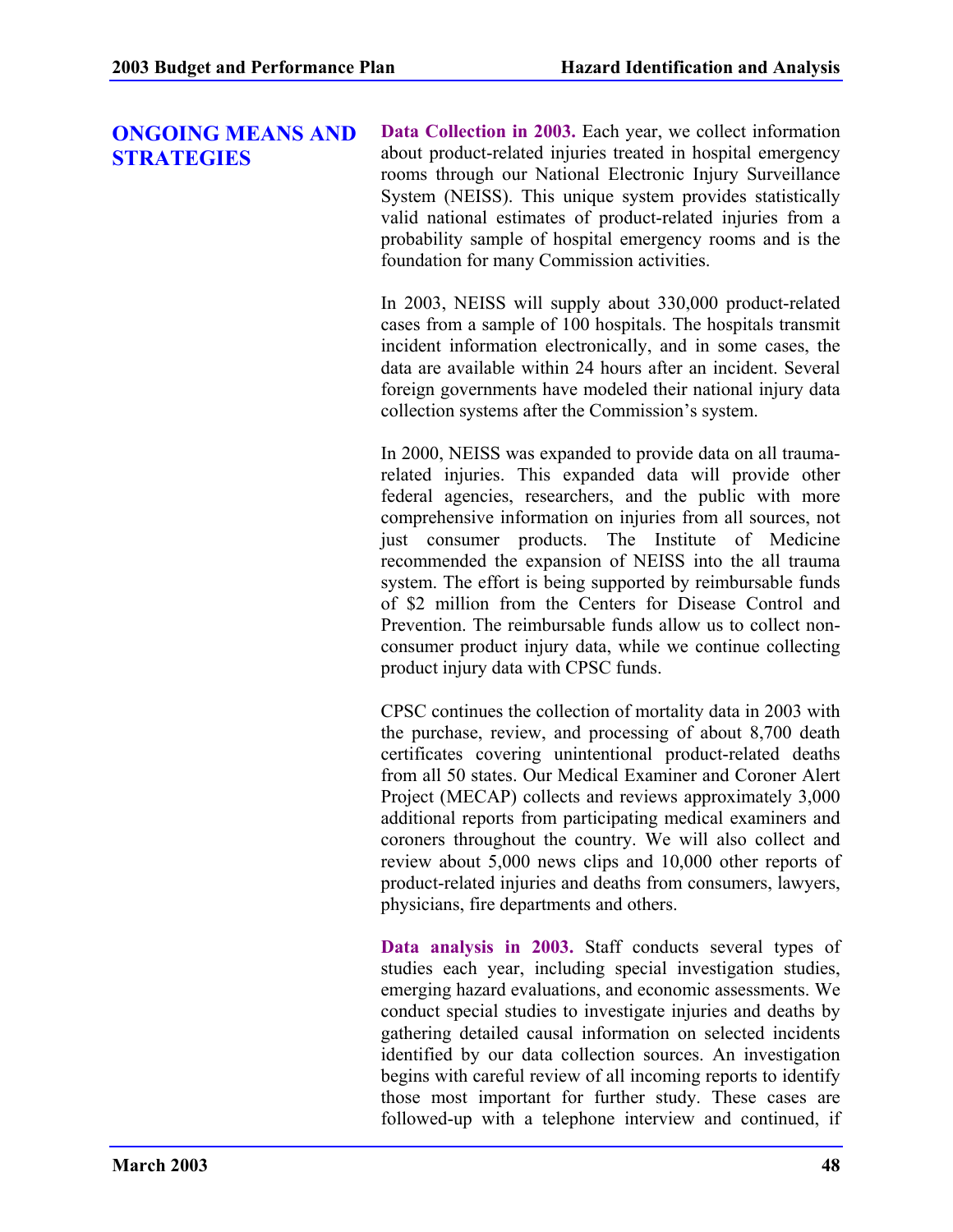appropriate, with an on-site investigation when information is needed on how specific types of injuries occurred. The resulting information shows the interaction among the victim, the product, and the environment and forms the basis for developing appropriate remedial strategies.

We conduct studies of emerging hazards to proactively identify and evaluate a variety of product-related hazards each year. Information from these studies is used to establish the need for safety standards or other remedial activities, such as compliance efforts and/or consumer information campaigns.

We also conduct economic studies to provide specialized economic information to the staff, Commissioners, other agencies, and the public. Staff develops injury cost projections to estimate potential benefits associated with agency actions. We generate estimates of products-in-use to determine potential recall effectiveness, consumer exposure to product hazards and to support agency hazard analysis work.

# **2003 ANNUAL GOALS**

| <b>Annual Goals</b>                               |        | 1999  | 2000  | 2001  | 2002    | 2003  |
|---------------------------------------------------|--------|-------|-------|-------|---------|-------|
| 1. Evaluate, train and audit each hospital in the | Goal   | $***$ | $***$ | $***$ | 100%    | 100%  |
| NEISS sample                                      | Actual | 100%  | 100%  | 95%   | $100\%$ |       |
| 2. Capture the product-related cases              | Goal   | $***$ | $***$ | $***$ | 90%     | 90%   |
|                                                   | Actual | 93%   | 92%   | 93%   | 94%     |       |
| 3. Complete headquarters telephone                | Goal   | $***$ | $***$ | $***$ | 85%     | 85%   |
| investigations in less than 45 business days      | Actual | 87%   | 89%   | 98%   | 95%     |       |
| 4. Complete field telephone and onsite            | Goal   | $***$ | $***$ | $***$ | 85%     | 85%   |
| investigations in less than 45 business days      | Actual | 71%   | 85%   | 87%   | 89%     |       |
| 5. Sustain the number of incident reports         | Goal   | $***$ | $***$ | $***$ | 2,800   | 3,600 |
| collected from medical examiners and              | Actual | 2,920 | 3,108 | 3,880 | 4,165   |       |
| coroners                                          |        |       |       |       |         |       |
| 6. Sustain the number of incident reports         | Goal   | $***$ | $***$ | $***$ | 5,000   | 6,000 |
| collected from news clips                         | Actual | 5,191 | 5,444 | 6,942 | 7,101   |       |

## *Hazard Identification and Data Collection Activities*

\*\*No goal established.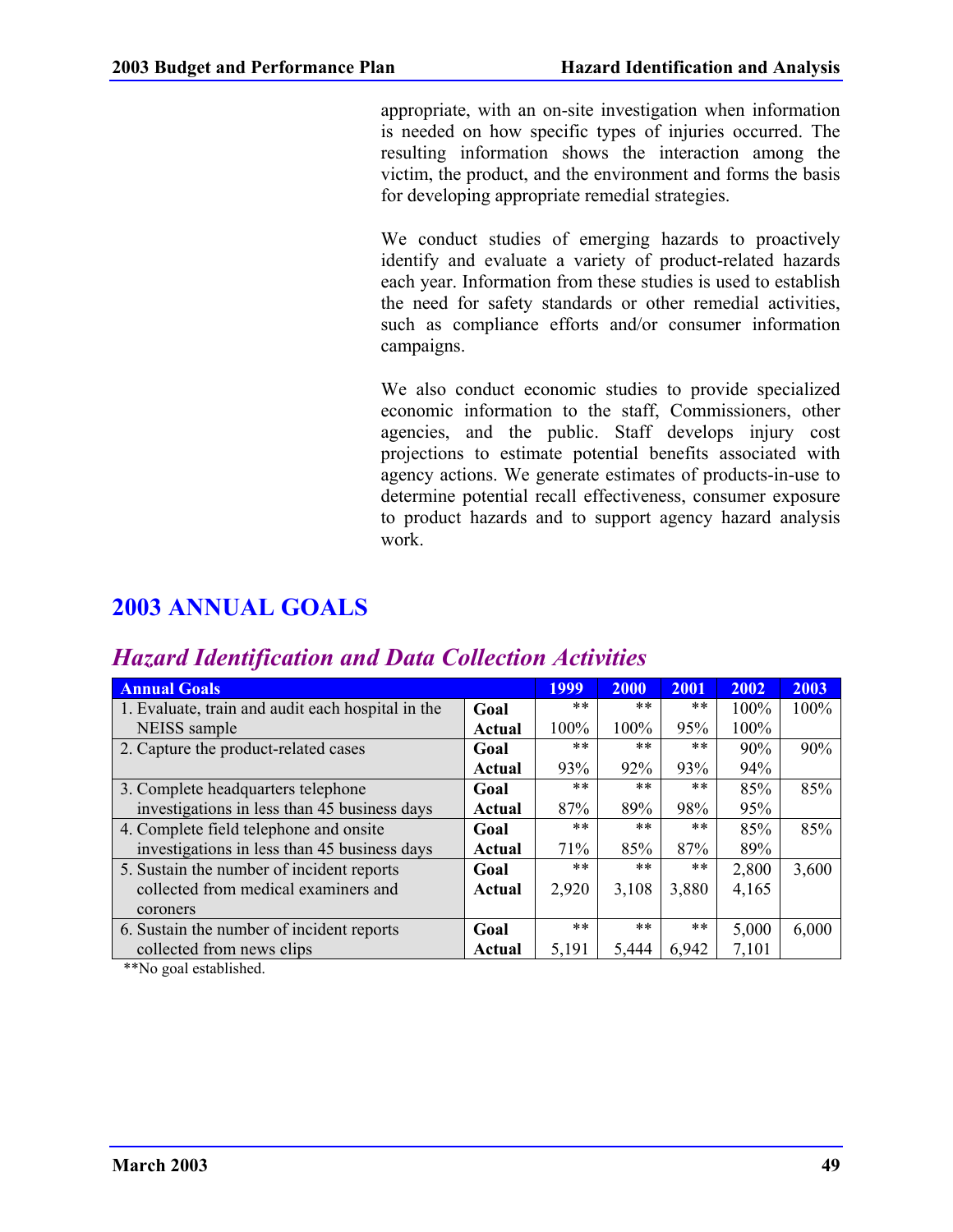### **Maintain the quality of injury data by:**

- **1.** *Monitoring Hospitals* Conduct at least one evaluation visit at each hospital in the NEISS sample. Evaluation visits provide CPSC staff an opportunity to review hospital records and assure that hospital coders are capturing and reporting data on the highest possible percentage of reportable cases.
- **2.** *Capturing Product-Related Cases* The results of the audits in each hospital should indicate that NEISS hospitals are reporting over 90 percent of the product-related cases. A high reporting percentage is necessary to assure the integrity of the estimates. Remedial action would be instituted in any hospital missing significant numbers of reportable cases.

### **Identify and investigate product hazards in the field by:**

- **3.** *Telephone Investigations (Headquarters)* Complete at least 85 percent of investigations in 45 days. The headquarters telephone investigations provide valuable information on specific NEISS cases of interest to CPSC analysts. Analysts must receive these data as quickly as possible so that they can use the information to support hazard reduction activities.
- **4.** *Telephone/On-Site Investigations (Field)* Complete at least 85 percent of field investigations in 45 days. The field investigations provide valuable information on cases of interest to CPSC analysts. Analysts must receive these data as quickly as possible so that they can use the information to support hazard reduction activities.
- **5.** *Medical Examiner/Coroner Reports* Sustain the number of medical examiner/coroner reports at 3,600. These reports provide critical information on productrelated deaths. The data are especially valuable because they are generally received soon after the incident and provide some detail on how the incident occurred.
- **6.** *News Clips* Sustain the number of incident reports from news clips at 6,000 clips. CPSC relies on clips from newspapers in all 50 states to identify incidents of special interest in local areas. These clips provide many reports of product-related deaths, serious injuries and hazardous fires. The reports fill gaps in reporting from other data systems and provide a very important source of investigations to support hazard identification and analysis activities.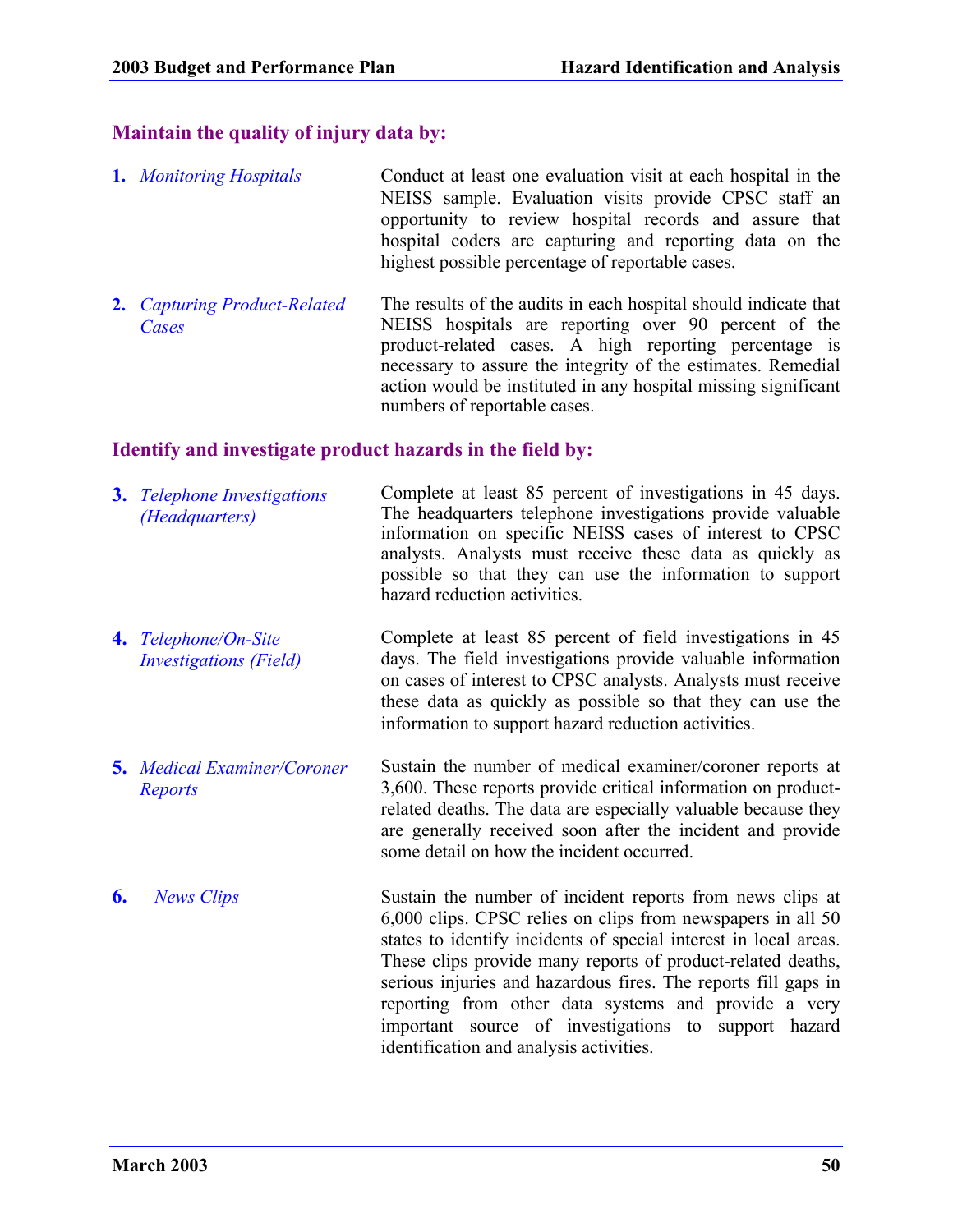# *Hazard Analysis*

| <b>Annual Goals</b>                |        |    | 2000  | 2001  | 2002 | 2003                      |
|------------------------------------|--------|----|-------|-------|------|---------------------------|
| 7. Conduct emerging hazard reviews | Goal   | ** | $***$ | $***$ | 30   | $\Delta$ $\epsilon$<br>∠~ |
|                                    | Actual | າາ | つぐ    | 38    | 30   |                           |

\*\*No goal established.

**7.** *Emerging Hazards* Conduct 25 emerging hazard reviews, including preliminary assessments, responses to petitions, and special economic studies.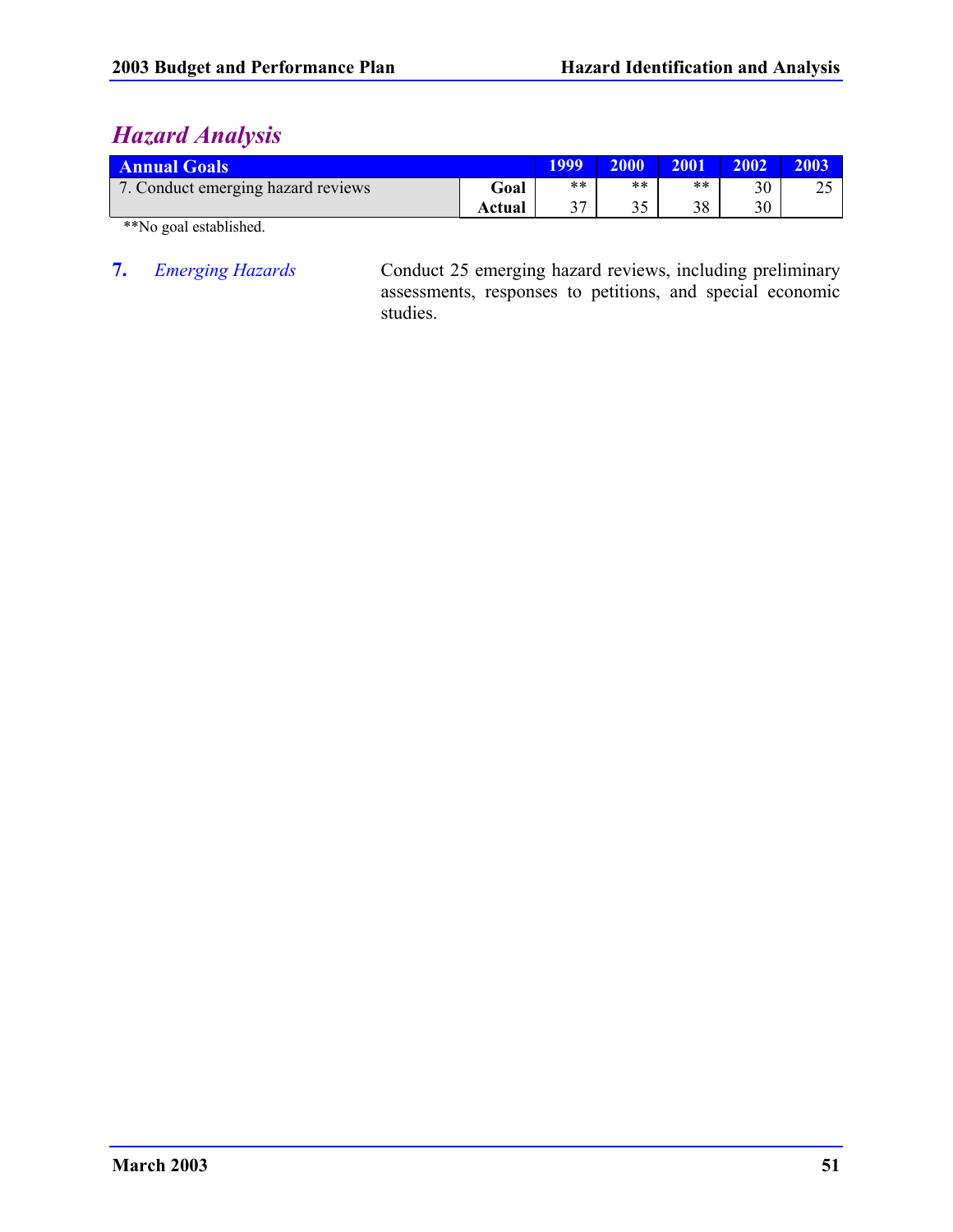## **Service Quality and Management Goals**

In support of our two core budget programs, Reducing Hazards to Children and Families and Identifying and Researching Hazards, we conduct activities designed to maintain and improve outstanding agency service and management. In the area of Service Quality, we focus on ways to better inform the public, provide industry service, and satisfy our customers. We established both long-term strategic goals and several annual performance goals in each service quality area.

We also established annual management performance goals. Two areas have been chosen that reflect presidential management initiatives for Human Resource Management and Procurement.

These activities are in support of our core program effort, thus, the resources devoted to the Service Quality and Management Goals are also included in the resources shown earlier for the core programs. Increases in dollar resources reflect the prorated share of the agency request to partially maintain current services, as well as other programs.

# *Service Quality Goals*

|                              | 2001 Actual |               |             | 2002 Actual   | <b>2003 Plan</b> |                    |  |
|------------------------------|-------------|---------------|-------------|---------------|------------------|--------------------|--|
|                              | <b>FTEs</b> | <b>Amount</b> | <b>FTEs</b> | <b>Amount</b> | <b>FTES</b>      | <b>Amount</b>      |  |
| <b>Informing the Public</b>  |             | \$1,114       |             | \$410         |                  | \$430              |  |
| <b>Industry Services</b>     | 28          | 2,829         | 15          | 1,410         | 15               | L <sub>3</sub> 473 |  |
| <b>Customer Satisfaction</b> |             | 1.595         |             | 1,980         | 15               | .992               |  |
| <b>TOTAL</b>                 | 48          | \$5,538       | 32          | \$3,710       | 32               | \$3,895            |  |

## **INFORMING THE PUBLIC**



**STRATEGIC GOAL***: Increase* **consumer awareness of CPSC safety information through 2006 by:**

- **Increasing contacts to CPSC's web site;**
- **Increasing the reach of the Commission's publication, the** *Consumer Product Safety Review;* **and**
- **Maintaining the capability to respond to the high number of hotline calls for safety information.**

Part of our mission is to assist consumers in evaluating the safety of consumer products. Our communication network is two-way: we inform the public about the safe use of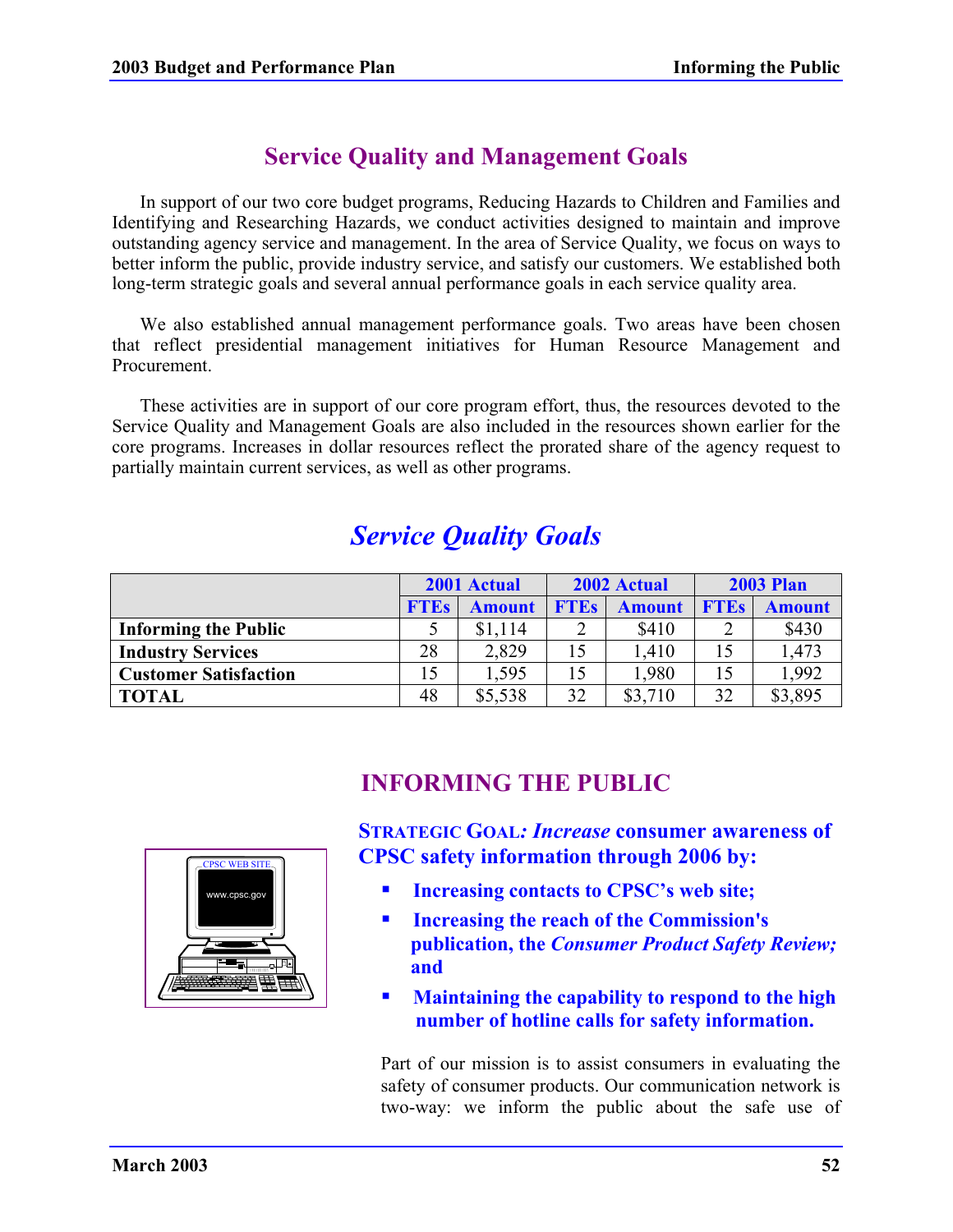consumer products and recalls of unsafe products. We also receive reports from the public about unsafe products, as well as inquiries about product recalls.

In recent years, the way the American public communicates has changed dramatically. Consumers have turned increasingly to the Internet to obtain the information they want. In response to this demand, we developed a web site and improved our hotline to provide safety information more efficiently and effectively to those requesting it. To reach both health and safety professionals and the public, CPSC created a quarterly publication, the *Consumer Product Safety Review* (*Review*), and provided access to it through the agency's web site.

## **2003 ANNUAL GOALS**

### *CPSC Web Site*

| <b>Annualized Strategic Goal</b> | 1999.  | 2000      | 2001      | 2002                  | 2003                  |  |
|----------------------------------|--------|-----------|-----------|-----------------------|-----------------------|--|
| . Increase CPSC web site         | Goal   | 500,000   | 3,300,000 | 4,000,000             | 7,000,000   8,000,000 |  |
| visits                           | Actual | 2,000,000 |           | $3,700,000$ 6,300,000 | 7,900,000             |  |

**THE PROGRAM** CPSC's web site (www.cpsc.gov) was established in April 1996 to widen and speed public access to important safety information. The site started out simply, allowing for the retrieval of basic information such as press releases (usually announcing product recalls) and the agency's public meeting calendar. Over time, new features have been added, such as allowing the public to make on-line reports of product hazards.

> The number of users of the web site has grown rapidly from about  $200,000$  visits<sup>6</sup> in 1997 to over 7.9 million visits in 2002. One satisfied customer, who accessed a recall notice on the web site, said, "I acquired this product as a hand-medown. Your information possibly prevented me from having a potential fire or other damage. Keep up the good work!"

> In September 2000, CPSC's web site received top ranking in a major study of e-government web sites. Researchers at Brown University evaluated over 1,800 state and federal web sites and issued a report naming CPSC as one of three

<sup>6</sup>Web site visits are defined as the number of unique times one or more pages of CPSC's web site are viewed by a single user, in a single session.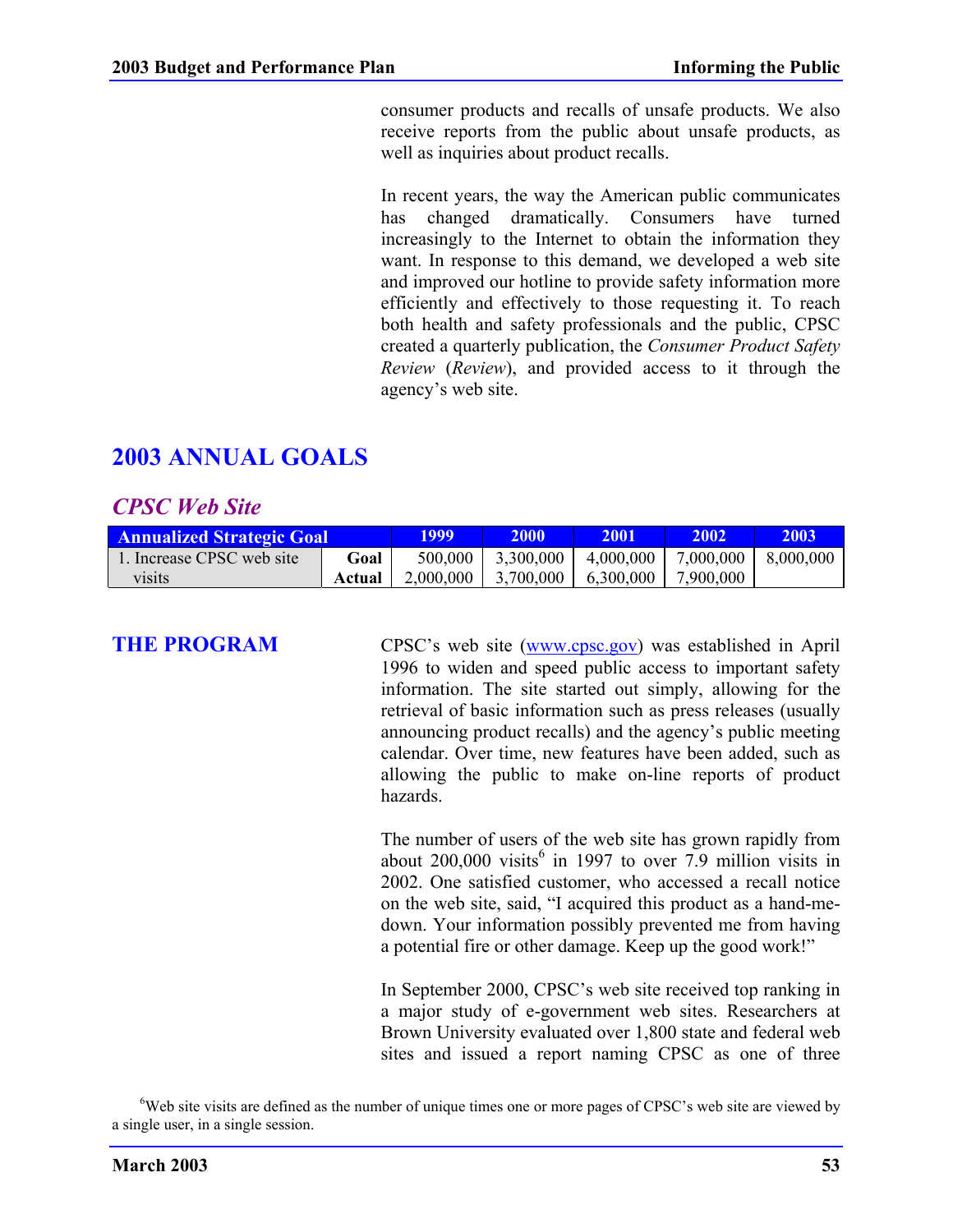federal agencies tied for first place.

### **MEANS AND STRATEGIES**

Improvements to the web site often occur quite rapidly after technological advances, making it difficult to forecast what will be accomplished in 2004 beyond the targeted increase in web site users. Recent improvements continue to attract users to our web site from both consumers and industry. For example, by the close of 2002, the public was able to:

- Link to CPSC from popular Internet auction sites, such as eBay.com and Amazon.com auctions in order to check on the possible recall of products being auctioned;
- Search for information on recalled products by product type, company or product description;
- Access safety information in a Spanish language section;
- Access the web site using closed-captioning and transcripts for videos for those with disabilities;
- Use an automated on-line form for subscribing to CPSC's e-mail recall subscription list with the capability to subscribe to e-mail lists containing only the content desired;
- Access video and audio clips of news releases;
- Search for publications by three different search functions;
- View a new design on our home page with new menus that help make important safety information even more accessible**.**
- Search for civil and criminal penalties; and
- Send a friend the link to a recall they saw on the site.

We expect continued improvements to our web site. In 2002, we implemented a new search engine that allows all documents on the site to be found and listed. In addition, the new search engine can be tailored to provide custom searches.

## *Consumer Product Safety Review*

| <b>Annualized Strategic Goal</b>     |        | <u> 1999 </u> | <b>2000</b>       | <b>2001</b>               | 2002    | 2003    |
|--------------------------------------|--------|---------------|-------------------|---------------------------|---------|---------|
| 2. Increase web site visits and paid | Goal   |               | $14,000$   41,000 | $50,000$ J                | 75,000  | 165,000 |
| subscriptions of the <i>Review</i>   | Actual |               |                   | 25,600   45,900   111,400 | 198,800 |         |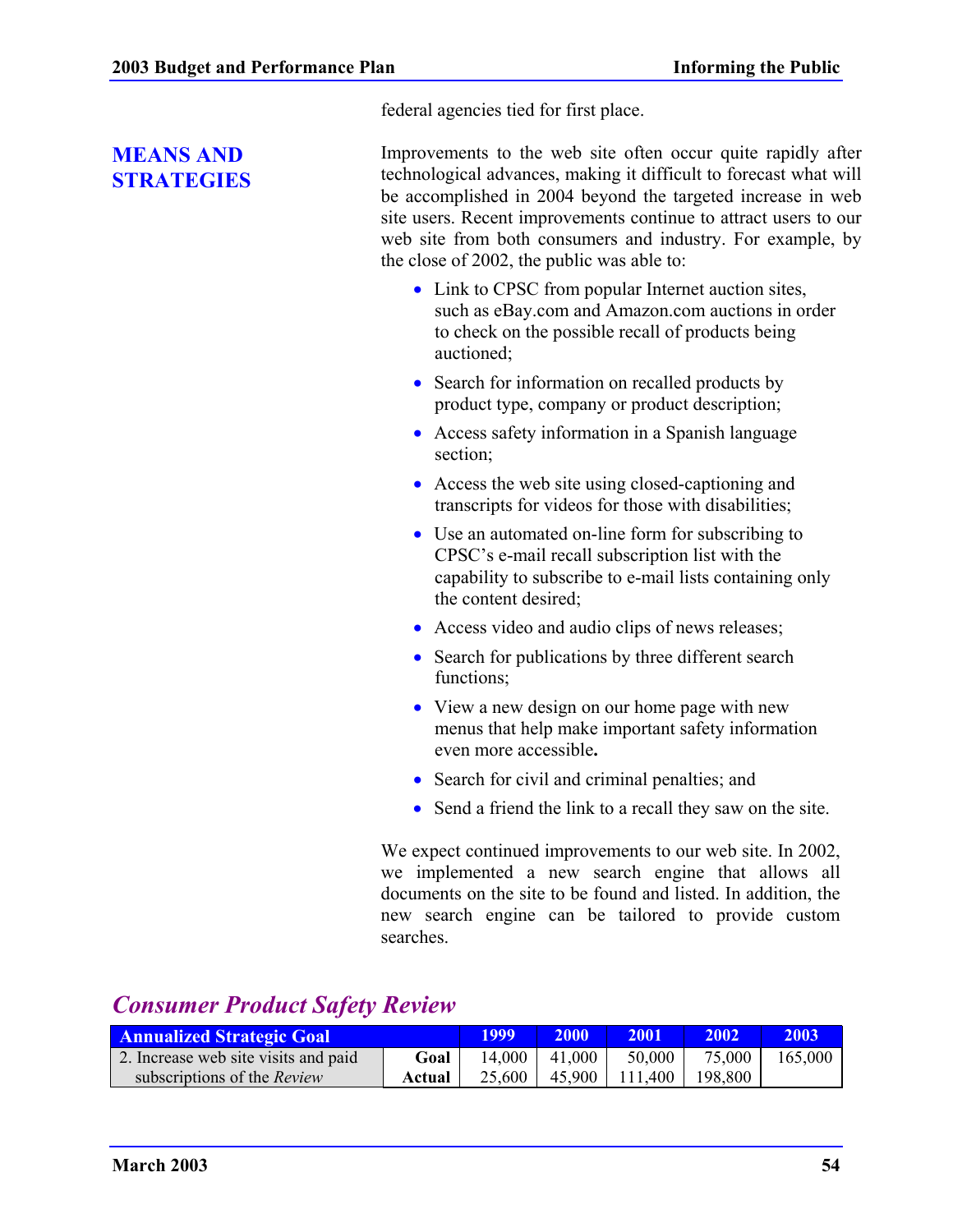**THE PROGRAM** The *Consumer Product Safety Review (Review)* offers an indepth look at the latest hazards associated with home and recreational products, as well as the most significant current recalls of consumer products. Each issue also contains information on deaths involving consumer products submitted by medical examiners and coroners across the country*.* The document is available on the Internet at CPSC's web site. The *Review* informs the health and safety community about consumer product safety hazards and encourages cooperation with CPSC, including filing of product hazard information.

> We set a goal for 2003 to increase the readership of the *Review* to 165,000. This is based on the exponential growth of the public's access to and use of the Internet, which is reflected in the steady increase in "hits" on all issues of the *Review* on CPSC's web site. Therefore, we will increasingly promote the availability of the electronic version of the *Review* on our site, rather than soliciting and maintaining paid subscriptions, which is costly.

However, in 2003 we will continue to distribute and promote the *Review* at our own and other organizations' conferences, seminars, and roundtables. In addition, field staff members will continue to distribute and promote the *Review* to professionals and organizations they encounter in the course of their ongoing investigative, compliance, and public affairs work.

We also will continue to inform national organizations, trade associations, companies, and others about the valuable information that the *Review* offers, interest them in either accessing it on our web site or subscribing, and encourage them to promote the *Review* to their membership in their newsletters. We will reach these potential readers in the course of our ongoing outreach work via personal contact, telephone, letter, fax, and e-mail. Staff also will contact subscribers whose subscriptions have expired to encourage them to renew.

## *Hotline*

| <b>Annualized Strategic Goal</b>    |        | 1999                            | 2000              | 2001                | $\sqrt{2002}$ | 2003'   |
|-------------------------------------|--------|---------------------------------|-------------------|---------------------|---------------|---------|
| 3. Maintain the capacity to respond |        | <b>Goal</b>   250,000   350,000 |                   | $350,000$   200,000 |               | 200,000 |
| to a high number of calls           | Actual |                                 | 400,000   200,000 | $200,000$           | 140,000       |         |

## **MEANS AND STRATEGIES**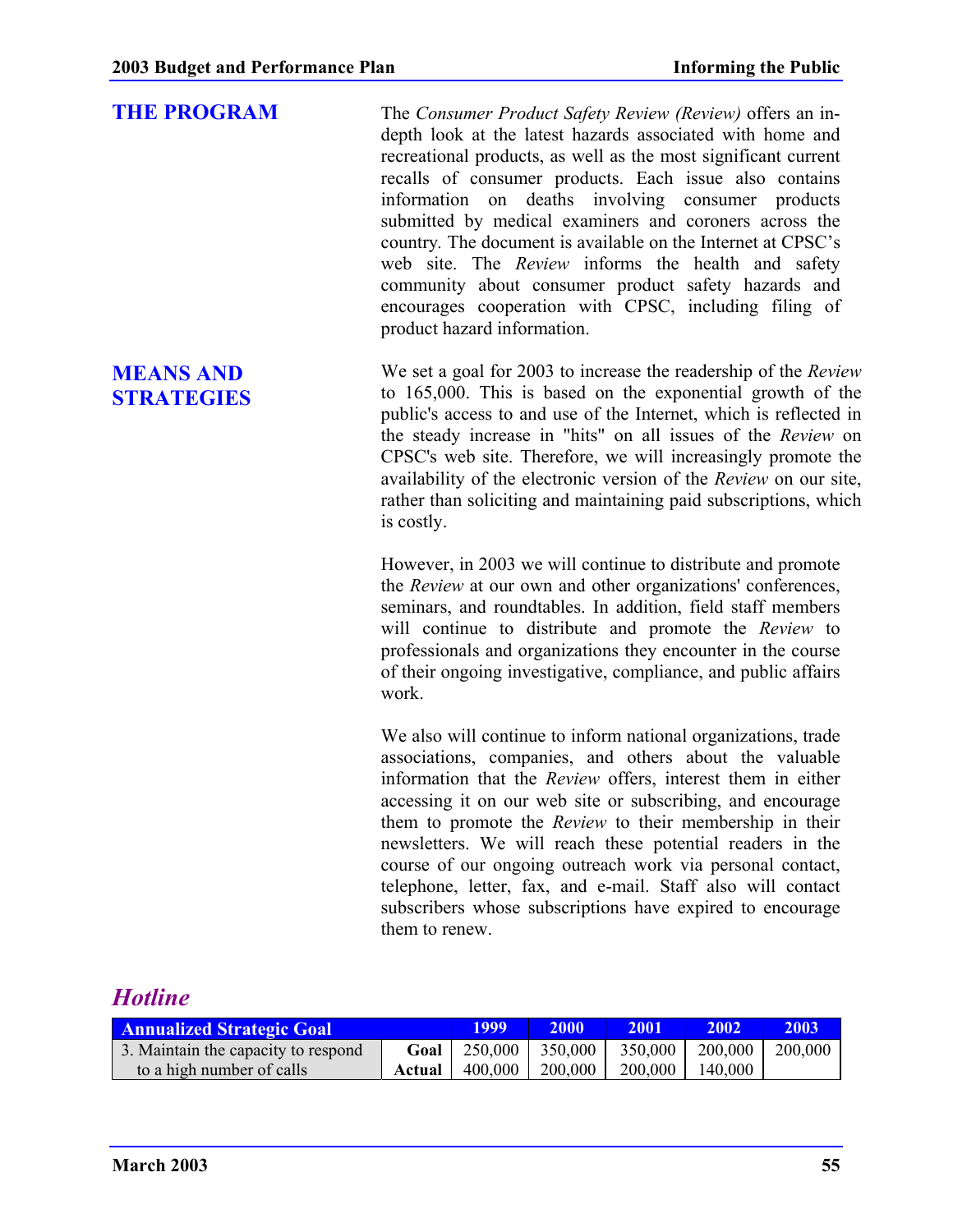**THE PROGRAM** The hotline is a toll-free, 24 hour-a-day, 7 day-a-week service that allows consumers to: report unsafe products; report product-related injuries; find out whether CPSC has recalled a product; learn how to return a recalled product or arrange a repair; obtain tips on buying safer products and safe product use; and determine how to order safety publications. The hotline offers information primarily in English and Spanish and, if requested, in selected other languages. The award winning hotline has been significantly improved so that it could smoothly handle large numbers of calls.

> After improvements, the hotline has expanded from handling almost 180,000 calls per year to more than 400,000 in 1999 at its peak. In 2002, there were about 140,000 callers to the hotline. While it appears the public is accessing safety information through our web site and e-mails, maintaining the capacity of the hotline system at its present size is important to provide a full range of consumer access options. This capacity allows consumers to reach us quickly. It also allows the hotline system to deal efficiently with "spikes" in the number of calls we receive because of the public's interest in our safety announcements. Thus we plan to maintain the hotline's capacity.

**MEANS AND STRATEGIES** Consistently achieving a high volume of hotline calls each year is heavily dependent on receiving free media attention. We will continue our strategy to generate media attention by aggressively marketing our safety messages.

One strategy we use is to announce high profile recalls on television network "morning shows." Our hotline number is usually announced on these shows and the public invited to call us to receive regularly published information about recalls and request safety-related publications.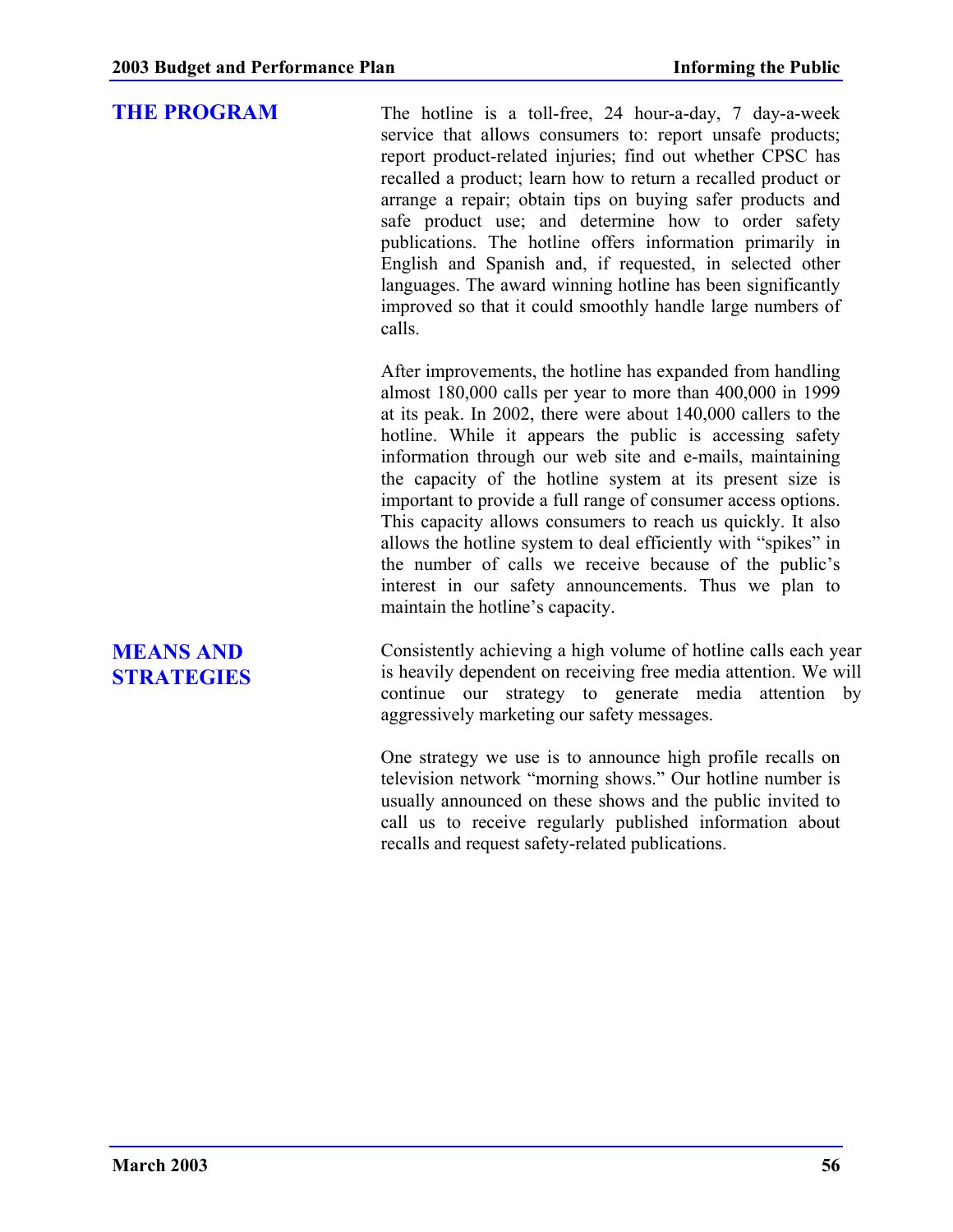

# **INDUSTRY SERVICES**

**STRATEGIC GOAL***:* **Maintain success with the timeliness and usefulness of the Fast-Track Product Recall program and the Small Business Ombudsman program for industry through 2006.**

**THE PROGRAM** The Commission's Compliance program ensures that firms comply with the laws, regulations and safety standards that protect consumers from hazardous and defective products. When a violation of a safety standard is found or a defective product is identified, we work cooperatively and quickly with industry to obtain an appropriate corrective action, which can include recall of the hazardous product.

> We administer two programs to assist industry: the Fast-Track Product Recall (Fast-Track) and Small Business Ombudsman programs. Under the Fast-Track program, a firm that reports a hazardous product and recalls it quickly avoids an agency staff preliminary determination that their product presents a substantial risk of injury. Other advantages of this program for industry include reductions in paperwork, red tape, and legal expenses related to the recall of potentially defective products. For CPSC, advantages of this program include removing hazardous products from consumers and the marketplace more quickly. To date, over 700 firms have participated in the program, resulting in almost 1,100 product recalls involving nearly 125 million product units. The Fast-Track program has been cited as outstanding by both government and private organizations.

> With the Small Business Ombudsman program, we help small businesses comply more easily with product safety guidelines and manufacture safer products. This program provides firms with a single point of contact that expedites a clearly understandable response from our technical staff. To date, we have helped about 1,850 small businesses that called our Ombudsman. Our program was cited in the National Ombudsman Report to Congress on Regulatory Fairness as one of the best programs in the Federal government.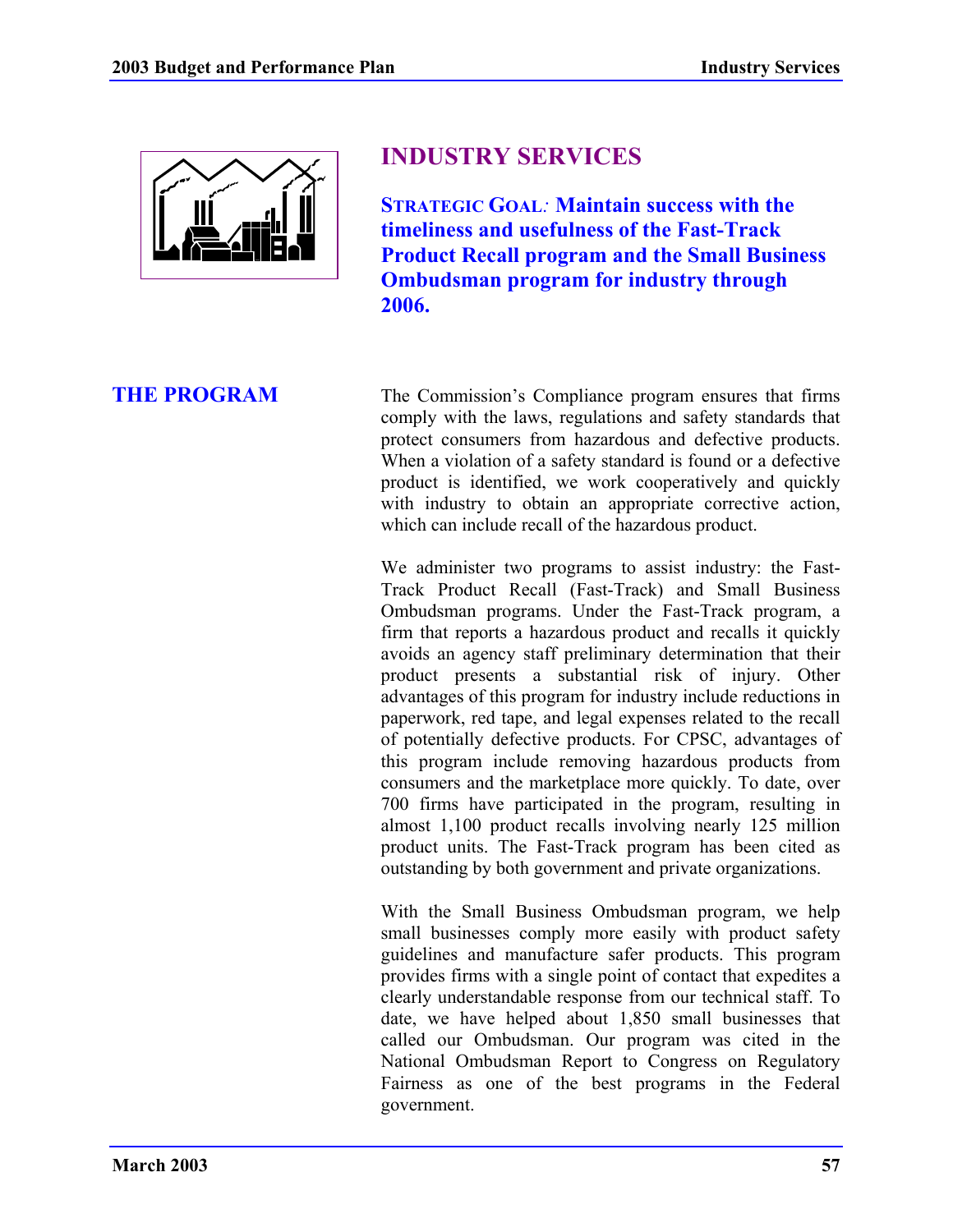# **2003 ANNUAL GOALS**

## *Maintain the Timeliness of Response to Industry*

| <b>Annual Goals</b>                           |        |     | 2000 | 2001 | 2002 | 2003 |
|-----------------------------------------------|--------|-----|------|------|------|------|
| 1. Initiate a recall within 20 days           | Goal   | 80% | 90%  | 90%  | 90%  | 90%  |
|                                               | Actual | 95% | 94%  | 95%  | 95%  |      |
| 2. Respond to requests within 3 business days | Goal   | 80% | 80%  | 80%  | 80%  | 80%  |
|                                               | Actual | 84% | 81%  | 79%  | 99%  |      |

**1.** *Fast Track Timeliness* Complete a technical review and initiate a recall within 20 days 90 percent of the time for Fast-Track Program.

**2.** *Ombudsman Timeliness* Respond to requests from small businesses through the CPSC Small Business Ombudsman within three business days 80 percent of the time.

# *Provide Information to Industry*

| <b>Annual Goal</b> |        | 1999                     | 2000           | 2001                | 2002                     | 2003 |
|--------------------|--------|--------------------------|----------------|---------------------|--------------------------|------|
| 3. Develop guides  | Goal   | **                       | $\sim$         | $\mathbf{A}$<br>1 U | $\overline{\phantom{0}}$ |      |
|                    | Actual | $\overline{\phantom{a}}$ | $\overline{a}$ | 1 $\Omega$<br>1 V   | w                        |      |

\*\*No goal established. --Data not available.

**3.** *Guides* In 2003, we will continue the effort begun in 2000 to develop brief guides for CPSC regulations, where most of our compliance efforts have been targeted so that industry can quickly and easily understand how to comply. Five additional guides or other guidance documents will be developed to explain regulations, other policies, or procedures; or assist industry in complying with CPSC regulations. These guides are accessible through our web site under the Regulatory Summaries in Plain Language subheading at http://www.cpsc.gov/businfo/corrective.html.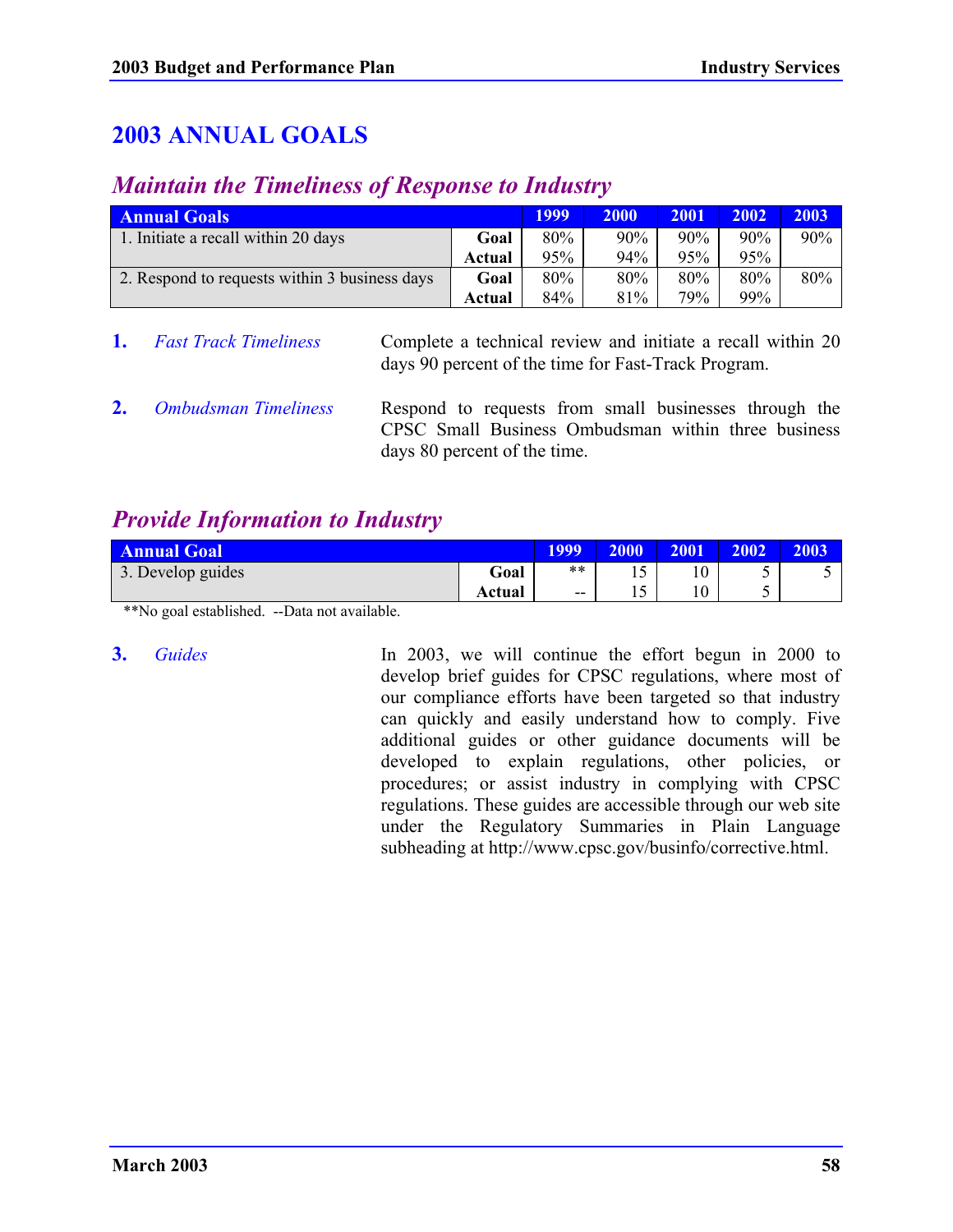

## **CONSUMER SATISFACTION WITH CPSC SERVICES**

**STRATEGIC GOAL: Maintain the high level of satisfaction of consumers with the Hotline, Clearinghouse, and of the States with CPSC's State Partnership Program at 90 percent or better through 2006.**

**THE PROGRAM** We alert the public to important safety information through a variety of sources including the hotline, our web site (www.cpsc.gov), the National Injury Information Clearinghouse, our field State Partners Program, and by responding to individual e-mail messages received at specially established addresses.

> The hotline has the capacity to respond to a high number of calls from the public due to the flexibility of our equipment and staffing arrangements. As demands for information increase, we can increase the number of lines and operators available to respond effectively to those needs. The Clearinghouse provides data to the public in response to 3,300 requests each year. It also alerts manufacturers to potential hazards associated with their products, providing them with consumer complaints, reported incidents and incident investigations involving their products. The State Partners Program, using limited CPSC funds and CPSCdeveloped safety information, brings product safety services to consumers through cooperative programs between our field staff and state and local governments. The program extends CPSC's reach throughout the Nation.

### **2003 ANNUAL CONSUMER SATISFACTION GOALS**

*HOTLINE SERVICES (1-800-638-2772)*

In 2003, the hotline will maintain the high levels of consumer satisfaction through administering a performance-based contract for hotline operators who deal directly with the public, meeting its customer service timeliness standards.

The hotline's performance-based contract was instituted for the first time in 1997. Under this type of contract, we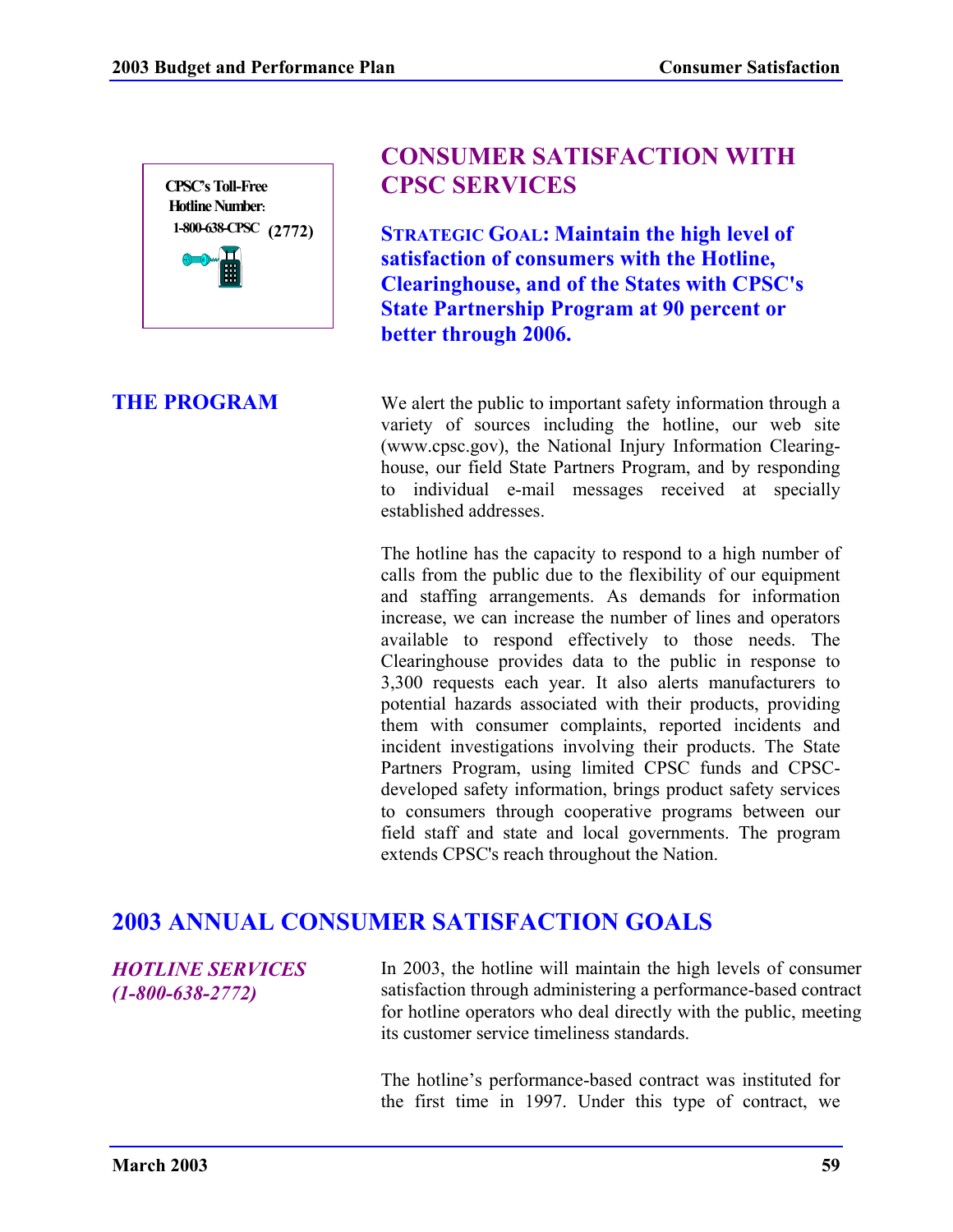evaluate the performance and reward high performance levels of hotline operators. Incentive fee payments are determined through an evaluation process developed by CPSC staff. We calculate a performance score based on three weighted performance categories specified in the contract: contract management; customer service and performance; and systems maintenance and operations reporting. (This includes maintaining the hotline automated message system, the system for responding to e-mail messages sent to info@cpsc.gov, and preparing reports on consumer usage of these systems).

| <b>Annual Goals</b>                                |        |         | <b>2000</b> | 2001  | 2002    | 2003 |
|----------------------------------------------------|--------|---------|-------------|-------|---------|------|
| 1. Respond to voicemail messages the next business | Goal   | **      | 85%         | 85%   | 85%     | 85%  |
| day                                                | Actual | $90\%*$ | 92%         | 79%   | 86%     |      |
| 2. Process incident reports within 8 working hours | Goal   | **      | 85%         | 85%   | 85%     | 85%  |
|                                                    | Actual | 79%     | 96%         | 99%   | $100\%$ |      |
| 3. Review the e-mail system                        | Goal   | $***$   | $***$       | $***$ | $***$   |      |
|                                                    | Actual | $- -$   | $- -$       | --    | $- -$   |      |

\*Estimated from random samples. \*\*No goal established. --Data not available.

- **1.** *Voicemail* Respond to after-hours voicemail messages the next business day 85 percent of the time.
- **2.** *Incident Reports* Process product incident reports within 8 working hours 85 percent of the time.
- **3.** *E-mail* E-mail inquiries from the public have increased from about 1,150 e-mails in 1997 to about 15,500 in 2002. Staff expects a continued increase in the foreseeable future. In our continuing effort to provide the public with important safety information quickly, we will develop a system to acknowledge the receipt of e-mail requests 100 percent of the time. We will also review the current system that captures and responds to e-mail inquiries. Based on our findings, we will make a determination to either upgrade or develop a new method.

| <b>NATIONAL INJURY</b> | The                                                           |  |                                               |  |  |  | National Injury Information Clearinghouse                    |  |
|------------------------|---------------------------------------------------------------|--|-----------------------------------------------|--|--|--|--------------------------------------------------------------|--|
| <b>INFORMATION</b>     |                                                               |  |                                               |  |  |  | (Clearinghouse) provides the public with technical           |  |
| <b>CLEARINGHOUSE</b>   |                                                               |  |                                               |  |  |  | information relating to the prevention of death and injury   |  |
|                        |                                                               |  |                                               |  |  |  | associated with consumer products. Requests for injury data  |  |
|                        |                                                               |  |                                               |  |  |  | are assigned to technical information specialists who search |  |
|                        | agency databases and publications to tailor responses to each |  |                                               |  |  |  |                                                              |  |
|                        | customer's needs. Most of the 3,300 requests received each    |  |                                               |  |  |  |                                                              |  |
|                        |                                                               |  | year are completed within five business days. |  |  |  |                                                              |  |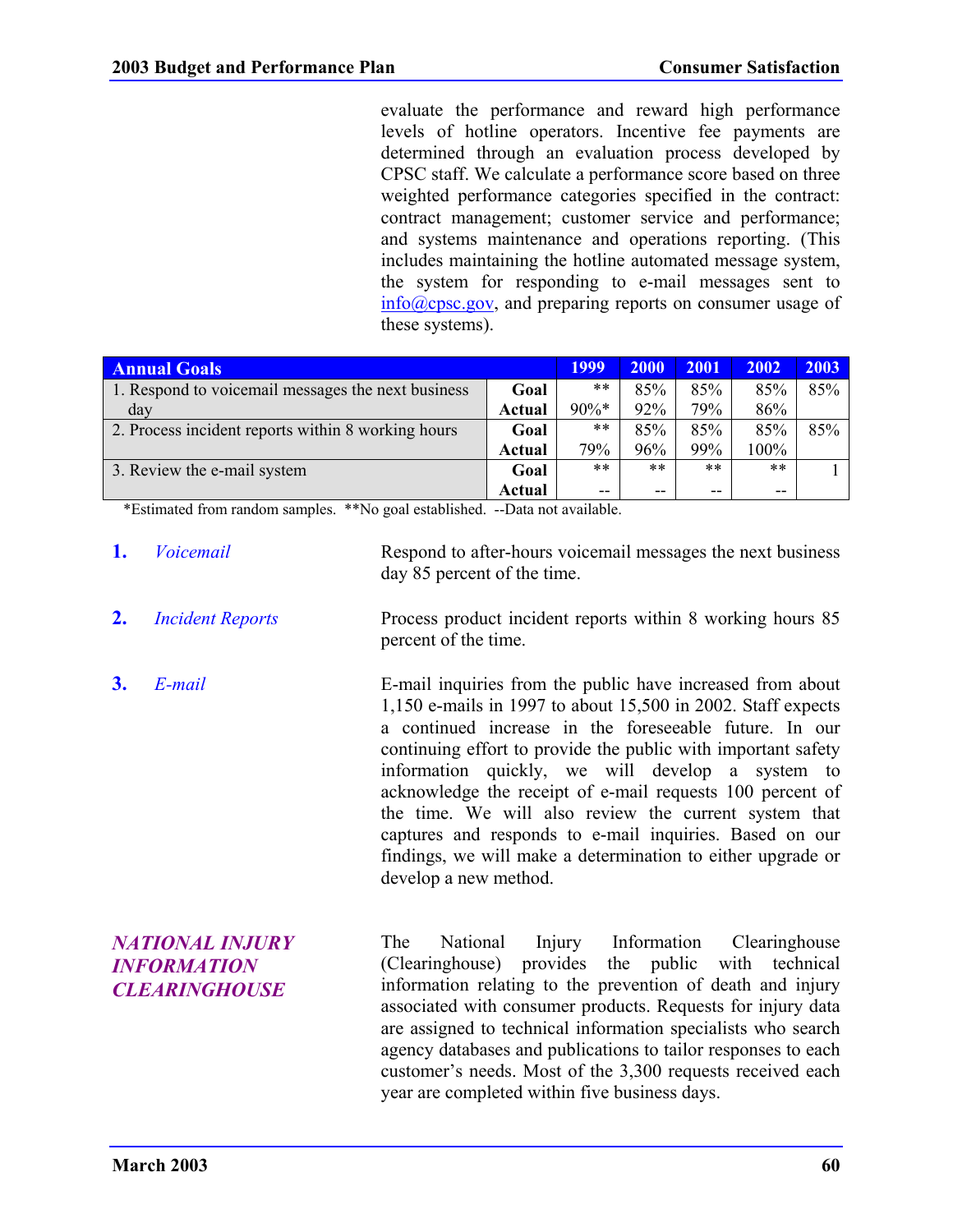The Clearinghouse also contacts consumers to request verification of information contained in reports of unsafe products they submit to us through our Consumer hotline, the Internet, or by mail. Requests for verification are mailed to consumers within 48 hours after the report arrives in the Clearinghouse. The incidents from consumers and investigation reports from CPSC's field staff are sent to manufacturers whose products are named in these reports. Consumer verification information and responses are made available to staff electronically for review.

| <b>Annual Goals</b>                                |        |       | 2000 | 2001  | 2002 | 2003 |
|----------------------------------------------------|--------|-------|------|-------|------|------|
| 4. Mail incident information for verification to   | Goal   | **    | 95%  | 95%   | 95%  | 95%  |
| consumers within 2 business days                   | Actual | 100%  | 99%  | 100%  | 100% |      |
| 5. Provide manufacturers with verified incidents   | Goal   | **    | 90%  | 90%   | 90%  | 90%  |
| and investigations within 48 business days         | Actual | --    | 90%  | $- -$ | 79%  |      |
| 6. Provide responses to requests within 5 business | Goal   | $***$ | 95%  | 95%   | 95%  | 95%  |
| days                                               | Actual | 94%   | 95%  | 97%   | 96%  |      |

\*\*No goal established. --Data not available.

- **4.** *Consumer Confirmation* Mail incident report verification information to consumers within 2 business days 95 percent of the time.
- **5.** *Manufacturer Mailing* Complete the verification and investigation process of products involved in incidents and provide the results to manufacturers of these products within 48 business days of receiving the report in the Clearinghouse 90 percent of the time.
- **6.** *Information Requests* Provide responses to requests for information within 5 business days 95 percent of the time.

*STATE PARTNERS PROGRAM* CPSC's State Partners program works in cooperation with a group of state and local officials to deliver CPSC services to consumers. Most of these cooperative activities at the state level complement those performed by the Commission's field staff and are done at little or no cost to the federal government. For example, CPSC field staff coordinates with state officials every April to re-announce previously recalled products. CPSC's Recall Round-Up program provides materials and expertise while the states provide drop-off locations for collection of recalled products, in addition to coordinating publicity about the events in their individual states.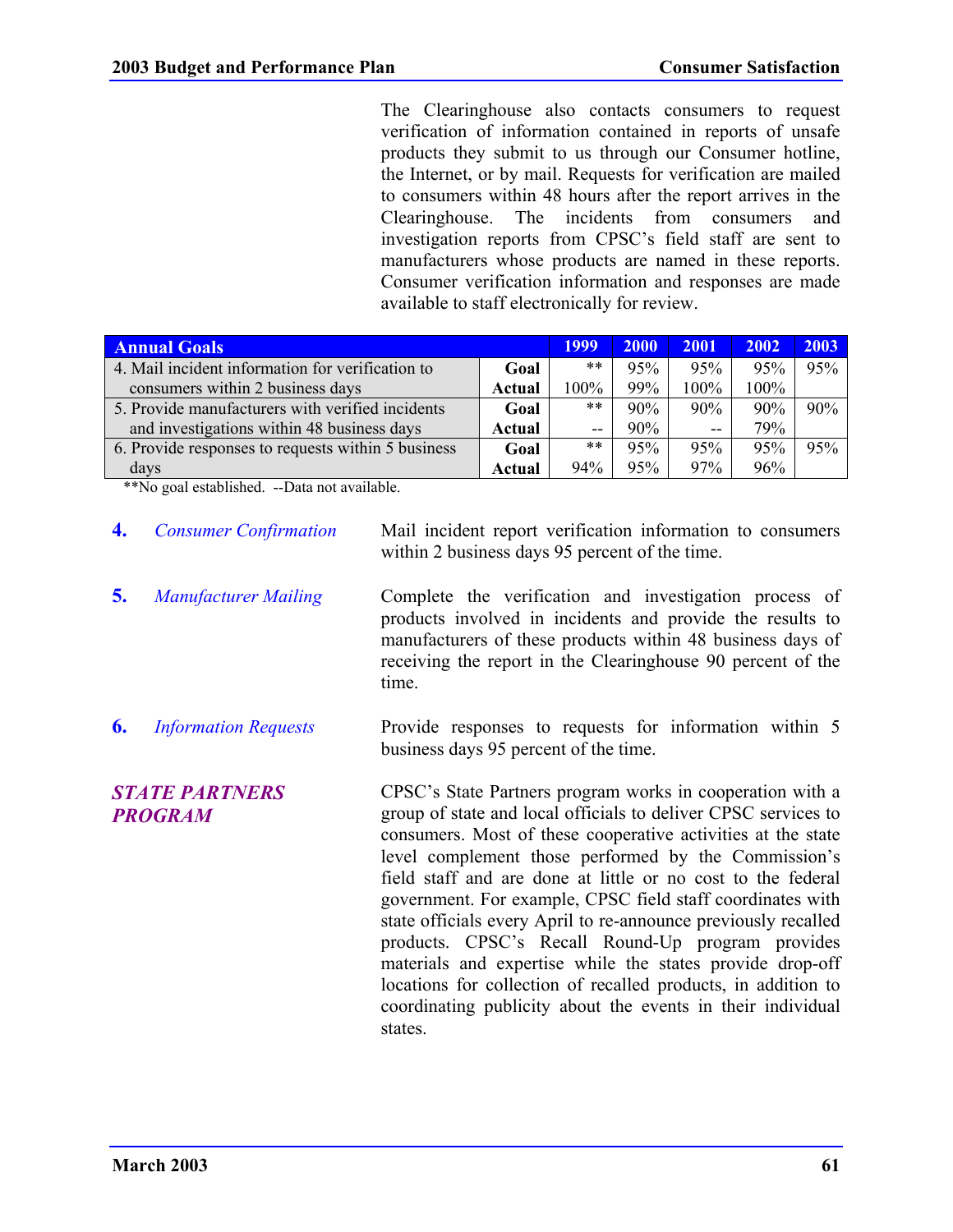| <b>Annual Goals</b>                             |               | 1999  | 2000  | 2001  | 2002  | 2003 |
|-------------------------------------------------|---------------|-------|-------|-------|-------|------|
| 7. Develop and implement Recall Round-Up in the | Goal          | 50    | 50    | 50    | 50    | 50   |
| states                                          | <b>Actual</b> | $54*$ | $54*$ | $54*$ | $54*$ |      |
| 8. Conduct product safety activities            | Goal          | $***$ | 50    | 50    | 50    | 50   |
|                                                 | Actual        | 50    | 82    | 140   | 140   |      |
| 9. Conduct recall checks, inspections, and      | Goal          | $***$ | $***$ | $***$ | 900   | 900  |
| investigations to support CPSC priorities       | Actual        | $- -$ | --    | 985   | 979   |      |
| 10. Promote and distribute handbook in states   | Goal          | $***$ | $***$ | $***$ | $***$ | 50   |
|                                                 | Actual        | --    | --    | --    | --    |      |

\*Includes territories and the District of Columbia. \*\*No goal established. --Data not available.

|    | <b>7.</b> Recall Round-Up        | Develop and implement a Recall Round-Up program with<br>our State Partners in all 50 states to encourage the repair,<br>return, or destruction of selected consumer products not<br>meeting safety standards. During Recall Roundup, we focus<br>on warning the public about the hazards of previously<br>recalled products, rather than new recalls, as part of our<br>ongoing efforts to publicize CPSC safety messages. |
|----|----------------------------------|----------------------------------------------------------------------------------------------------------------------------------------------------------------------------------------------------------------------------------------------------------------------------------------------------------------------------------------------------------------------------------------------------------------------------|
| 8. | <b>Product Safety Activities</b> | Conduct 50 product safety activities including media events,<br>congressional contacts, public information seminars and                                                                                                                                                                                                                                                                                                    |

**9.** *Assignments* Conduct at least 900 State Partners recall checks, inspections, and in-depth injury investigations within 90 days of assignment.

safety consultations

**10.** *Playground Handbook* Conduct activities in every state to promote and distribute to consumers the new Handbook for Home Playground Equipment.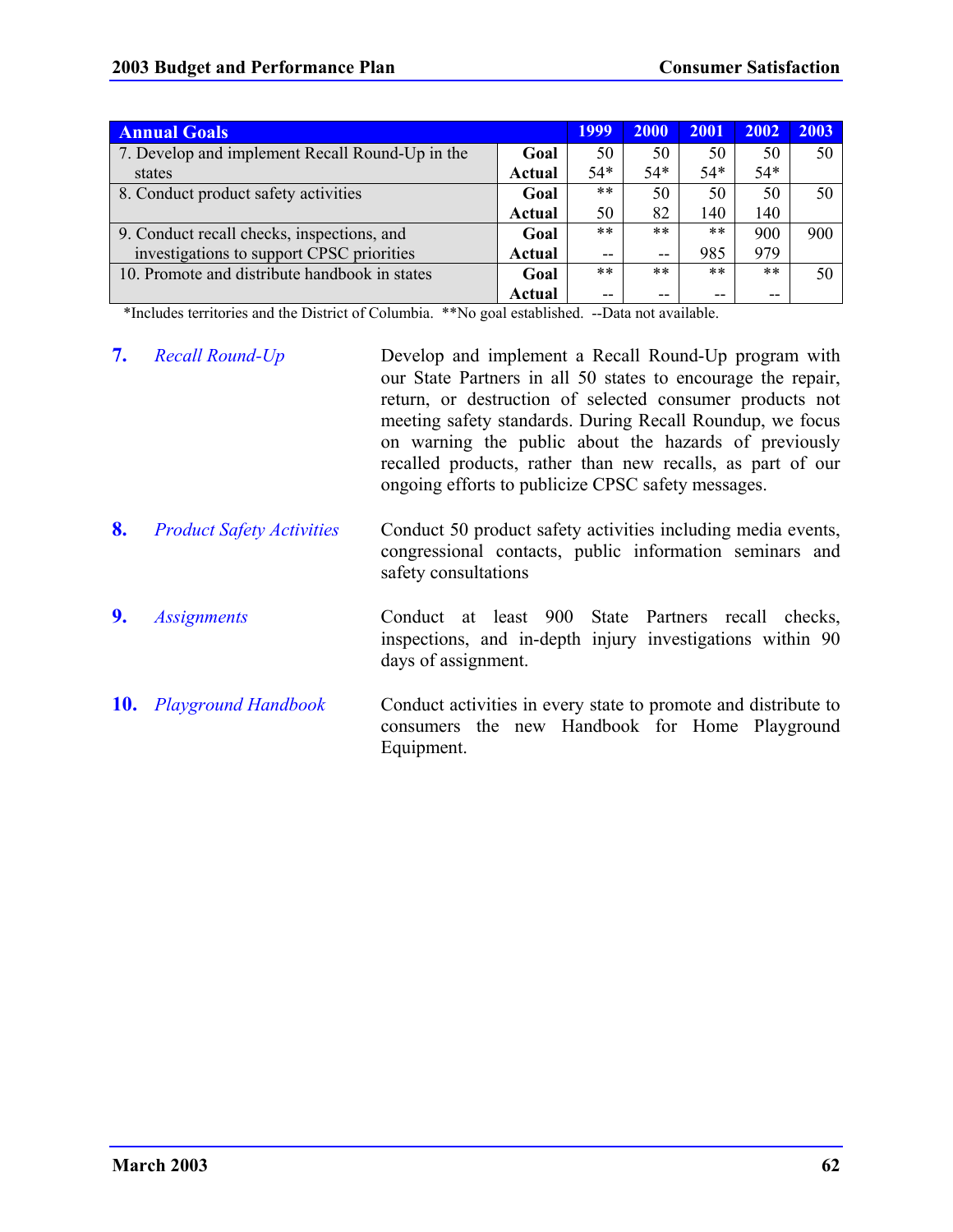|                               |            | 2001 Actual   |                              | 2002 Actual | <b>2003 Plan</b> |               |  |
|-------------------------------|------------|---------------|------------------------------|-------------|------------------|---------------|--|
|                               | <b>TES</b> | <b>Amount</b> | <b>FTES</b><br><b>Amount</b> |             | <b>FTES</b>      | <b>Amount</b> |  |
| <b>Managing Human Capital</b> |            | \$455         |                              | \$476       |                  | \$497         |  |
| <b>Managing Procurement</b>   |            | 152           |                              | 457         |                  | 475           |  |
| <b>TOTAL</b>                  |            | \$607         |                              | \$933       |                  | \$972         |  |

# *Management Goals*



# **MANAGING HUMAN CAPITAL**

**STRATEGIC GOAL: Enhance the recruitment and development of a diverse workforce to meet CPSC's future requirements through 2006 by:**

- **Maintaining or reducing the recruitment process time;**
- **Increasing the representation of Hispanics and individuals with disabilities;**
- **Developing a coordinated training program.**

**THE PROGRAM** CPSC staff is the lifeblood of the agency. We work together to protect the American public from risks of injury and death involving over 15,000 types of consumer products. Our work is highly complex. It requires us to take into account such factors as product design, the environment in which the product is used and the behaviors of consumers who use the product. We use multi-disciplinary teams of technical experts to identify these factors and develop solutions for injury reduction.

> Our staff comes from a variety of highly specialized disciplines. They include mechanical, electrical, and chemical engineers who look for design flaws and safety enhancements; epidemiologists and statisticians who analyze injury and death information and estimate risks; economists who calculate the costs and benefits of Commission actions; pharmacologists, chemists and toxicologists who examine adverse health effects of hazardous substances; and physiologists who study injuries and adverse health effects related to mechanical and other hazards.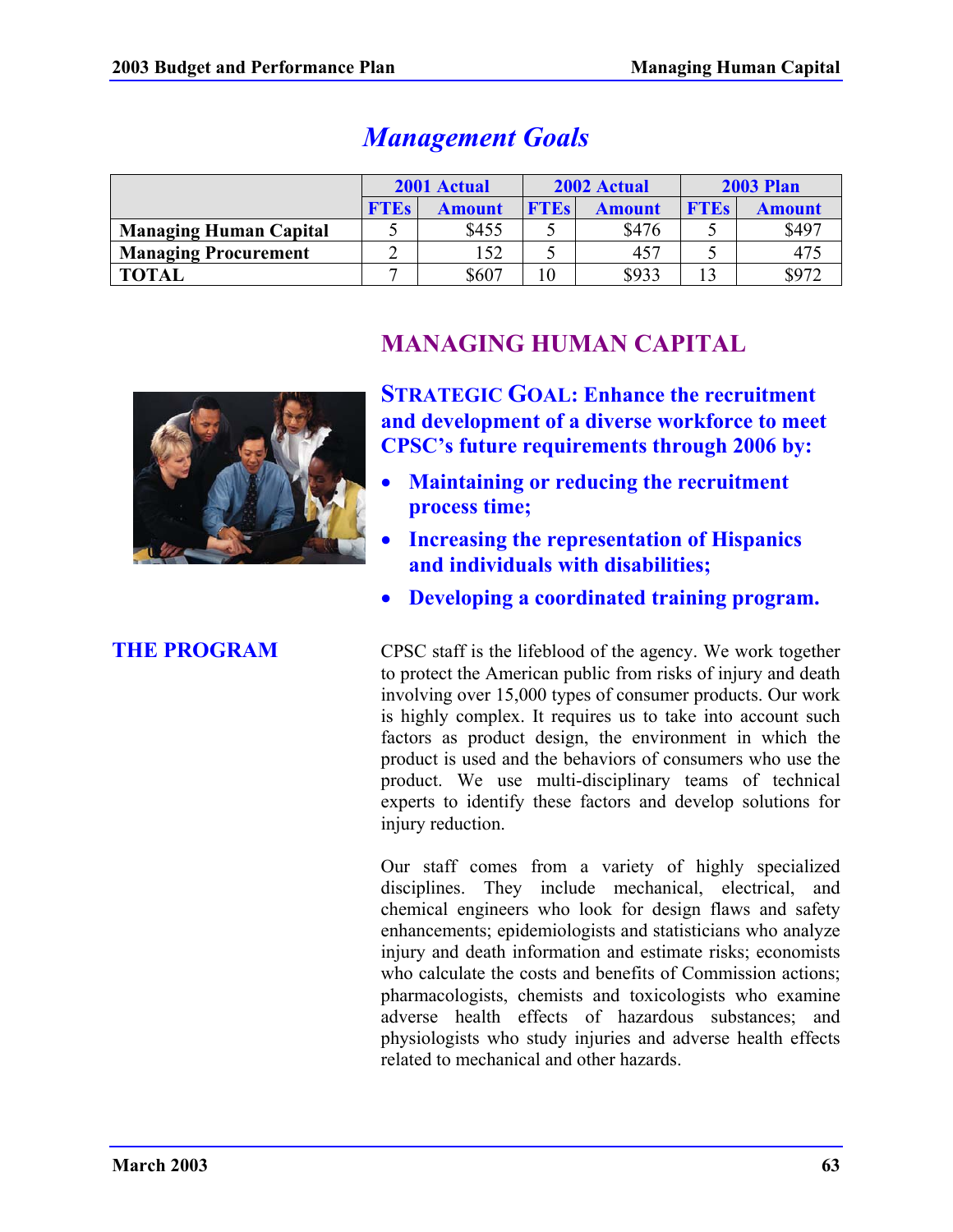The agency faces several important "human capital" challenges over the next several years. The first is recruitment. We have been working hard to reduce the time it takes to recruit and select staff for agency positions. This task is particularly difficult because we find that it is often hard to fill positions in the specialized disciplines that we need in a timely way. After instituting a number of changes in our recruitment process, we reduced our recruitment time from 72 business days in 1999 to 61 business days in 2002. We want to maintain our recent reductions in the recruitment process time in the face of this challenge.

Our second challenge is to increase the number of staff in under-represented groups at the agency while maintaining the gains in diversity we have made over the past few years. While African-Americans, Asian-Americans, and women are well represented at the agency, Hispanics and individuals with disabilities continue to be under-represented. Our goal is to increase representation of these groups in our workforce.

Our third challenge is to identify and develop training opportunities within our budget constraints while maintaining enough flexibility to fulfill our mission of protecting the public. Our budget is tightly drawn, with almost our entire budget allocated to staff salaries. We want to increase training opportunities for our professional and technical staff to maintain their highly skilled capabilities in ways that are cost-effective, without increasing our budget request.

# **2003 ANNUAL GOALS**

## *Recruitment*

| <b>Annual Goals</b>                                 |        | 1999  | <b>2000</b> | 2001  | 2002 | 2003 |
|-----------------------------------------------------|--------|-------|-------------|-------|------|------|
| 1. Maintain the recruitment process time            | Goal   | $***$ | $***$       | **    | 62   | 62   |
|                                                     | Actual | 72    | 62          | 65    | 61   |      |
| 2. Conduct training for managers in the recruitment | Goal   | **    | $***$       | $***$ |      |      |
| process                                             | Actual |       | ↑           | 0     |      |      |
| 3. Conduct focus groups of new employees            | Goal   | $***$ | **          | $***$ |      |      |
|                                                     | Actual |       | C           |       | າ    |      |

\*\*No goal established.

**1.** *Recruitment Time* Maintain the recruitment process time, calculated as difference in the number of days between the recruitment request and candidate selection date. We calculated an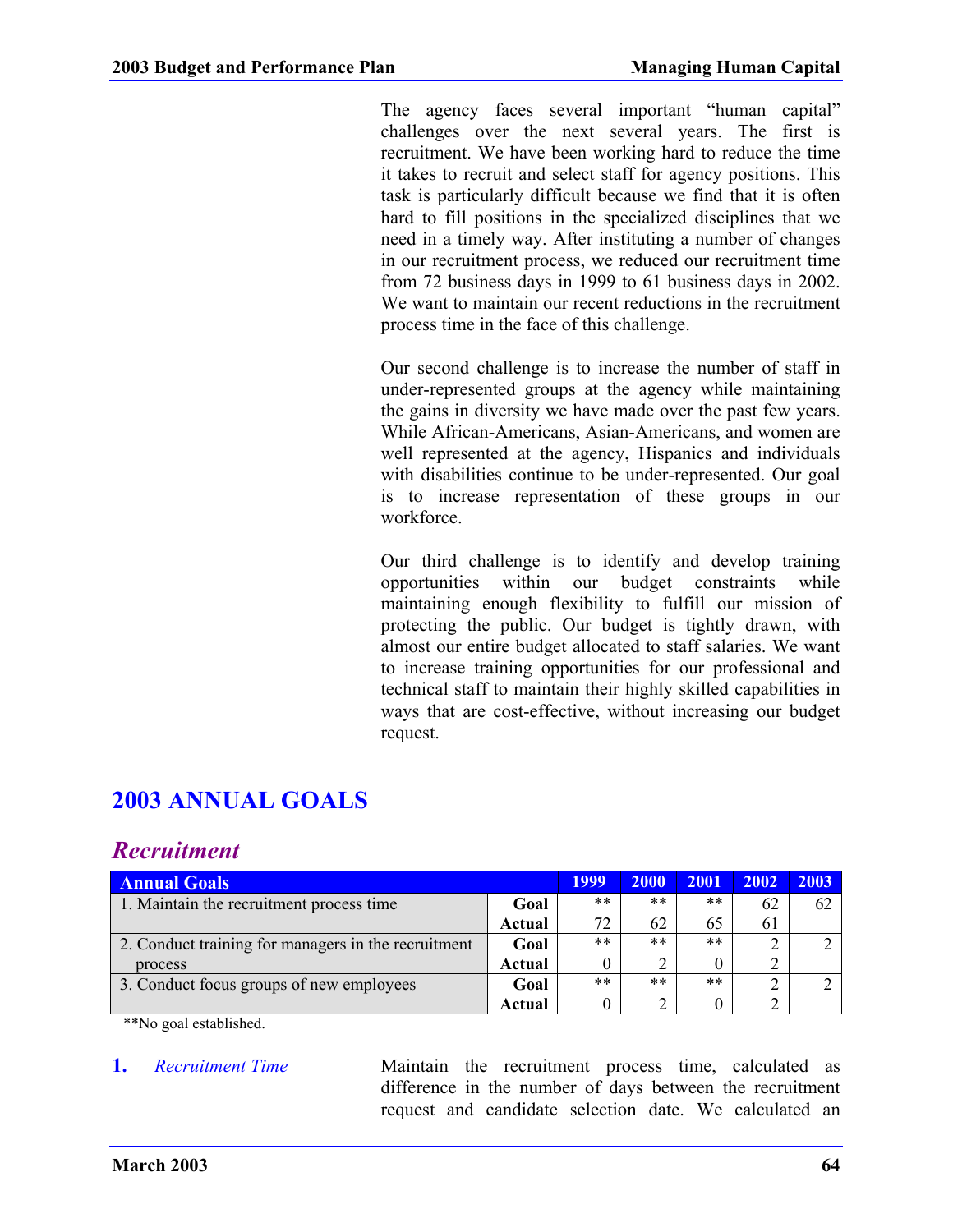average of 62 days for fiscal year 2000. This number is below the government average of 90 days and below our process time of 72 days for 1999.

- **2.** *Recruitment Training* Conduct training for managers in the recruitment process. Provide complete information package on paperwork to complete, tips on networking to find the right candidate, interviewing techniques and job orientation. This will enable managers to streamline the process of recruitment and retain highly qualified employees.
- **3.** *Focus Groups* Conduct 2 focus groups of new employees to learn from their experience and determine how to improve our recruitment process.

## *Diversity*

| <b>Annual Goals</b>                                 |        |       | <b>2000</b> | 2001  | 2002 | 2003 |
|-----------------------------------------------------|--------|-------|-------------|-------|------|------|
| 4. Target recruitment efforts to organizations      | Goal   | $***$ | $***$       | $***$ | 10   |      |
| serving under-represented populations               | Actual | $-$   | $-$         | 0     | 11   |      |
| 5. Conduct training sessions for managers in        | Goal   | $***$ | $***$       | $***$ |      |      |
| EEO/AEP responsibilities                            | Actual |       | 4           | 0     | 4    |      |
| 6. Accomplish initiatives to promote representation | Goal   | $***$ | **          | $***$ |      |      |
| of Hispanics and individuals with disabilities      | Actual | $- -$ | $ -$        | 0     | 6    |      |

\*\*No goal established. --Data not available.

**4.** *Target Recruitment* Target 10 recruitment efforts to organizations serving underrepresented populations. Continue to enhance the successful relations and efforts developed in 2002 and target 10 new recruitment efforts. Contacts will be made to organizations serving under-represented populations to include Hispanicserving institutions, Hispanic Association of Colleges and Universities (HACU), Hispanic Outreach Leadership Alliance (HOLA), League of United Latin American Citizens (LULAC), and the President's Committee for People with Disabilities.

**5.** *EEO/AEP Training* Conduct 3 training sessions for managers in their EEO/AEP responsibilities. Continue to provide training for managers and supervisors in the EEO/AEP (Affirmative Employment Program) responsibilities. This training will build upon previous training and will enhance managers' knowledge of EEO program operating principles and regulations, as well as their responsibilities for ensuring a viable EEO program. Sessions will include information/guidelines to help build an affirmative workplace and utilize targeted recruitment and special hiring programs to eliminate the under-representation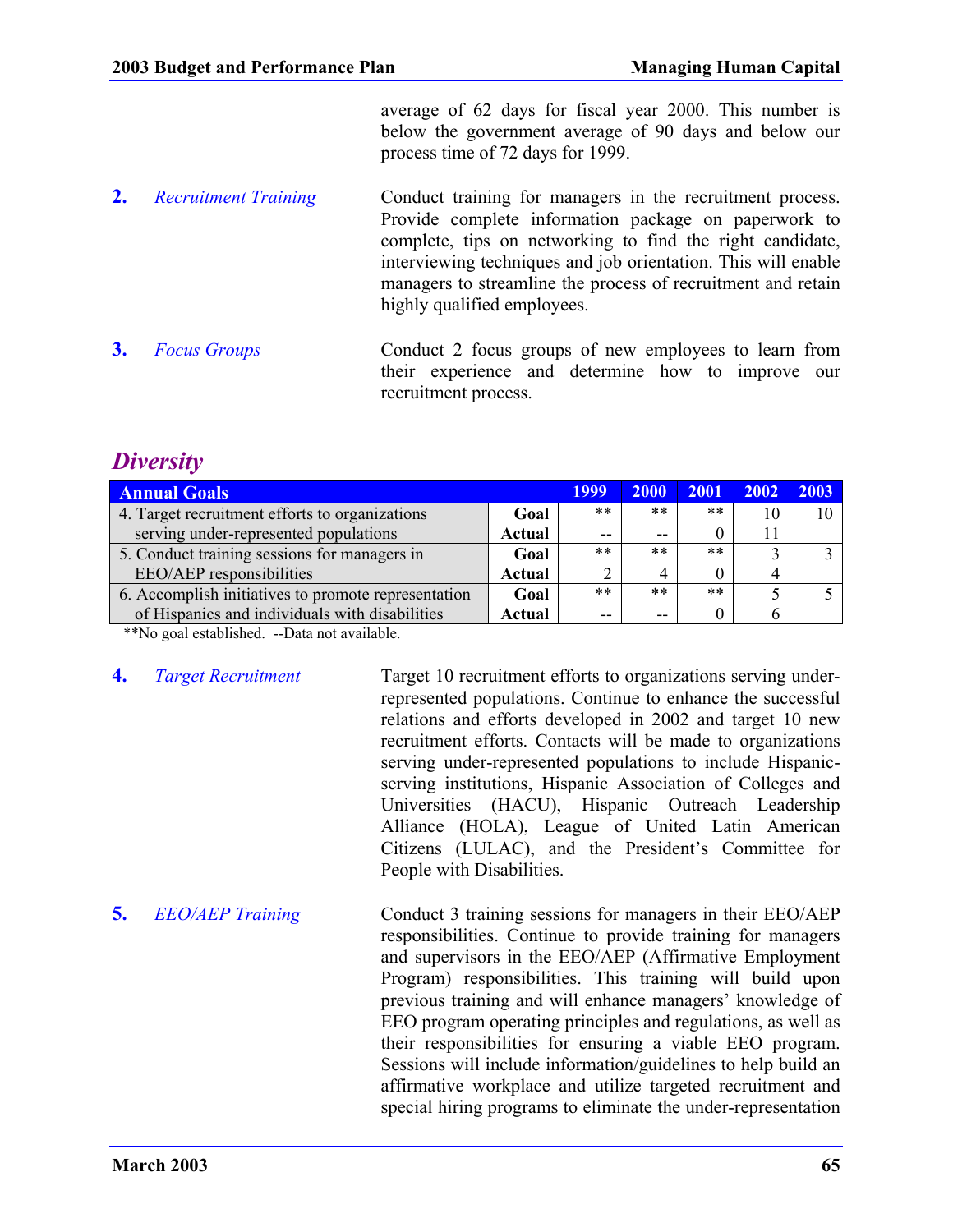of Hispanics and individuals with disabilities in the workforce. It will review strategies on how managers can help us continue to meet the challenges of Executive Order 13171, "Hispanics in the Federal Workforce," and the requirements of the Americans with Disabilities Act. Training will continue to emphasize management's shared responsibility for developing and implementing a successful CPSC Federal Equal Opportunity Recruitment Plan.

**6.** *Initiatives* Accomplish at least 5 initiatives to promote representation of Hispanics and individuals with disabilities. With the establishment of a CPSC Council on Diversity in 2002, the Council will provide leadership in developing new initiatives with respect to the issues of representation of Hispanics and individuals with disabilities. Examples of these new initiatives are mentoring programs, student summer hires, employee training programs, and disability and diversity awareness programs.

| <b>Annual Goals</b>                          |        | <b>1999</b> | <b>2000</b> | 2001  | 2002  | 2003 |
|----------------------------------------------|--------|-------------|-------------|-------|-------|------|
| 7. Implement a Training Advisory Board       | Goal   | $***$       | $***$       | $***$ | $***$ |      |
|                                              | Actual | $- -$       | --          | $- -$ | $- -$ |      |
| 8. Identify and promote low/no cost training | Goal   | $***$       | $***$       | $***$ |       |      |
|                                              | Actual | --          | --          | $- -$ |       |      |
| 9. Establish a CPSC E-Learning Center        | Goal   | $***$       | $***$       | $***$ | $***$ |      |
|                                              | Actual | --          | --          | --    | $- -$ |      |

## *Development of coordinated training program*

\*\*No goal established.

- **7.** *Training Advisory Board* In 2003, the Executive Director will appoint a CPSC Training Advisory Board. The Training Board will provide advice to the Director of Human Resources and assist in the development and implementation of CPSC's Training Plan. The Training Plan will be a multi-year plan that will consist of benchmarks, such as defining and identifying core positions, designing training plans for the core positions; identifying common agency training needs, and establishing individual development plans. The Board will recommend a final Training Plan to the Commission.
- **8.** *Low/No Cost Training* Identify and promote no or low cost training opportunities such as periodic Small Agency Council training sessions.
- **9.** *E-Learning Center* In 2002, we purchased a relatively low cost on-line training program containing over 700 courses, which is available to every employee 24 hours a day. In 2003, the Office of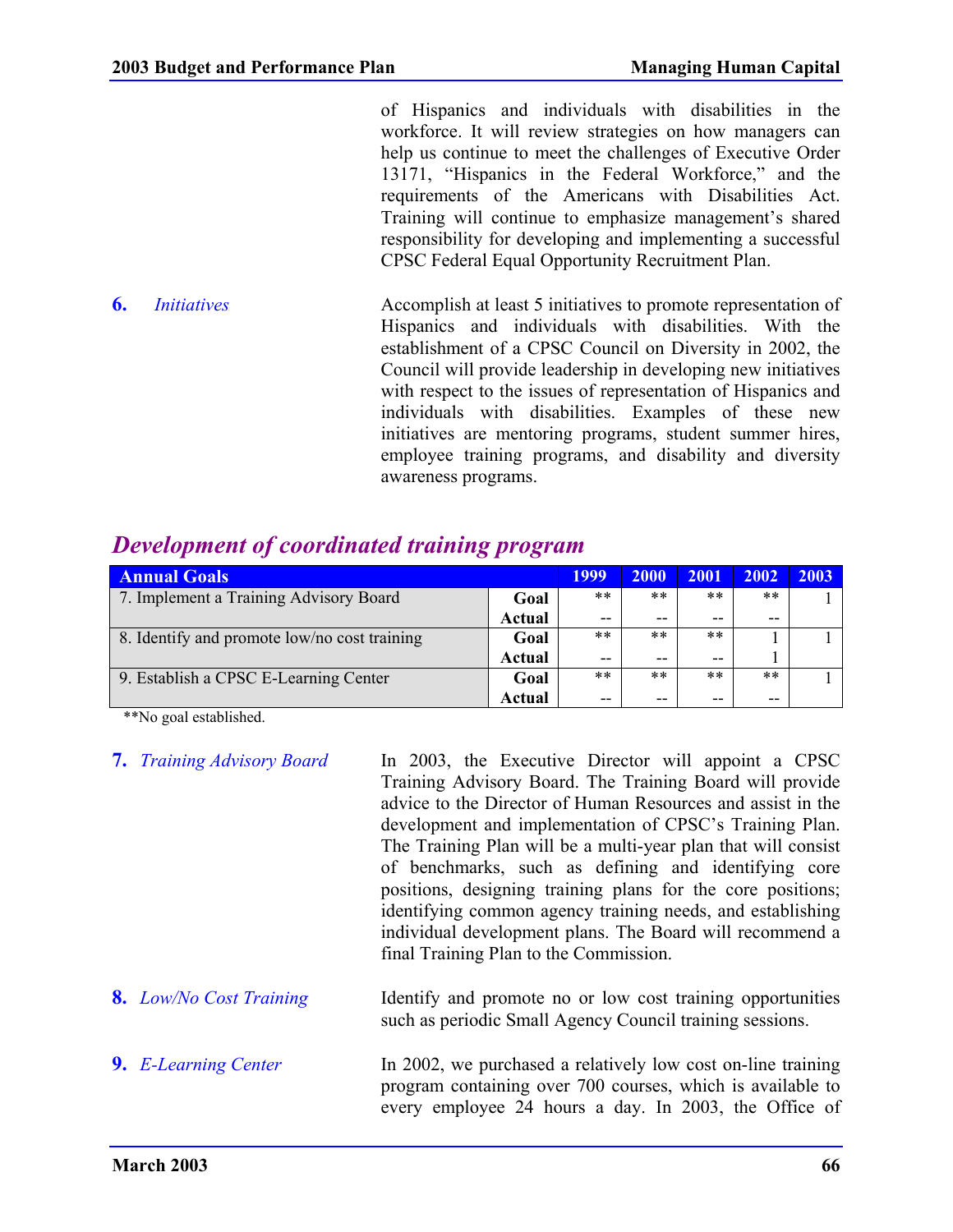Human Resources will implement and monitor CPSC's elearning center. This on-line training will be incorporated into position and individual training plans.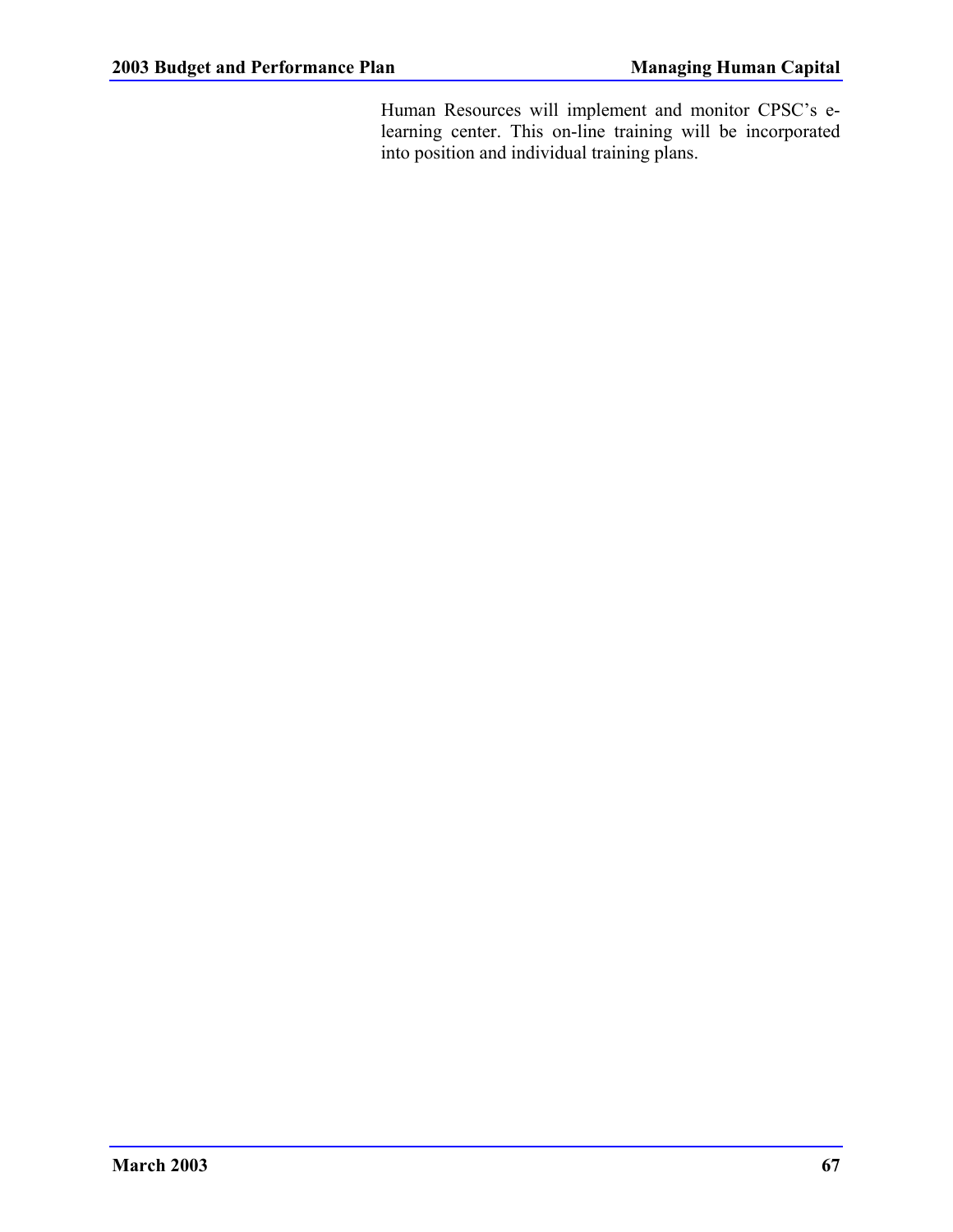## **PROCUREMENT MANAGEMENT INITIATIVES**

The President requested Federal agencies to report on plans regarding the following reform initiatives: Making greater use of performance-based contracts; Expanding the application of online procurement; and Expanding A-76 competitions and more accurate FAIR act inventories. CPSC has and will continue making progress on these initiatives.

**1.** *Making greater use of performance-based contracts.* The Office of Management and Budget has set a goal to award contracts over \$25,000 using Performance Based Contracting (PBSC) techniques at not less than 20 percent of the total eligible service contracting dollars.

In support of performance-based contracting, the CPSC awarded two major service contracts implementing elements of performance-based contracting. Our consumer hotline contract was first awarded in 1997 to operate the CPSC consumer hotline, including administration of the CPSC fax-on-demand system and receiving and responding to general delivery Internet messages. The second contract was awarded in 1999 to provide basic headquarters administrative services. We identified a substantial portion of this requirement, the operation of our copy center, as performance-based. The CPSC monitors both contracts and evaluates the contractors' performance in accordance with the quality assurance plan incorporated in each contract.

To expand the use of PBSC in the future, we will:

- **a.** Implement an agency policy that when our program offices identify a need to contract for services, consideration is given to using PBSC methods to acquire the services. If it's determined that the use of performance-based contracting is not suitable for the requirement, a written determination must be provided citing the reasons for the determination for inclusion in the contract file.
- **b.** Require our procurement staff to work closely with our program offices during the acquisition planning phase to ensure that statements of work are prepared describing the work in terms of what is to be performed and develop measurable performance standards and quality assurance surveillance plans.
- **c.** Train appropriate program staff on how to develop performance work statements to include measurable performance standards and evaluate contractors' performance based on those standards.
- **d.** Train procurement staff in performance-based contracting in order to review and refine performance work statements, as required, and negotiate, award and administer performance-based contracts.

**2.** *Expanding the application of on-line procurement.* The Office of Management and Budget has set a goal for agencies to post (a) all synopses for acquisitions valued at over \$25,000 for which widespread notice is required and (b) all associated solicitations (unless covered by an exemption in the Federal Acquisition Regulation) on the government-wide point-of-entry web site (www.FedBizOpps.gov).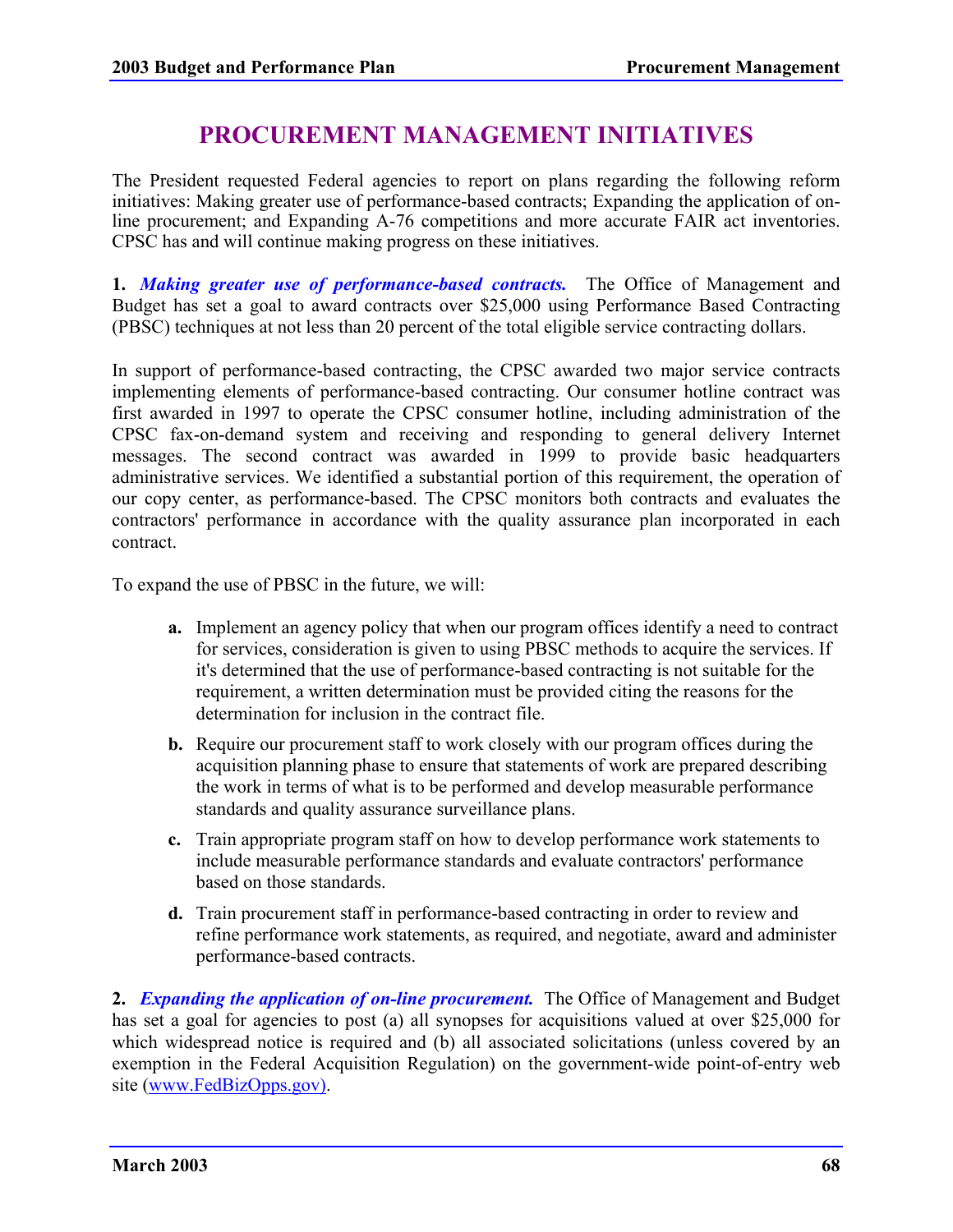Many of our procurement requirements have become available on General Service Administration (GSA) federal supply schedules and the GSA Advantage on-line ordering system. Procurements ordered through GSA Advantage are completely on-line/e-procurement, as orders are placed electronically and government credit cards are used as the method of payment. Furthermore, with the expansion of our government credit card program and the micro-purchase procurement method, CPSC staff places most of its orders for supplies with on-line suppliers.

To make better use of on-line/e-procurement in the future, we will:

- **a.** Continue to procure supplies and services on-line through GSA Advantage.
- **b.** Require our staff who have a government credit card to browse electronic catalogs when ordering supplies and services in support of CPSC programs and procure supplies and services that do not exceed the micro-purchase limit from on-line suppliers.
- **c.** Require use of on-line shopping malls such as GSA's Smallbizmall.gov web site. Procurement staff will be encouraged to shop GSA's Smallbizmall.gov to procure information technology requirements from small disadvantaged businesses qualified under SBA's 8(a) program.
- **d.** Post applicable solicitations on-line via FedBizOpps web site. We are currently working with GSA to set up an account for CPSC's procurement staff to utilize the FedBizOpps web site to post solicitations on-line.

**3.** *Expanding A-76 competitions and more accurate FAIR Act inventories.* OMB has set a goal for 2003 that agencies will complete public-private or direct conversion competitions on not less than 10 percent of the FTEs listed on their Federal Activities Inventory Reform Act inventories.

We produced an inventory as required by the *Federal Activities Inventory Reform Act (FAIR) of 1998*. We reviewed all positions in the agency. We found that the majority of CSPC employees are engaged in the governmental public safety function of investigating product hazards and developing product standards. In addition, we already contract for many commercial services, as they are required in the course of CPSC investigations. In addition, over the last several years CPSC has contracted out staff positions that performed mail and driver services, laborer services, and copy and library services. We have also converted our consumer hotline operation and much of our computer programming operation to a contract basis. A total of 21 FTEs are represented by these existing contractual services.

We determined that an additional thirty-nine employees in different activities may be performing commercial activities under the definitions in the FAIR Act and OMB Circular A-76 (Revised). This represents 8 percent of the agency's total 480 FTEs. By 2003, we will:

- **a.** Review and revise the FAIR Act inventory as appropriate (June 2003).
- **b.** Complete performance work statements and cost statements for all activities on our FAIR Act inventory.
- **c.** Make a determination whether to retain in-house or contract out activity on at least 10 percent of the FTEs contained in the inventory.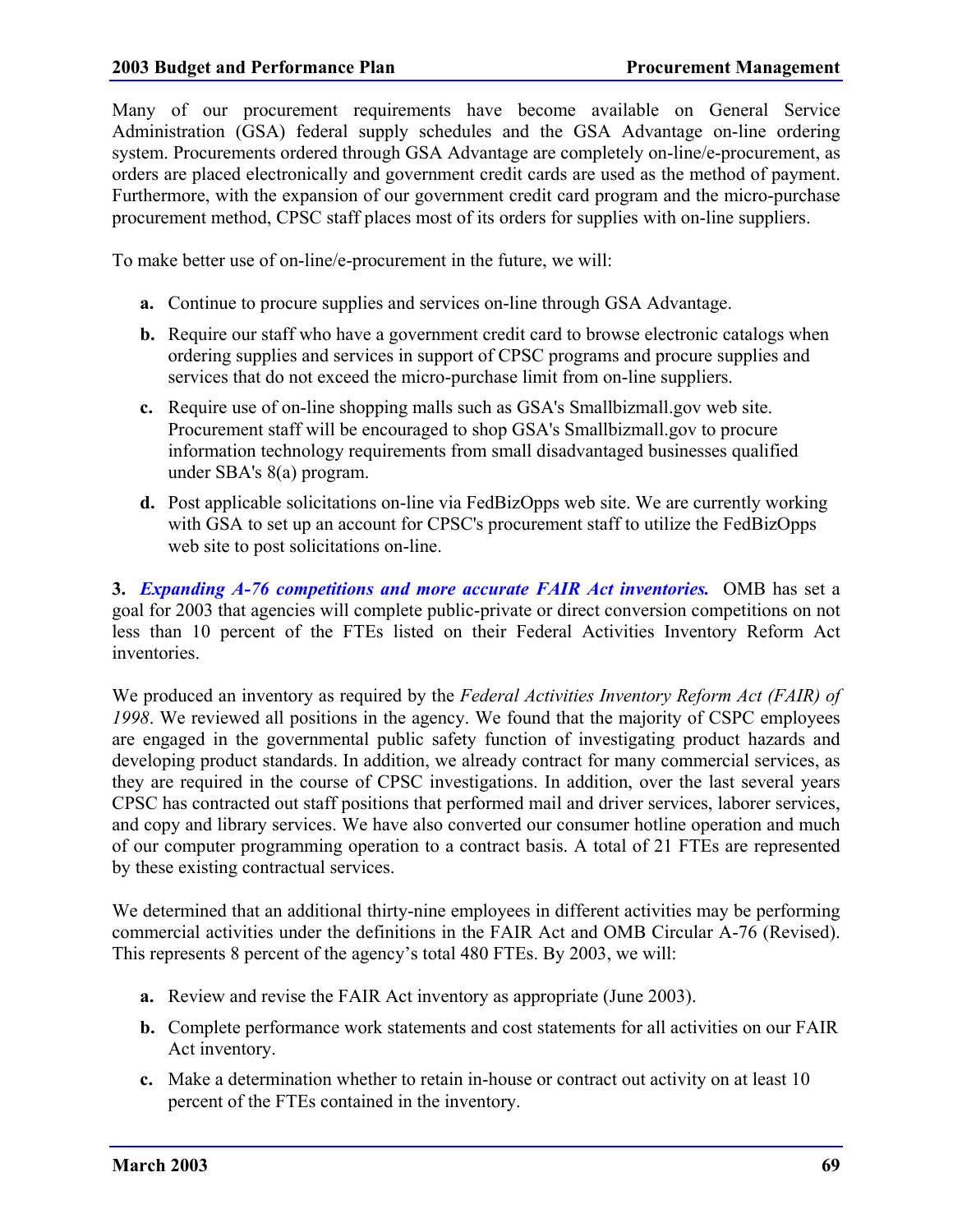## **PROGRAM EVALUATIONS**

**Program evaluations used to develop the strategic plan.** Strategic targets for the extent of injury and death reductions in each hazard area were based on statistical analyses of data and staff expertise. We calculated 10-year trends of injuries and deaths at both the product and hazard levels. Staff experts in each hazard area set specific targets after assessing the potential actions of the Commission and the effect of joint efforts with other organizations and industry. They also made assumptions concerning the outcomes of potential technical feasibility studies.

Customer service/satisfaction and human capital goals were based on information from surveys and tracking systems, as well as staff expertise as to what could be accomplished in a given time span.

**Future program evaluations.** Injury and death reduction strategic goals will have two types of evaluations: yearly tracking of injuries and deaths at the hazard level and evaluations of injury and death reductions associated with specific products at appropriate time intervals. The timing for evaluating injury and death reductions depends, in part, on how long consumers keep specific products. Evaluations at the product level will be conducted when consumers are expected to have replaced a substantial proportion of older products with safer products. We derive estimates of the extent to which safer products have replaced older products using CPSC's Product-Life Model.

Customer service/customer satisfaction goals will also have two types of evaluations: (1) tracking of customer service standards and activities and (2) assessments of consumers and industry. Tracking will be evaluated annually, while assessments are planned to be implemented on a cycle of every two to three years that started in 1999. Human capital goals will be tracked annually.

An overall plan for future evaluations is provided in Table A. In 2003, information from the evaluations conducted in 2001 and 2002 will be used to assist us in developing revisions to the strategic plan. The schedule for evaluations completed and planned through 2003 is listed below by strategic goal.

#### **A. Reducing head injuries to children**

- 1999: Bicycle-related head injuries
- 2000: Baby walker-related head injuries
- 2001: Playground equipment-related head injuries
- 2002: Bicycle-related head injuries
- 2003: Tracking of deaths related to head injuries in children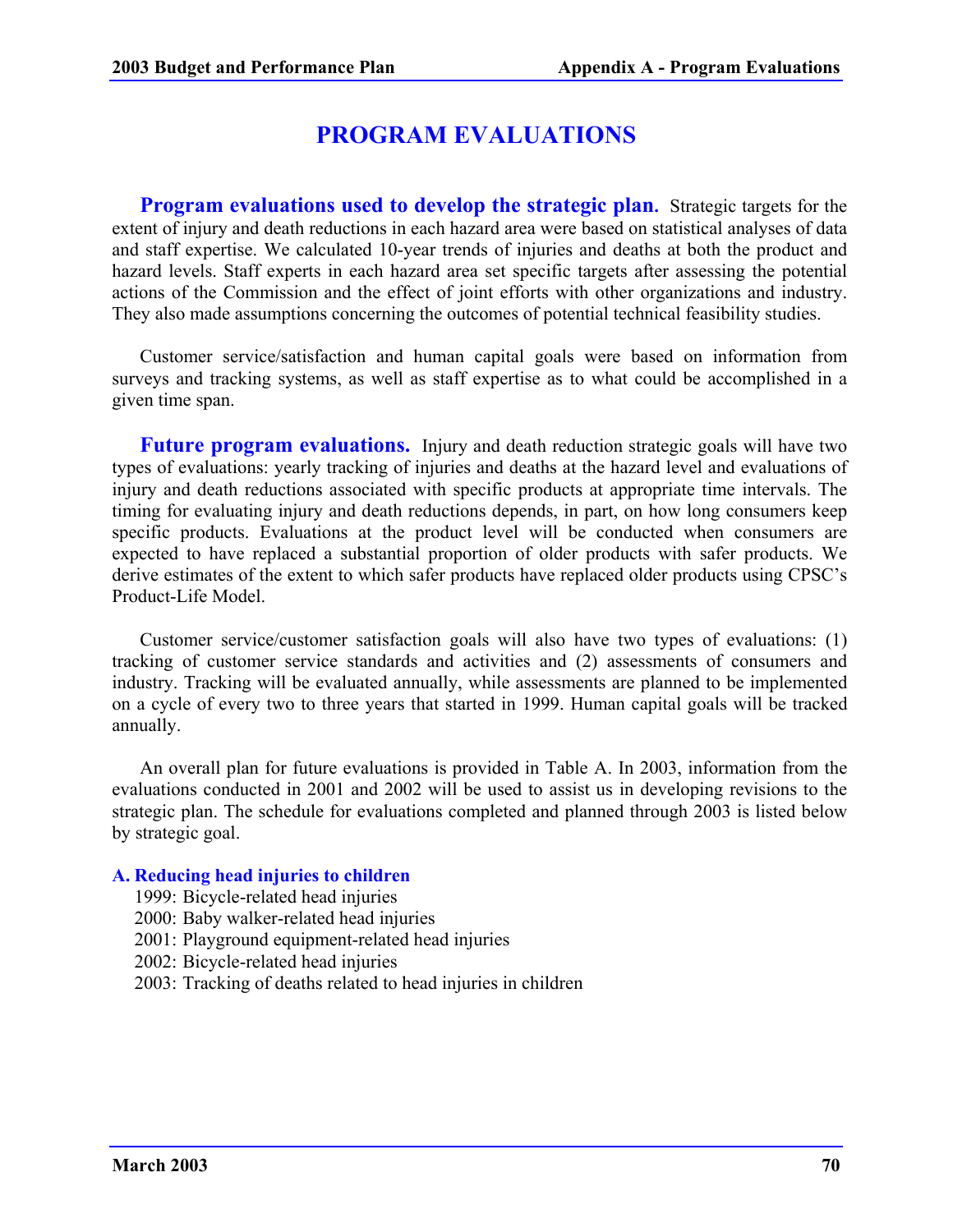#### **B. Maintaining the low death rate from unintentional poisonings (PPPA)**

- 1999: Tracking of child poisoning deaths
- 2000: Tracking of child poisoning deaths
- 2001: Tracking of child poisoning deaths
- 2001: Evaluation of changes to unintentional poisonings data from the revised coding system
- 2002: Tracking of child poisoning deaths
- 2002: Evaluation of the effectiveness of child-resistant packaging for aspirin
- 2003: Tracking of child poisoning deaths

#### **C. Reducing Fire-Related Deaths**

- 1999: Portable electric heater-related fire deaths
- 2000: Cigarette lighter-related fire deaths
- 2001: Evaluation of changes to fire-related death data from the revised coding system
- 2002: Tracking of fireworks-related deaths
- 2003: Tracking of fireworks-related deaths
- 2003: Tracking of fire-related deaths

### **D. Reducing Carbon Monoxide (CO) Poisoning Deaths**

- 1999: Tracking CO alarms sold
- 2000: Tracking CO alarms sold
- 2001: Evaluation of changes to CO-poisoning data from the revised coding system
- 2003: Tracking of CO deaths

#### **E. Reducing Electrocution Deaths**

- 1999: Hair dryer-related electrocution deaths
- 2000: Power tool-related electrocution deaths
- 2001: Evaluation of changes to electrocutions data from the revised coding system
- 2002: Program evaluation of electrocution deaths
- 2003: Tracking of electrocution deaths

### **F. Assessments by Industry**

1999: Fast-Track, Ombudsman 2001: Fast-Track, Ombudsman

#### **G. Customer Satisfaction**

1999: Hotline, Clearinghouse, State Partners 2002: Hotline, Clearinghouse, State Partners

### **H. Human Capital**

2003: Diversity 2003: Training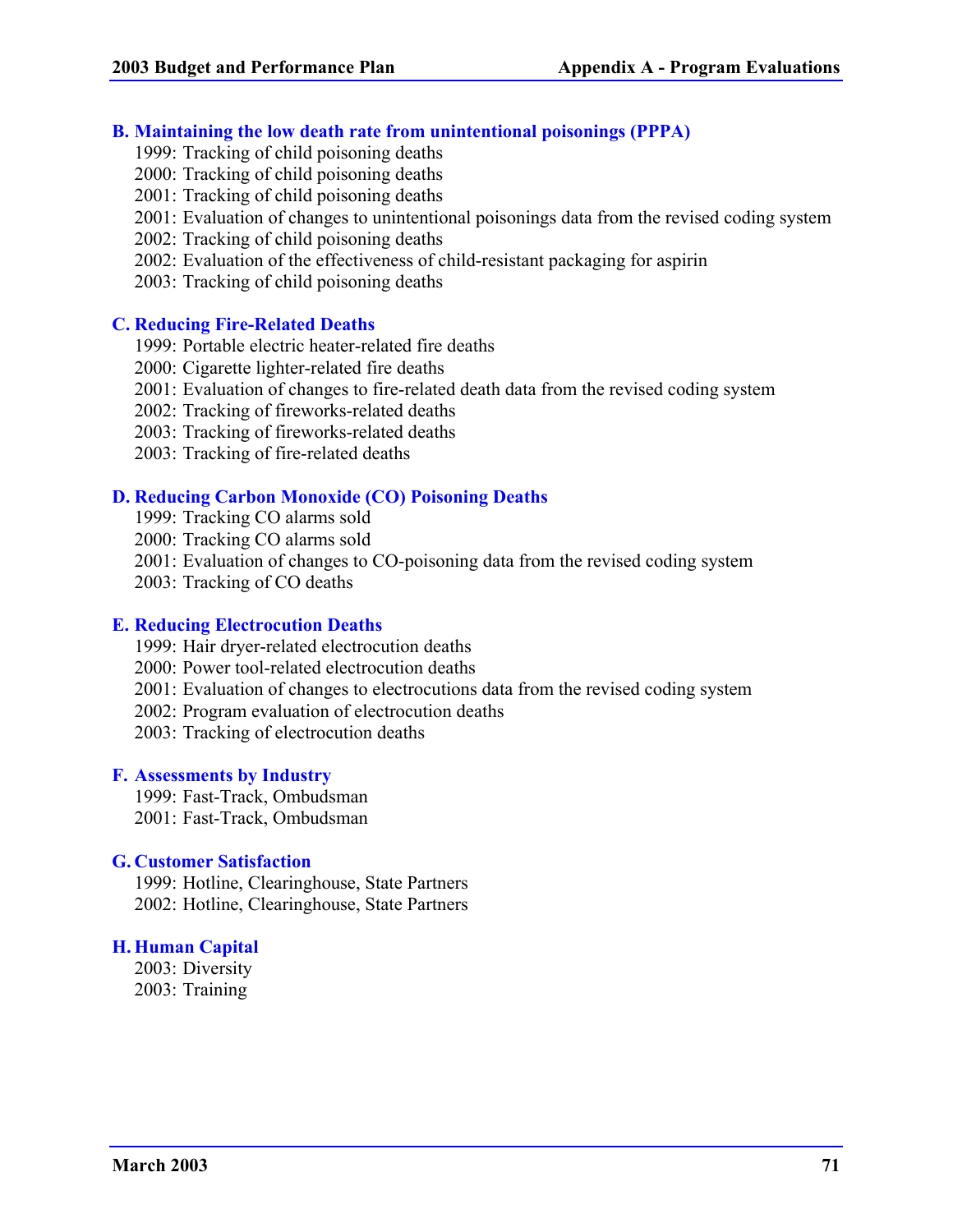|                                                                                                       | <b>Issues</b>                                                                                                         | <b>General Scope</b>                                                                   | <b>Procedures</b>                                                                                                            |                                    |
|-------------------------------------------------------------------------------------------------------|-----------------------------------------------------------------------------------------------------------------------|----------------------------------------------------------------------------------------|------------------------------------------------------------------------------------------------------------------------------|------------------------------------|
| <b>Strategic Goals</b>                                                                                |                                                                                                                       |                                                                                        | <b>Method</b>                                                                                                                | <b>Time</b>                        |
| <b>Hazards</b><br>Child Head Injuries<br><b>PPPA</b><br>Fire<br>Carbon Monoxide<br>Electrocutions     | Reduce or prevent an<br>increase in the rate of<br>injury or death                                                    | National estimates<br>of injuries or deaths                                            | 1. Hazard Surveillance<br>(NEISS, NFIRS, NCHS)*<br>2. Evaluation of specific<br>products – tracking<br>Before/after studies. | 1. Annually<br>2 As<br>appropriate |
| <b>Informing the Public</b><br>Web Site<br><b>Consumer Product</b><br><b>Safety Review</b><br>Hotline | 1. Increased use by the<br>public of Web Site,<br>and the Review;<br>2. Maintain use of the<br>Hotline                | Population of users                                                                    | Computer tracking and<br>subscription information                                                                            | Annually                           |
| <b>Customer/Industry</b><br><b>Services</b><br>Hotline                                                | 1. Timeliness standards<br>met                                                                                        | 1. Population of users                                                                 | 1. Logs                                                                                                                      | 1. Annually                        |
| Clearinghouse<br><b>State Partners</b><br>Industry                                                    | 2. Satisfaction with<br>CPSC's services                                                                               | 2. Random sample of<br>users                                                           | 2. Interviews; mail<br>surveys                                                                                               | 2. Every<br>2-3 years              |
| <b>Human Capital</b><br>Recruitment<br>Diversity<br>Training                                          | 1. Recruitment timeliness<br>standard met<br>2 Increased<br>representation<br>3. Training opportunities<br>identified | 1. Population of<br>recruitment actions<br>2. Workforce statistics<br>3. Training data | Tracking systems                                                                                                             | Annually                           |

### **Table A Schedule of Evaluations**

\*National Electronic Injury Surveillance System (NEISS), National Fire Incident Reporting System (NFIRS), National Center for Health Statistics (NCHS).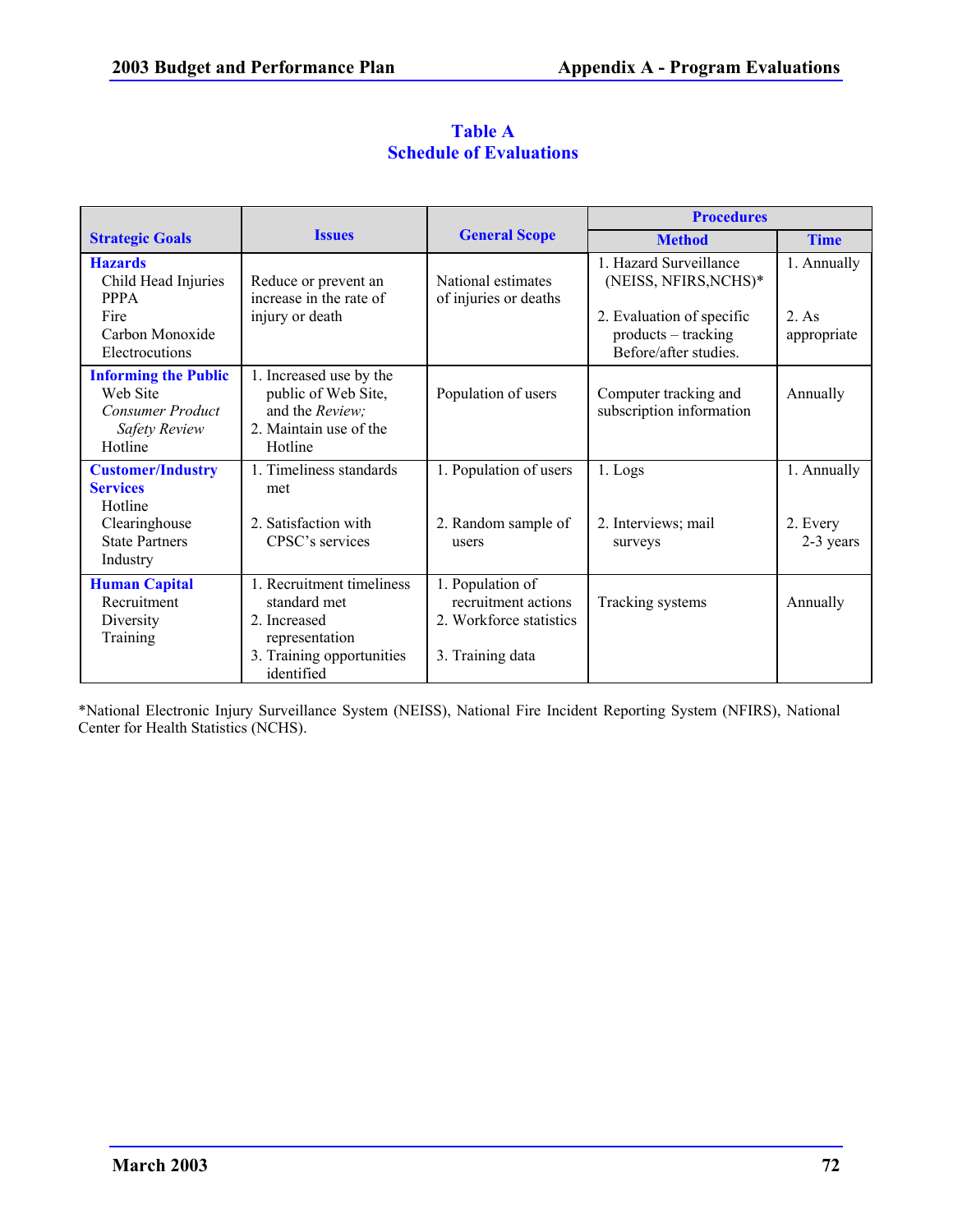# **CROSSCUTTING GOALS**

We have a unique mission among federal agencies. We are the only federal agency that identifies and addresses such a wide range of consumer product hazards. One of the tools we use to reduce injuries and deaths includes working with other federal agencies to avoid duplication of effort and to more efficiently address health and safety issues.

We identified three federal agencies with similar strategic goals: the Federal Emergency Management Agency (FEMA), the Department of Health and Human Services (HHS), and the Department of Transportation (DOT). These crosscutting goals are to reduce (1) bicycle head injuries to children (part of our larger head injury goal) and (2) residential fire-related deaths. Our remaining strategic goals are not shared by any other federal agencies.

Our strategic goal to reduce *residential* fire-related deaths is similar to FEMA's strategic goal to reduce *all* fire-related deaths and to HHS' objective to reduce the incidence of fire-related deaths. Our strategic goal of reducing head injuries to children is similar to DOT's National Highway Traffic Safety Administration (NHTSA) goal to reduce bicyclist fatalities by 20 percent.

The work at our respective agencies is mutually reinforcing (see Table B). Our contribution includes developing safety standards; initiating recalls and corrections of defective products; conducting technical feasibility studies; and issuing press releases, safety alerts, and warnings to increase public awareness of product safety hazards.

FEMA, through the U.S. Fire Administration (USFA), collects and provides essential data on residential fires, stimulates new technology, provides training for the fire protection community and conducts public information campaigns relating to fire. HHS, through the Centers for Disease Control and Prevention (CDC), supports state and local health departments, academic institutions, community-based organizations for applied research, intervention evaluation, training, and surveillance in injuries. DOT, through NHTSA uses "a combination of public information, legislation, enforcement, engineering, and outreach strategies targeted at both bicyclists and motorists"<sup>7</sup> to promote injury reduction. These strategies include preventing bicycle incidents from occurring, examining the market penetration and use of bicycle materials, and participating on a Task Force to reduce childhood injuries and deaths.

CPSC has a long history of coordinating its work with that of these and other federal agencies. We have signed Memoranda of Understanding (MOU) with USFA, NHTSA, and CDC. These MOUs provide a framework for inter-agency cooperation and coordination.

**CPSC and USFA.** We periodically provide support to USFA through briefings on our firerelated projects; guest speakers at the National Fire Academy; and technical advice on fire hazards. USFA provides to us annual national fire-incident data; the results of their program

<sup>&</sup>lt;sup>7</sup>www.nhtsa.dot.gov/nhtsa/whatis/planning/StratPlan.1998/safety.html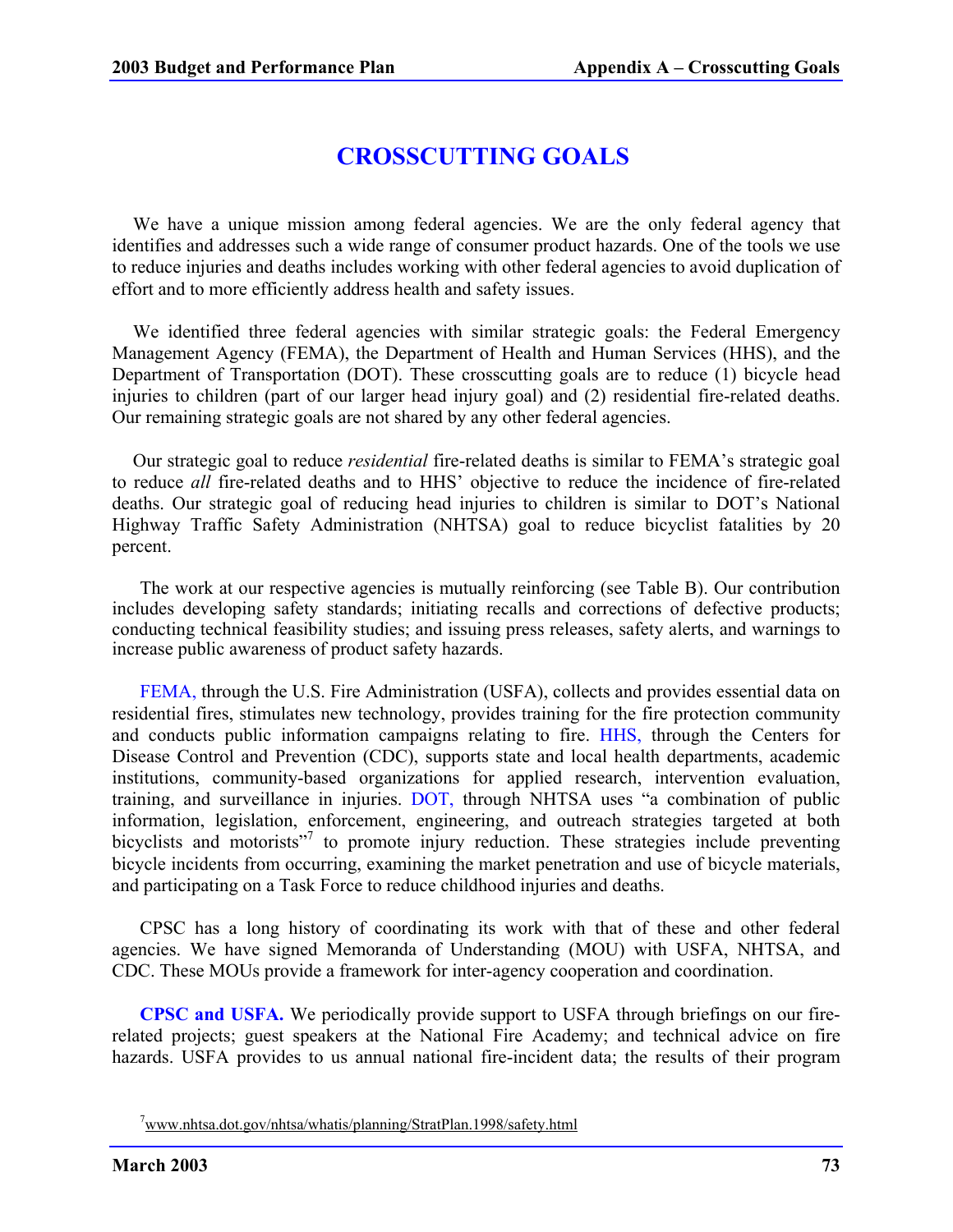activities related to fire protection and prevention; financial support for some of our fire reduction activities; and suggestions on our project priority-setting activities.

**CPSC and CDC.** We participate on CDC's Advisory Committee for Injury Prevention and Control and CDC's Advisory Committee on Childhood Lead Poisoning Prevention; participate as a major partner in HHS' Healthy People Initiative, including monitoring progress on specific targets; provide suggestions for research projects in their grants program; and collect injury data for special studies of interest to CDC. In 2000, CDC provided over \$2 million to expand our National Electronic Injury Surveillance System, a national probability sample of hospital emergency rooms, and to collect data of interest to other agencies within HHS.

CPSC and CDC work together in formulating injury reduction projects, on information materials, and on studies of mutual interest. Currently, CPSC, CDC, DOT and other organizations form the "National Bicycle Safety Network," to jointly address issues associated with bicycle safety.

**CPSC and NHTSA.** CPSC and NHTSA share technical information and expertise on bicycle and bicycle helmet safety; jointly develop consumer bicycle safety information; and are jointly researching nighttime bicycle riding safety issues. NHTSA collects data on road-related bicycle deaths that we use to analyze the effectiveness of various safety devices, such as helmets, reflectors and lights. CPSC and NHTSA have joint responsibility for infant carriers that are also certified for use as car seats. We monitor the safety of these products when used as infant carriers outside of motor vehicles.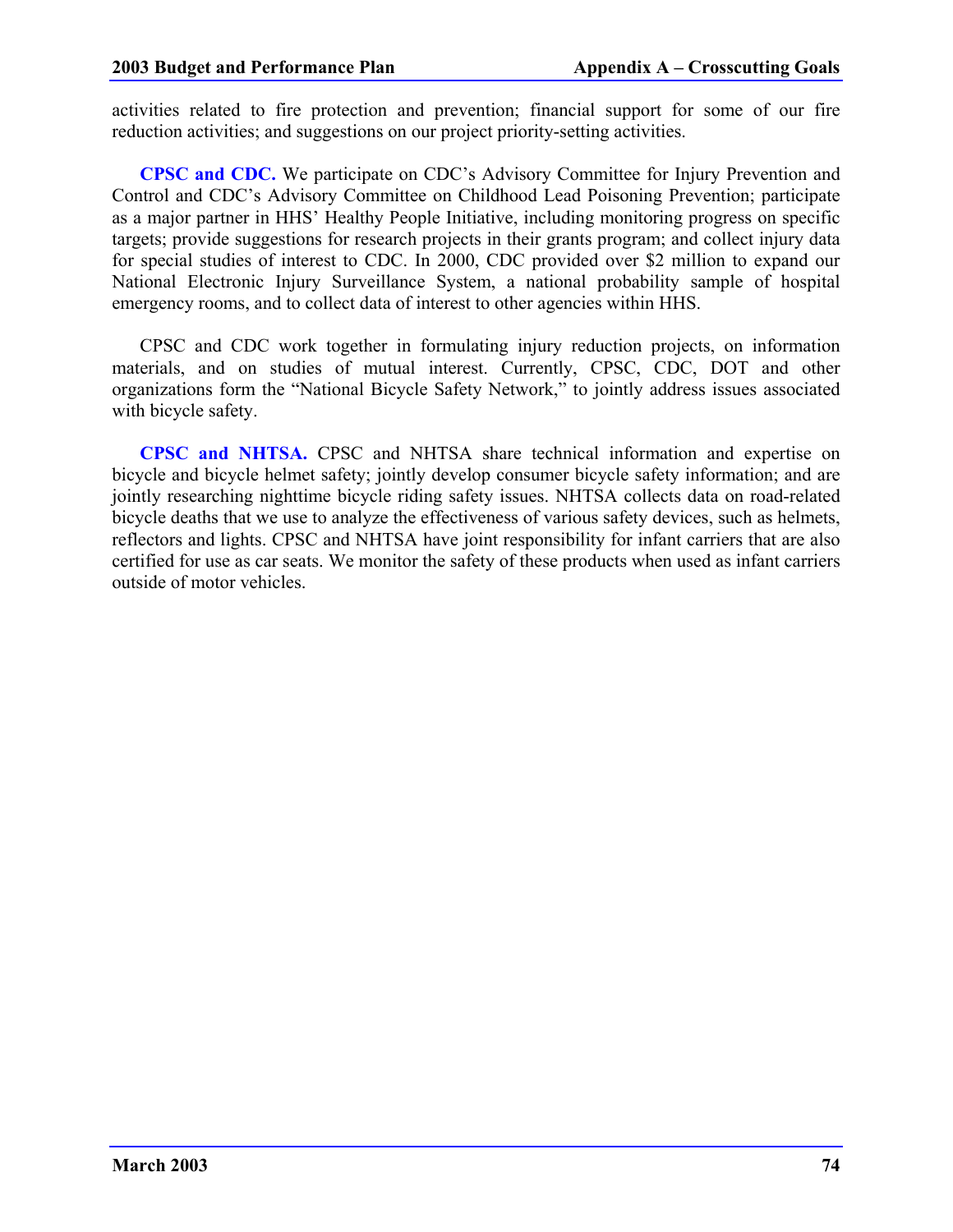| 2003 Annual Performance Goals for CPSC and Other Federal Agencies with Crosscutting Strategic Goals                           |                                                                                                                         |  |  |  |  |
|-------------------------------------------------------------------------------------------------------------------------------|-------------------------------------------------------------------------------------------------------------------------|--|--|--|--|
| <b>CPSC: Reduce the Death Rate from Residential Fires</b>                                                                     | FEMA: Reduce by 15% the Loss of Life from Fire-Related                                                                  |  |  |  |  |
| • Prepare for Commission consideration 3 fire-related candidates for                                                          | <b>Hazards</b>                                                                                                          |  |  |  |  |
| final rulemaking or other alternatives.                                                                                       | • Support the reduction of the loss of life from fire-related incidents.                                                |  |  |  |  |
| • Send to Voluntary Standards Committees recommendations to<br>strengthen or develop 3 fire-related voluntary standards.      |                                                                                                                         |  |  |  |  |
| • Complete 11 data analysis and technical review activities to evaluate<br>the need for, or adequacy of, voluntary standards. | <b>DHHS (CDC): The incidence of residential fire-related deaths</b><br>will be reduced                                  |  |  |  |  |
| • Pursue for recall or other corrective action an estimated 350 products<br>with fire-related hazards.                        | • The incidence of residential fire-related deaths will be reduced to 1.1 per<br>100,000 in 2003.                       |  |  |  |  |
| • Issue an estimated 45 press releases for recalled products with a fire<br>hazard.                                           | • In 2003, 75 percent of homes in CDC-funded projects will have at least one<br>smoke detector on each habitable floor. |  |  |  |  |
| • Conduct 7 public information efforts on products with fire hazards<br>(e.g., heating equipment, cigarette lighters).        |                                                                                                                         |  |  |  |  |
| • Produce video news releases (VNRs) for 5 recalled products.                                                                 |                                                                                                                         |  |  |  |  |
| • Respond to consumer requests for 200,000 publications.                                                                      |                                                                                                                         |  |  |  |  |
| <b>CPSC: Reduce Head Injuries to Children</b>                                                                                 | <b>DOT(NHTSA): Reduce the rate and severity of transportation-</b>                                                      |  |  |  |  |
| • Complete 2 technical review activities.                                                                                     | related injuries per passenger-mile-traveled and per ton-mile                                                           |  |  |  |  |
| • Pursue for recall or other corrective action an estimated 25 products                                                       | (or vehicle miles traveled).                                                                                            |  |  |  |  |
| that present head injury hazards.                                                                                             | • Reduce bicyclist and pedestrian fatalities by 20 percent by 2008.                                                     |  |  |  |  |
| • Monitor 1 existing voluntary standard and industry special program.                                                         |                                                                                                                         |  |  |  |  |
| • Issue an estimated 15 press releases to warn the public about recalled<br>products with a substantial risk of head injury.  |                                                                                                                         |  |  |  |  |
| • Conduct 5 public information efforts for products with head injury                                                          |                                                                                                                         |  |  |  |  |
| hazards (e.g., bicycles, ATVs, infant products, recreational activities).                                                     |                                                                                                                         |  |  |  |  |
| • Respond to requests for 200,000 head injury-related publications.                                                           |                                                                                                                         |  |  |  |  |

#### **Table B**

#### **March 200375**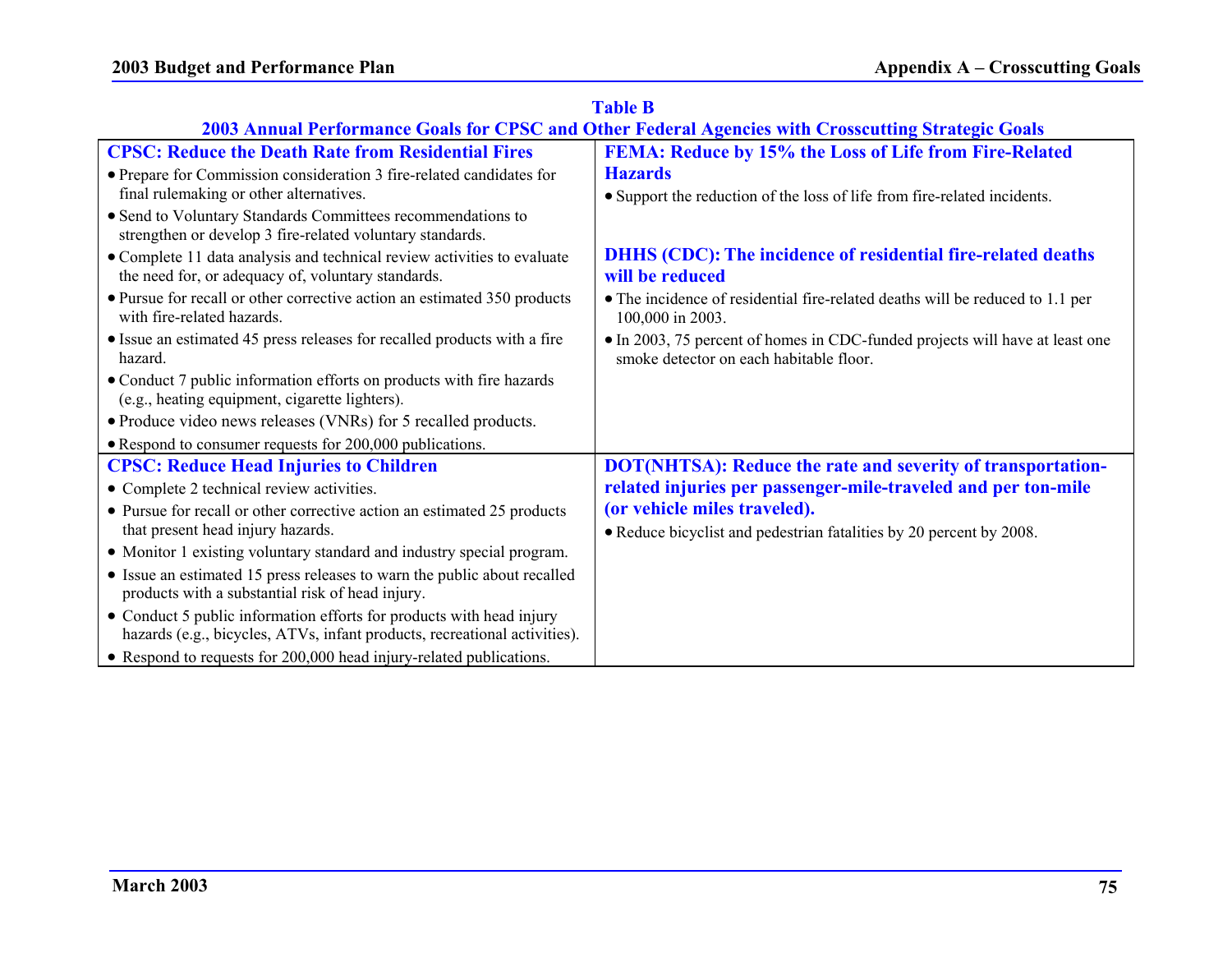# **VERIFICATION AND VALIDATION**

This section describes the means by which we will verify and validate the results of our annual performance measurement. Each annual goal was set by targeting or projecting a number of activities to be completed in 2003. We provide a complete list of performance measures with corresponding databases and verification procedures in Table C. We also provide further descriptions separately for: (A) goals set for reducing product-related injuries and deaths for each of the three core functions (Safety Standards, Compliance, and Consumer Information) and (B) service quality/customer satisfaction goals.

### **A. Annual Goals for Reducing Hazards to Children and Families**

#### **1. Safety Standards**

• *Targeted performance goals for: (a) rulemaking activities, (b) recommendations sent to voluntary standards groups, national or international code groups, (c) assessments completed (hazard analyses, data collection, technical feasibility studies), and (d) monitoring of voluntary standards revisions.*

Performance measures: The number of completed activities in each category.

Database: Milestone tracking systems record, including a quarterly voluntary standard tracking report, the completion dates for significant activities, such as Commission briefings, recommendations sent to voluntary standards committees, and completed reports.

Verification: Review by senior managers and a formal clearance process, resulting in publicly available, official, dated documents.

#### **2. Compliance**

• *Estimated performance goals for recalls and corrective actions for unregulated products.*

Performance measures: The number of recalls and corrective actions completed, business days to implement a recall, and business days for final approval of all notification actions for Fast-Track cases.

Database: The Compliance Corrective Actions (CCA) database tracks these performance measures.

Verification: Internal consistency checks, required fields, automatic generation of data reports, reviews of each action by senior managers.

• *Projected performance goals: (1) violations and recalls for regulated products and (2) voluntary standard conformance by hazard area.*

Performance measures: The number of violative products identified, corrected, or recalled.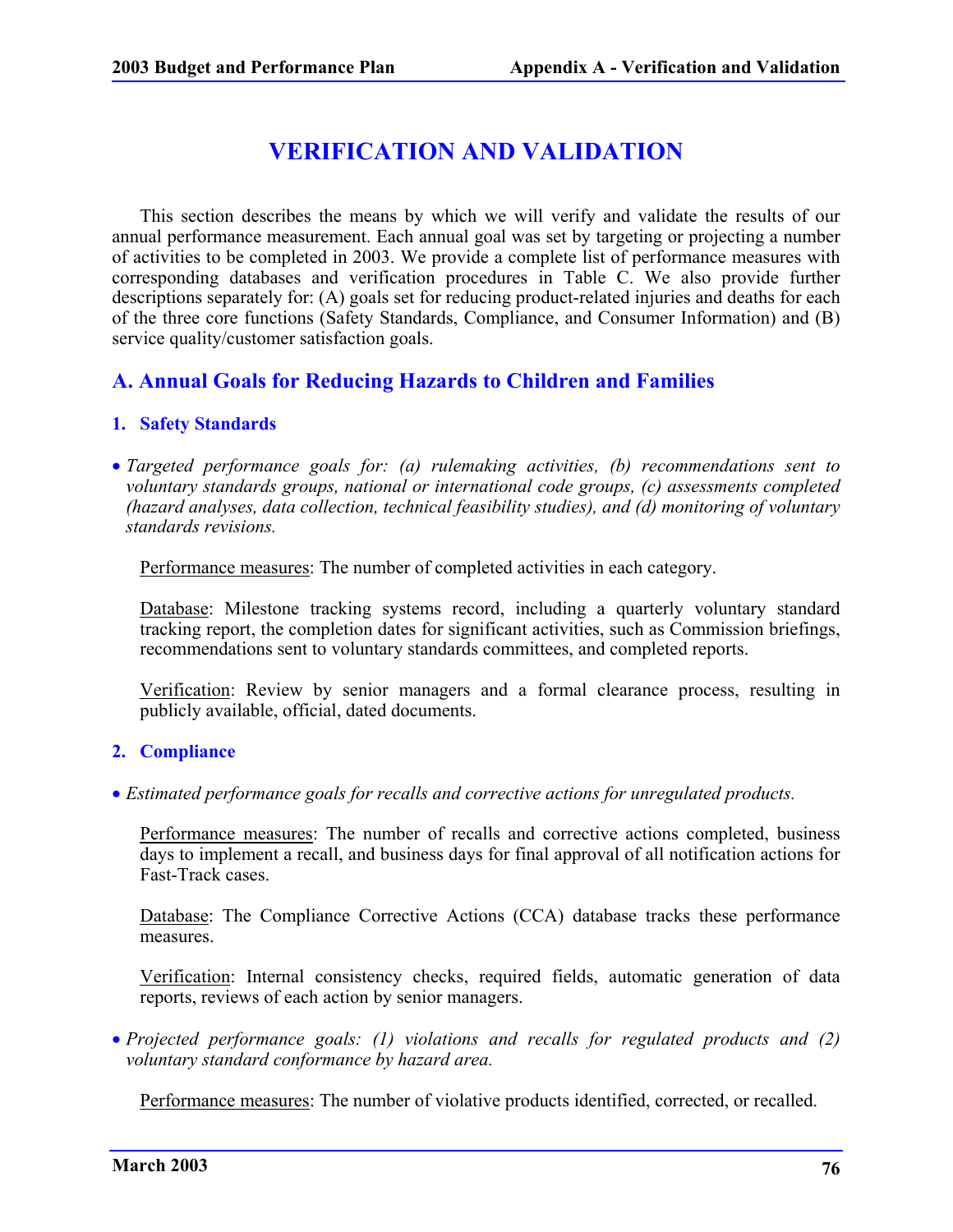Database: CPSC's Integrated Field System (IFS) is used to track violations and recalls for regulated products and the monitoring of conformance to voluntary standards.

Verification: Internal consistency checks, required fields, automatic generation of data reports, reviews of each action by senior managers.

### **3. Consumer Information**

• *Projected performance goals for number of press releases by hazard area*.

Performance measures: Number of press releases for each hazard.

Database: The Press Release (PRE) database records all press releases issued by the Commission by hazard area. They are placed on our web site the day they are issued.

Verification: Check a random sample of press releases for written description of the hazard.

• *Performance goals for Video News Releases*.

Performance measures: Number of video news releases by hazard area.

Database: All information about video news releases is tracked in the Video News Release (VNR) file log, both for VNRs developed with our resources and those produced by manufacturers in cooperation with us.

Verification: The number of VNRs and related information are reported to us through communications contractors who distribute the VNRs to television stations by satellite. Check of contractor reports with database information.

• *Performance goals: for responding to the public's request for publications. [Note that each CPSC publication has been classified by the hazard addressed.]*

Performance measures: Number of publications with safety information in each hazard area.

Database: The Inventory of Publications database tracks the number of each publication distributed to requestors.

Verification: This information is reported to us by the Department of Health and Human Services that stores and distributes our publications. Check of hard copy with database information.

## **B. Annual Goals for Identifying and Researching Product Hazards**

### **1. Hazard Identification and Data Collection**

• *Targeted performance goals for: (a) collecting data from NEISS hospitals, telephone and onsite investigations, medical examiners and coroners, and newsclips, (b) evaluating, training and auditing NEISS hospitals.*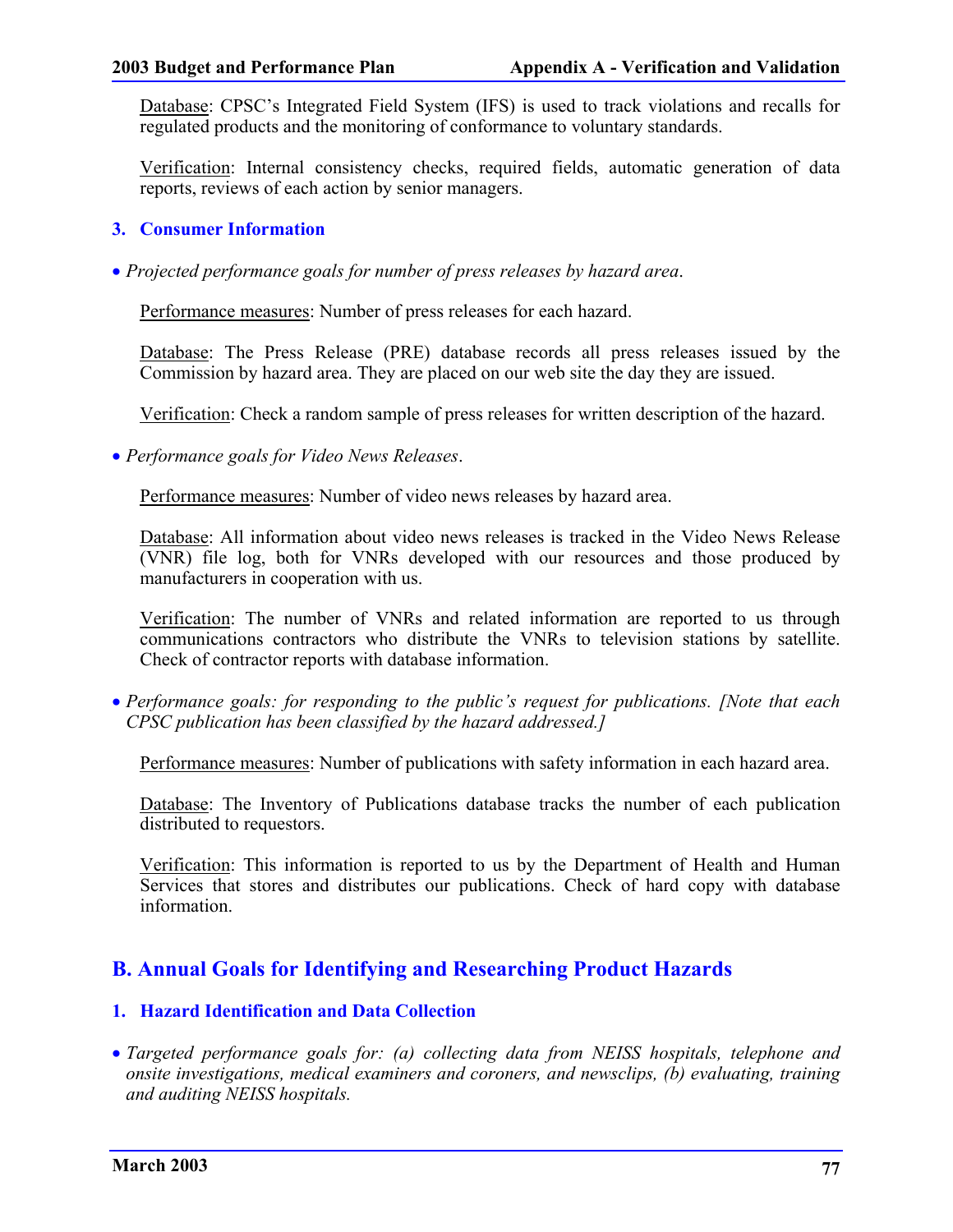Performance measures: The number of completed activities or percent of hospitals visited in each.

Database: The NEISS, IPII (Injury or Potential Injury Incidents), INDP (In-depth Investigations), and NARS (NEISS Administrative Record System) databases track these performance measures.

Verification: Internal quality control process.

## **C. Annual Goals for Service Quality and Customer Satisfaction**

• *Performance goals for contacts with the public and timeliness of CPSC actions.*

Performance measure: The number of web site contacts, subscriptions to the *Review*, hotline calls, timeliness checks.

Verification: These performance measures are all stored electronically and are either automatically generated by contractors (web and hotline), or automatically generated through our programming.

• *Performance goals for number of business days for technical review.*

Performance measures: Number of business days for CPSC to provide a technical response to small business callers.

Database: Number of business days is generated automatically in the Ombudsman database.

Verification: Manager review.

• *Performance goals: customer satisfaction and industry assessments.*

Performance measures: Percent of customers satisfied with our services; improvements made based on stakeholders' suggestions.

Verification: Standardized surveys and interviews based on census or sample of respondents.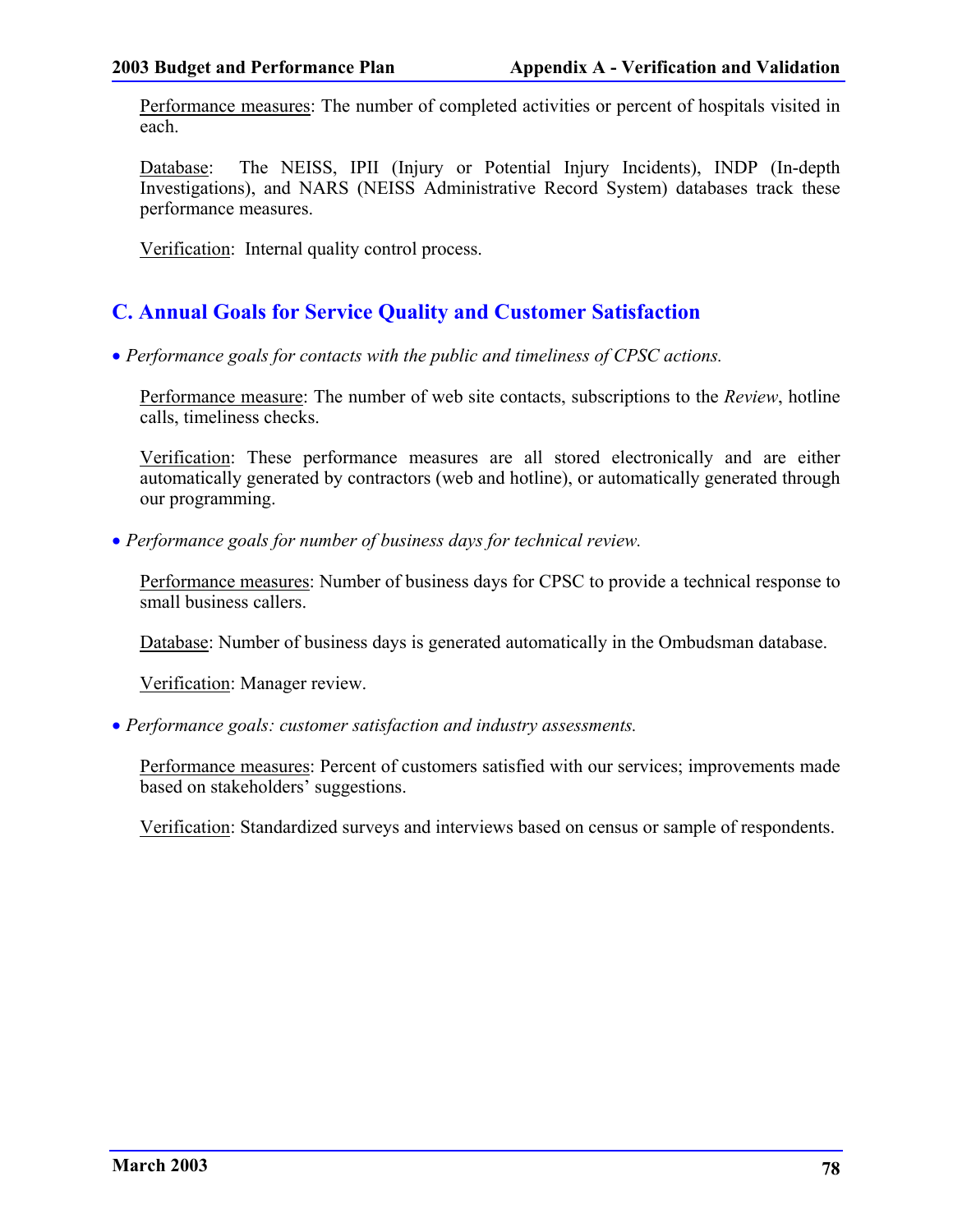| <b>Table C</b>                                                              |
|-----------------------------------------------------------------------------|
| <b>Verification and Validation of Performance Measures for Annual Goals</b> |

| <b>Type of Performance Measure</b>         | <b>Performance Measure</b>             | <b>Database</b>          | <b>Verification/Validation</b>        |
|--------------------------------------------|----------------------------------------|--------------------------|---------------------------------------|
| <b>Results-Oriented Goals</b>              |                                        |                          |                                       |
| Candidates for Commission consideration    | Number of Commission briefing packages | Milestone tracking       | Official documents                    |
| Voluntary standards development or changes | Number of recommendations              | Milestone tracking       | Official documents                    |
| National codes changes                     | Number of recommendations              | Milestone tracking       | Official documents                    |
| Model legislation                          | Number of recommendations              | Milestone tracking       | Official documents                    |
| Hazard/cost analyses, data collection      | Number of reports completed            | Milestone tracking       | Official documents                    |
| Technical feasibility studies              | Number of reports completed            | Milestone tracking       | Official documents                    |
| Recalls or other corrective actions        | Number of actions                      | IFS, CCA*                | Manager review                        |
| Voluntary standards (VS) monitored         | Number of VS monitored                 | IFS, official documents  | Manager review                        |
| Public information efforts                 | Number of efforts                      | Milestone tracking       | Official documents                    |
| Press releases                             | Number of releases                     | PRE*                     | Official documents                    |
| Video news releases (VNR)                  | Number of VNRs                         | VNR file log             | Contractor report                     |
| Publications                               | Number of requests                     | Inventory                | Contractor report                     |
| <b>NEISS Hospital Data</b>                 | Number of cases                        | <b>NEISS</b>             | Office Quality Control Process        |
| Medical Examiner/Newsclip reporting        | Number of cases                        | <b>IPII</b>              | <b>Office Quality Control Process</b> |
| Investigations                             | Number of cases                        | <b>INDP</b>              | <b>Office Quality Control Process</b> |
| <b>NEISS Training</b>                      | Percent of hospitals visited           | <b>NARS</b>              | Office Quality Control Process        |
| <b>Service Quality</b>                     |                                        |                          |                                       |
| Web site                                   | Number of contacts                     | Web server file log      | Automated reports (Contractor)        |
| Outreach to professional organizations     | Number of contacts                     | Log of contacts          | Manager review                        |
| Maintain hotline's capacity                | Number of callers                      | Hotline Operating System | Automated reports (Contractor)        |
| Improve services                           | Number of services improved            | Milestone tracking       | Manager review                        |
| <b>Industry Services</b>                   |                                        |                          |                                       |
| Assess services                            | Responses of industry callers          | Random sample/census     | Procedural checks                     |
| Meet timeliness standards                  | Number of standards met                | Log of actions           | Automated reports                     |
| Track performance                          | Procedures completed                   | Milestone tracking       | Manager review                        |
| <b>Consumer Satisfaction</b>               |                                        |                          |                                       |
| Meet timeliness customer service standards | Number of standards met                | Log of actions           | Automated reports                     |
| Improve services                           | Number of services improved            | Milestone tracking       | Manager review                        |
| Survey consumer satisfaction               | Ratings by consumers                   | Random sample            | Procedural checks                     |

\*IFS = Integrated Field System; CCA = Compliance Corrective Actions; PRE = Press Release database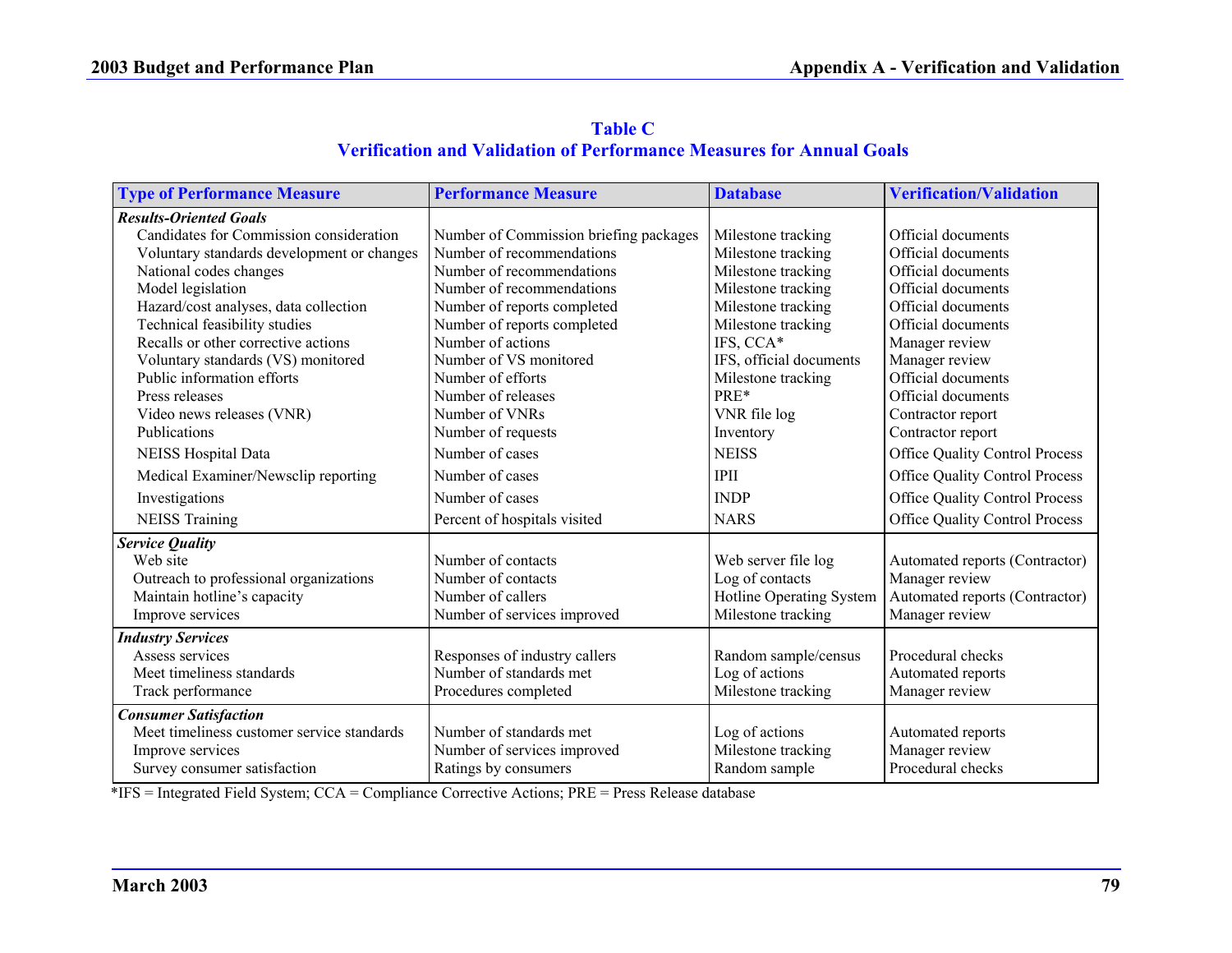## **PROCESSES AND TECHNOLOGIES NEEDED TO MEET THE PERFORMANCE GOALS**

This section reviews the (A) processes, (B) technologies (capital assets), (C) treatment of major management problems, (D) accountability, and (E) methodology for allocating CPSC's budget request to strategic goal activities in the annual performance plan.

### **A. Processes**

We plan to achieve our annual goals by continuing our current operational processes. These are described more fully under the introduction to each budget program and activity. In summary, our processes involve these hazard reduction activities:

- Development of voluntary or mandatory product safety standards and guidelines
- Application of voluntary or mandatory corrective actions, including product recalls
- Distribution of information to the public on how to avoid product hazards

These activities are supported by our work in these areas:

- Identification and analysis of hazards
- Applied product hazard research (unfunded in this request)

## **B. Capital Assets/ Capital Programming**

We have one major recurring capital asset acquisition planned in support of our performance goals -- an investment in information technology (IT). Our investment in IT has a direct impact on our ability to achieve our mission and strategic goals.

We use IT to speed access to injury and death information in order to set priorities for use of our resources; support various voluntary and mandatory approaches to reducing hazards; and more quickly reduce hazards to American consumers. In addition, automating various tracking, planning, and mission-critical systems needed to accomplish organizational tasks has saved thousands of administrative staff hours, thus expanding staff time devoted to injury reduction activities. This has benefited the various CPSC programs established to carry out the agency's mission. We have identified four IT initiatives totaling \$1,500,000 that were programmed for 2003 but have not been funded. We will seek funding for these critical initiatives in future years.

## **C. Treatment of Major Management Problems and High-Risk Areas**

In the past year, as a result of the first annual audit conducted in response to the Government Information Security Act, we have determined that we have a weakness in our internal controls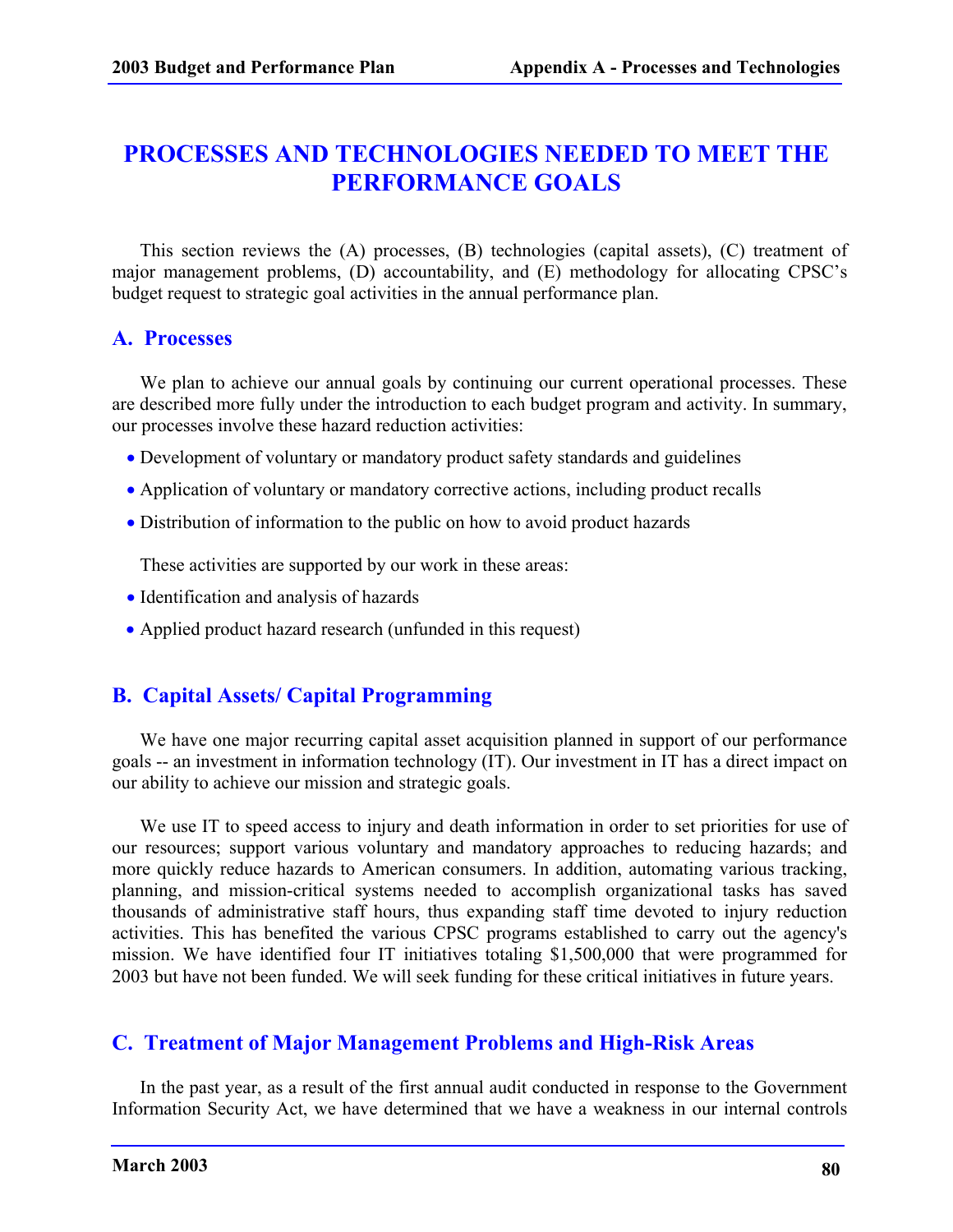over automated information security and its operation. We are in the process of documenting our security procedures and otherwise improving our information security so that the weakness is corrected and documented in the next audit.

We do not have any major problems of fraud and mismanagement in our programs and operations. We can address problems of fraud and mismanagement in programs and operations, if they were to arise through CPSC's: (1) Office of Inspector General, responsible for audits, inspections, special reports, and investigations; (2) the Office of the Chairman, responsible for the annual Federal Financial Managers Improvement Act (FFMIA) report to the President and Congress; and (3) the Senior Management Council, responsible for internal control reviews and annual letters of assurance.

### **D. Accountability**

The agency's budget review process, annual performance report, and staff performance appraisals are the primary methods for assigning accountability to managers and staff for achievement of objectives. Each year during the budget and operating plan process, we will link the strategic plan, annual performance plan and budget plan. The Executive Director of the agency and the directors for the offices of Hazard Identification and Reduction (for Safety Standards), Compliance (for Recalls and Corrective Actions), and Information and Public Affairs (for Consumer Information) are responsible for this linkage. Finally, the Commission stresses the achievement of the strategic plan's objectives as an important consideration in the performance appraisals of agency managers. In addition, the agency's Inspector General conducts an annual audit program of various aspects of agency operations, including auditing portions of the performance plans.

## **E. Resource Allocation to Accomplish Annual Goals**

For 2003, the funding appropriation for the agency is \$56.6 million with a staff level of 471 Full Time Equivalents (FTEs) nationwide (this is a decrease of 9 FTEs from the 480 funded in 2002). All of the annual goals outlined in this document assume the \$56.6 million or equivalent purchasing power is available for 2003.

Over 80 percent of our resources are allocated to professional and technical staff who identify product-related hazards; investigate and act on product safety hazards and violations of safety regulations; provide recommendations to the Commission for decision-making; and inform the public about product safety. After staff salary and related space rental costs, less than 20 percent of our annual budget is available for other critical support costs, such as injury data collection, indepth investigations of deaths and injuries, independent expert technical evaluations, and travel in support of investigations and voluntary standards development. Our challenge is to work within these constraints while maintaining enough flexibility to fulfill our mission of protecting the public.

**Allocation Methodology.** Resources in the Annual Performance Plan are allocated between our two budget programs, "Reducing Product Hazards to Children and Families," and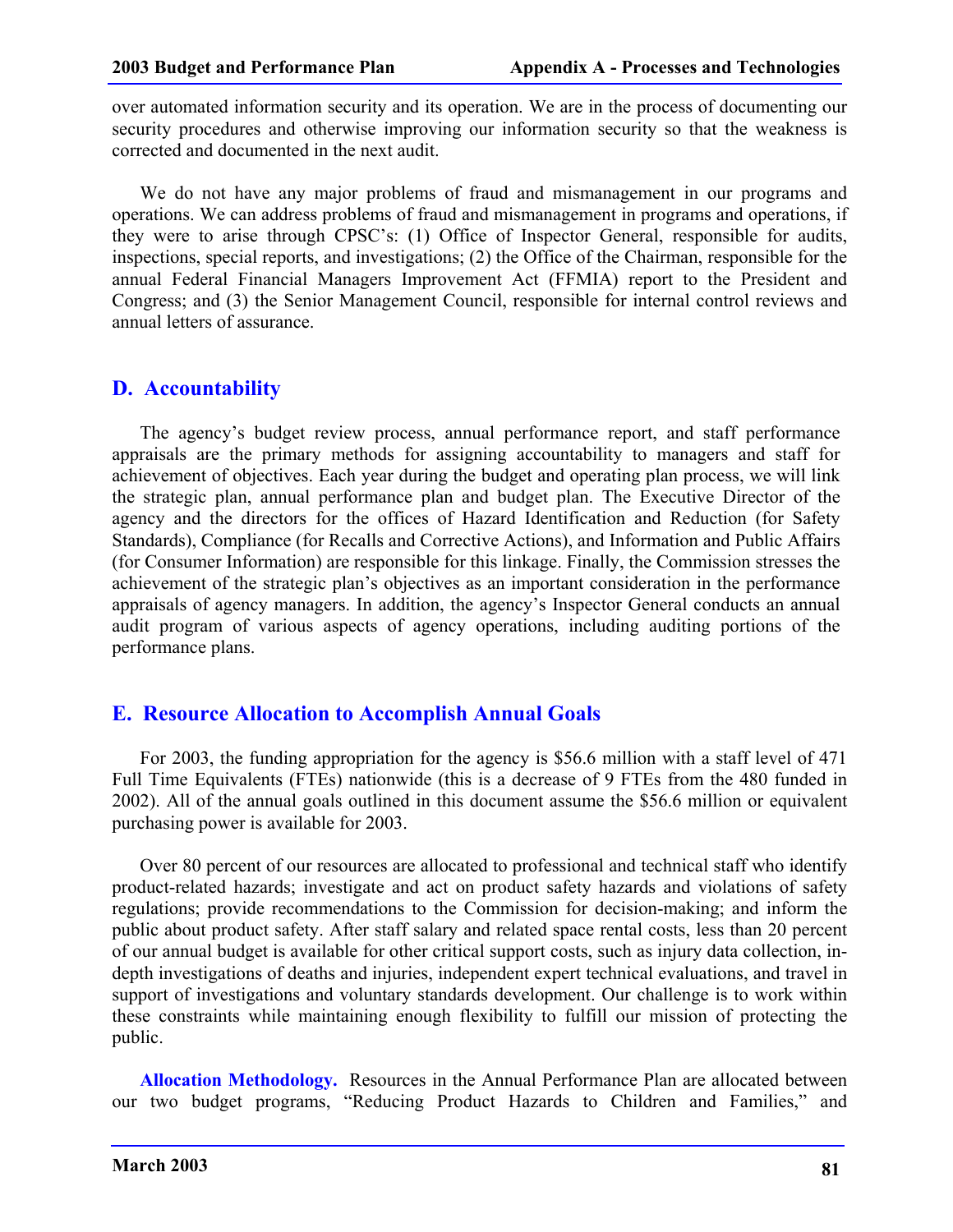"Identifying and Researching Product Hazards." These budget programs include activities that support the strategic goals and reflect both direct and indirect costs. We estimated the resource allocation for each strategic goal by:

- Determining the direct costs for each strategic goal for those activities that were classified by hazard in the budget (e.g., resources for the upholstered furniture project were directly applied to the goal for reducing fire-related deaths.) Most of the agency's costs are direct costs, such as salary and contract support costs.
- Estimating direct costs for those strategic goal activities that were not classified by hazard in the budget, such as customer and industry service activities. Staff estimated the distribution attributable to the strategic goals using historical data and expert judgment.
- Proportionately distributing indirect costs, such as administration, space rent, etc., to the strategic goals for each program.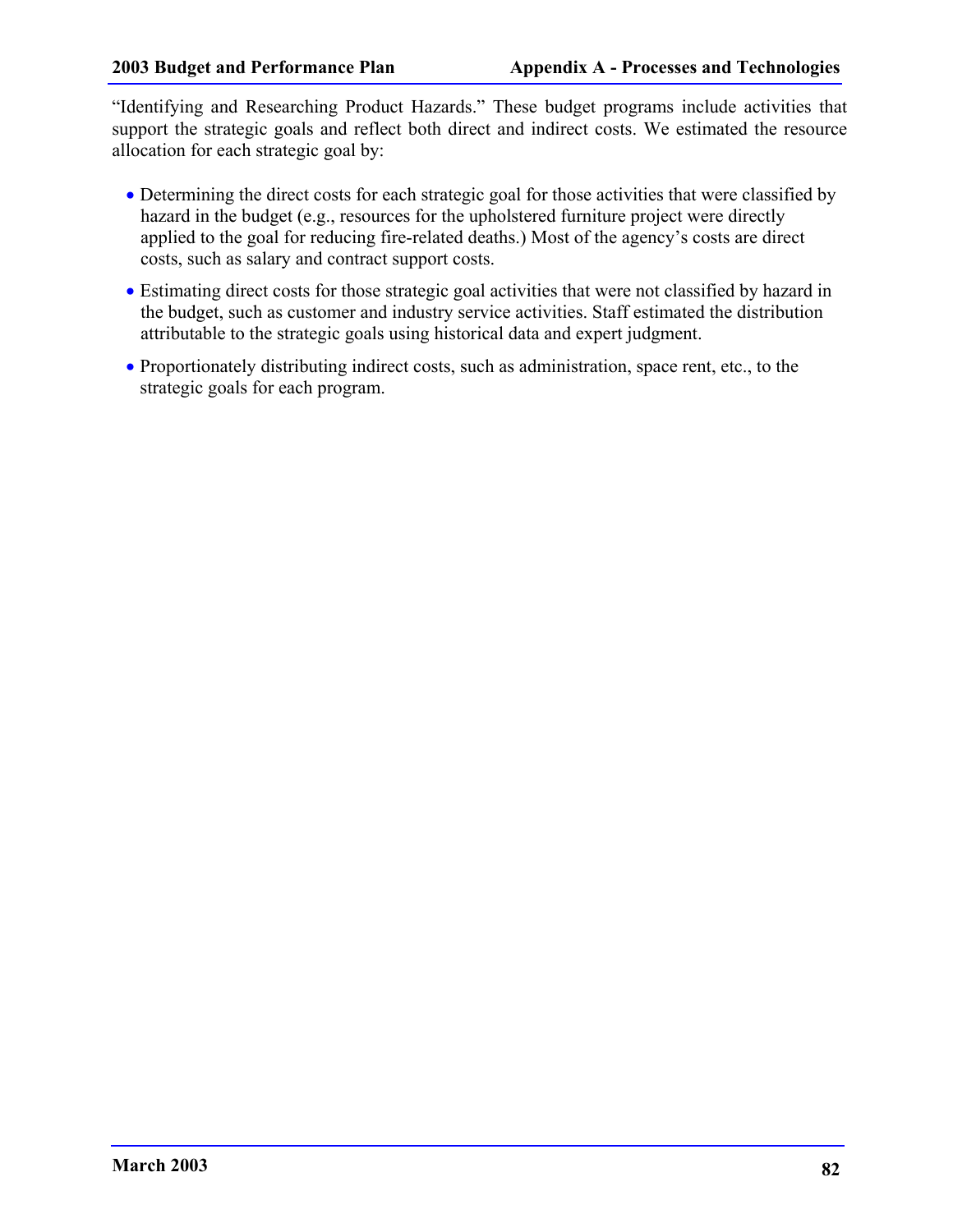## **VOLUNTARY AND MANDATORY STANDARDS SUMMARY**

|                                                         | 2001<br>Actual | 2002<br>Actual | 2003<br><b>Request</b>  |
|---------------------------------------------------------|----------------|----------------|-------------------------|
| <b>VOLUNTARY STANDARDS UNDER</b><br><b>DEVELOPMENT:</b> |                |                |                         |
|                                                         | -16            | 18             | 19                      |
|                                                         | 29             | 28             | 29                      |
| Child Poisoning/Chemical Hazards                        | $-6$           | $\overline{4}$ | 6                       |
|                                                         |                | 10             | 11                      |
|                                                         |                | 60             | 65                      |
| <b>MANDATORY STANDARDS UNDER</b><br><b>DEVELOPMENT:</b> |                |                |                         |
|                                                         |                | 3              | 3                       |
|                                                         | 5              | 4              | $\overline{\mathbf{3}}$ |
| Child Poisoning/Chemical Hazards                        | 3              | $\overline{2}$ | $\overline{\mathbf{3}}$ |
|                                                         |                |                | $\frac{0}{9}$           |
|                                                         |                | $\frac{0}{9}$  |                         |